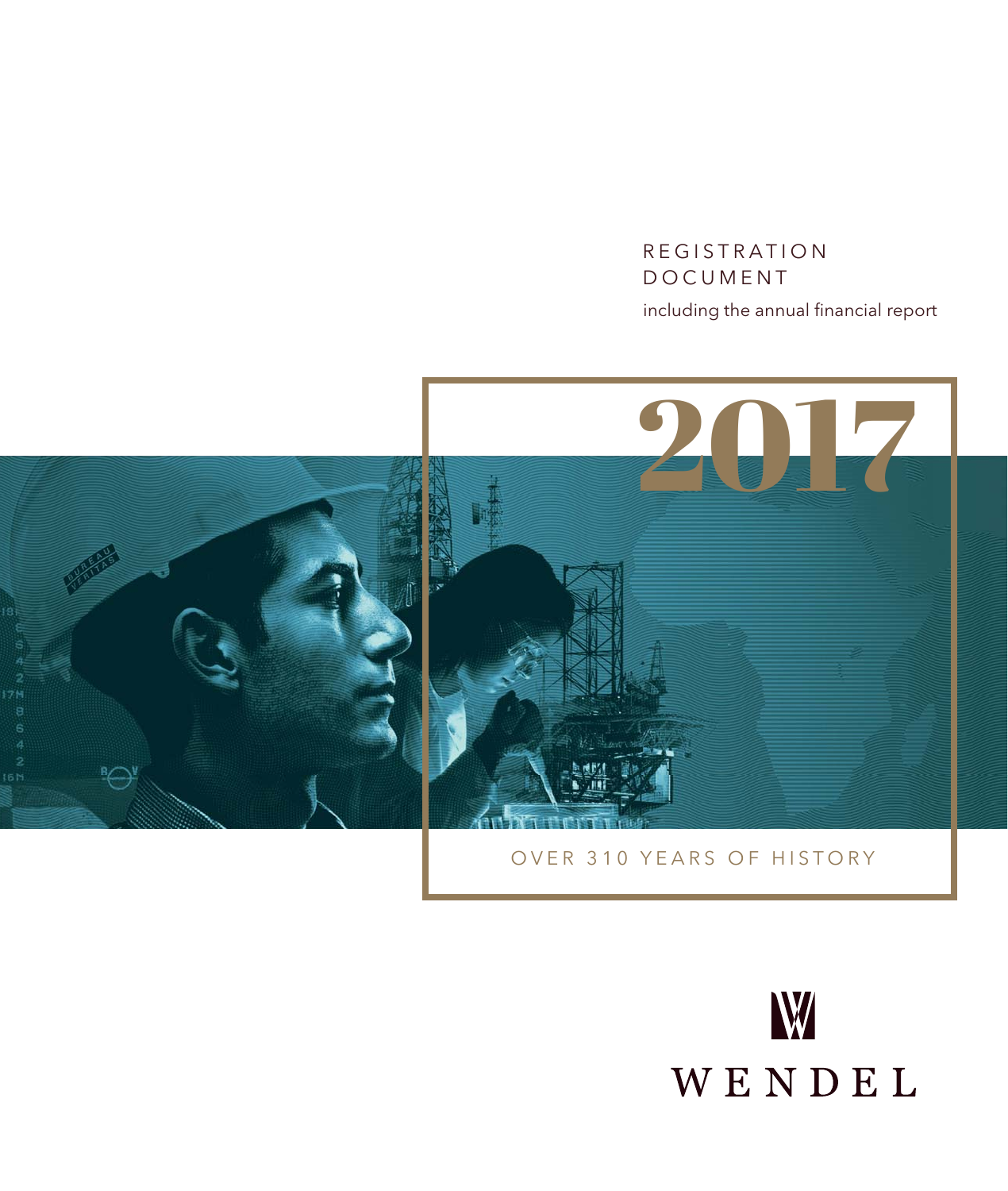

# WENDEL'S CORPORATE SOCIAL RESPONSIBILITY

## **3.1 CORPORATE SOCIAL RESPONSIBILITY (CSR) IN WENDEL'S ACTIVITIES 142**

| 3.1.1 | Promoting CSR as part of its role as<br>a long-term investor | 142 |
|-------|--------------------------------------------------------------|-----|
| 3.1.2 | Implementing a CSR approach<br>adapted to a small investment |     |
|       | team                                                         | 145 |
| 3.1.3 | A limited environmental footprint                            | 149 |
| 3.1.4 | Commitment to the wider                                      |     |
|       | community                                                    | 150 |
|       |                                                              |     |

#### **3.2 WENDEL'S SUBSIDIARIES REVIEWED BY AN INDEPENDENT VERIFIER 151**

3

|     |                             | V ENIFIER                     | 19 T |  |  |  |  |
|-----|-----------------------------|-------------------------------|------|--|--|--|--|
|     | 3.2.1                       | Constantia Flexibles          | 154  |  |  |  |  |
|     | 3.2.2                       | Cromology                     | 173  |  |  |  |  |
|     | 3.2.3                       | Stahl                         | 187  |  |  |  |  |
|     | 3.2.4                       | Tsebo                         | 200  |  |  |  |  |
|     | 3.2.5                       | Mecatherm                     | 206  |  |  |  |  |
|     | 3.2.6                       | <b>CSP Technologies</b>       | 213  |  |  |  |  |
| 3.3 |                             | <b>INDEPENDENT VERIFIER'S</b> |      |  |  |  |  |
|     | REPORT ON SOCIAL,           |                               |      |  |  |  |  |
|     | <b>ENVIRONMENTAL AND</b>    |                               |      |  |  |  |  |
|     | <b>SOCIETAL INFORMATION</b> |                               |      |  |  |  |  |
|     |                             | PRESENTED IN THE              |      |  |  |  |  |
|     |                             | <b>MANAGEMENT REPORT</b>      |      |  |  |  |  |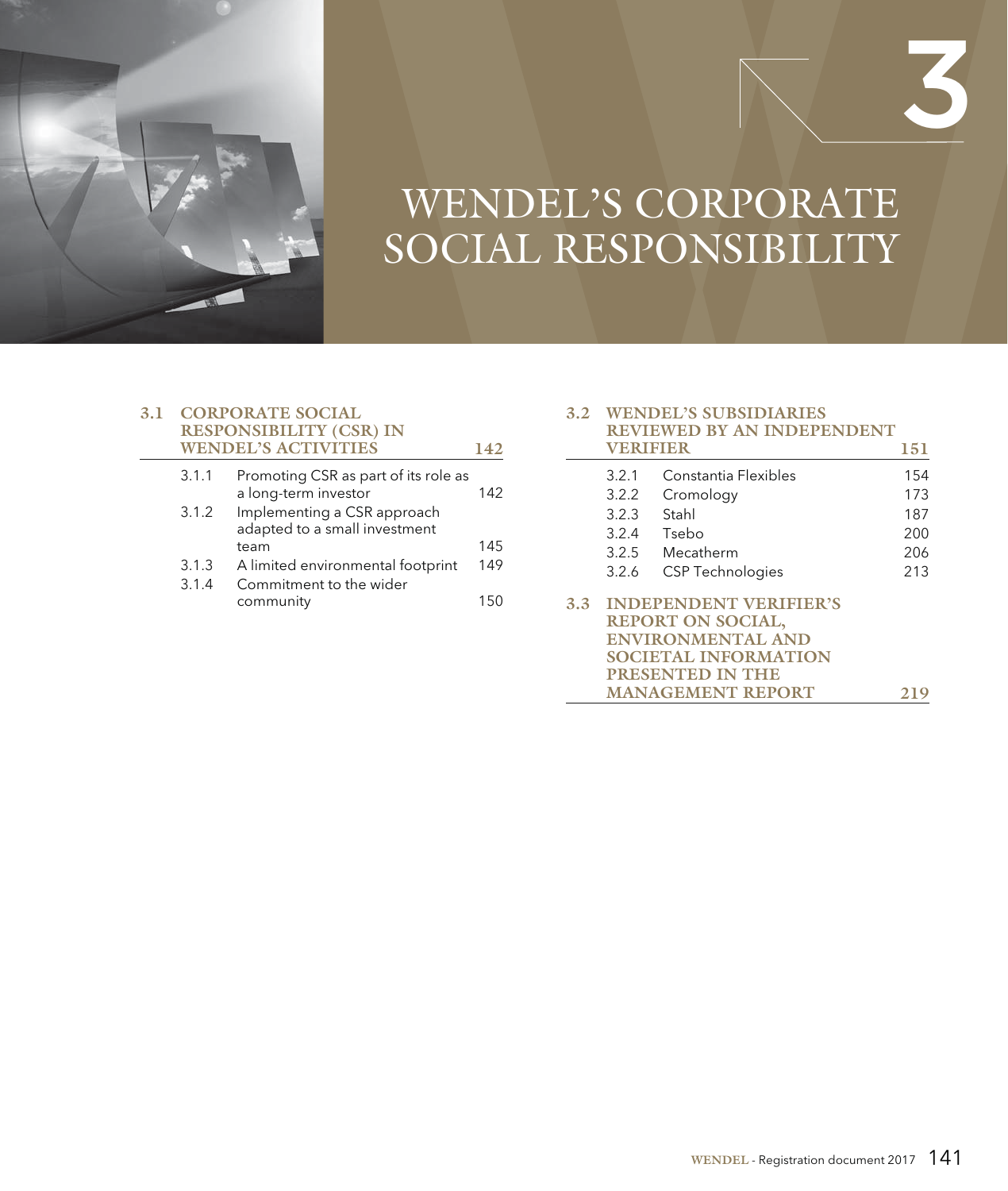# **3.1** Corporate social responsibility (CSR) in Wendel's activities

Wendel believes that corporate social responsibility (CSR) drives responsibility (CSR) practices. At the same time, it defines its own growth for companies. Through its long-term action, Wendel CSR policy that is adapted to its role of investor and applied by a encourages its companies to implement corporate social core team of professionals.

# **3.1.1** Promoting CSR as part of its role as a long-term investor

## Encouraging subsidiaries to integrate CSR

As a shareholder, the Wendel Group is not involved in the operational management of its subsidiaries but does ensure, mainly through close communication with their management via the Board of Directors, that these companies gradually integrate CSR issues in their risk management and growth strategies.

The Sustainable Development department established by Wendel in 2011 coordinates initiatives in this area. It is guided by a steering committee appointed by the Executive Board in 2012. Its members represent the Company's different business and support divisions: The Investment Committee, the Finance department, the General Secretariat, the Communications and Sustainable Development department and the Operational Resources (human resources, IT and facilities management) department.

In 2015, Wendel adopted a Code of Ethics, approved by its Executive Board.

As a shareholder, Wendel assesses CSR risks and opportunities at every phase of its investing life cycle:

■ At the time of acquisition:

When Wendel is considering an investment, it conducts due diligence on environmental and social issues as part of the overall risk analysis of the target company's business. Concerning the acquisition of Tsebo, for example, our South African business services company, we paid particular attention to regulations related to Black Economic Empowerment.

■ Throughout the long-term support it provides to its companies:

The management team in each Wendel Group company has direct responsibility for managing CSR issues. Nevertheless, as a professional shareholder, Wendel monitors and encourages the CSR efforts of its subsidiaries and associated companies, especially in two areas: employee safety and the environmental performance of the products and services that are designed or distributed.

■ Wendel's management is particularly attentive to employee safety and health issues, which it considers priorities. Moreover, workplace safety indicators are often a proxy for how well the management team runs the Company. For example, at Cromology, the accident rate is a factor in determining its management's variable compensation. As another example, Stahl's Board of Directors has also been tracking this indicator at Wendel's request since 2006, when Stahl joined the Wendel Group. Stahl is a model for workplace safety, with an especially low average accident frequency rate: less than 1.5 over the past five years.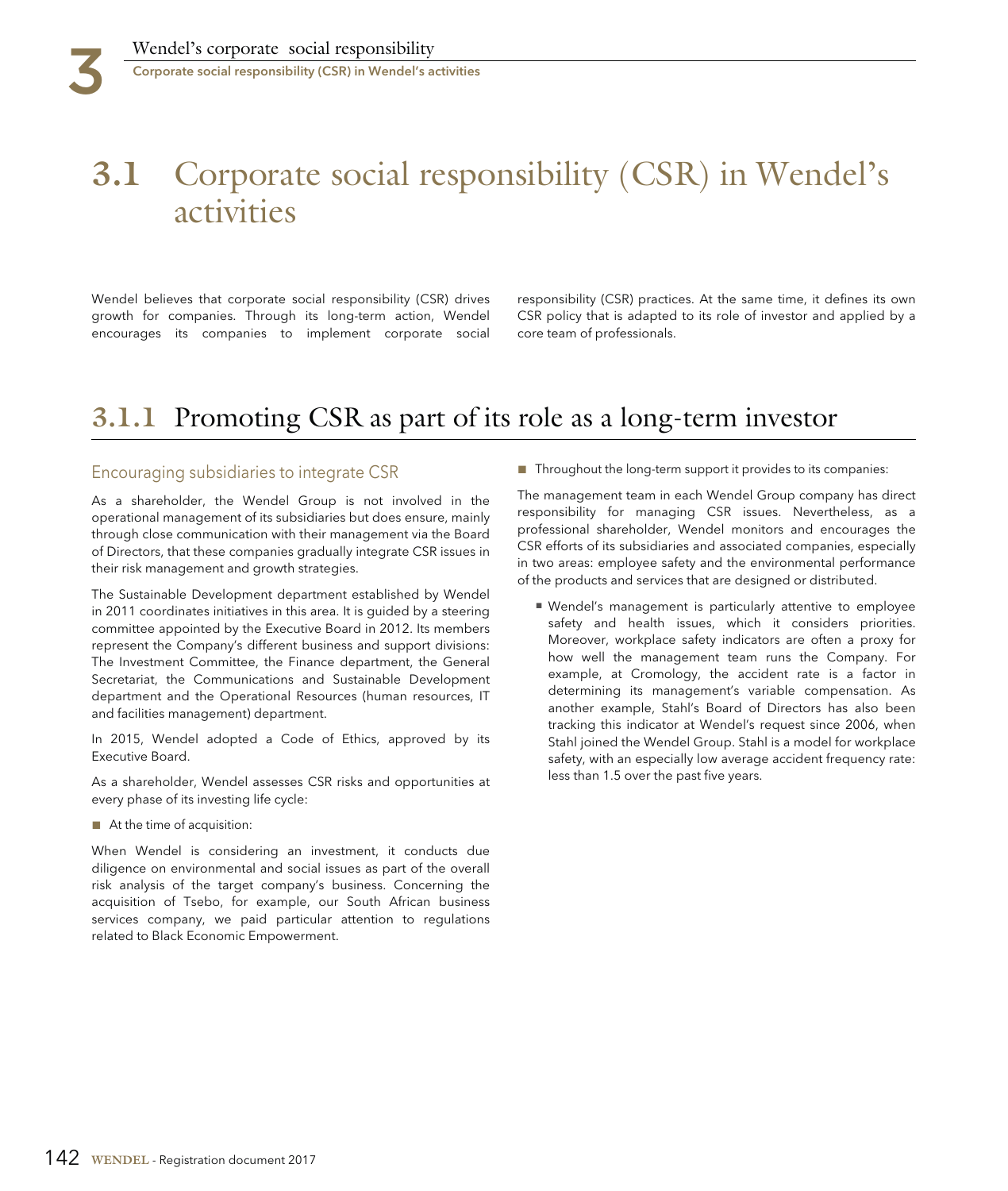- Wendel's subsidiaries are gradually integrating environmental issues into the design of their products and services. With its solutions, Bureau Veritas helps customers continuously improve their operations in the areas of health and hygiene, safety and the environment. More than 80% of Stahl's products are solvent-free. Cromology develops innovative products with new functions that are more resistant, and therefore better for the environment from a life-cycle perspective, and meet French "HQE" (High Environmental Quality) standards. Cromology achieved its goal of reducing the volatile organic compounds (VOC) emissions of its products over a ten-year period. Ninety percent of the paints in its product ranges are now water-based.
- Every Group subsidiary and associated company is expected to develop a CSR policy addressing its specific issues. Group companies operate in very different fields and geographies (see Section 1.7 "Subsidiaries and associated companies") and are at different stages of maturity in implementing dedicated CSR policies and indicators. Wendel therefore considers that it would not be useful to produce consolidated CSR indicators to the extent that these figures would have no operational meaning.

The results of the checks and controls performed by the independent third-party verifier are communicated to the investment team.

Significant aspects of the sustainable development policies of Bureau Veritas, Constantia Flexibles, Cromology, Stahl, Tsebo, Mecatherm, and CSP Technologies, the companies in which Wendel is the majority shareholder, are presented in Section 3.2 "Wendel's subsidiaries reviewed by an independent verifier".

# Preventing market abuse and monitoring internal control procedures at Wendel's subsidiaries

A Market Confidentiality and Ethics Code establishes rules for all Wendel employees and corporate officers to prevent market abuse. The main obligations contained in this Code are described in Section 2.1.6 of this registration document. The main provisions applying to Supervisory Board members have been incorporated into the Board's rules of procedure.

Every year, Wendel also surveys the general internal control principles implemented by its consolidated subsidiaries using a questionnaire, as part of its analysis of risk factors related to their business activities.

The questionnaire is based on the reference framework of the Autorité des marchés financiers (AMF) and mainly deals with the following areas:

■ definition and formal communication of delegations of power;

- regular reviews of how duties are separated and how the organization enables each individual's responsibilities to be identified and conflicts to be resolved;
- verification by subsidiaries that the variable compensation policy for its senior executives does not increase the risk of fraudulent conduct;
- implementation of a Code of conduct or ethics to deal with conflicts of interest, irregular or fraudulent payments, competition barriers and insider trading (see Section 2.3).

# Wendel's compliance program

Wendel's compliance program comprises Wendel's Code of Ethics, adopted by the Executive Board in 2015, and specific policies dealing with essential topics in the Code. This Code contains the values of the Company's employees and supplies the frame of reference for Wendel's role as a long-term investor. It applies to all employees and executives of the Company, its holding companies and all of its offices. Wendel requests that the companies in which it invests adopt similar standards.

Wendel ensures that its activities comply with all laws and regulations regarding anti-money laundering, economic-sanction programs and related tax obligations, preventing corruption and competition law. In January 2016, the majority of employees at Wendel's various locations participated in a special compliance training session. This training session was organized by the General Secretariat at the request of the Executive Board. In addition, more targeted training programs (e-learning) on the policies described below are required for Wendel's employees.

Wendel takes steps to provide a respectful work environment for all of its employees, by promoting diversity, equal opportunity and the privacy of personal data. In return, Wendel employees must use the Company's operational resources in an appropriate manner that is consistent with their work purpose.

Wendel strives to communicate information that is accurate, precise and fairly presented to investors, shareholders and analysts; it also upholds the principle of equality of information. Wendel is in compliance with the European market abuse regulation (MAR).

Finally, Wendel demonstrates its corporate citizenship through its respect for the environment and its commitments to the community (see Sections 3.1.3 and 3.1.4).

Wendel's Code of Ethics can be viewed under the heading "Commitments" on its website: www.wendelgroup.com.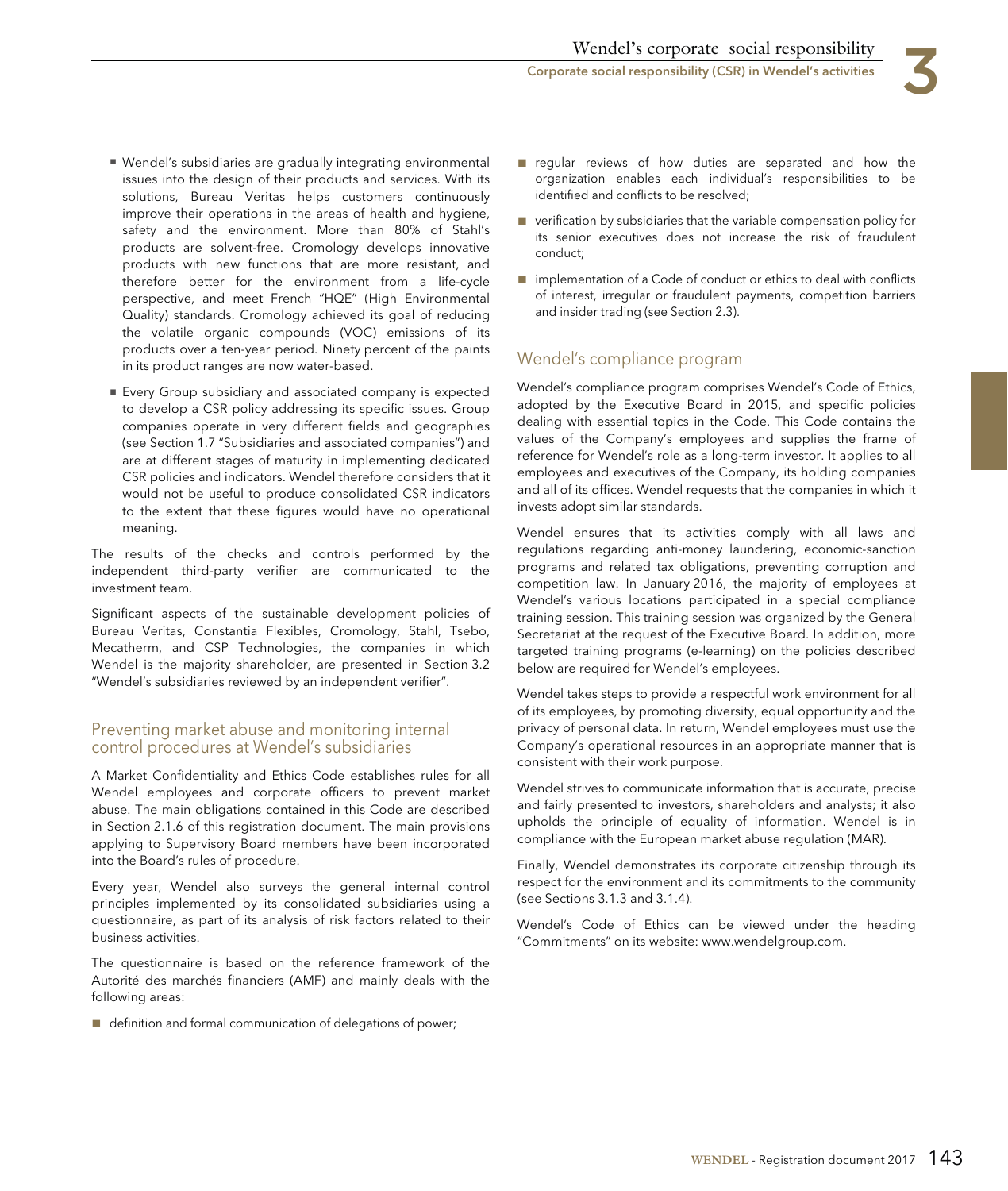Wendel established its anti-corruption policy in February 2016. This policy was updated in May 2017 to take into account France's "Sapin 2" law on transparency, combating bribery, and modernizing the economy. Wendel is currently implementing the eight measures required by this law within the Group: code of conduct and anti-corruption policy, whistleblower policy, risk mapping, evaluation of the largest and intermediary customers and suppliers, accounting verification procedues, training programs, sanctions for code of conduct violations, internal evaluation and verification of measures implemented.

In February 2017, Wendel established its policy concerning international sanctions.

Wendel established its anti-money laundering policy in October 2017.

These policies apply to members of the Executive Board, members of the Supervisory Board, employees, and any temporary workers, both in France and abroad.

These policies are intended to heighten the awareness of Wendel's employees and help them to manage and identify legal, financial and reputational risks. As a professional investor, Wendel strives to ensure that the portfolio companies implement compliance policies adapted to their business and their risks.

These policies have been distributed to all employees of Wendel S.E., its holding companies, and its international offices.

Wendel employees must periodically sign all documents related to compliance within the Company.

# Protecting personal data at Wendel

The European regulation on the protection of personal data will take effect on May 25, 2018. Wendel is complying with the new regulation so as to ensure that the personal data it manages will be properly protected.

# The "duty of care"

In response to the requirements of the law of March 27, 2017 on the "duty of care", Wendel's CSR steering committee has set up a work group to create a vigilance plan applicable to the Group companies affected by this regulation. The principal Group companies affected by the duty of care are Bureau Veritas, Constantia Flexibles, Stahl, Cromology, CSP Technologies, Tsebo, and Mecatherm.

As an investment company that acts as a professional shareholder, the Wendel Group does not take part in the operational management of its subsidiaries. It ensures that the risks targeted by the "duty of care" regulation are taken into account by the subsidiaries it controls, however, to the extent they relate to their business. In this context, the relevant companies will complete a questionnaire about their risk environment with respect to the topics covered by the duty of care regulation:

■ preventing violation of human rights and fundamental freedoms,

- promoting the health and safety of individuals,
- preventing harm to the environment.

The Wendel Group has published information pursuant to Article R.225-105-1 of the French Commercial Code detailing a certain number of tools and procedures that have already been implemented on topics included in the duty of care.

The vigilance plans of the entities controlled by the Wendel Group will be presented in the 2018 registration document under a heading devoted thereto.

## 2018 initiatives

For 2018, CSR objectives have been integrated into the Executive Board's variable compensation. In particular, Wendel's Supervisory Board has decided that successful implementation of the compliance program and CSR will account for 25% of the Executive Board's fourth, qualitative objective. These CSR objectives will also be applied to the variable compensation of members of Wendel's Coordination Committee, which includes Wendel's principal managers worldwide.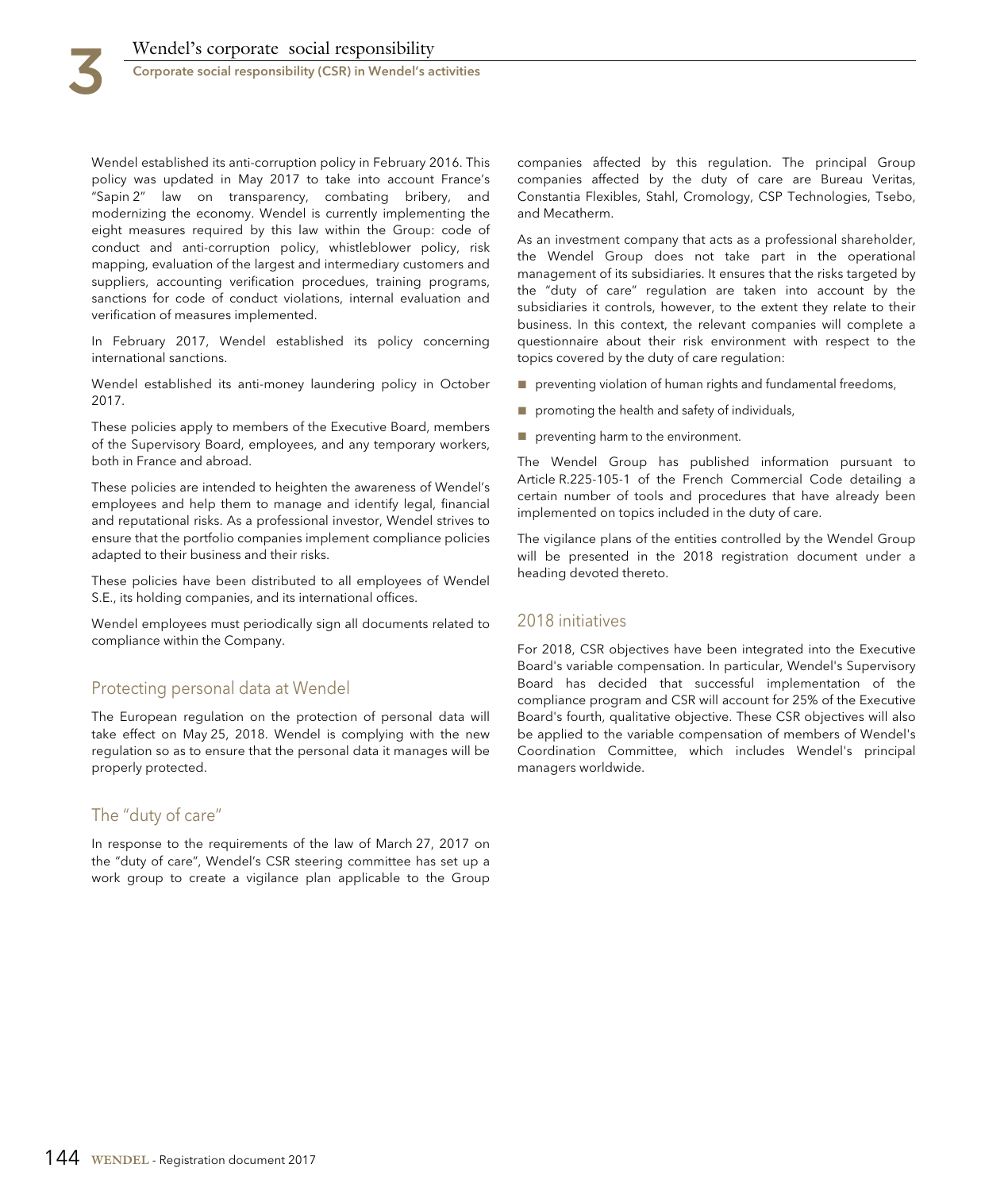

# **3.1.2** Implementing a CSR approach adapted to a small investment team

# Wendel's human resources policy

## **Small, experienced and diversified workforce**

Wendel is committed to hiring excellent talent, creating the best possible working environment for its employees and developing their skills.

As of December 31, 2017, Wendel and its holding companies employed a total of 94 people.

Wendel has foreign offices that support the Group's companies in their international expansion. The companies in the Netherlands (since 1908) and Luxembourg (since 1931) also act as holding companies.

Other offices established more recently are in Japan (2007), Morocco, Singapore and the United States (2013) and the United Kingdom (2015).

## **Wendel's teams in France**

Wendel has 48 employees in France. In addition to the investment team and the senior management team, about 10 experts specializing in finance, law, taxation and communication work on investment and divestment transactions in France and abroad on a day-to-day basis.

The remaining staff in the Finance, Legal, General Secretariat, Tax, Communication and Sustainable Development, and Operational Resources departments support Wendel's offices in France and abroad.

| <b>Employees with a</b>                                                  |                                                                                                 | 12/31/2017 |                 | 12/31/2016 |    |                          | 12/31/2015 |               |  |  |
|--------------------------------------------------------------------------|-------------------------------------------------------------------------------------------------|------------|-----------------|------------|----|--------------------------|------------|---------------|--|--|
| permanent employment<br>contract* in France: staff<br>numbers and change | Non-management Management Total Non-management Management Total Non-management Management Total |            |                 |            |    |                          |            |               |  |  |
| Total workforce                                                          |                                                                                                 | 46         | 51              | 46         | 55 |                          | 55         | 64            |  |  |
| of whom Women                                                            |                                                                                                 | 24         | 26              | 24         | 29 |                          | 27         | 32            |  |  |
| Men                                                                      |                                                                                                 | 22         | 25              | 22         | 26 | 4                        | 28         | 32            |  |  |
| New hires                                                                |                                                                                                 | 6          | 6               | 3          | 3  |                          |            | 2             |  |  |
| of whom Women                                                            | $\overline{a}$                                                                                  | 3          | 3               |            |    | $\overline{\phantom{a}}$ |            |               |  |  |
| Men                                                                      |                                                                                                 | 3          |                 |            | 2  |                          |            |               |  |  |
| Departures                                                               |                                                                                                 |            | 10 <sup>°</sup> | 12         | 12 |                          |            | 3             |  |  |
| of whom Women                                                            | ⌒                                                                                               | 4          | 6               | 4          | 4  |                          |            |               |  |  |
| Men                                                                      |                                                                                                 | 3          | 4               | 8          | 8  |                          |            | $\mathcal{P}$ |  |  |

\* Employees in France with permanent contracts, including three management-level expatriates.

In 2017, Wendel did not employ anyone on fixed-term contracts and employed one temporary employee to replace an absent staff member.

Wendel has one disabled employee and has supply contracts with work centers that employ disabled persons. The mandatory contribution paid to AGEFIPH, an organization that promotes the employment of people with disabilities, was ca. €3.5 thousand in 2017.

## **Wendel's teams abroad**

The holding companies and offices outside of France are located in seven countries and have 46 employees, more than two-thirds of whom are in the investment teams. The rest of the teams work primarily in financial and legal activities at the holding companies in Luxembourg and the Netherlands.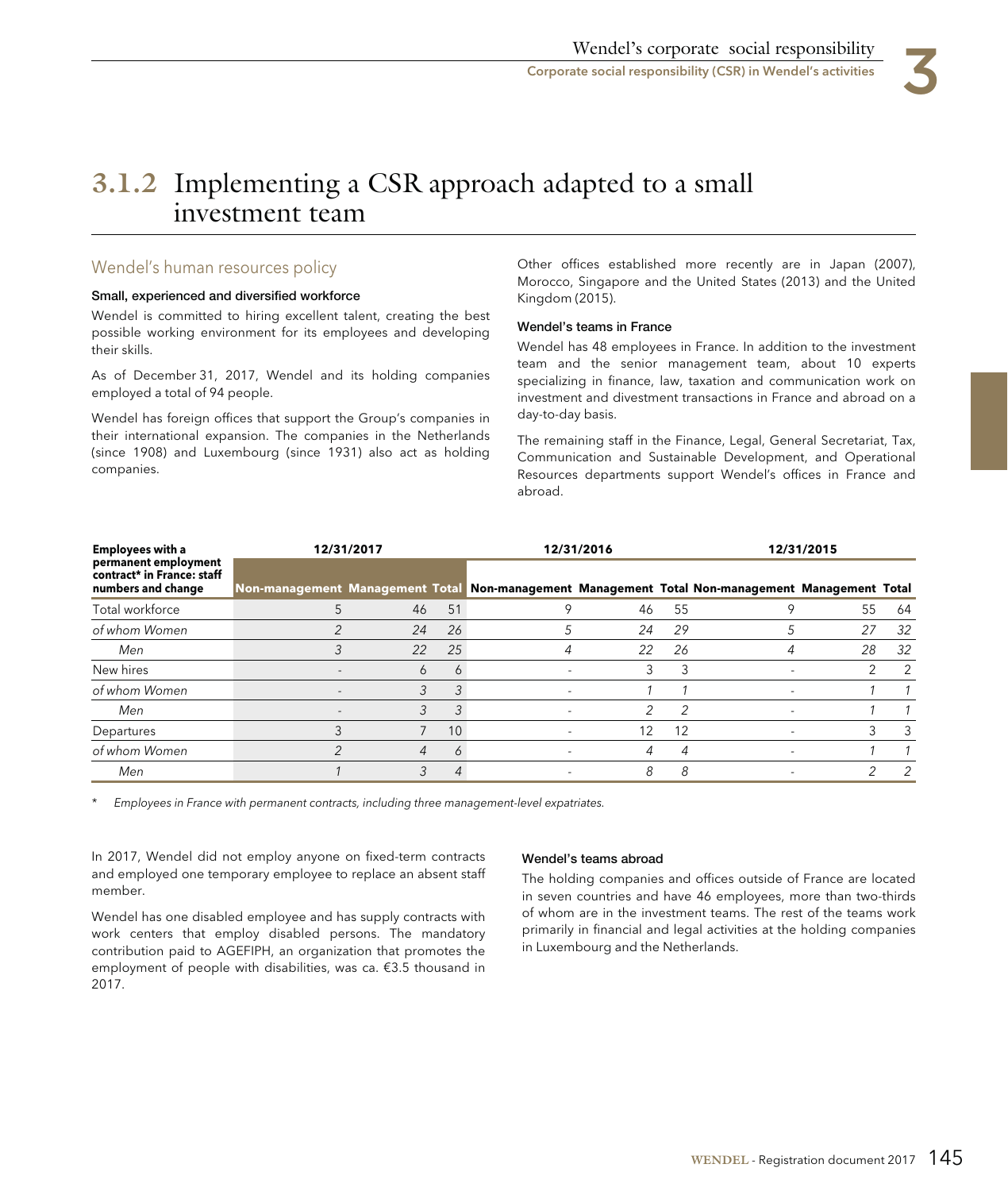Corporate social responsibility (CSR) in Wendel's activities

| Employees with a permanent employment<br>contract* abroad: staff numbers and changes | 12/31/2017 | 12/31/2016 | 12/31/2015 |
|--------------------------------------------------------------------------------------|------------|------------|------------|
| Total workforce                                                                      | 46         | 44         | 28         |
| of whom Women                                                                        | 21         | 19         | 12         |
| Men                                                                                  | 25         | 25         | 16         |
| New hires                                                                            |            | 20         |            |
| of whom Women                                                                        |            |            |            |
| Men                                                                                  |            |            |            |
| Departures                                                                           |            |            |            |
| of whom Women                                                                        |            |            |            |
| Men                                                                                  |            |            |            |

Employees with an employment contract abroad, including three management-level expatriates already included in employees in France (employment contract in France suspended).

#### **Organization of working time**

Because of its history, Wendel organizes working time in compliance with collective agreements applying to the metalworking industry.

No employee has requested to work part-time.

Absences, excluding leave for family events, increased slightly to around 3%. In 2017, there was one commuting accident with two months lost work time.

#### **Training and professional development**

Developing the employability of its staff is one of Wendel's priorities.

Consequently, Wendel offers its employees customized training to ensure that they always have the skill level required to perform their jobs.

In France, 38 employees completed at least one training course in 2017, for a total of 409.5 hours of training. The courses mainly addressed foreign languages, specific business functions or, to a lesser extent, office software and safety.

#### **Labor relations and working conditions**

Working conditions and relationships are improved by offering support to managers, holding regular meetings with the staff and maintaining dialogue with staff representatives on the Works Council (CE) and the Health, Safety and Working Conditions Committee (CHSCT). In this way, Wendel can implement the measures that most closely match staff expectations.

To help employees better reconcile their professional and family responsibilities, since 2010 Wendel has offered to obtain and finance daycare services for the children of employees who request them. In 2017, Wendel financed daycare for four children, for the benefit of three employees.

Finally, in addition to the share of the Works Council budget allocated to social and cultural activities, Wendel covers the cost of a range of services, including exercise classes, luncheon vouchers and payment vouchers for home services.

#### **Diversity and equal treatment**

Wendel takes steps to ensure that decisions regarding recruitment, career development (training and job promotions) and compensation are made without discrimination. Job applicants are assessed only with regard to their skills and experience. Variable compensation for employees is based on their performance during their presence at the Company.

In equivalent positions, there is no difference in pay for men and women.

In compliance with its legal obligations in France, Wendel developed an action plan to ensure that men and women are always treated equally in the workplace.

#### **Promoting and applying the ILO's fundamental conventions**

Wendel manages its human resources in accordance with the International Labor Organization's (ILO) core conventions. France has ratified the eight fundamental ILO conventions on forced labor, on the freedom of association and protection of the right to organize, on the right to organize and collective bargaining, on equal remuneration, on the abolition of forced labor, on discrimination, on the minimum age for admission to employment and on all forms of child labor.

Wendel does not operate in countries with a high risk of violation of workers' rights, and therefore has not encountered any issues with applying these conventions.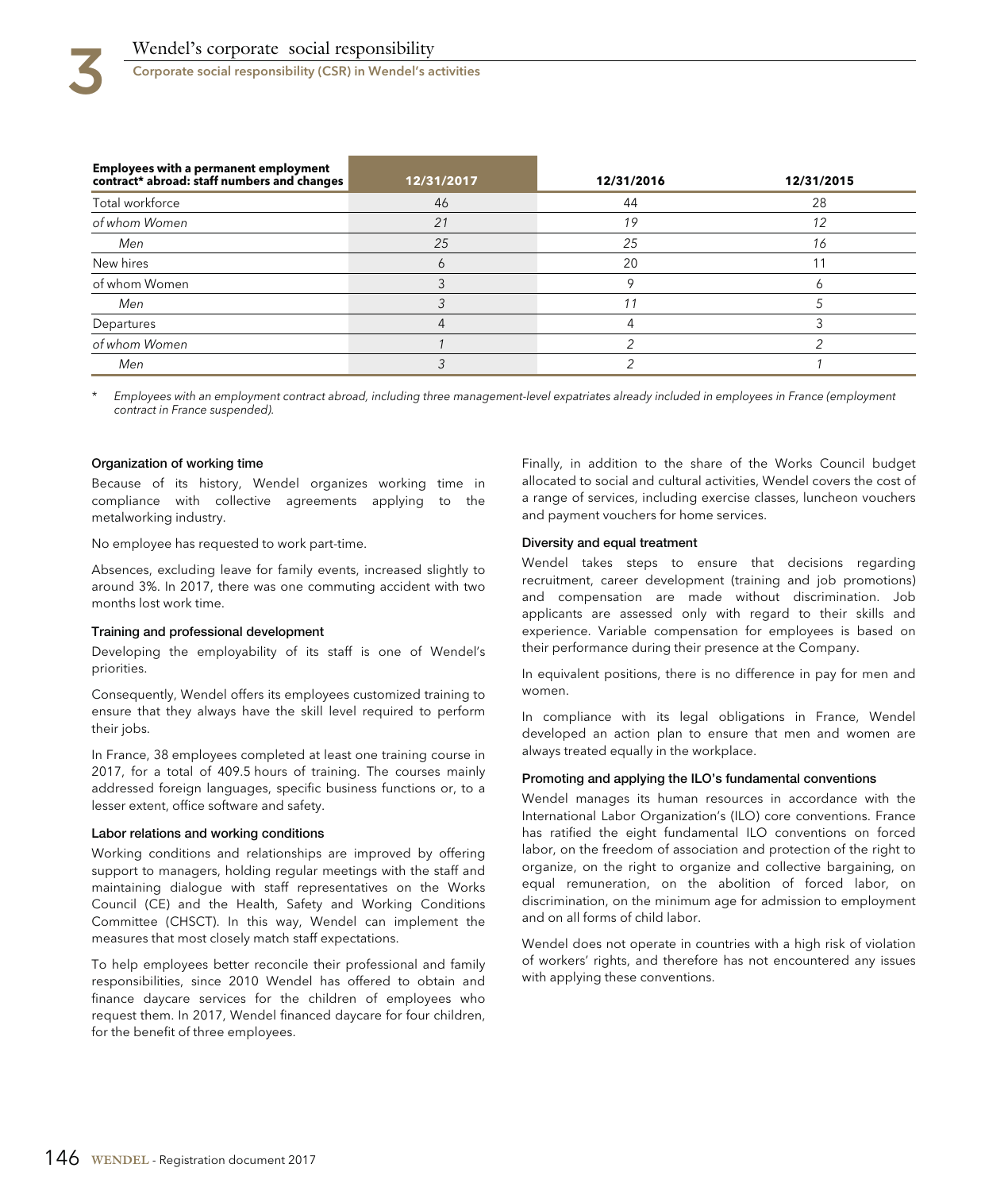Corporate social responsibility (CSR) in Wendel's activities 3

# Compensation policy in line with Wendel's interests

Wendel's compensation policy aims to align the interests of employees with those of shareholders, whether through variable pay, collective performance bonuses (in France) or employee share ownership.

Each year, Wendel carefully reviews the compensation paid to its employees, taking into account their responsibilities, skills, experience and market pay levels. Variable pay is awarded based on individual and collective performance.

For France, total compensation (base salary, variable pay and individual job-related bonuses) paid in respect of 2017 was approximately €11.3 million. This figure was virtually the same as in 2016.

Wendel has also had a collective performance bonus in place since 2006. The performance criteria established in 2015 were met in 2017. A performance bonus will therefore be paid with respect to 2017. Lastly, Wendel offers very comprehensive death & disability insurance to its employees and their families, financed largely by the Company.

## **Promoting employee shareholding**

Wendel believes that employee share ownership is essential for establishing a long-term partnership with employees and has always encouraged it, whether through the Group savings plan that has been in place for more than 30 years or grants of performance shares or stock options, which most employees have received since 2007.

#### **Grant of stock options and performance shares**

In addition to the two Executive Board members, 84 employees in France and abroad received stock options and performance shares by virtue of the authorization granted at the Shareholders' Meeting of May 18, 2017 and the Executive Board's decision on July 7, 2017.

Attached to these grants are a service condition and a performance condition.

A history of stock-option and performance share plans is provided in Tables 8 and 9 of Section 2.1.7.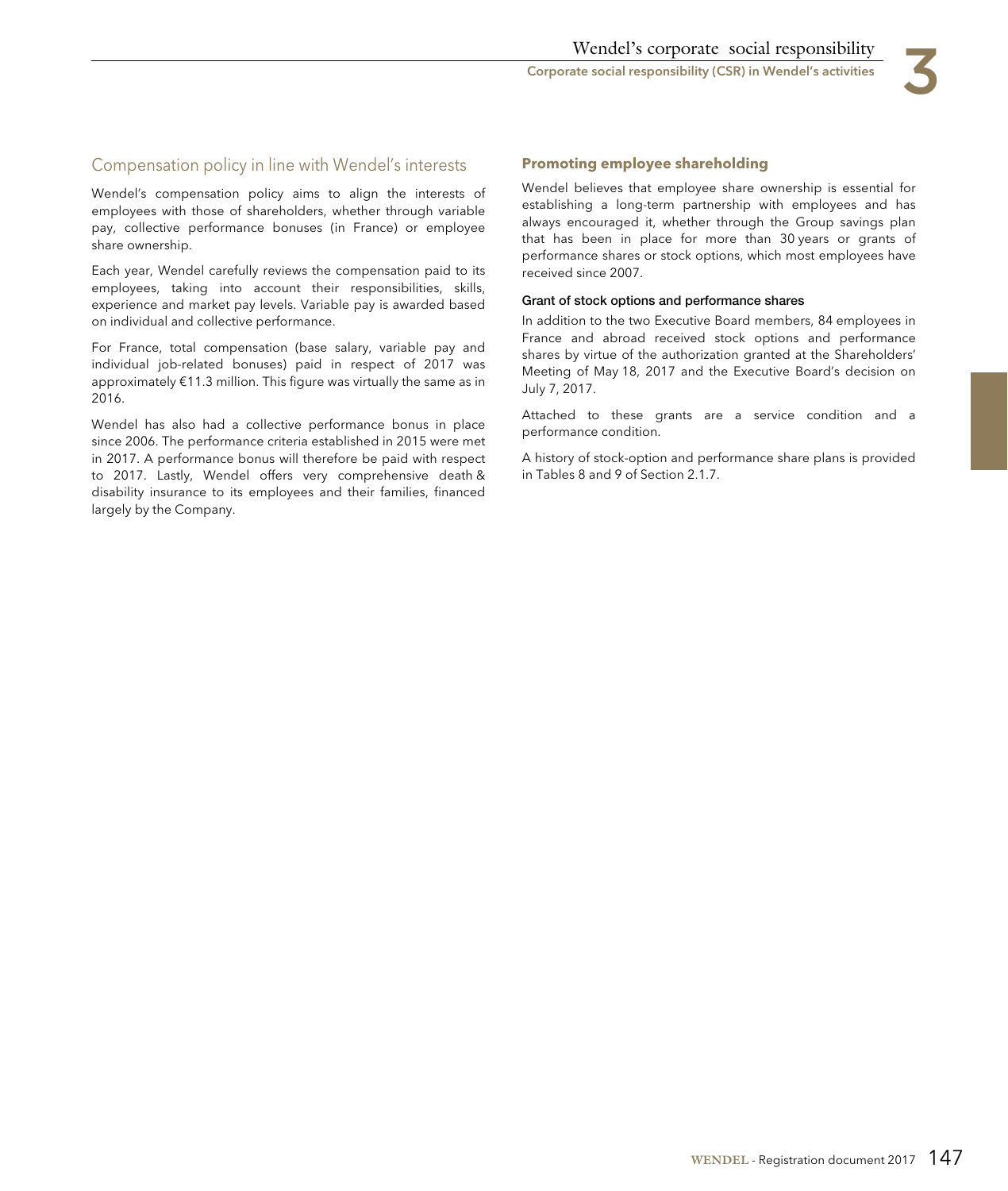Corporate social responsibility (CSR) in Wendel's activities

The following table indicates, for the period from January 1 to December 31, 2017:

- the total number of options granted to the ten employees, excluding Executive Board members, who individually were granted the largest numbers of options;
- the total number of options exercised by the ten employees, excluding Executive Board members, who individually exercised the largest numbers of options.

|                                                                                                              | Number of options | Weighted average exercise price |
|--------------------------------------------------------------------------------------------------------------|-------------------|---------------------------------|
| Options granted during the year to the ten Group employees who were<br>granted the largest number of options | 79.175            | €134.43                         |
| Options exercised during the year by the ten employees who exercised<br>the most options                     | 122.909           | €93.41 <sup>(1)</sup>           |

(1) In 2017, these options were exercised at €132.96 (W 1-1 plan), €44.32 (W 3 plan), €80.91 (W 4 plan), €54.93 (W 5 plan), €62.90 (W 6 plan), €112.39 (W 8 plan) and €94.38 (W 9 plan).

The total number of performance shares awarded during the year to the ten employees in the Group, excluding Executive Board members, who received the largest number of such shares was 26,391.

### **Capital increases through the Group savings plan**

For more than 30 years, Wendel has invited employees to subscribe each year to a capital increase through the Group savings plan. Shares are offered at a 20% discount and employee payments can be matched up to legal limits.

As of December 31, 2017, excluding Executive Board members, former and current employees held 0.60% of the capital of Wendel via the Group savings plan.

In July 2017, the Executive Board decided to carry out a capital increase. Ninety-three percent of eligible employees subscribed and were allocated a total of 10,499 shares.

### **Offering additional pension benefits**

#### **"Perco" pension plan**

In 2010, Wendel introduced a Company pension plan ("Perco") for its employees in France. It matches certain contributions up to the legal limit.

As of December 31, 2017, 29% of employees had invested in the plan.

#### **Supplementary pension plan**

In 1947, the Company "Les Petits-Fils de François de Wendel" (now Wendel SE) set up a supplementary pension plan for all employees, regardless of their category, provided they retire while employed by the Company. This plan was closed on December 31, 1998. The supplementary pension plan guarantees each employee beneficiary an overall level of retirement income. This income is expressed as a percentage of end-of-career compensation (fixed + variable excl. extraordinary amounts). It increases in relation to the employee's age and seniority up to a maximum of 65% of the salary. The pension plan provides for a payout of 60% to a surviving spouse as of the date of the employee's retirement, and includes supplements for dependent children.

Benefits financed by the Group under this supplementary plan are calculated by deducting the total amount of pensions financed by Wendel while the employee served in the Group from the guaranteed amount. Since 2005, the Company transfers the assets necessary to service pension benefits to an insurance company, which makes payments to the beneficiaries.

As of December 31, 2017, there were 36 retirees and six employees of the Company who benefited from the plan.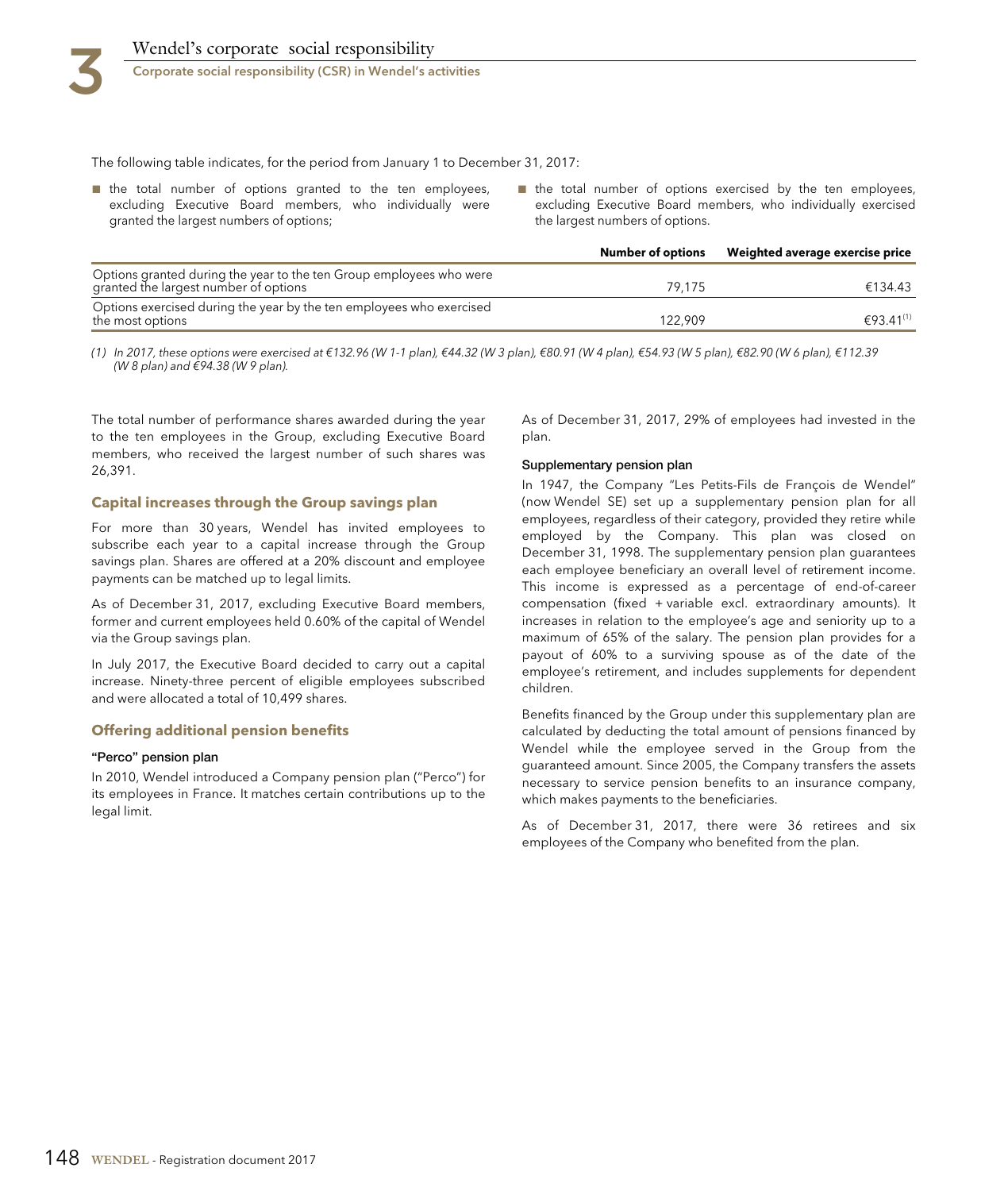

# **3.1.3** A limited environmental footprint

Wendel's everyday activities have little impact on the environment. Nevertheless, Wendel strives to limit its own impact. For example, environmental criteria are incorporated into the management of the building where Wendel's headquarters and its IT services are located. In 2012, Wendel performed an inventory of its greenhouse gas emissions, in accordance with the decree implementing Article 75 of the Grenelle II Act, to optimize its efforts to reduce its energy consumption and waste production.

# Energy savings

In the past six years, Wendel has made several investments to reduce its energy consumption:

- replacing all of its IT servers with more energy-efficient models;
- renovating its district heating system (distributing high-pressure steam), making the company more environment-friendly;
- creating two video conference rooms and providing mobile work tools to reduce travel;
- gradually replacing traditional light bulbs with energy-saving bulbs to increase the energy efficiency of its head office.

Wendel also promotes the electronic distribution of its publications.

# Waste sorting

Wendel has had a waste sorting policy since July 2011. A special training course has raised awareness among all head office employees. All paper consumed by Wendel employees is now collected for recycling, representing nearly 12 metric tons. Plastics, ink cartridges, cartons and metal packaging are also included in the recycling program.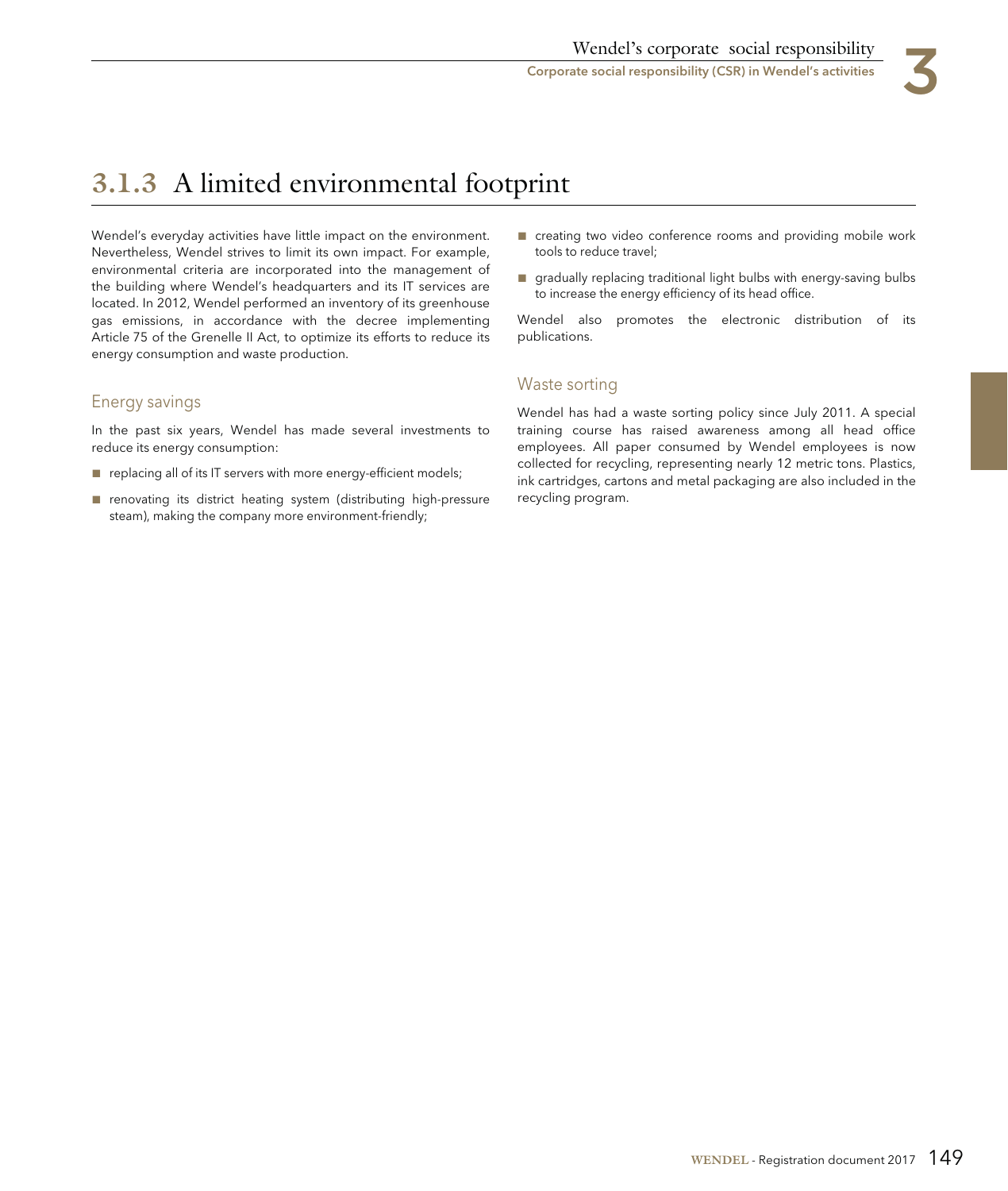# **3.1.4** Commitment to the wider community

Wendel's commitment to the community is reflected in its support of projects in the higher education and cultural spheres.

#### **Our long-term commitments**

- Wendel has supported Insead since 1996. In that year, the prestigious business school created a chair and then a center for family-owned businesses, and Wendel has been a partner in this initiative from the start. Beginning in 2017, and for the second consecutive year, Insead was ranked #1 "Global MBA program" by the Financial Times. Insead is the first school with a one-year MBA program to take the top spot in the history of the Financial Times rankings.
- In addition, Wendel has been committed to the Centre Pompidou-Metz since its creation in 2010, because it wanted to support this emblematic institution that makes art available to the general public. In 2016, Wendel renewed its support of Centre Pompidou-Metz for five more years.

Wendel works actively with partner institutions to further their development projects. In particular, the Group is represented on the Board of Directors of Insead and of the Centre Pompidou-Metz by Frédéric Lemoine, former Chairman of the Executive Board of Wendel.

In recognition of its long-standing commitment to the arts, Wendel was awarded the title of Grand Mécène de la Culture ("Grand patron of the arts") by the French Minister of Culture on March 23, 2012.

#### **Our commitments in 2017**

In addition, in March 2017, Wendel supported a team of nine employees who took part in the Paris Half-Marathon and ran for the benefit of Orchestre à l'école, a nonprofit organization.

In May 2017, the singer Imany gave a concert at the Olympia in Paris for the benefit of Helen Keller International, an event to which Wendel contributed. Every year, the NGO organizes charity concerts to raise awareness among the general public around its two principal objectives: combating blindness and malnutrition. Founded in Paris in 1915 by Helen Keller, the organization is now present in 22 countries. Through its programs, Helen Keller International makes long-term commitments to helping vulnerable people by encouraging them to learn new skills.

In 2018, Wendel will develop additional initiatives to involve its employees in the benefit projects to which Wendel will contribute.

#### **In the course of its business, Wendel interacts regularly with its principal stakeholders**

- Wendel reqularly communicates with its principal shareholder, Wendel-Participations, and makes presentations to its governing bodies.
- Wendel maintains an ongoing dialogue with its individual shareholders.

Wendel's Shareholders Advisory Committee was created in 2009, and it met three times in 2017. Composed of nine members, the committee's role is to obtain feedback from individual shareholders on the media used to communicate with them: letters to shareholders, the website and the management report. One new member joined the committee in 2017.

Wendel participated in the Actionaria trade show in 2017.

- Wendel keeps the financial community (analysts, institutional investors and individual shareholders) regularly informed of its earnings, business activities and strategy. In 2017, Wendel met with more than 331 stock and bond investors during its road shows (in France, the United Kingdom, Ireland, Germany, Switzerland, Italy, Spain, Portugal, Finland, Denmark, the United States, Canada, Japan and Singapore) and meetings at its head office.
- As a listed company, Wendel contributes to marketplace discussion by participating in the work of all the major professional and financial market organizations of which it is a member: Afep, Ansa, Medef, France Invest, Paris Europlace, etc.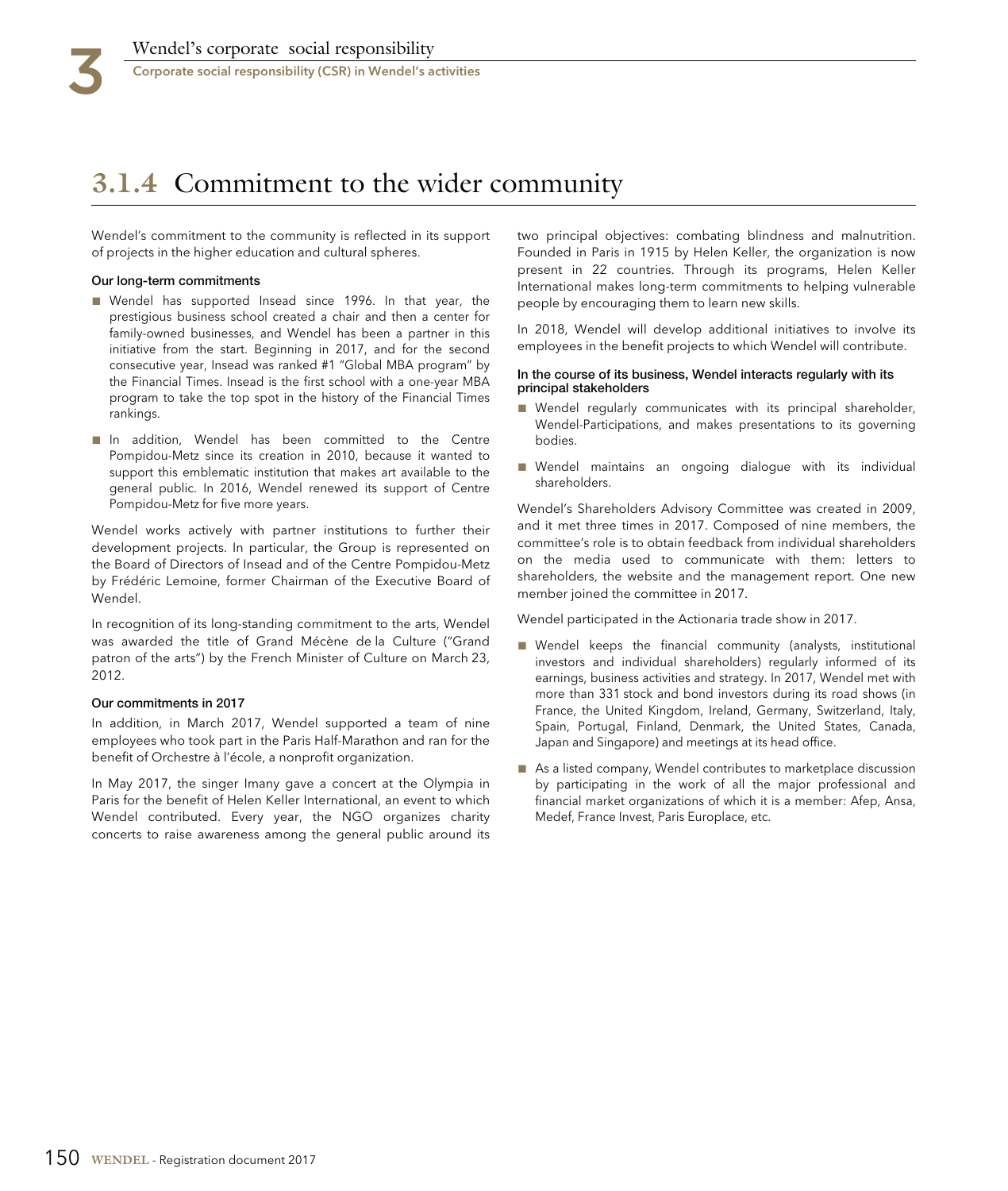

# **3.2** Wendel's subsidiaries reviewed by an independent verifier

Wendel is the majority shareholder in Bureau Veritas, Constantia Flexibles, Cromology, Stahl, Tsebo, Mecatherm, and CSP Technologies. The financial statements of these companies are fully consolidated in Wendel's consolidated financial statements. Accordingly, they have been reviewed by an independent third-party verifier, as required by Article L.225-102-1 of the French Commercial Code (Code de commerce). Wendel reports the main points of their sustainable development policies in the sections that follow.

A detailed presentation of the Group's subsidiaries can be found in Section 1.7 "Group companies". Wendel Group companies translate their sustainable development policies into action plans that take into account the company's specific characteristics and maturity in the field.

#### **Bureau Veritas**

For Bureau Veritas, Wendel's largest investment, listed on Euronext Paris and included in the Next 20 index (Compartment A, Code ISIN FR FR0006174348, stock symbol: BVI), Wendel publishes a summary of information on its social and environmental responsibility. Since Bureau Veritas is also obligated to verify and publish these data, all of the required information is available in its own registration document for 2017.

Bureau Veritas is a world leader in inspection, certification and laboratory testing, and had 73,417 employees around the world as of December 31, 2017. Bureau Veritas helps its clients improve their performance by offering innovative services and solutions to ensure that their assets, products, infrastructure and processes meet the standards and regulations related to quality, health, safety, environmental protection and social responsibility.

Social responsibility is a core priority for Bureau Veritas and it fulfills its social and environmental commitments in two complementary ways:

■ through the very nature of its work, Bureau Veritas helps its clients to implement their CSR processes. By providing its services to a large number of businesses, organizations, and public authorities on a daily basis, Bureau Veritas contributes to preventing risks, improving quality, and protecting the environment, and in this way, indirectly acts for the benefit of the whole community;

■ through its CSR policy, Bureau Veritas is also firmly committed to fulfilling its societal responsibility and develops many initiatives in this regard. Its policy centers around the main issues identified when Bureau Veritas defined a materiality table listing the CSR information that is most important to the Group and its stakeholders.

The principal aspects of Bureau Veritas' CSR policy as reflected in the materiality table are governance and operational excellence—human resources and HSE (health, safety and environment) — and social responsibility through programs deployed in its global network. In 2017, Bureau Veritas continued its efforts with regard to workplace safety, operational excellence and relationships with its large customers, and stepped up the development of new initiatives related to innovation and digital transformation, inclusion issues and developing a performance culture.

Bureau Veritas publishes a full CSR report in the registration document available on its website.

## **Constantia Flexibles**

Founded by Herbert Turnauer in the 1960s, the Vienna-based Constantia Flexibles group produces flexible packaging, primarily for the agri-food and pharmaceutical industries. With around 7,200 employees, Constantia Flexibles has successfully developed its activity outside Europe and, over the last five years, has become a global leader in flexible packaging.

Due to the nature of its business, one of Constantia Flexibles' principal CSR commitments is respect for the environment, which is integrated into its business activities.

Constantia Flexibles pays particular attention to its raw materials consumption—essentially aluminum, polymers, paper, varnish and ink—which is one of its major concerns.

Accordingly, Constantia Flexibles uses appropriate procedures to monitor the possible impact of its products on the environment, as well as their durability (in particular by performing life cycle analyses). In addition, most waste at Constantia Flexibles is recycled or sent to thermal recovery facilities.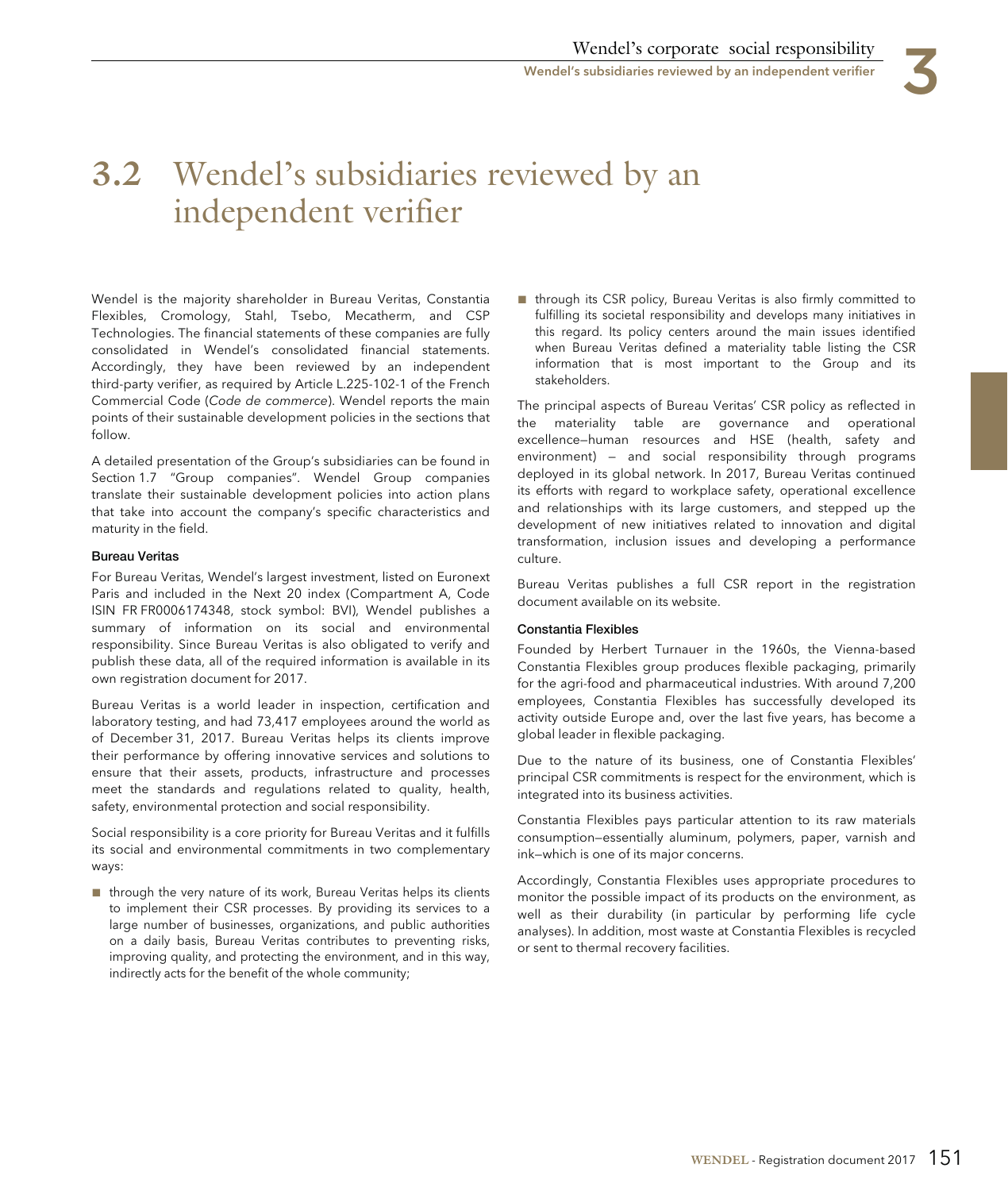Wendel's subsidiaries reviewed by an independent verifier

Constantia Flexibles also places great importance on health and safety ad takes pro-actve measures to achieve its "Zero loss - no harm" objective.

#### **Cromology**

Cromology is a world player in the decorative paint sector and ranks fourth in the European market. It designs, produces, distributes and sells innovative and high-quality paints in more than 50 countries around the world, with a direct presence in nine of them. With around 3,800 employees, eight research laboratories, 10 production facilities, nine logistics platforms, more than 400 integrated stores and more than 8,500 partner points of sale (independent distributors and big-box DIY stores), Cromology generates more than €700 million in annual revenue.

Cromology's mission is to protect and embellish living environments with products that highlight the know-how of its professional and private clients, thereby contributing in a sustainable manner to the well-being of all.

Cromology aims to combine, over the long run, economic performance with excellence through it's "CORE, Commitment to a Responsible Enterprise" plan which, since 2010, has focused on seven objectives:

- supporting customers in their sustainable development efforts;
- innovating and offering products and services that are more respectful of their users and the environment;
- optimizing the use of resources in products and processes;
- limiting the impact on the environment;
- strengthening the environmental management system;
- acting for and with employees;
- strengthening the group's presence in the local community.

Since 2015, Cromology's CSR steering committee has defined and managed the company's CSR strategy.

#### **Stahl**

Stahl is the world leader in high-performance coatings and leather-finishing products. Its registered office is in the Netherlands, and it employs around 2,050 people. As a manufacturer of chemical products, Stahl considers its major environmental and social responsibility challenges to be the health and safety of its employees and product innovation to minimize the environmental footprint of its products. Stahl has launched a continuous improvement process in the area of its employees' health and safety. In every country, employees are required to attend certain training programs to raise their awareness of these issues. New employees in production facilities or laboratories

undergo specific induction training. Refresher programs are regularly offered to all staff.

Through its continuous improvement efforts, Stahl also ensures that the impact of its industrial sites and their activities on surrounding ecosystems is limited. All of its sites are striving to obtain ISO 9001 and/or ISO 14,001 certification. Thanks to its innovative research, Stahl was one of the first companies in its sector to market water-based products. These products now represent the majority of Stahl's production (more than 80%).

Stahl is a model for workplace safety, with an especially low average accident frequency rate: less than 1.5 over the past five years.

#### **Tsebo**

Founded in 1971 in South Africa as a food services company, the Tsebo group is now the leading provider of corporate services in Africa and the Middle East. Tsebo employs 39,000 people and operates on 7,500 customer sites in 23 countries.

Tsebo offers principally integrated catering, cleaning, hygiene, facilities management, energy management, remote camp and security services.

It operates in numerous sectors, both public and private, such as retailing, manufacturing, healthcare, education and leisure services. The following principles underpin the Tsebo brand:

■ Productivity

Tsebo manages functions that are not part of its customers' core business but that are essential to their operations. These services enable its customers to address the difficulties in penetrating African markets, reduce their costs, improve their profitability and focus on growing and developing their business in Africa.

■ Measurability

Tsebo supplies its customers with tangible, quantifiable solutions: lower costs, added value, adherence to quality standards, reduction of risk, clear sales terms and quality customer service.

■ Innovation

Tsebo encourages and develops innovation in all of its divisions so as to improve the quality of service provided to customers.

■ Social development

Tsebo strives to create economic and social value for African people and communities. The company collaborates with customers so as to help develop skills, rural enterprises, local SMEs and entrepreneurship. Tsebo fosters socially responsible investment initiatives and supports various charitable causes.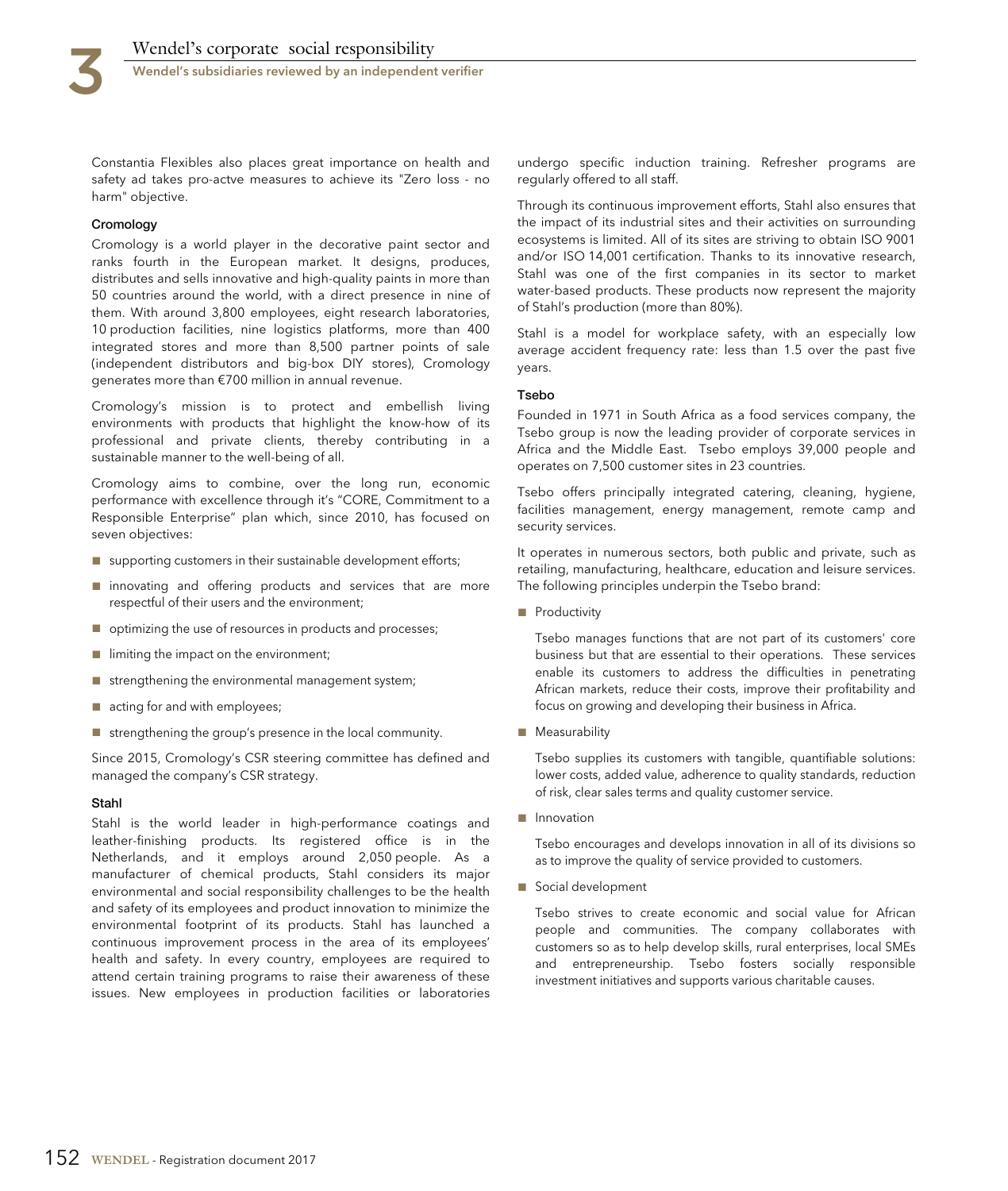

#### ■ Sustainable development

By making sustainable development central to its business, Tsebo is attentive to environmental protection and to the interests of local communities and in this way, promotes collective well-being.

### **CSP Technologies**

CSP Technologies ("CSP") designs and manufactures custom, patented solutions for moisture- and/or oxygen-sensitive products in the pharmaceutical industry and has a growing presence providing packaging solutions for the food and consumer end-markets. The company also increasingly develops packaging solutions for the agri-food industry and mass-market consumer goods.

CSP designs and markets solutions and services to resolve packaging problems in many sectors, including pharmceuticals, agri-food business and electronics.

The four fundamental values of CSP Technologies are:

- delivery;
- innovation;
- social;
- quality and efficiency.

CSP Technologies is focusing on several specific projects aimed at reducing the use of raw materials and increasing energy efficiency.

#### **Mecatherm**

Mecatherm is one of the world leaders in automatic lines and equipment for industrial bakeries. Using its unique R&D and product innovation know-how, Mecatherm designs production lines and assembles them at its sites. Since it is not involved in production, its own activities have little impact on the environment.

Mecatherm strives, in collaboration with its customers, to make its automatic lines run as smoothly as possible. It aims to make them easier for its operators to use and safer for the maintenance and cleaning crews. Industrial processes have been implemented that continuously improve the energy efficiency of the lines and reduce raw material losses. Particular attention is paid to food safety and product traceability.

Concerning employees, in 2017, as part of its Well-being, Efficiency and Performance (BEEP) plan, Mecatherm deployed a new process for integrating new hires and for developing skills, which led to a reduction in turnover from 28% in 2016 to 9.2% in 2017.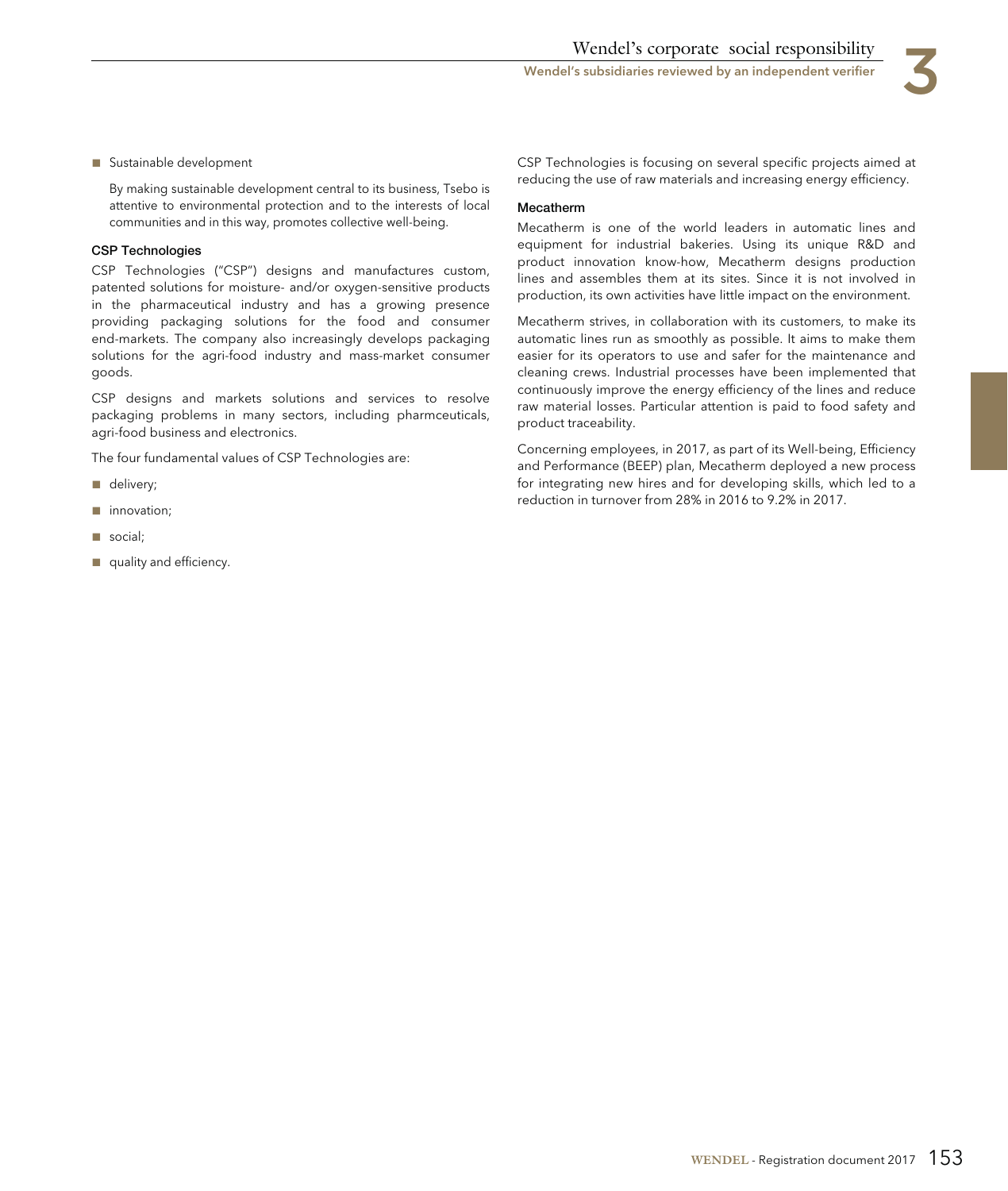# **3.2.1** Constantia Flexibles

## Introduction

Constantia Flexibles is the world's fourth largest producer of flexible packaging, with sales of roughly €1.5 billion in 2017. Based on the guiding principle of 'People, Passion, Packaging', some 7,400 employees manufacture tailor-made packaging solutions at 32 sites in 18 countries. 69% of Constantia Flexibles' sales are generated in Europe, 16% in the Americas (USA/Mexico), and 15% in the Rest of the World. Many international companies and local market leaders from the food and pharma industries choose the sustainable and innovative products of Constantia Flexibles, with their focus on preservation, promotion, protection and presentation.

Constantia Flexibles is a global market leader in a number of product lines, such as confectionery packaging, die-cut lids for dairy products, and aluminum packaging systems for processed human and animal food. Globally, Constantia Flexibles is in second position in the area of blister-lid foils and cold-form foils. In the past years, Constantia Flexibles has evolved from a European provider to a globally active group that is growing together through its long-term relationships with global key accounts, offering a range of aluminum-based and film-based products.

In 2017, the Company took a strategic decision to sell its Labels division for €1.15 billion to Multi-Color Corp. in the US. Constantia Flexibles has used the transaction proceeds to deleverage its

balance sheet and will target further acquisitions in the dynamic and consolidating flexible packaging industry. In addition, Constantia Flexibles holds a 16.6% stake in Multi-Color, making it the largest shareholder in the American company.

Constantia Flexibles is currently implementing its mid-term strategy Focus21, which focuses on selective end-markets in attractive regions. The three pillars of Focus21 are: defending and extending the Company's leading positions in the flexible packaging industry; focusing more strongly on growing businesses in which the Company is not yet a leader, and lastly making targeted acquisitions.

The strategy is supported by a Value Creation Program that focuses on nurturing seven work streams: Procurement, Complexity Reduction, Information Technology, Innovation, Manufacturing Optimization, Commercial Excellence and Cost Management. Constantia Flexibles also takes the topic of Health & Safety very seriously, taking proactive measures to achieve "Zero Loss – No Harm".

The Wendel Group is majority shareholder of Constantia Flexibles, with a 60,6% equity holding. Other shareholders are the Arepo Foundation, with a 27% holding, and Maxburg Capital Partners, with 11%.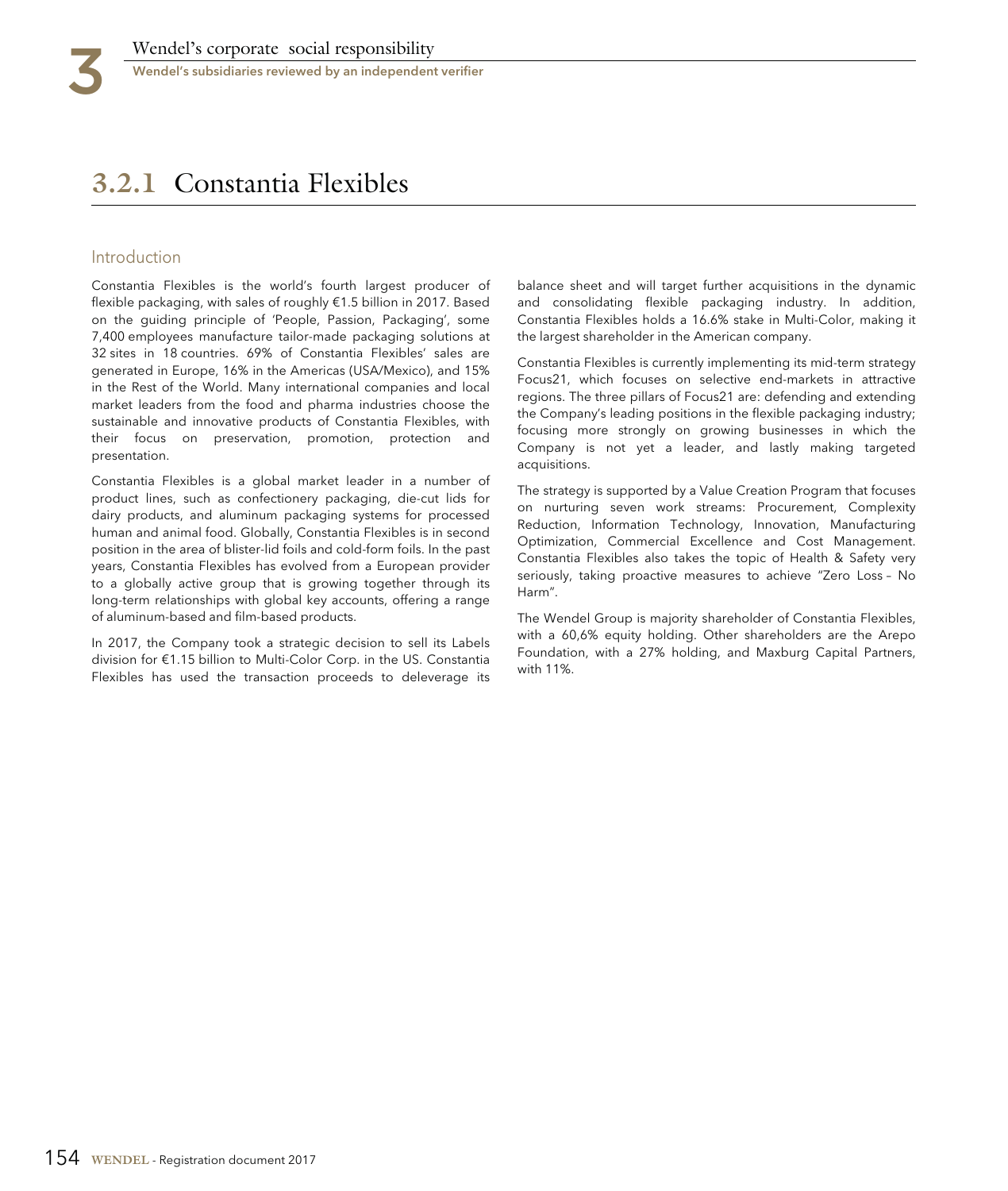

# Social

## **Employment**

## **Employees and employee structure**

The number of employees (HC) at the end of the fiscal year 2017 was 7,039 with the majority (76%) of employees working in Constantia Flexibles Food division. This equates to an decrease of 3,297 employees (HC) compared to the previous year, which majorly was linked to the sale of the Labels division in October 2017.

# Headcount at the end of 2017 per division

| <b>Division</b><br>the contract of the contract of the contract of | НC    | HC in % |
|--------------------------------------------------------------------|-------|---------|
| Food                                                               | 5,369 | 76%     |
| Pharma                                                             | 1,378 | 20%     |
| HQ and SSC                                                         | 292   | 4%      |
| <b>TOTAL</b>                                                       | 7,039 | 100.0%  |

# Employees per division



Breakdown of employees by gender, age group, employment contract, employment type and employee category

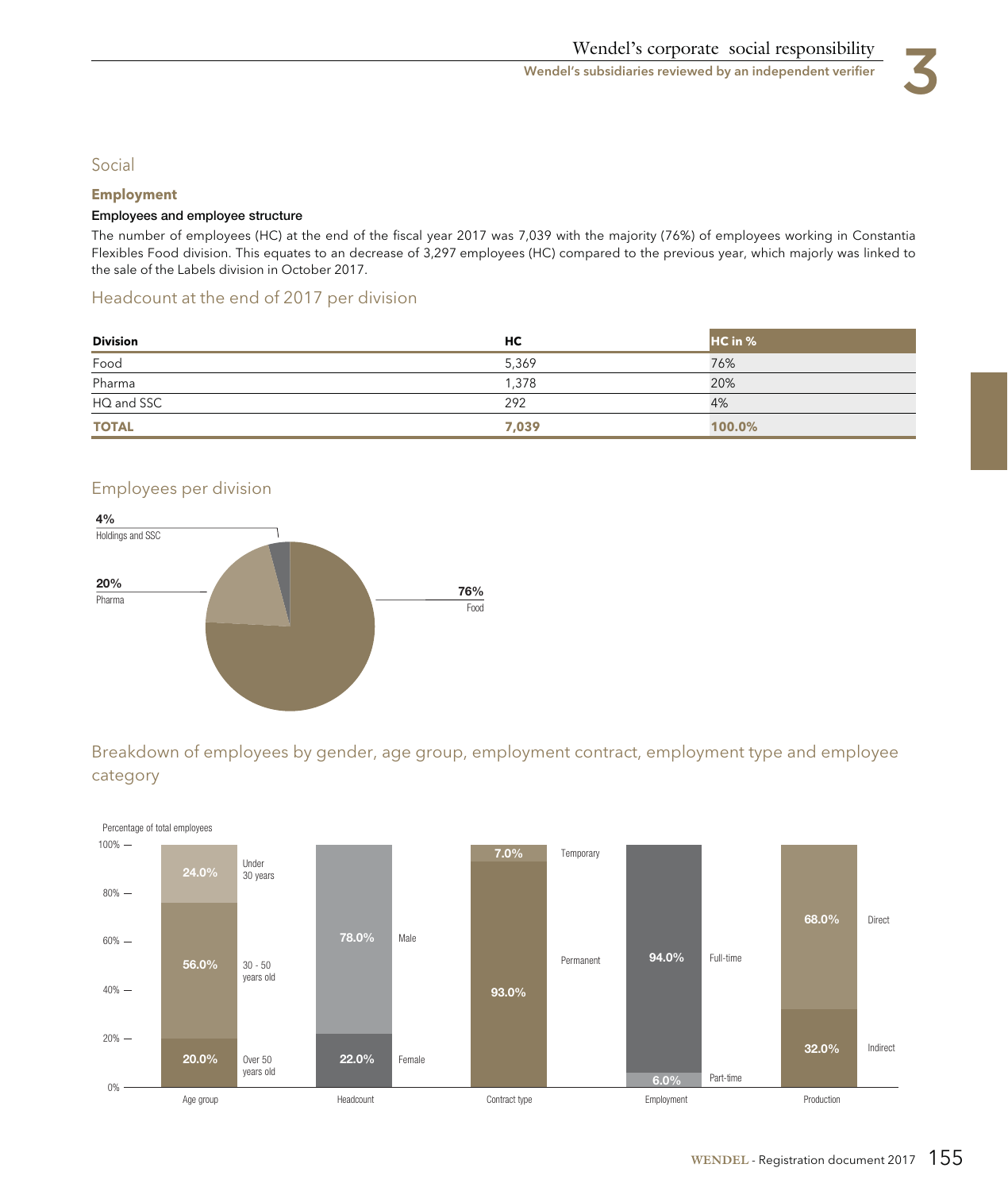Wendel's subsidiaries reviewed by an independent verifier

56% of Constantia Flexibles' employees are 30-50 years old. Its workforce is 22% female and 78% male.

Around 70% Constantia Flexibles' employees are direct production employees. 94% of the employees of Constantia Flexibles are full-time employees and 93% have permanent employment contracts.

#### **Organization of working time**

The production plants vary in their individual number of work shifts (up to three per day). Flexible work time arrangements are common in different seasons to meet customer needs. Shift patterns are coordinated with workers' representatives and adhere to local legal frameworks. The share of part-time and full-time employees in the workforce is represented in the figure above.

#### **Equality**

Alongside the development of staff, equal opportunities form an important component of the HR strategy. The Constantia Flexibles Group is made up of people of various origins, cultures, religious affiliations, genders and ages. This results in a range of different ways of thinking and viewing the world, of competencies and experiences, all of which contribute to the lasting competitiveness of the Company.

Constantia Flexibles is an equal opportunity employer with all employment decisions made without regard to race, color, religion, sex, sexual orientation, gender identity, age, disability, national origin, and citizenship/immigration status. Around 3% of Constantia Flexibles' workforce are employees with disabilities.

#### **Human Rights**

Constantia Flexibles respects and promotes compliance with internationally recognized human rights. Constantia Flexibles complies with the rules established by the United Nations on human and children's rights. In particular, Constantia Flexibles undertakes to honor the Convention Concerning the Prohibition and Immediate Action for the Elimination of the Worst Forms of Child Labor Convention 182) and the Convention Concerning Minimum Age for Admission to Employment (ILO Convention 138).

Constantia Flexibles recognizes and respects its employees' right to freedom of assembly, as well as their right to elect their representatives freely and independently within the scope of the applicable statutes and laws and guarantees that these representatives will not be subjected to discrimination of any kind. Constantia Flexibles also respects the employees' right to collective bargaining.

Constantia Flexibles commits to offering employment that is free of any form of violence, harassment and bullying. Constantia Flexibles aims to create, together with its employees, a climate of open communication in which employees can work in an atmosphere that is marked by mutual respect. Such open communication within the Constantia Flexibles is expected to strengthen the acceptance of different cultures and mentalities. Constantia Flexibles undertakes to promote such a fair and partnership-oriented atmosphere in the workplace.

To ensure compliance Constantia Flexibles' established a code of conduct which is available to all employees of Constantia Flexibles at all sites. Additionally online-trainings are provided ensuring awareness among all employees.

### **Employee hiring and employee turnover**

The following diagrams show the employee turnover and new employee hires of Constantia Flexibles by age group and gender. At the same time, the new employee hire rate of 15.4% underlines the continuous growth of Constantia Flexibles.

## New employee hires by age group and gender



# Employees leaving the Company

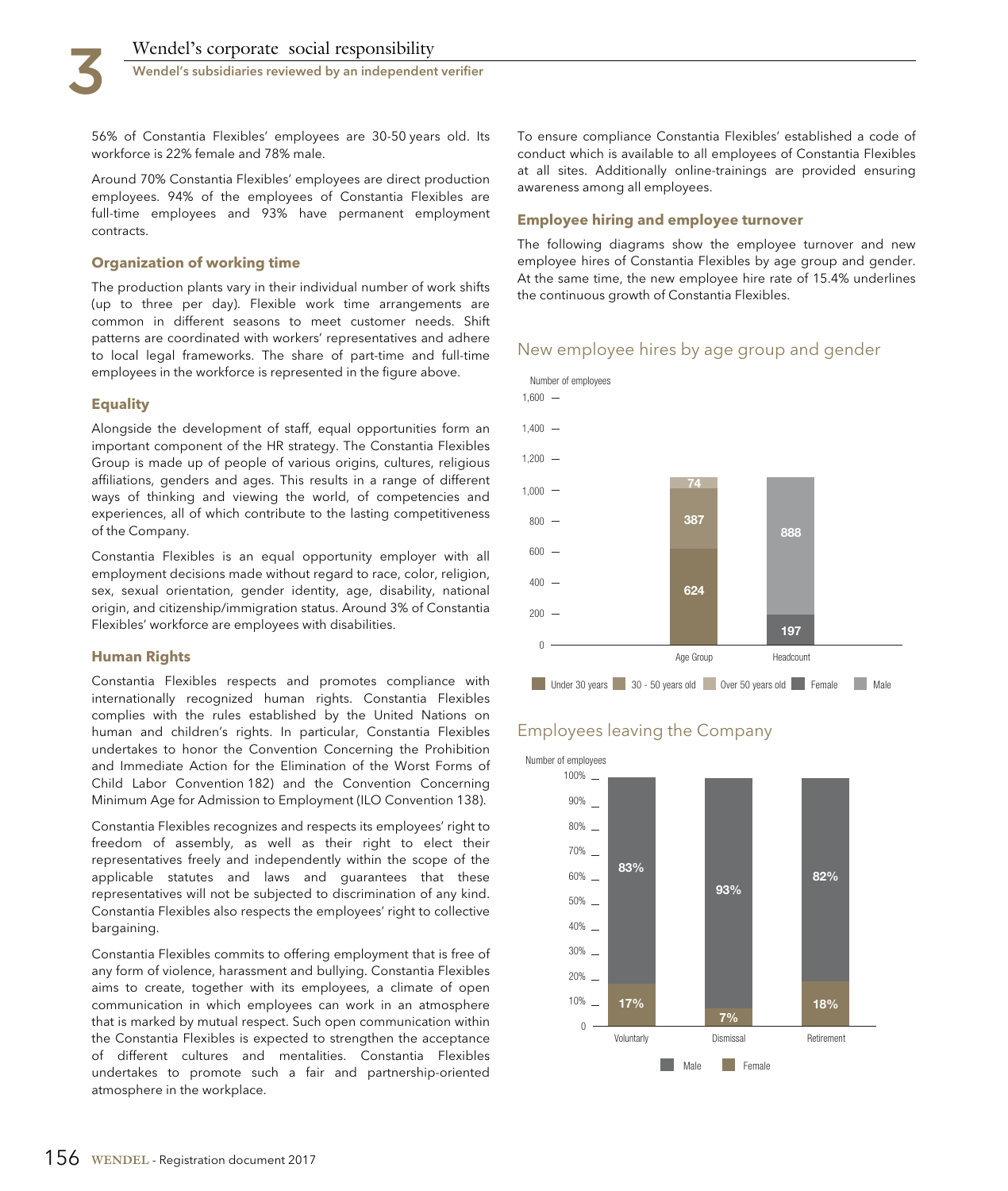

# Turnover by gender

As outlined Constantia Flexibles has a new employee hire rate of 15.4% and a turnover rate of 14.2%.

#### **Absenteeism**

Constantia Flexibles absenteeism rate is around 5% measuring days of absence due to sickness, lost time injuries or unjustified events in comparision with working days. Constantia Flexibles is actively working on re-integrating long-term absentees together with workers' representatives, as well as establishing preventative measures to reduce absenteeism.

### **Compensation**

In the majority of sites, Constantia Flexibles is bound to legally binding collective bargaining agreements set by unions. Over the past years, Constantia Flexibles has promoted a culture of rewarding strong performance of its employees. For the Constantia Flexibles senior management as well as the Headquarter employees, the management of compensation is supported by the state-of-the art solution of "SuccessFactors", a web-based HR IT system. A step-wise further roll-out of this system for all employees is currently on-going.

Incentive schemes for the Constantia Flexibles sales force has been rolled out to almost the entire Company, focusing on the specifics of each division and market. In 2017 the individual, qualitative target portion was increased to one third of the target bonuses to emphasize the entrepreneurial culture of Constantia Flexibles. To emphasize the long-term thinking of Constantia Flexibles, an equity based Long-Term incentive plan is available for selected members of the senior management of Constantia Flexibles. Constantia Flexilbes has introduced in 2017 a Compensation Philosphiy, lined to it Salaries and Bonuspayments are reviewed and aligned on a regular basis.

Constantia Flexibles strives towards being an attractive employer by offering generous monetary and non-monetary social benefits such as canteen and public transportation subsidies, and health and safety related benefits as regular company doctor visits or vaccinations. Constantia Flexibles has and even plans to further develop and specify their Job Grading system, with the goal to be in a better position to evaluate the internal fairness of compensation packages as external competitiveness and attractiveness, safeguarding that Constantia Flexibles keep on being an employer of choice.

With regard to compensation, plants also report their provided benefits, as maternity and paternity leave according to national law in the course of the Sedex membership. As this is also key to Constantia Flexibles, Sedex (Supplier of Ethical Data Exchange) is an important ethical standard for the Group. Sedex is a non-profit organization and platform for members who are permanently engaged in improving the criteria for ethical procurement along the value chain and ethical sourcing. Currently 33 plants are registered Sedex-members. Due to the membership, Constantia Flexibles' plants monitor and assess wages paid against local minimum wages in the respective countries. Almost all of the Sedex-registered plants have already been audited, externally.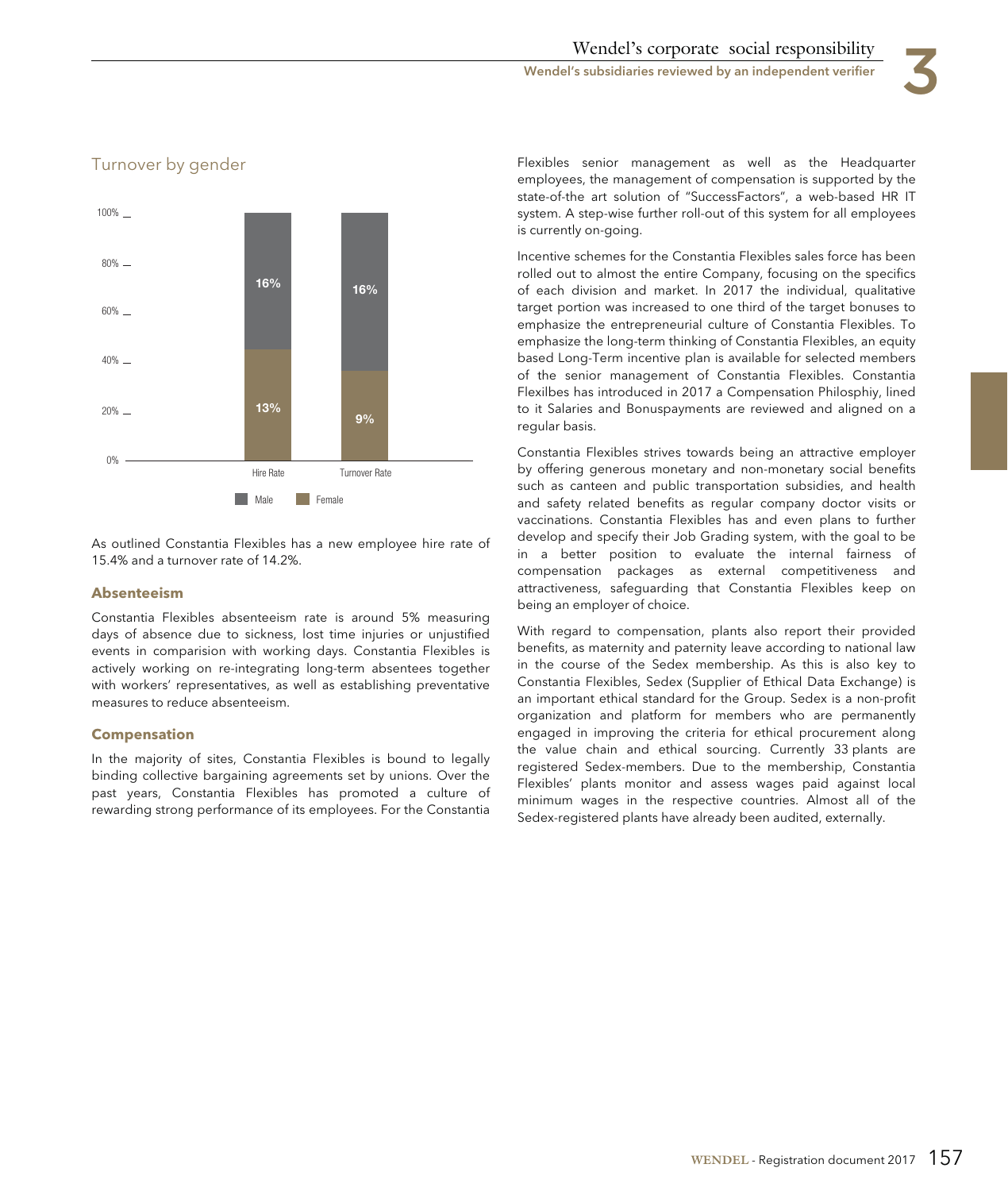Wendel's subsidiaries reviewed by an independent verifier

## **Training**

As Constantia Flexibles is a global player on the packaging market, personnel development is key to sustainable success. Employees in production receive a regular health and safety training, as well as technical trainings.

Over the last 5 years, the investment in the people development programs, with a strong focus on senior and middle management development, has been gradually increased.

On the basis of a tailored Constantia Flexibles competency model for Senior and middle management as well as professionals, Constantia offers the full variety of development activities.

Every year Constantia Flexibles refreshes its portfolio of trainings to support employees in their career development, with the focus on communication, efficiency at work and leadership skills. The annual development talk employees, plus succession planning, rounds off the portfolio of learning and development activities at senior managerial level.

For the levels below management, Constantia Flexibles has been able to firmly establish the Constantia Training Toolbox – first introduced in 2014 – as a standard global training catalog. This provides competency-based training initiatives for Constantia Flexibles' experts and middle managers around the world.

The roll-out of the "Constantia University", a learning platform accessible to Constantia Flexibles employees, has boosted the Learning & Development offers for the employees of Constantia Flexibles. The Constantia University also integrates new learning pathways, utilizing online training opportunities, video-based learning material as well as virtual training offers. The platform also is the base for two major initiatives started in 2016 and continued in 2017: the Constantia Flexibles Leadership Academy as well as the Constantia Flexibles Sales Academy. Over the coming three years, over 300 Senior managers, middle managers as well as sales staff, including Customer Service, Marketing and Product Management will be trained on the Constantia Leadership and Sales approach. Flanked by special initiatives for future talents – the so-called Learning Journeys – Constantia Flexibles offers a broad portfolio of initiatives that shall help preparing their employees to cope with the targeted profitable growth of Constantia Flexibles.

# Health and Safety

Constantia Flexibles promotes the constant development of Health & Safety at work with the aim of continuous improvement of the work environment to avert any potential adverse effect to Humans, Finance, its Reputation and the Environment.

Acting as a global team, Constantia Flexibles integrates this approach with regard to HSSE (Health, Safety, Security & Environment) being part of its daily business-life. The company strives to achieve its goal of "ZERO LOSS – NO HARM" for protecting all its assets – humans, finance, its reputation and the environment, for which it declares itself accountable.

To accelerate its achievments with regard to Health & Safety following key steps were implemented:

- Constantia Flexibles' Management Board adopted Health & Safety criteria to the bonus target-system;
- the Constantia Flexibles' Executive Leadership Program for almost 100 line managers incorporating Safety Leadership-aspects was successfully started.

Constantia Flexibles understands the creation and maintenance of safe and sustainable workplaces as prerequisite to succeed in improvements of its safety performance and protection of its assets. As Safety Leadership as such is a major contribution-factor to enhance the awareness and importance of the related topics, as per 2017 the Senior Management on Group-, divisional and plant-level is required to contribute with at least one third of their individual bonus-targets to Health & Safety-achievements. These bonuses are indexed only on proactive goals and initiatives to be implemented by each member of the respective target-group, as we understand that any target-setting based on "Number of LTIs" or the Lost Time Injury Frequency Rate (LTIFR) only would rather lead to "working on numbers" than "working on root causes".

Finalizing the Group report based on the figures and facts related to Occupational Health & Safety 2017, an analysis of all Lost Time Injuries occurred within the Group on quarterly basis triggered further Group-wide Safety Initiatives. Such information-packages gather minimum-aspects and application rules; these are arranged by the department Group HSSE and then spread into the whole organization. During the year 2017, the focus was set on "Safe manual cutting" in order to use proper knives and appropriate personal protective equipment while the operators had to be trained on safe cutting sequences.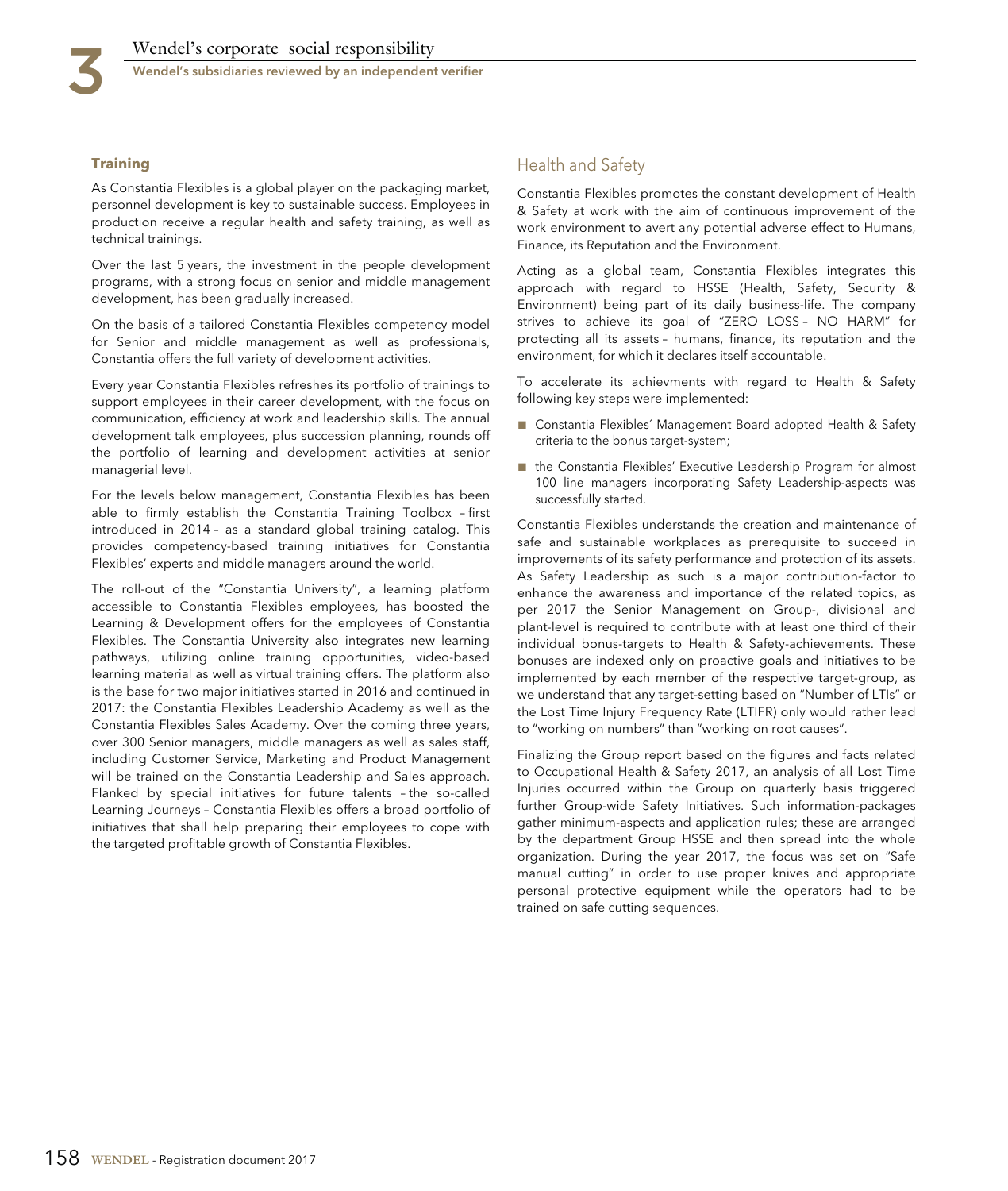The health and safety figures 2017 – handed in on monthly basis by all of the 31 Constantia Flexibles manufacturing sites and 3 office-locations in 2017 – are subsequently summarized, verified and checked on Group level. This report then reflects the safety performance of these production plants per business division and the cumulatively summarized figures for Constantia Flexibles Group. Beside key learnings from certain Lost Time Injuries occurred, related corrective and preventive measures are shared and discussed based on the report at the monthly meetings of the Executive level and divisional calls once a month. In order to gain a better overview including trends, certain additional information and graphs were added according the requirements of the management. The reports could be used as basis for the management´s safety-related talks with their direct reports:

- number of Lost Time Injuries (LTI) per division and month occurred within the last 12 months (graph);
- Lost Time Injury Frequency Rate (LTIFR) per division as well as LTIFR-trend chart of Constantia Flexibles Group as per month representing 12 months (graph);
- graph indicating the number of Lost Time Injuries occurred (YTD) per division compared to the respective Headcount.

During 2017 all operating sites of Constantia Flexibles monitored further indicators with regard to their activities on Safety. Beside the documentation of Safety Committee Meetings, which are led by the respective local management while involving staff representatives and H&S-experts, all kinds of Health- and Safety-related local initiatives were reported to Group level as well. Thus, the company build up its Safety Culture with 5 H&S-initiatives successfully implemented on average per plant and one Safety Committee Meeting performed on quarterly basis (on average per plant) in 2017.

Due to the measures taken and the recognition raised regarding Health & Safety within the Group, again the group significantly improved its performance in 2017, although Constantia Flexibles is aware of the need of further enhancements to achieve its goal of ZERO LOSS – NO HARM and to compete with industry average and -benchmarks.

# LTIFR disclosure

| <b>Occupational Health &amp; Safety Data</b> | .2017 | 2016 | 2015 |
|----------------------------------------------|-------|------|------|
| Lost Time Injury Frequency Rate<br>(LTIFR)   | 79    | 10.5 | 13.7 |

## **Outlook 2018 for Health & Safety**

As Constantia Flexibles succeeded with the implementation of pro-active HSSE targets as part of the management´s bonus-system, this approach for accelerating its safety performance will be prolonged in 2018.

During the upcoming year Constantia Flexibles will enhance the standardization of H&S-related topics across all its operating plants due to a minimum set of requirements. Constantia Flexibles will focus on the unified visualization of and the information about local H&S-performance and the implementation of Group-requirements on the H&S-induction for visitors in strong liaison with hygiene-aspects according its quality-related requirements.

While Constantia Flexibles provides awareness trainings to employees and leased personnel at the shopfloor which are most relevant to their role, the company accelerates the accountability of the line management for all aspects of Health & Safety during their ongoing participation at the Executive Leadership Program. Thus, after each module the participant has to perform a specific task called "Walk the Talk!". As such exercise is strongly linked to its proactive H&S-activities, the company understands this phrase as a pre-requisite for safety-leadership by backing up talking with appropriate personal action.

Further investments into the desired safety culture will improve its performance further on as the Constantia Flexibles team is strongly committed to its goal of "Zero Loss – No Harm" while accomplishing a safe and sustainable work-environment.

## Environment

Constantia Flexibles considers environmental responsibility to be an integral part of its entrepreneurial activities. Its commitment is based on the following principles:

- awareness of possible environmental risks and how to minimize them by selecting certain product technologies;
- use of more environmentally friendly (raw) materials in the product portfolio;
- use of every opportunity for a reduction in the impact Constantia Flexibles has on the atmosphere, soil and water as well as the implementation of appropriate measures to lower greenhouse gas emissions and waste; and
- maximum utilization of resource friendly and environmentally friendly technologies alongside the ongoing optimization of material use.

Continual improvements in the consumption of raw materials, which consist primarily of aluminum, polymers, paper, varnishes and inks, constitute a major concern for the Group. In times of a steady long-term increase in energy consumption and growing global water shortages, measures for the optimization of electricity, natural gas and water use are crucial to success – including economic success. Additionally, potential environmental impacts on the level of product sustainability are made quantifiable through comprehensive investigations (for example by conducting life cycle assessments, etc.). In this context, an understanding of the sustainability performance of Constantia Flexibles' raw materials and of products supports the Group in new developments and in the achievement of its goals.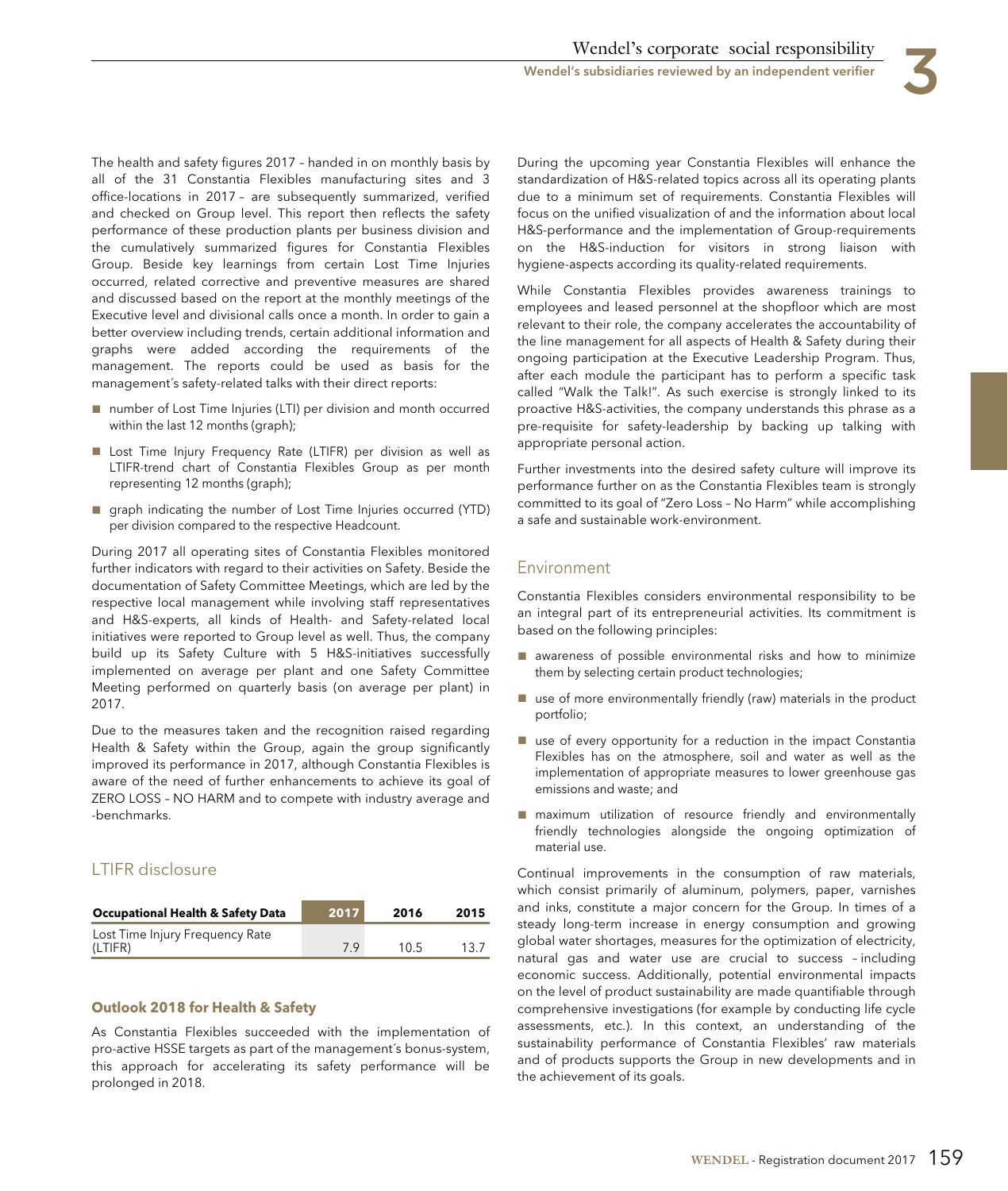Furthermore Constantia Flexibles employs professional software tools that constantly undergo further internal development in order to facilitate centralized compilation of the required data. Constantia Flexibles is extremely advanced in this respect. The Group´s technological solutions are state of the art, enabling to provide both to the customers and to the internal product and sales management teams with the best possible service.

# Sustainability and environmental policy

Constantia Flexibles' sustainability policy focuses on the responsibility to the environment and to those who come after us. Sustainability is a growing science that balances current needs with those of future generations. Constantia Flexibles does not merely react to the demands of the customers, who are beginning to take more and more environmental responsibility for their products; Constantia Flexibles believes that future financial success is dependent on sustainable corporate practice. The existence of an own Sustainability department on Group level since 2010 reflects the dedication of Constantia Flexibles on this topic. To further emphasize the importance of sustainable thinking being incorporated into the entire operations of the business, this department reports directly to the Executive Board (Senior Vice President of Operations) since end 2017. To deliver information on environmental protection to employees, the environmental policy of Constantia Flexibles is up on notice boards in every plant.

In addition to the implementation of a Group wide policy, Constantia Flexibles is acting and/or certified in accordance to the following environmental/responsible sourcing standards:

- ISO 14001 (8 sites);
- ISO 50001 (5 sites);
- FSC-CoC (5 sites);
- SEDEX (22 sites);
- founding member of the Aluminium Stewardship Initiative (ASI).

## Climate change

### **Energy consumption**

Constantia Flexibles had a total energy consumption of 567,954 MWh in 2017. The table below shows the split of energy consumption by source. Natural gas and electricity are the main energy sources accounting for 42.34 and 48.30 percent, respectively.

## Total energy consumption by source

**Energy source [%]** Natural gas 42.34 LPG  $\sim$  3.13 Diesel 0.59 Heating oil 0.07 Petrol 0.19 Total electricity 48.30 Steam 4.41 Hot water 0.97

Constantia Flexibles works for a continuous improvement related to energy efficiency and a reduction of emissions. Some of the approaches are:

- solvent recovery;
- organic solvent-free technologies; and
- heat recovery.

Moreover, several of the plants in Europe are verified against the ISO 50001 standard and therefore place special emphasis on reducing energy consumption.

Constantia Flexibles is also working on encouraging its plants to implement environmental focused initiatives. They increase the sustainable performance of the Group and contribute to a more efficient use of resources.

It can be observed that in 2017 Constantia Flexibles had a total of 29 initiatives with environmental focus. 15 initiatives intended to reduce energy consumption have been implemented, among which 13 resulted in total savings of 7.22 GWh.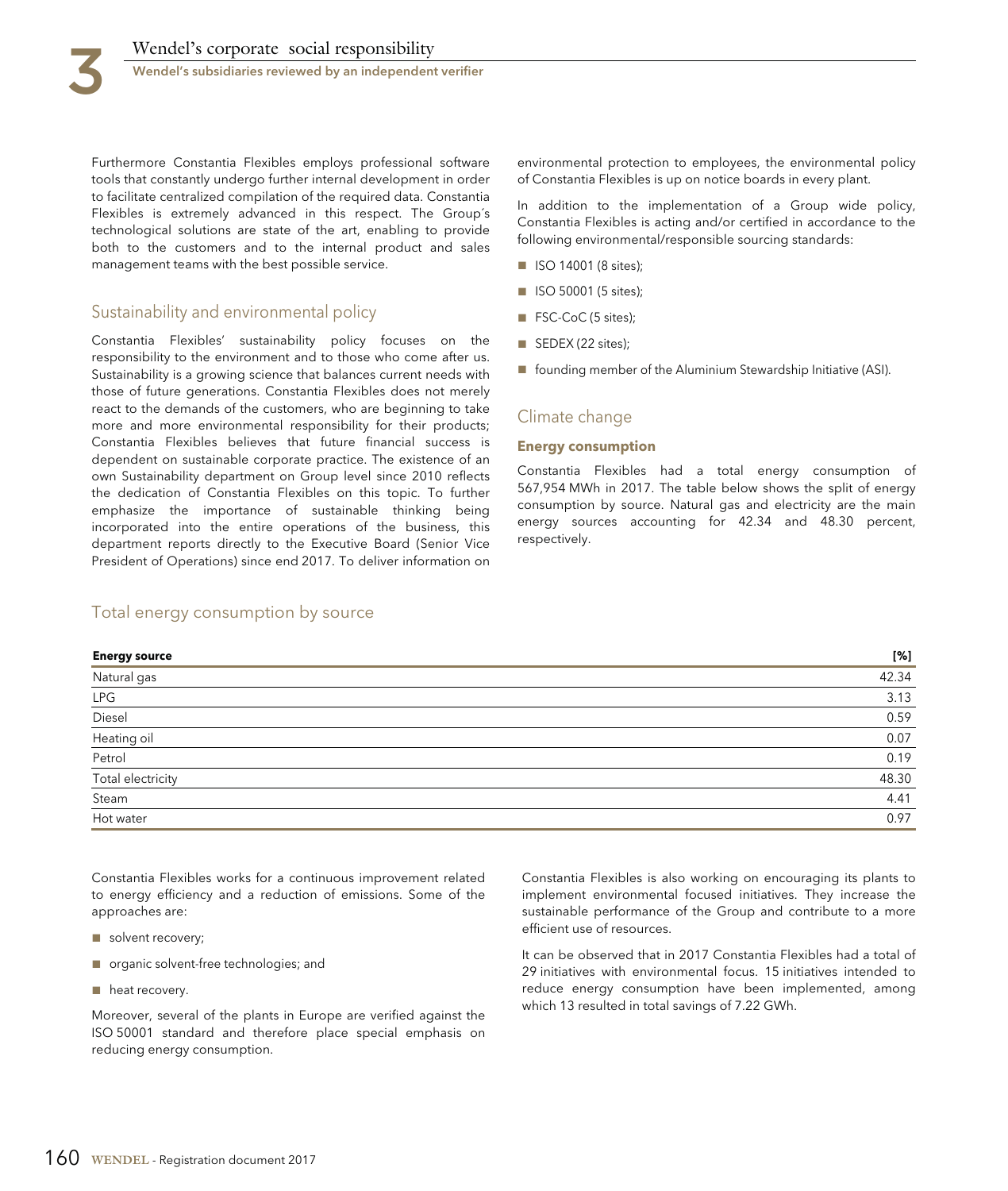Wendel's subsidiaries reviewed by an independent verifier

# Overview of number of initiatives and energy saved

|                                                            | <b>Number of initiatives</b> | Number of sites with<br>initiatives | Energy saved due to<br>initiatives |
|------------------------------------------------------------|------------------------------|-------------------------------------|------------------------------------|
| Environmental initiatives                                  |                              |                                     |                                    |
| Initiatives to reduce energy consumption and GHG-emissions |                              |                                     | 7.22 GWh                           |
| <b>SUM INITIATIVES</b>                                     | 29                           |                                     |                                    |

## **Greenhouse gas emissions**

Among other tasks relating to corporate sustainability, Constantia Flexibles collects and monitors key data on its internal performance throughout the Group. Since 2005, the Company has been measuring its direct and indirect emissions (Scope 1 and Scope 2). Constantia Flexibles is quantifying as well the indirect emissions (Scope 3) coming from upstream and downstream value chain activities (s. chapters "Scope 3" and "Methodology"). Constantia Flexibles measures and reports the emissions according the internationally recognized Greenhouse Gas Protocol and is verified by an external consultant for its Scope 1, Scope 2 and Scope 3 calculation methodology. In the verification review statement it is indicated that Constantia Flexibles' methodology has a reasonable level of assurance following ISO 14064-3 and represents a high level of assurance according to the CDP reporting principles.

The development of a standardized step-by-step approach has allowed Constantia Flexibles to understand the effects of emissions along its entire value chain of raw materials. This enables the Company to concentrate on actual rather than perceived opportunities for reduction.

To promote opportunities for reduction of emissions, Constantia Flexibles has set a company-wide spanning goal of a 40% reduction in  $CO<sub>2</sub>$  emissions by 2023 (Scope 1 and 2 emissions per square meter produced, setting 2005 as reference year). Furthermore, in 2017 Constantia Flexibles has publicly committed

to the science-based target initiative and is currently in the process of developing a Group-wide target for Scope 1, Scope 2 and Scope 3 GHG-emissions in line with climate science. Since 2015 material Scope 3 emissions are tracked for each of Constantia Flexibles' plants. This enables the Group to identify and analyze hotspots to initiate projects in direct contact with its suppliers to decrease Scope 3 emissions deriving from purchased raw materials.

## **Scope 1 and 2**

Constantia Flexibles accounts the corporate Scope 1 and 2 emissions with a professional software tool which supports the data collection and emission calculation. The application of this software tool ensures structured and transparent data collection for all production sites located in countries around the world. In addition, its application accounts for regional practice offering, inter alia, the consistent usage of different units (MJ, kWh, BTU, etc.) for data collectors. Validity intervals for potential error checking prevent typos and the use of wrong units based on comparisons to the previous year's performance.

The table below shows the overall Scope 1 and 2  $CO<sub>2</sub>$  emissions of Constantia Flexibles for 2016 and 2017 (277.74 kt). In absolute terms it can be observed that Scope 1 and 2 emissions have decreased. This is primarily caused by the divestments taken during the year, as Constantia Flexibles has sold one of its three divisions.

# $CO<sub>2</sub>$  emissions breakdown by Scope for 2016 and 2017

| Unit                                                                                                                                          |        | Scope 1 |               |        | Scope 2 |               |
|-----------------------------------------------------------------------------------------------------------------------------------------------|--------|---------|---------------|--------|---------|---------------|
|                                                                                                                                               | 2017   | 2016    | Variation [%] | 2017   | 2016    | Variation [%] |
| kt CO <sub>2</sub> -equiv.<br>the contract of the contract of the contract of the contract of the contract of the contract of the contract of | 131.86 | 165.22  | $-20.19$      | 145.89 | 193.93  | $-24.77$      |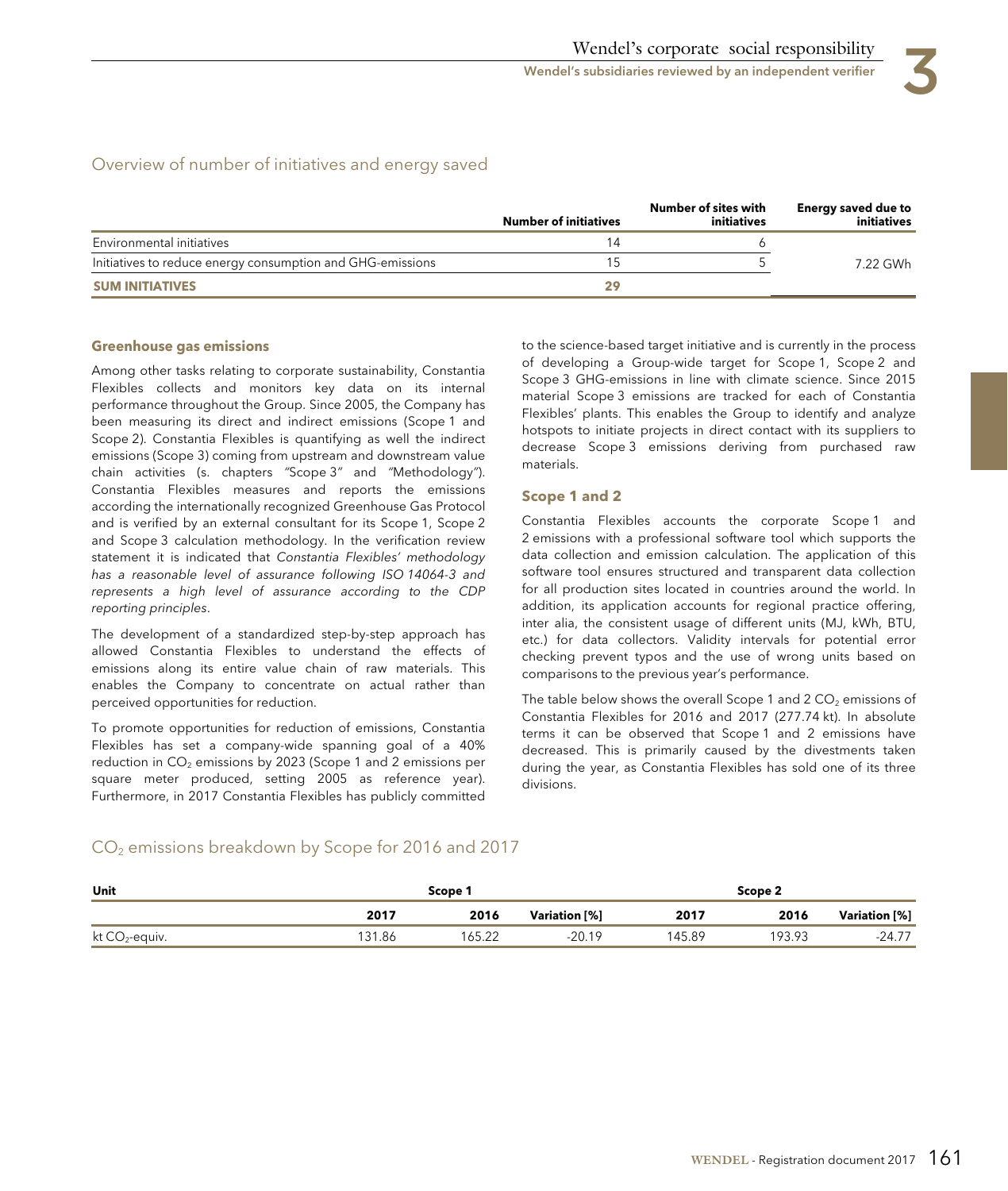The graphic below indicates Constantia Flexibles'  $CO<sub>2</sub>$  emissions by source, demonstrating that more than half of the emissions are occurring as a result of the electricity consumption (Scope 2). To address these emissions, Constantia Flexibles is in close contact with its electricity suppliers with the aim to increase the share of purchased electricity coming from renewable resources. In 2016 Constantia Flexibles has taken the step to switch to green electricity (produced 100% on hydro power) in several plants, covering 13% of the total electricity consumption in 2017.

The divestment of the Labels Division has not caused major shifts in the contribution of each energy carrier. Most of the remaining emissions still occur due to the solvent and natural gas consumption (27.90% and 17.72% respectively) which are Scope 1 emissions. For this reason Constantia Flexibles is reducing its Scope 1 emissions by using more solvent free inks and water based lacquers as well as by feeding solvent gas streams to RTOs (Regenerative Thermal Oxidizers) combined with thermal energy recovery. In addition there are many initiatives implemented aimed to reduce gas and electricity consumption of plants (see section "Energy consumption").

### Breakdown of Scope 1 and 2 emissions by source



#### **System boundaries alignment**

In order to make a comparison of the organic development between the years 2016 and 2017 for  $CO<sub>2</sub>$  emissions a "same system boundaries approach" has been chosen and results per output have been recalculated. Therefore the system boundaries were aligned for both years, excluding all of the sold label plants, to observe the inherent trend of Constantia Flexibles' emissions development.

This approach allows a better understanding of the theoretical trend of KPIs monitored. The results of this recalculation are as follows: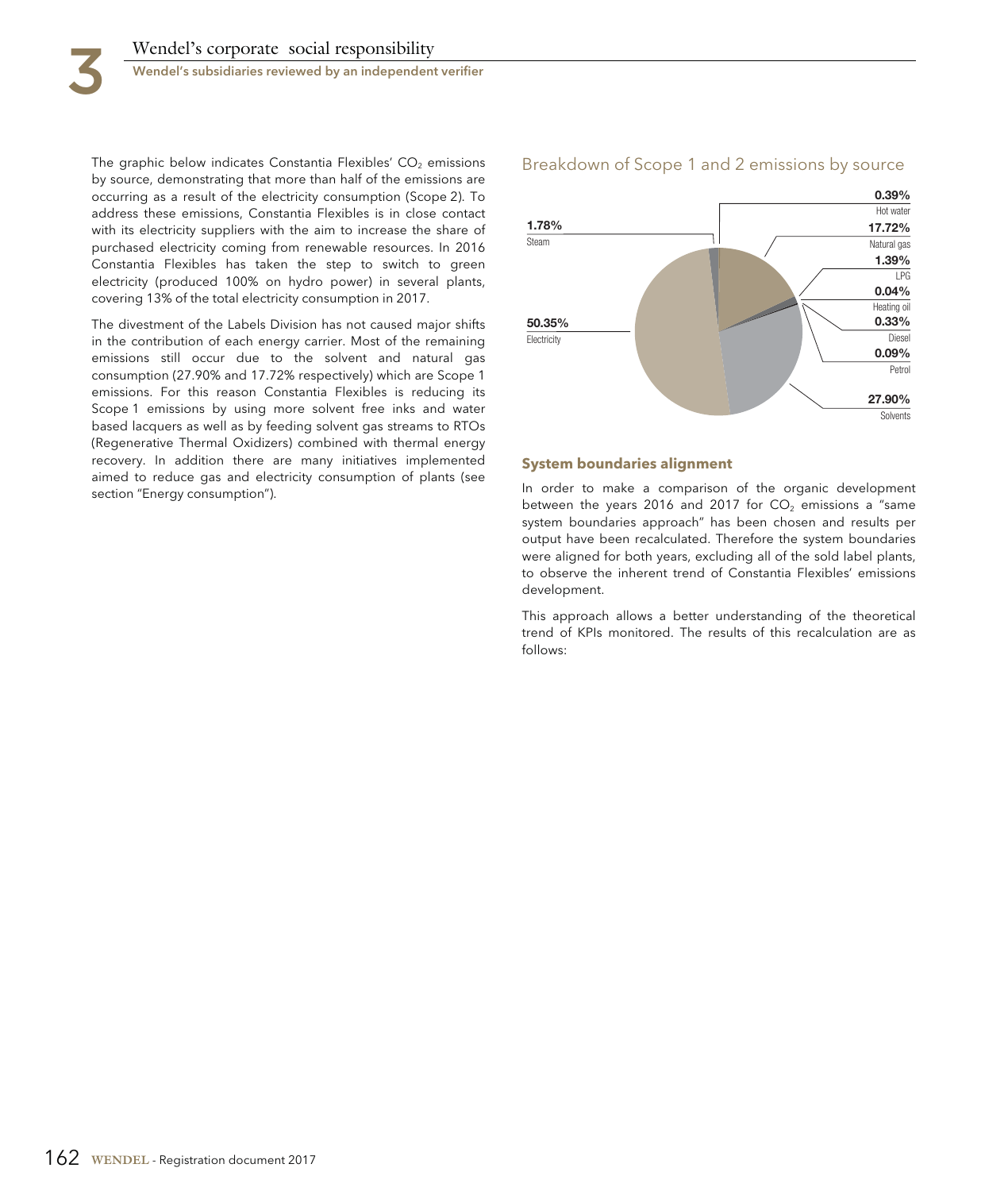| Unit                                          | Scope 1/output |      |               |       | Scope 2/output |               |
|-----------------------------------------------|----------------|------|---------------|-------|----------------|---------------|
|                                               | 2017           | 2016 | Variation [%] | 2017  | 2016           | Variation [%] |
| t CO <sub>2</sub> -equiv./Mio. m <sup>2</sup> | 31.90          |      |               | 34.20 | 33.02          | 3.58          |

# $CO<sub>2</sub>$  emissions breakdown by Scope for 2016 and 2017 with aligned system boundaries

Considering aligned system boundaries, the sum of Scope 1 (-0.71%) and Scope 2 (+3.58%) emissions per output slightly increased. In absolute terms same-system-boundary Scope 1 emissions decreased by 1.54% while Scope 2 emissions increased by 2.71%.

## **Scope 3**

In addition to the assessment of direct and indirect emissions produced by the activities of the Constantia Flexibles Group, the indirect emissions caused by the processes up-and downstream of the supply chain (Scope 3 emissions) are evaluated. Following a first analysis on selected Scope 3 emission sources, Constantia Flexible set up an evaluation method on a Group-wide scale for significant emissions sources.

For Constantia Flexibles the total material Scope 3 emissions are a key factor in terms of achieving its corporate target. Purchased goods used to manufacture Constantia Flexibles products represent the most important element of Scope 3 emissions of the Company. Constantia Flexibles therefore also engages with its suppliers to evaluate these emissions.

Risk assessments allow Constantia Flexibles to identify and analyze hot spots and initiate projects aimed at continuous improvement of its sustainability performance along the value chain. Knowledge of site-specific challenges on the corporate, product and raw material levels helps Constantia Flexibles to tackle similar problems throughout the Group.

For the year 2017 Scope 3 emissions will be publicly reported in the Group's CDP (Carbon Disclosure Project) report by end of July 2018.

## **Adaptation to climate change and environmental protection**

In 2017 Constantia Flexibles has been again recognized with a strong Carbon Disclosure Project (CDP) climate score rating for its highly transparent climate reporting and climate protection efforts. The CDP is an organization based in the United Kingdom, which works with shareholders and corporations to disclose the greenhouse gas emissions of major corporations. Constantia Flexibles has again achieved the "Management Level" in the climate score with regard to its contribution to climate change mitigation, adaptation and transparency. Compared with the industry sector specific average, Constantia Flexibles is among the top 11% of all companies evaluated by CDP. This confirms and underlines Constantia Flexibles' strategy to reduce emissions sustainably, while maintaining the highest standards of transparency when it comes to reporting.

Besides Constantia Flexibles' efforts to reduce greenhouse gases the Company tries to minimize emissions and effluents that have adverse effects on humans or the environment. Plants operating in accordance to ISO 14001 (25%) conduct assessments of major risk areas where spills and leakage may contaminate air, water and/or soil. Following completion of this assessment, plants have a management and external communication plans, compliance controls and a monitoring program in place to prevent and detect those spills and leakage.

Furthermore Constantia Flexibles assesses the risk and materiality of the biodiversity impacts and dependencies from the land use and activities over which the Company has direct management control or significant influence, where applicable. During the latest assessment no significant risks regarding biodiversity were identified.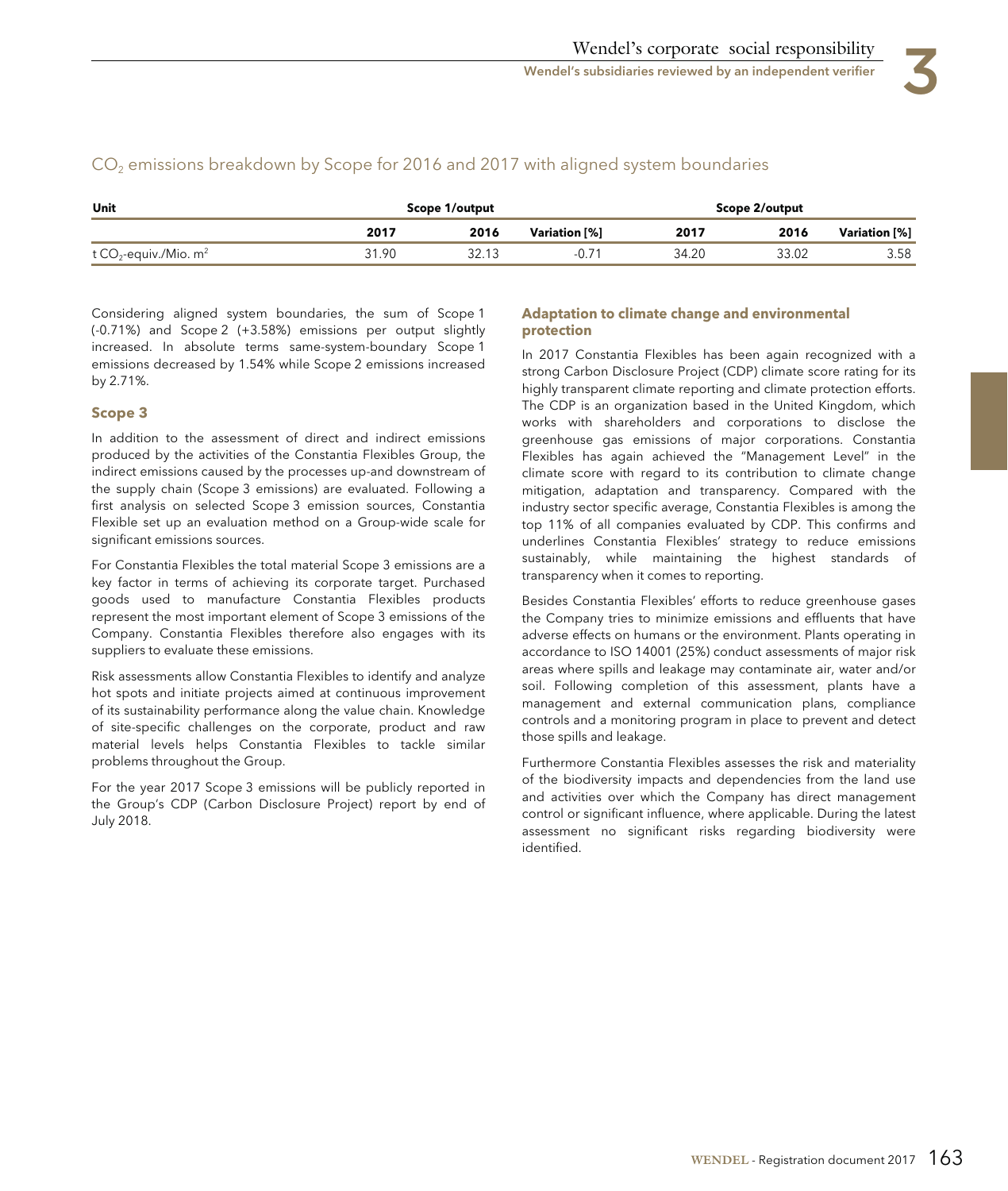

## Pollution and waste management

### **Pollution (VOC)**

Constantia Flexibles is aware of the impact of VOC emissions on the environment. These emissions are originated in plants from the usage of solvents, which is part of the printing process. In this context the Company has installed Regenerative Thermal Oxidizers (RTO) in several plants to recover heat energy, consequently reducing the VOC emissions. More than 50% of the plants own technologies for the recovery of solvents and for the avoidance of solvent emissions. Constantia Flexibles also aims to decrease the overall solvent consumption in several plants by investing in new solvent-free printing technologies. In 2017 Constantia Flexibles has invested nearly three million euro in printing technology at its manufacturing site in Wangen, Germany. This investment caused the closure of old machines and as a result, the complete elimination of solvent use from 2018 onwards.

## Breakdown VOC emissions per product output and division (not including new acquisitions in 2016)



#### **Waste management**

In accordance with waste management plans on plant level, Constantia Flexibles continuously monitors the achievement of implemented waste targets. The total amount of waste at Constantia Flexibles' sites was 68,220 t in 2017. The graphic below shows Constantia Flexibles' waste accrual by division and category per output.

# Breakdown of waste per product output by waste type and division

Waste per output by waste type and division  $16 -$ [t/Mio m2 ]



In 2017 Constantia Flexibles sent 82% of the hazardous waste and 90% of the non-hazardous waste to recovery (recycling, composting and incineration with energy recovery).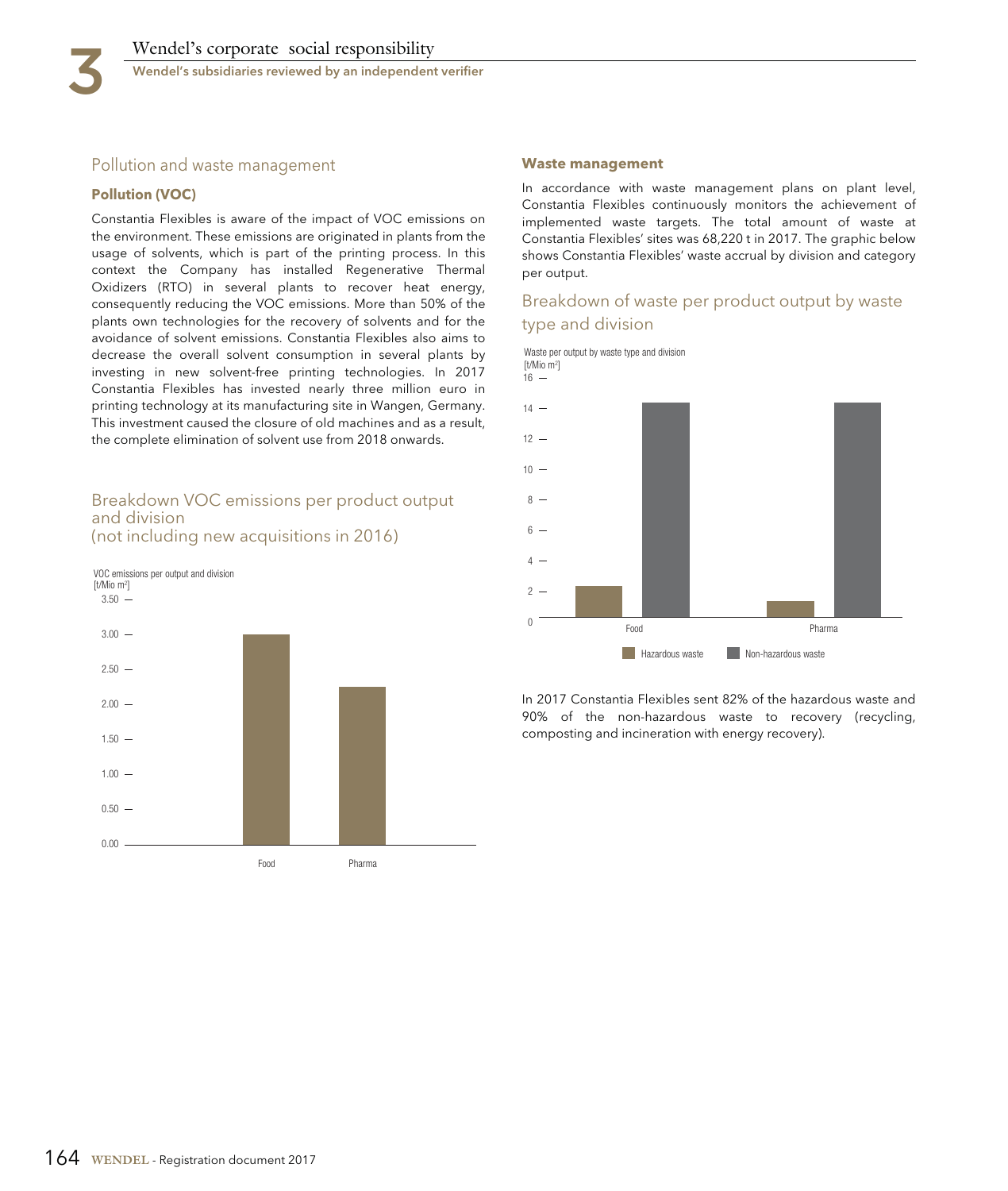# Breakdown of waste sent to recovery (recycled, composted and incinerated with energy recovery) by waste type and division



# Breakdown water input per product output and division

Food Pharma Water input per product output and by division  $\Omega$  $10 20 30 40 50 60 70 -$ [m3 /Mio m2 ]

# Sustainable use of resources

## **Water management**

Due to its usage mainly for sanitary purposes and in small amounts as a solvent for adhesives and lacquers, tracking water consumption is not material for Constantia Flexibles. Nevertheless, the Group is aware of the importance of its impact for the environment and therefore monitors and reports water consumption and uses closed water systems.

The total water consumption in 2017 was 279,706  $\textsf{m}^{3}.$  The graphic above indicates the water usage per output by division. As the former Labels Division had a much higher water consumption than the other divisions due to the more water intensive production technology, the Company's total water consumption in 2017 decreased by more than 50% due to the divestment.

## **Responsible and ethical sourcing**

Constantia Flexibles sees collaboration throughout the value chain (e.g. in order to implement responsible sourcing certifications) as an important component of a comprehensive approach to sustainability. Constantia Flexibles is a founding member of initiatives such as the Aluminium Stewardship Initiative (ASI).

The Aluminium Stewardship Initiative was established to promote sustainability performance and transparency across the entire aluminum value chain. Introduced by several businesses, ASI, as a non-profit initiative, aims to mobilize a broad base of players in the value chain toward implementing responsible business ethics and environmental and social performance practices and toward establishing corresponding standards. In 2017 the ASI Chain of Custody (CoC) Standard was launched to connect assurance about business' practices under the ASI Performance Standard, to claims about aluminium and responsible sourcing. Also, a self assessment was started and Constantia Flexibles expects the first certification against ASI performance criteria in the first half of 2018 for its rolling mill plant Constantia Teich.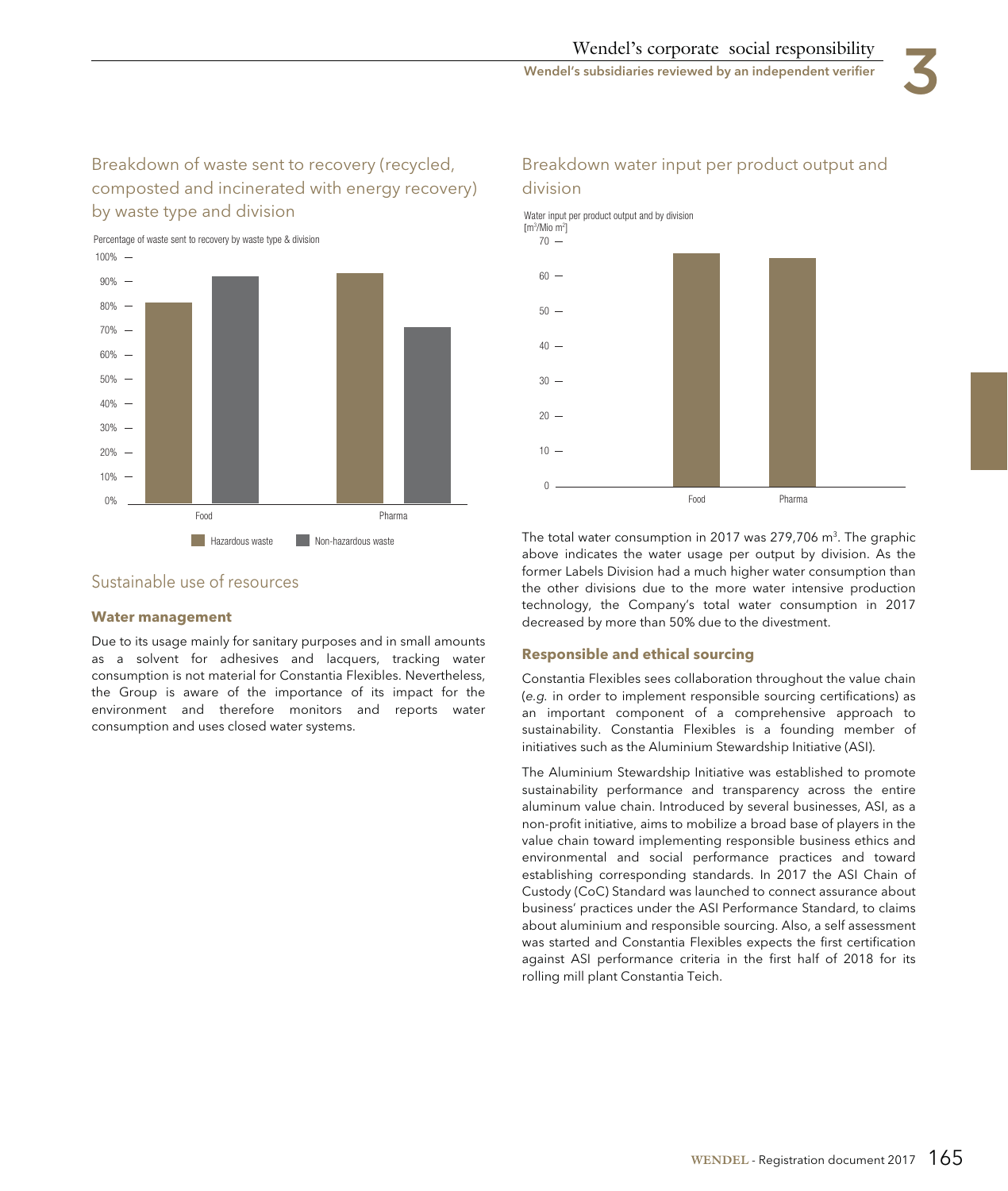Furthermore, Constantia Flexibles is working on a revision of its environmental policy towards a sustainability policy, which will be also anchored in a future sustainable sourcing policy.

As an active member participating in several pioneer projects Constantia Flexibles understands the importance of modern plastic packaging design. The Company therefore joined the New Plastics Economy (NPEC), an ambitious three-year initiative supported by the Ellen McArthur Foundation, which builds momentum towards a plastics economy that works. With an explicitly systemic and collaborative approach, the New Plastics Economy Initiative aims to create a shared sense of direction. Applying the principles of the circular economy, it brings together key stakeholders to rethink and redesign the future of plastics and thus creates both economic and environmental benefits. Catalyzing change in this global material flow will not only create a more effective plastics system, but will also demonstrate the potential for a wider shift from a linear to a circular economy. The initiative focuses on five interlinked and mutually reinforcing building blocks to create the enabling conditions for a system re-design: Dialogue mechanism, Global Plastics Protocol, Innovation moonshots, Evidence base and Outreach.

As part of the CEFLEX project (a Circular Economy for Flexible Packaging), Constantia Flexibles also intensively works on further enhancing the performance of flexible packaging in the circular economy by advancing better system design solutions via collaboration. CEFLEX is the collaborative project of a European consortium of companies and associations representing the entire value chain of flexible packaging. Project goals set for 2020 and 2025 include the development of robust design guidelines for both flexible packaging and the infrastructure to collect, sort and recycle them. CEFLEX stakeholders are working together in seven workstreams to identify and develop the best solutions: 1. Design guidelines, 2. Understand the European flexible packaging market, 3. Identify and develop sustainable end markets for secondary materials, 4. Develop a sustainable business case, 5. Proof of principle in a pilot region, 6. Facilitating technologies, 7. Communication. Constantia Flexibles is an active member in six of these working groups and continuously works on increasing the recyclability of flexible packaging.

In 2017 Constantia Flexibles has started the process to engage its suppliers on key sustainability indicators, starting with selected suppliers, covering about 40% of the Scope 3 emissions deriving from purchased raw materials (2016). Additionally together with an external consultant a comprehensive supplier questionnaire was developed, which will be rolled out to all main suppliers in 2018.

Moreover, as already mentioned in the section "Compensation" and to follow responsible sourcing policies of its customers,

Constantia Flexibles endorses for its sites the ethical standards represented by SEDEX (Supplier Ethical Data Exchange). SEDEX is a non-profit membership platform dedicated to improving ethical supply standards along the value chain using tools like standardized information exchange via questionnaires and audits (SMETA = Sedex Members Ethical Trade Audit). Over the past three years, 22 sites have been SMETA audited.

SEDEX focuses on 4 areas:

- labour standards;
- health and safety;
- environment; and
- business integrity.

#### **Society**

#### **Stakeholder dialog**

Constantia Flexibles is conscious of its responsibility towards society and its strategy aims to be engaged in social activities and projects to contribute to a better social environment. The best projects of the 46 sponsoring activities and 55 social initiatives conducted in 2016 were presented in 2017 at the Global Awards gala in Vienna, Austria. Constantia Flexibles places special emphasis on local communities – appropriate conduct for a good neighbor. Therefore 60% of the social initiatives were focused on the needs of local communities around Constantia Flexibles sites.

Recent examples for social initiatives in 2017 are:

- **1.** Constantia Cooking Employees of Rivergate headquarters cook monthly for the homeless at VinziRast in Vienna since 2009;
- **2.** START Austria Constantia Flexibles is supporting 20 START students in Austria with a donation of €100,000. The young people, who have migrated from countries such as Afghanistan or Syria, are helped to integrate into Austrian society through schooling, language support and social activities. The Company also offers site visits and a chance for one of the students to experience an apprenticeship;
- **3.** Constantia Teich in Austria regularly supports a small family center, which specializes in the therapy of children who are mentally disabled or traumatized;
- **4.** Constantia Tobebal in Spain organizes a solidarity clothes collection twice a year. The collected clothes are delivered to an NGO and distributed among people in need.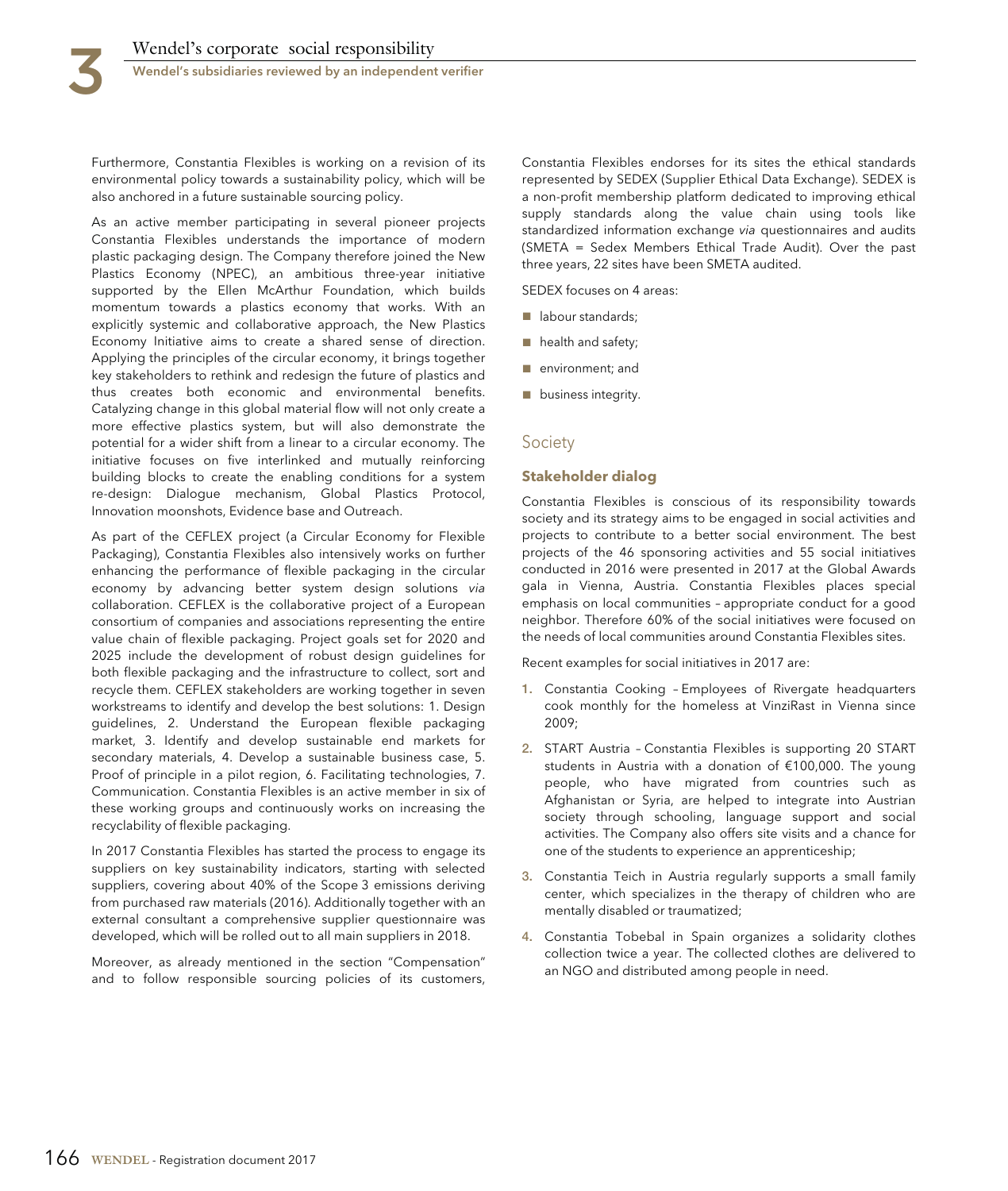

### **Relationship with other stakeholders**

Constantia Flexibles concerns itself intensively with the topic of sustainability at the association level as a participant in international task forces. As a permanent member of Flexible Packaging Europe's Sustainability Committee and the European Aluminium Foil Association's Foil Sustainability Action Group, Constantia Flexibles works constantly toward making its voice heard in terms of current affairs, initiating projects and encouraging intercompany cooperation in defense of common interests.

Likewise, Constantia Flexibles' membership of the Sustainable Packaging Coalition strengthens its ties to key accounts and increases shared understanding of the sustainability issues affecting the packaging industry. The Sustainable Packaging Coalition (SPC) is a task force dedicated to the vision of more environmentally friendly packaging. Through strong member support, sound scientific research, cooperation along the supply chain and continuous public relations work, the SPC strives toward developing packaging systems that successfully combine economic prosperity with sustainable material flows. The variety of projects carried out under the auspices of the coalition is reflected in the vast amounts of data shared between members. Above all, the global dialog promotes worldwide consensus on the subject of packaging. Constantia Flexibles is engaged in industry leadership projects that seek solutions to contemporary problems and the continued development of more sustainable packaging solutions for its customers. As a committed member of the multi-material flexible packaging recovery initiative, Constantia Flexibles understands the increasing importance of finding solutions for collecting, sorting and recovering multi-material packaging. By collecting and highlighting global efforts to advance recovery options, it is the aim to advance the collective understanding, and shared best practices, towards the goal of creating a sustainable solution for the management of multi-material flexible packaging at their end of life.

Constantia Flexibles also takes an active interest in current and planned legislation in the field of sustainability. By way of example, the current European Commission initiative can be mentioned, that uses pilot studies on Product Environmental Footprint (PEF) and Organisation Environmental Footprint (OEF). Constantia Flexibles is actively involved in the requisite pilot studies and is a member of selected technical secretariats for individual product

groups, like PEF Dairy. Constantia Flexibles is helping to map the entire value chain for the purposes of these studies, allowing the categories of environmental impact put forward by the European Commission to be reviewed and evaluated.

Alongside the monitoring and development of relevant trends with the potential to improve the sustainability of its products on the market and in legislative matters, support for internal stakeholders (e.g. sales and product management teams) is another of Constantia Flexibles' key endeavors.

In 2016 Constantia Flexibles has initiated the process of a comprehensive materiality assessment in accordance with the Global Reporting Initiative (GRI). By developing a robust understanding of what issues are material to its operations, the environment and communities, risks can be better prevented or mitigated and opportunities can be accessed. Choosing what to report is an important decision for a company and can be guided by determining the materiality of each sustainability topic. Constantia Flexibles combined an internal impact assessment with a broad stakeholder analysis in accordance with the AA1000 stakeholder engagement Standard. These results were used in 2017 to integrate the perspective of the Company's most important stakeholders to complete the materiality assessment. Stakeholders were requested to share their view (external materiality) on Constantia Flexibles' sustainability topics (internal materiality) and to rate Constantia Flexibles' engagement in these areas using an online questionnaire developed together with external experts.

The result of this assessment shows that Constantia Flexibles' internal view on the materiality of the Company's sustainability topics is largely in line with the external assessment by its stakeholders.

Generally, the importance of most topics was rated as very high. Qualitative responses were focused on environmental issues, providing a qualitative indication of importance. Many remarks and stakeholder expectations stressed topics with regard to eco-design, recyclability, barrier function, environmental impact of packaging materials and the communication of features to the broad public. Regarding Constantia Flexibles' engagement, topics such as product safety and compliance, business ethics, packaging and design, traceability as well as health and safety at work were rated as high, indicating the Company's areas of strength.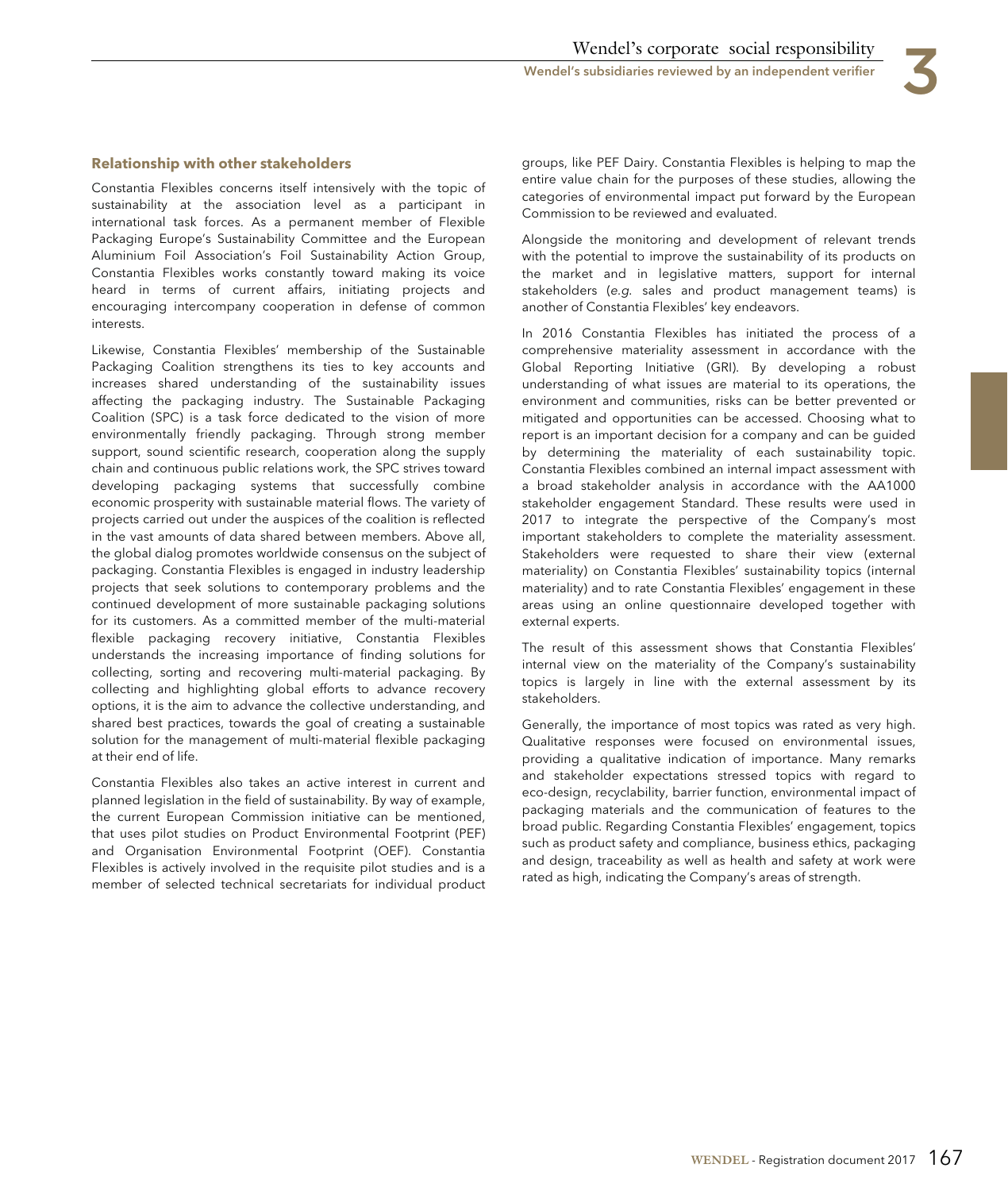

Wendel's subsidiaries reviewed by an independent verifier

# Constantia Flexibles materiality matrix



Constantia Flexibles is already working and reporting on all topics with highest materiality and will continue to focus on these areas and to further pursue an intensive dialogue with its stakeholders.

### **Business ethics**

Constantia Flexibles is committed to combat bribery and any other form of corruption. Constantia Flexibles' anti-corruption-policy sets out the standards of Constantia Flexibles in complying with applicable anti-corruption laws wherever it operates. Constantia Flexibles does not tolerate bribery and therefore stipulates in its anti-corruption policy that no employee may directly or indirectly offer, promise, grant or authorize the giving of money or anything else of value to a government official to influence official action or obtain an improper advantage. The same applies to a representative of a non-government-owned commercial entity in a business transaction.

Constantia Flexibles fully recognizes the principles of free and fair competition and commits itself to comply with all relevant antitrust requirements applicable in the respective jurisdictions the Group is active. It is in accordance with the business policy of Constantia Flexibles to respect and promote fair and free competition. The

Company thus pursues a zero-tolerance policy with respect to anti-competitive practices in order to ensure compliance with the relevant competition law provisions. To enable self-control by its employees Constantia Flexibles has established a whistle blower hotline, where employees who have concern about a business situation can seek contact and advice. Furthermore, online trainings on anti-trust and on preventing bribery are provided to employees with external contact.

### **Innovation**

As a globally active group, for Constantia Flexibles innovation represents a decisive factor for business success (i.e. permanent efforts aimed at improving products, services and production processes). This not only applies to technical and economic issues, but also to ecological aspects.

Constantia Flexibles' research and development work is carried out within the scope of projects and frequently assumes the form of joint initiatives with the global players among its key customers. Close cooperation with suppliers as well as with international universities and research institutes also serves to secure cutting edge, market-oriented developments.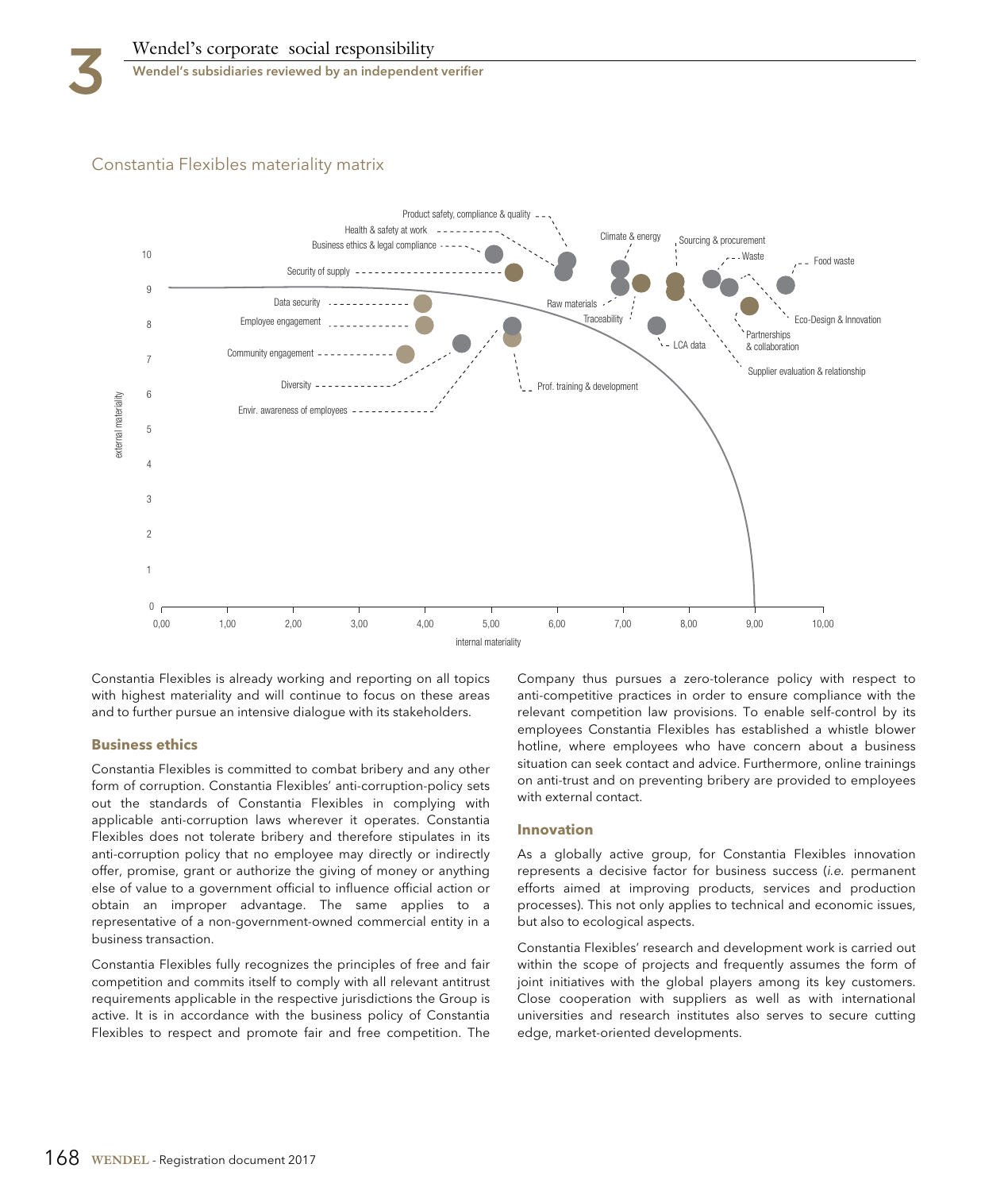Constantia Flexibles is continually developing new packaging solutions that are eye-catching and reflect current trends. By the end of 2017, the packaging expert offered a unique comprehensive solution for interactive packaging in the food and pharmaceutical industries that opens up a multitude of digital communications and marketing opportunities – the Constantia Interactive app. Using a smartphone app developed specifically for each brand, the consumer scans the packaging for a variety of identifying features such as image analysis, digital watermark, Radio Frequency Identification (RFID) tags, and the like which then appear in augmented reality. The unique character of Constantia Interactive is in its combination of digitally readable packaging material with a digital platform for data management and a smartphone app customizable to a wide range of customer needs. The digital features span from purely informative, such as instructions for use, through videos and games, to contests that can be individually selected by the customer.

The newly developed app is offering patients direct access to additional information about pharmaceutical products at any time, making it safer to take medication. A chat bot allows patients to ask individual questions about the product that may not be easily answered by the packaging insert. The package insert itself is also accessible in a digital format through the app – if the printed version is ever lost or mislaid, patients will also have it digitally. In combination with a digital anti-counterfeiting identification such as watermark or another digitally readable code, Constantia Interactive is also an effective means of identifying counterfeit products.

Constantia Flexibles also has a sizeable number of patents and patent applications, which clearly indicate its strong competitive technological status. The Company has two state-of-the-art Competence Centers for Research and Development (R & D). One is the "Competence Center for Aluminium Foil and Foil Laminates" which is as well as the Group coordination for regulatory affairs located at Constantia Flexibles' largest plant, C. Teich in Austria. In this competence center, R & D experts work on the research and development of aluminum, lacquers and co-extrusion coating polymers. The second one is the "Competence Center for Polymer Films and Film Laminates" located at the Company's second largest production plant in Weiden, Germany. Their focus is on supporting product and sales managers by analyzing and testing the composition of the latest film products; on developing new film formulations with Constantia Flexibles' raw material suppliers in order to obtain the optimal quality and meet stringent food contact legislation in a transparent way; and on developing mock-ups of in-house innovations for the customers to meet long-term customer and consumer trends.

The research and development activities of the Competence Center Film, established in 2015, have been recognized in 2017 for the innovation "CompresSeal", which was one of the winners of the German Packaging Award 2017 in the category Sustainability. New

hot-embossing technology and an in-house engineered calander are used to create a film that has a higher seal integrity than standard polyethylene and weighs up to 30% less, while still having the same thickness as standard packaging. In addition, it ensures not only tighter packs, but also constant processing on packaging lines in winter and summer. The German Packaging Award is an international industry and cross-material award, recognizing innovative and creative packaging ideas in ten different categories. The premiered "CompresSeal" innovation provides customers of Constantia Flexibles with a a sustainable solution to use in flow packs for coffee, nuts, savory foods, as well as Stand Up pouches for liquids.

Regarding medication packaging, Constantia Flexibles meets the requirements of creating a balance between child safety and easy of access for seniors by developing a child resistant blister lidding foil. Constantia Child Resistant is available in four different applications: Peel & Push, Peelable, Bend & Tear, and Push Through. All four options provide comprehensive protection against moisture, oxygen, and light. They can be customized to meet country-specific regulations.

As innovation is a key element of Constantia Flexibles' business strategy, the innovation process is driven by product management, by working together closely with its customers and also includes other functions of Constantia Flexibles, such as sustainability and regulatory affairs. Solutions such as bio-based products, reduction in aluminium thickness, solvent free products, etc. have been successfully developed.

Packaging innovations can not only improve the environmental impact of the packaging itself, as well as the convenience for the customer, but can also contribute to increasing the shelf life of the packaged product and therefore reduce food waste. This important role of packaging is not quantifiable within the framework of Life Cycle Assessment, but has significant impact on the amount of resources lost. Constantia Flexibles is engaged in several projects of the "Stop Waste Save Food" initiative, an industry-spanning collaborative project, which is funded by the Austrian Research Promotion Agency (FFG) and aims to develop practical solutions for the reduction of food waste through process and packaging optimization. Moreover, Constantia is also working to reduce food waste as a member of the UN Safe Food Initiative. The Safe Food Initiative was introduced 2011 to put the issue of global food losses onto the political and economic agenda. As the global population continues to rise, it is imperative to find ways to reduce food waste (whether due to food being thrown away or allowed to spoil) and packaging solutions have an important role to play in ensuring sustainability. For this reason, the focus of Constantia Flexibles current efforts is on minimizing environmental impact, reducing material consumption (e.g. by downgauging of material thickness) and optimizing recyclability – while still maintaining the other top-quality product features – of the packaging solutions it provides to customers around the world.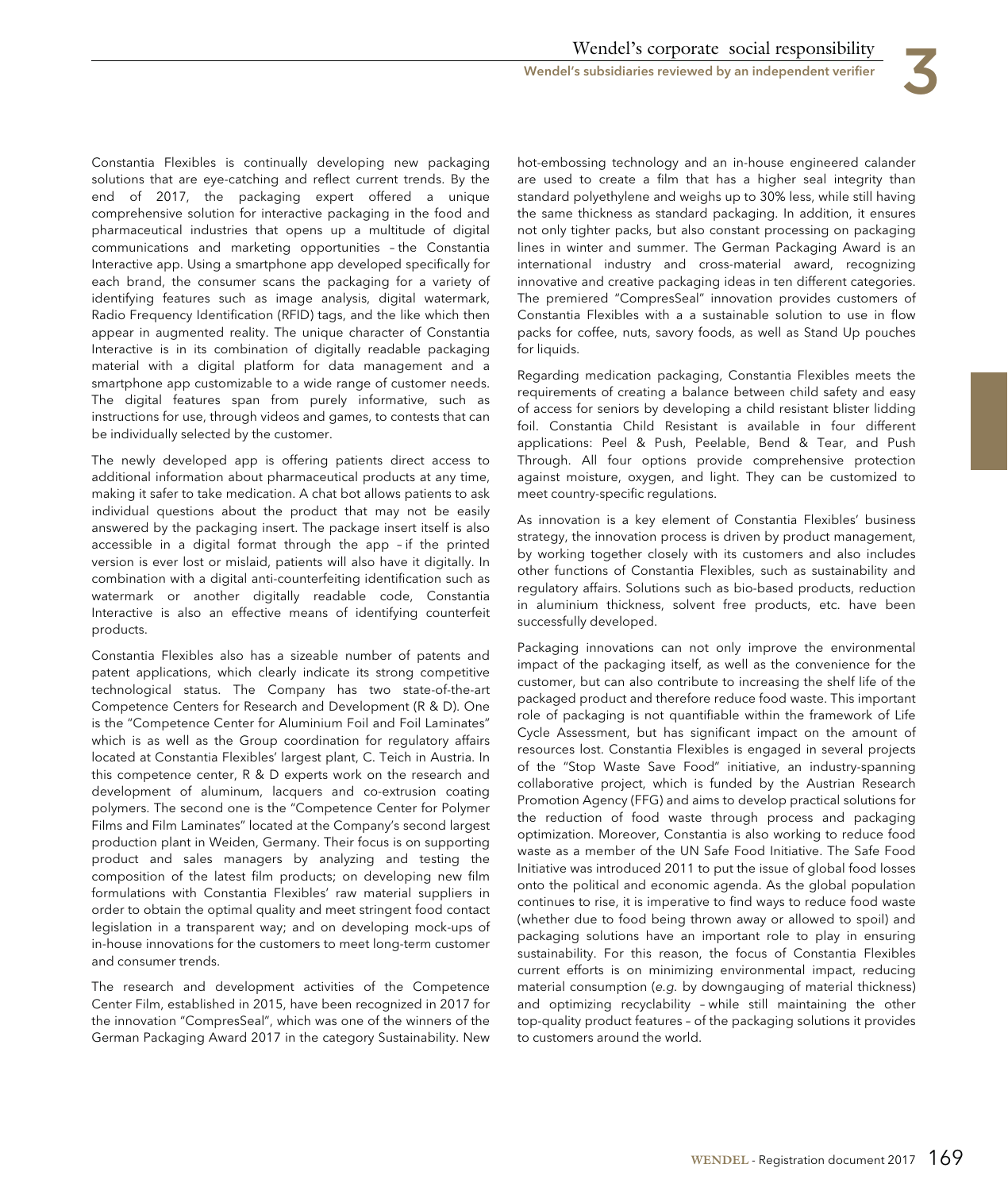Constantia Flexibles is conscious of its role and responsibility as part of the value chain and strives constantly toward making further improvements to its processes and products with regard to sustainability. The Life Cycle Assessment (LCA) studies Constantia Flexibles conducts both independently and in cooperation with the European Aluminium Foil Association (EAFA) and Flexible Packaging Europe (FPE) are fundamental to the improvement of its ecological footprint.

Moreover Constantia Flexibles has chosen a new and innovative path by integrating corporate and product sustainability in life cycle assessment. Life cycle assessments at Constantia Flexibles have thus been conducted since mid-2015, via a semi-automated approach, in order to meet the range of inquiries from customers and those which come up in the course of life cycle design more efficiently.

In the process, corporate and raw material data is automatically entered into life cycle assessments models and made available to various internal and external interest groups via web-based platforms.

As part of quality assurance and to ensure that:

- the procedures and methods for developing the underlying models follow the requirements described in the Standards ISO 14040 and ISO 14044;
- $\blacksquare$  the primary and secondary data used, including their sources (e.g. background data-sets), indicators and assumptions are appropriate; and
- the interactive meta LCA-model functions correctly and delivers comprehensible results.

In 2016 Constantia Flexibles' meta LCA-model has gone through a critical review by an independent expert. In 2017 LCA data collection on plant level was further rolled out within the Company.

### **Consumer health**

To ensure consumer health and safety Constantia Flexibles complies with all food and pharma packaging regulations applicable in the respective jurisdictions.

In the two competence centers of the Constantia Group, analytical research & development experts with state of the art analytics, laboratory tests and knowledge investigate the safety and compliance of products and set harmonized requirements and procedures to ensure compliance. In particular tests related to the supplementation of chemical-analytical capacity with a focus on food contact laws and regulations (e.g. migration & compliance testing).

As proliferation of counterfeit drugs is a growing problem worldwide, Constantia Flexibles is tackling this issue head-on with its "Stop Fake Drugs" public awareness campaign and anti-counterfeiting packaging solutions. Constantia Flexibles offers a wide range of anti-counterfeiting options powered by outstanding technology, know-how and process. Specifically, primary packaging offers the best opportunity for security because it positions anti-counterfeiting features as close as possible to the product. Anti-fraud elements such as security graphics, holo-grams and high-level special effects such as security pigments and inks all produce complex optical markers that are extremely difficult to reproduce. Applied properly, they effectively protect people and brands from irreparable damage.

#### **Subcontracting and suppliers**

As part of its purchasing policy and to emphasize the interest of Constantia Flexibles in implementing its social responsibility and fair, ethical and sustainable principles of action and conduct throughout their entire supply chain, Constantia has developed a code of conduct for suppliers. The "code of conduct for Suppliers and Subcontractors" defines the basic requirements that Constantia Flexibles places on its suppliers of goods and services and subcontractors concerning their responsibility towards their stakeholders and the environment.

The principles described in this code of conduct are based, to a large extent, on the principles of the Universal Declaration of Human Rights of the United Nations, on the Conventions of the International Labour Organization (ILO), and on the UN Conventions on the Elimination of all Forms of Discrimination against Women and on the Rights of the Child. Of course the fair trade practices, integrity vis-à-vis all stakeholders and environmental protection are also part of the code of conduct for suppliers.

Based on the values described in this code of conduct, Constantia Flexibles strives for a close partnership with its suppliers and subcontractors with the aim of jointly creating added value for all stakeholders (e.g. through B2B R&D projects).

In the beginning 2017 Constantia Flexibles also initiated the process to actively approach suppliers to report their  $CO<sub>2</sub>$ emissions and other environmental indicators via an established sustainability platform, starting with selected key suppliers requesting 2016 data. This engagement was also recognized in Constantia Flexibles Supplier Engagement Rating by the Carbon Disclosure Project (CDP), where the Company achieved an Arating. In comparison, the average score of companies evaluated by CDP within the Supply Chain programme was C-.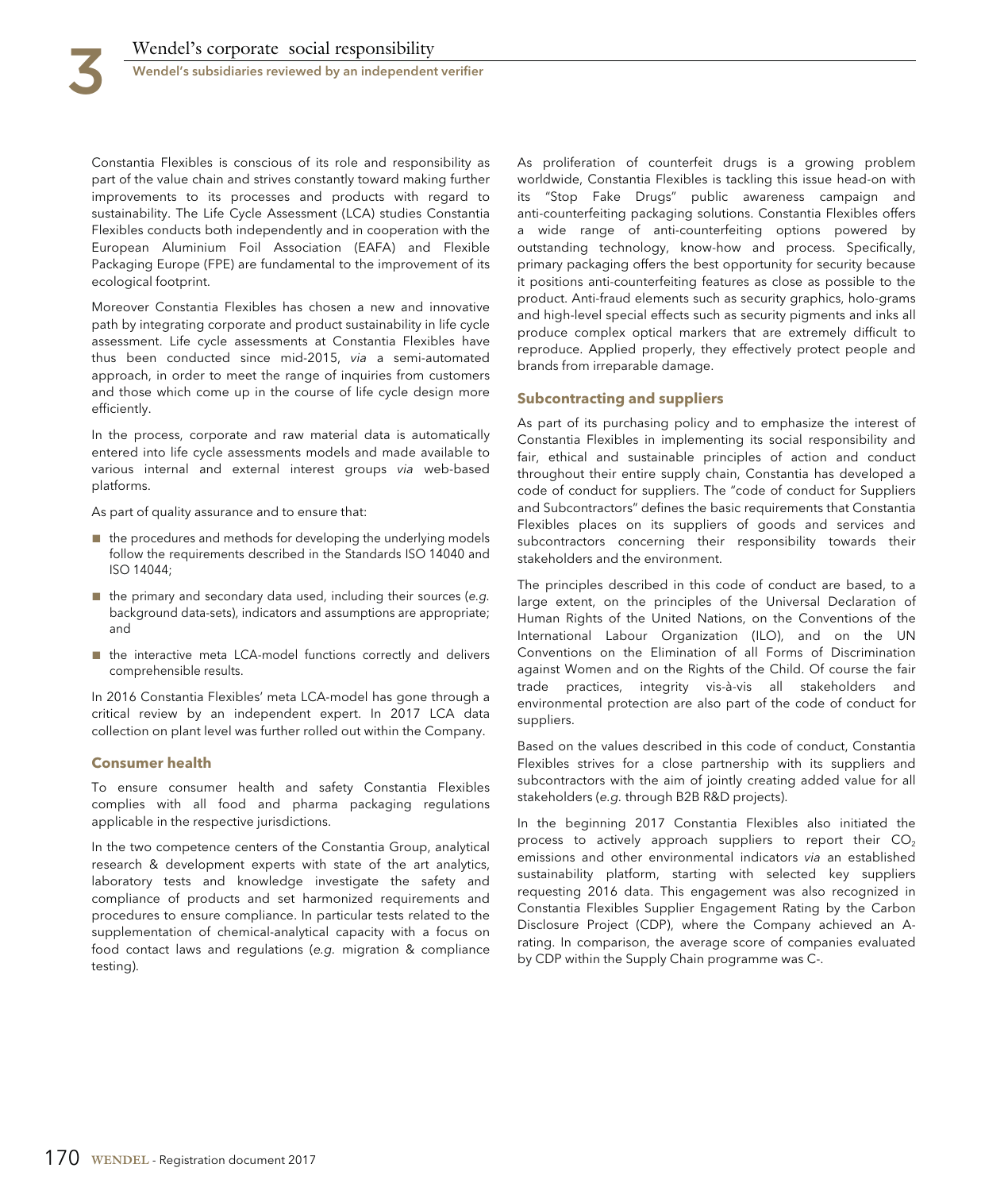The code of conduct for suppliers is part of the purchasing conditions set by Constantia Flexibles. As mentioned in the section "Responsible and ethical sourcing", a revision of policies is planned for 2018.

#### **Transparency**

The Constantia Flexibles Group acknowledges its social responsibility vis-à-vis society in general, as well as vis-à-vis business partners, shareholders, and employees. Due to the great significance of transparency in this matter, Constantia Flexibles shares key environmental data throughout the supply chains and collaborates with selected platforms/projects:

#### **Ecodesk**

Constantia Flexibles is yearly reporting environmental KPIs to Ecodesk. The organization facilitates rapid ecological footprint analyses of corporate supply chains. In doing so, the platform encourages and supports suppliers in the measurement and management of relevant business issues in order to ensure sustained value creation.

#### **EcoVadis**

Constantia Flexibles is also a well-rated member of EcoVadis. EcoVadis aims at improving environmental and social practices of companies by leveraging the influence of global supply chains. EcoVadis operates the first collaborative platform providing Supplier Sustainability Ratings for global supply chains. Combining innovative information technologies and a shared service expertise on sustainable procurement topics, EcoVadis wants to help procurement organizations improve their performance, while reducing the costs of monitoring supplier sustainability. Constantia Flexibles as a Group has received the gold CSR recognition level of EcoVadis, placing the Company among the top 5 percent of all suppliers evaluated by EcoVadis.

#### **Carbon Disclosure Project (CDP)**

CDP evaluates strategies, goals, and actual reductions in emissions annually, along with the transparency and verification of reported data. In recognition of both the high degree of transparency in climate change reporting and climate protection efforts (as mentioned in the section "Adaption to climate change and environmental protection"), Constantia Flexibles was again awarded with a high CDP Climate Score Rating (Management Level).

## Methodology

### **Reporting scope**

The reporting scope includes 32 Constantia Flexible production sites (reduction compared to 2016 due to the sale of the whole Labels division) which were part of the Group in 2017.

Important notes:

- Constantia Flexibles sold its Labels division in 2017;
- Constantia Flexibles closed one plant in Q2/2017, which is excluded from the scope;
- the headquarters and the sales offices were not part of the scope in the Environmental section, but are included in the Employment section;
- the reporting scope of 2017 "Social" included 42 entites (Production, Sales and Holding locations) of Constantia Flexibles globally by end of 2017. As per 31.12.2017 following changes compared to the previous year 2016 were incorporated:
	- Oai Hung
	- San Prospero
	- Alucap (including Sales Office Italy)
	- For the sites Afripack Sacks Mobeni, Afripack Sacks Brits and Pouch Dynamics, the HR indicators were inconsistently reported in 2017 and could not be corrected. Hence the sites were excluded from the HR reporting scope. This represents around 5% of the Group perimeter;
- the reporting scope of 2017 "Health and Safety" includes 32 production locations of Constantia Flexibles globally. As per 1.1.2017 following changes compared to the previous year 2016 were incorporated:
	- integration of acquisitions (productions plants):
		- Afripack Group (7 production sites),
		- Oai Hung,
		- San Prospero,
		- Alucap,
	- integration of office-locations:
		- Headquarters Vienna,
		- Constantia Business Services Austria,
		- Constantia Business Services Germany,
	- exclusion of 1 production-plant "Folding Carton" as it was sold 2016,
	- according the definition of FPE Flexible Packaging Europe all leased personnel/temporary workers who perform day-to-day work in its operations were included in the H&S-reporting (LTIs, number of Lost Time, number of Hours Worked) as per January 1st, 2017.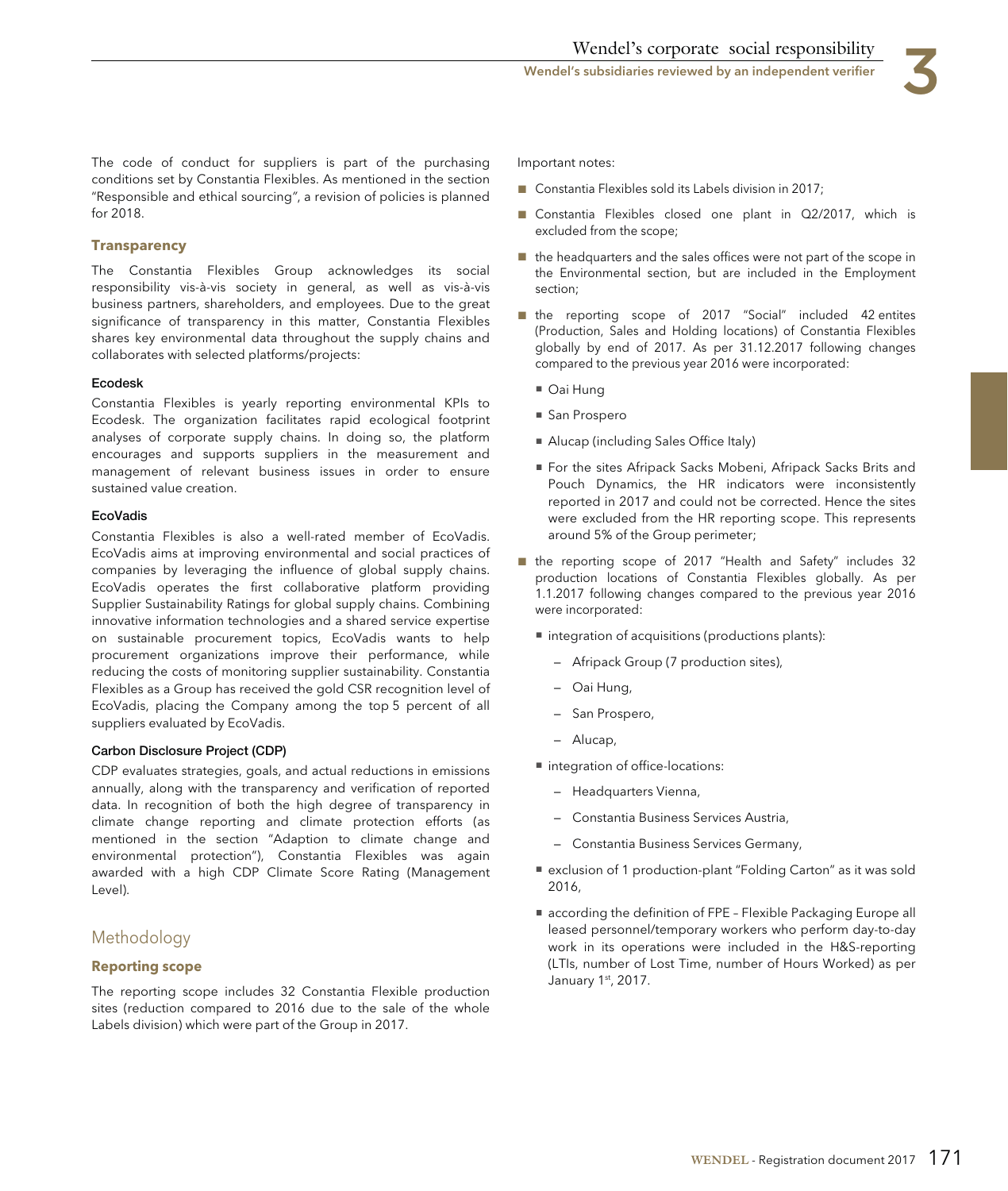

Wendel's subsidiaries reviewed by an independent verifier

#### **Social**

#### **Employment**

The employee turnover rate is calculated by counting employees who left during the year in reference to the delta of employees employed during the year divided by two.

#### **Health and Safety**

LTIFR is measured by calculating the number of Lost Time Injuries (LTI) resulting in at least one full day lost per 1 million hours worked (combined for own employees and leased personnel/temporary workers).

#### **Environment**

#### **Energy**

The following energy sources are included in the total energy consumption: Natural gas, LPG, diesel, heating oil, petrol, electricity, steam and hot water.

Fossil fuel consumption is expressed in MWh Higher Heating Value (HHV).

#### **Scope 1 and 2**

The  $CO<sub>2</sub>$  emissions calculation is based on Scope 1 and Scope 2 as defined by the Greenhouse Gas Protocol Initiative (Corporate Value Chain Accounting and Reporting Standard).

The standard provides requirements and guidance for companies and other organizations to prepare and publicly report a GHG-emissions inventory.

#### **System boundaries alignment**

For Scope 1 and 2 emissions the following adaptions to the system (boundaries) have been set:

■ in the 2016 data the sold Labels Division and the plant closed during the year 2017 were excluded from the calculation;

- in the calculations for 2017 three plants which were not included in the 2016 reporting were excluded;
- $\blacksquare$  the CO<sub>2</sub> factors used for the calculation of the emissions are different in both years due to a yearly update. For the recalculation the factors of 2017 are used for both years.

#### **VOC Emissions**

The evaluation of VOC Emissions is based on the French Guide d'élaboration d'un plan de gestion des solvants - Révision nº 1 and is calculated as follows:

■ VOC total emissions: I1-O5-06-O7-O8.

#### **Waste generation and disposal methods**

The data on waste generation were defined according to GRI (Global Reporting Initiative) and collected in a mass unit.

- Hazardous waste: hazardous waste as defined by national legislation at the point of generation.
- Non-hazardous waste: all other forms of solid or liquid waste that are not considered as hazardous waste by national legislation at point of generation. Wastewater is not included.
- Waste sent to recovery: waste which was handed over to an external contractor who has ensured that the waste was recycled, composted or incinerated with energy recovery.

#### **Water usage**

The data on water usage were defined according to GRI (Global Reporting Initiative) and collected in a volume unit.

■ Water Withdrawal (Input): the sum of all water drawn into the boundaries of the organization from all sources (including surface water, ground water, rainwater, and municipal water supply) for any use over the course of the reporting period.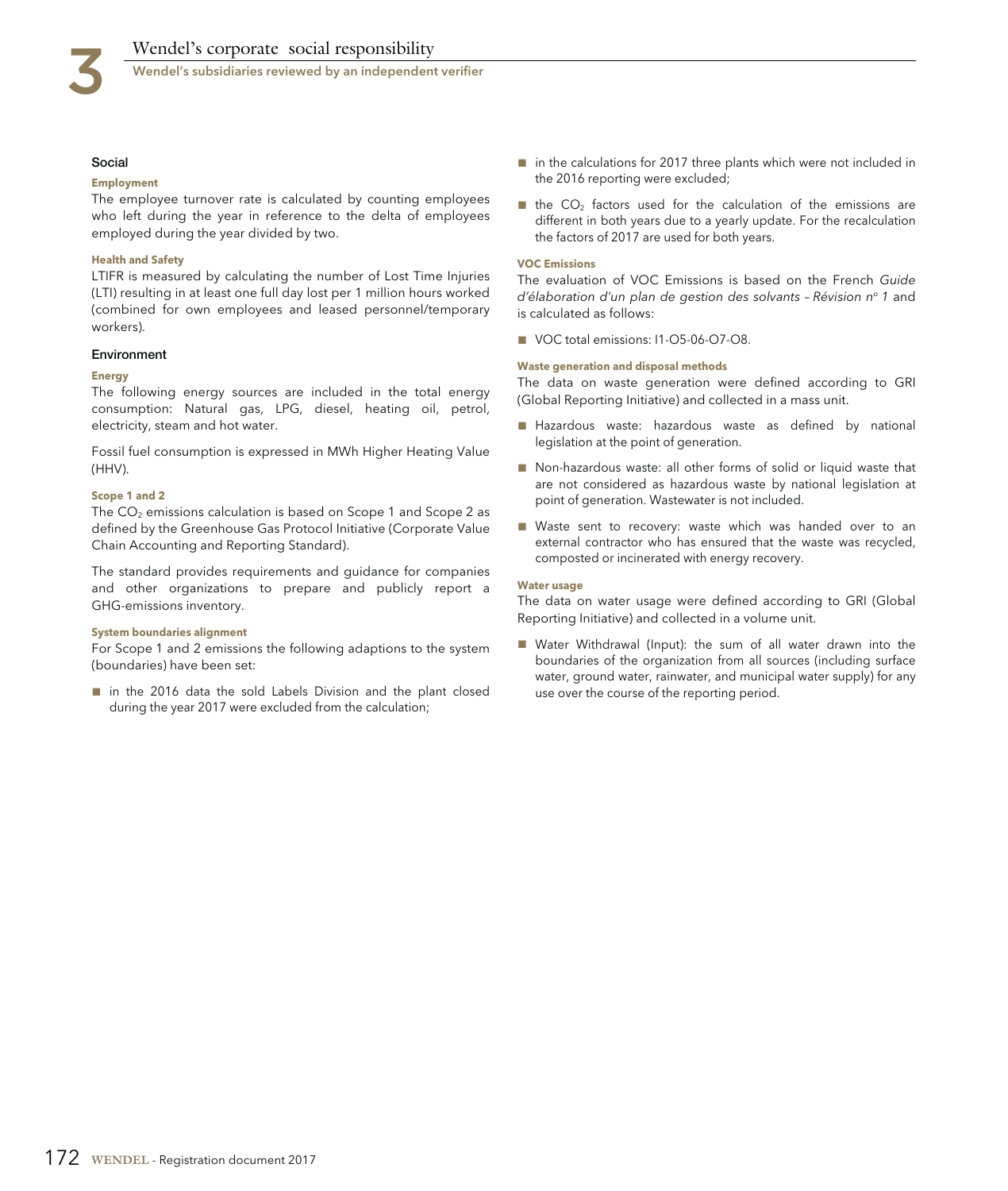

# **3.2.2** Cromology

# 3.2.2.1 Commitments for a responsible enterprise

# **General policy**

centered on its "CORE, Commitment to a Responsible Enterprise" sustainable development:

Since 2010, Cromology's sustainable development policy has initiative, through seven goals identified within the three pillars of

| Economic                                                                                                        | Environmental                                                | Social/societal                                              |
|-----------------------------------------------------------------------------------------------------------------|--------------------------------------------------------------|--------------------------------------------------------------|
| Supporting customers in their sustainable<br>development efforts                                                | Optimizing the use of resources in products<br>and processes | Acting for and with employees                                |
| Innovating and offering products and services<br>that are more respectful of their users and the<br>environment | Limiting the impact on the environment                       | Strengthening the group's presence in the local<br>community |
|                                                                                                                 | Strengthening the environmental<br>management system         |                                                              |

The policy is based on seven values defined by Cromology at the end of 2014 as fundamental principles. These guide the initiatives, decisions, choices and day-to-day conduct of the people in the Group.

These values are:

- safety;
- excellence;
- respect;
- customer satisfaction;
- imagination;
- teamwork;
- simplicity.

To read Cromology's definition of each of these values, please visit:

http://www.Cromology.com/qui-sommes-nous/nos-valeurs

### **Management's commitment**

"We firmly believe that what we invent and achieve must protect and enhance the environment of those who live in it.

The ambition of Cromology and its brands is to help our customers—professionals and individuals—to increase their technical and aesthetic know-how, thus contributing in a lasting way to everyone's well-being.

Such conviction means that we are conscious of our responsibility as decorative paint designer, manufacturer and distributor to everyone—internal and external—who works for our sustainable and responsible growth.

In this way, Cromology's commitment to sustainable development is in step with our desire to combine long-term economic performance with excellence in terms of:

- the safety and social development of our employees and the sub-contractors who work on our premises;
- nature preservation;
- dialogue with the community.

Responsible development: we live it every day; and I am convinced that by honoring our CSR commitments throughout all our business activities, Cromology is making a contribution to our stakeholders and the company, creating value for them."

Gilles Nauche

CEO of Cromology

### **CSR governance**

In 2015, Cromology formed a CSR steering committee. The committee met three times in 2017. It is composed of members from the Marketing, Supply Chain, R&D, HR, QSE and Communications departments, and the manager of an operating subsidiary, who define and manage the group's CSR strategy.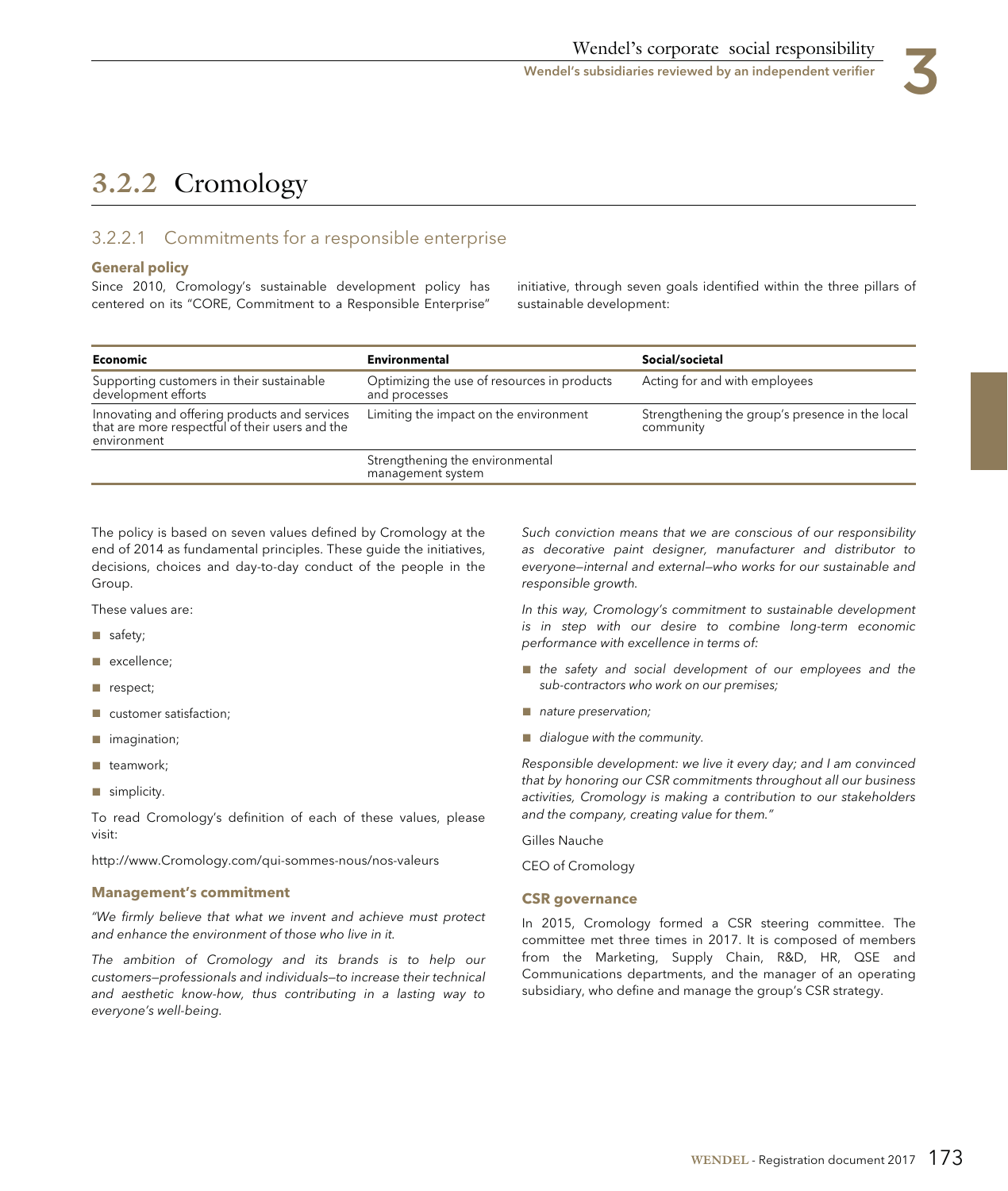Wendel's subsidiaries reviewed by an independent verifier

In addition to this centralized CSR effort, each Cromology subsidiary develops its own long-term approach, led by its CSR manager.

This local connection ensures that the commitments made are relevant and that all teams quickly adopt and act on them.

For example, Zolpan, one of Cromology's French subsidiaries, has its own CSR approach. Consequently, during 2017, the independent verifier SGS conducted an audit of Zolpan's CSR commitments. This audit demonstrates that Zolpan is serious about its voluntary actions to meet the ISO 26000 international standard.

## Reporting Methodology

#### **Scope and methods of consolidation**

To produce the key indicators selected for this report, data were taken from the worldwide subsidiaries consolidated in the financial statements of the Cromology Group. The Argentinian business, sold in early 2018, was excluded from the scope of consolidation. Changes indicated between 2016 and 2017 were recalculated at constant scope, excluding the Argentinian entity in both periods. Cromology's scope now includes 10 industrial sites.

A specific calculation method has been defined for each indicator. Where measured data is not available, each entity produces estimates. Data are collected using report files validated by Cromology.

#### **Responsibilities and verifications**

The group's Human Resources department collects and consolidates the HR data, ensures that they are consistent, and validates them. It is the responsibility of Cromology's human resources community to produce these data in each subsidiary.

The QSE department of Cromology consolidates safety and environmental data and performs consistency checks.

Safety indicators are produced by the Safety manager of each subsidiary. The environmental experts of each Cromology subsidiary are responsible for producing the environmental data.

Each Cromology subsidiary is responsible for collecting and verifying the data it reports.

Each site director is responsible for producing the indicators and performing an initial verification of the result.

#### **Reporting methodology**

#### **Methodological limitations and uncertainties**

The reporting methods for certain social, environmental and safety indicators may have certain limitations due to the pragmatic considerations of collecting and consolidating the relevant data.

The definitions and reporting methods used for the following indicators, as well as any relevant uncertainties, are described below.

#### **Safety indicators**

#### **Lost-time injury frequency rate**

The lost-time injury frequency rate (LT1) is the number of accidents involving the loss of one or more days of working time that occur over a 12-month period, per million hours worked<sup>(1)</sup>. It is reported for all subsidiaries in the Cromology group and includes fixed-term and permanent contract employees, temporary employees and subcontractors.

The accident frequency rate with and without lost time (LT2) is the number of accidents with and without work loss that occur over a 12-month period, per million hours worked. It is reported for all subsidiaries in the Cromology group and includes fixed-term and permanent contract employees, temporary employees and subcontractors.

Accidents while travelling are included in these indicators when they occur during working hours. Accidents while commuting between home and work are not included.

#### **Lost-time injury severity rate**

The lost-time injury severity rate is the number of days of working time lost over a 12-month period following a work-related accident, per 1,000 hours worked. It is reported for all Cromology subsidiaries.

Historically, Cromology has published LT1 and severity rates related to work accidents for which the group's Ethics Committee had identified internal means for improvement. To make this indicator more comparable to international standards, Cromology publishes in this report 2016 and 2017 work accident data reported to the French national health insurance system.

#### **Environmental indicators**

#### **Energy consumption**

Energy consumption includes the consumption of energy for production activities and distribution networks. It does not include the consumption of energy associated with employee transportation. It is reported for all Cromology subsidiaries.

(1) Working hours are calculated for Cromology personnel (actual hours or fixed amount, depending on the type of contract) and temporary workers (hourscalculated by the temporary work agency). They are estimated for subcontractors (using a fixed amount per subcontractor if no monthly tracking).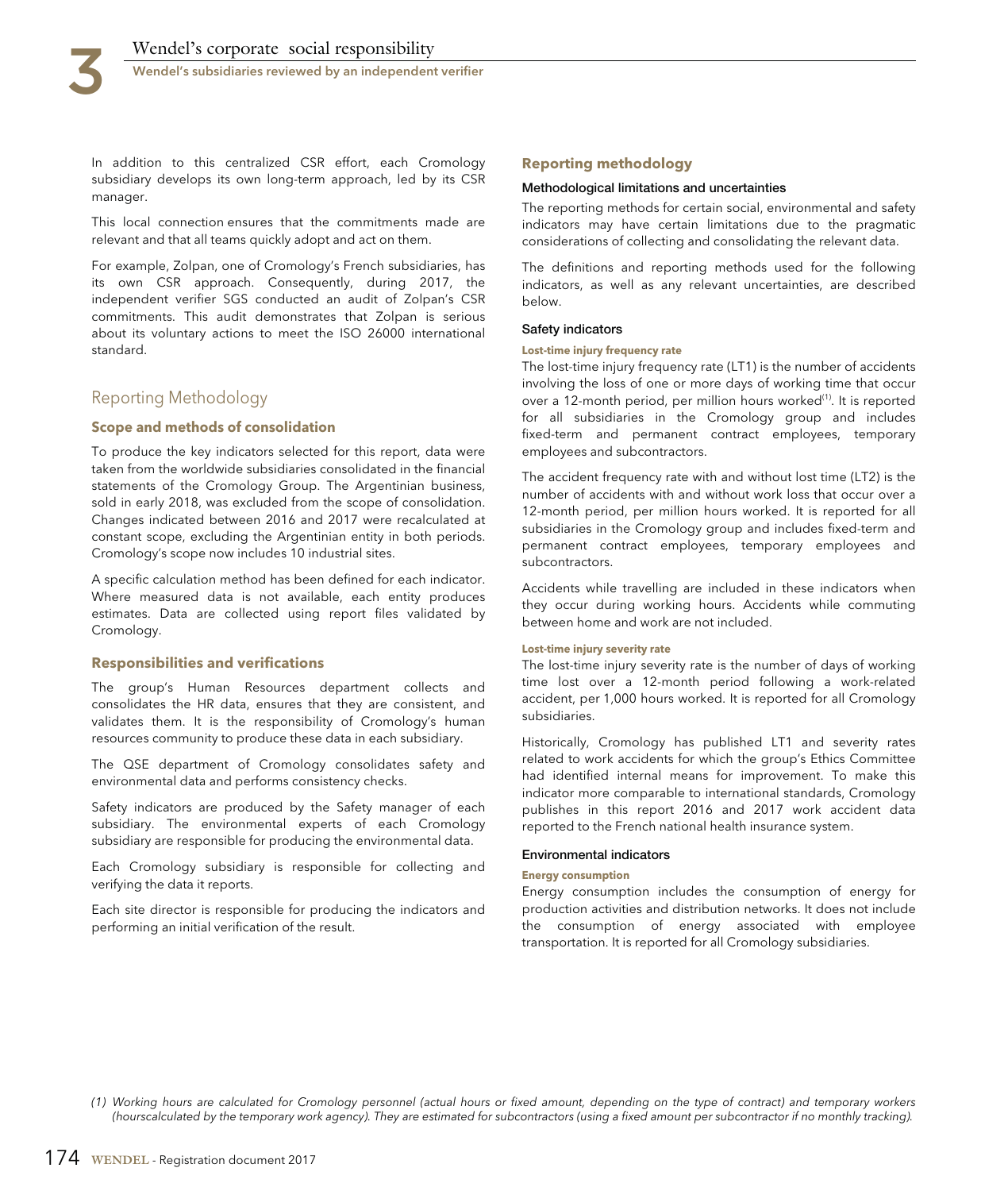

There was no significant change in the number of points of sale in the Tollens distribution network. The gas and electricity consumption data used were those of 2016, in the absence of reliable and exhaustive data available for 2017.

#### **Water consumption**

Water consumption includes the consumption of water for production activities, and does not include the water for distribution networks or offices if those items not included in the overall consumption for a site. It is reported for all Cromology subsidiaries.

#### **Waste levels**

Quantity of waste generated as a % per kg of products manufactured (this rate does not take into account exceptional waste, such as asbestos disposal from buildings).

#### **VOC Emissions**

VOC emissions from fuel combustion are calculated using emission factors determined by the French National Organization for Atmospheric Emissions Inventory Methods (French Ecology Ministry, France, February 2012).

VOC emissions from industrial processes (use of solvents) are the primary components of this indicator.

The methodology for calculating this indicator was changed in 2017. The new methodology is the one used for solvent management plans. The VOC indicator is calculated in the following manner (other VOC emissions):

- (1) VOC (in metric tons) in raw materials ("input 1 VOCs"): these VOCs are calculated on the basis of VOC content (in %) and the quantity of each raw material consumed (in metric tons).
- (2) VOC (in metric tons) in finished products ("output 2 VOCs"): these VOCs are calculated from the average VOC content of a paint formulation. This average VOC content value is calculated on the basis of the VOC content of 10-15 formulations representing at least 50% of the tonnage produced by the site under consideration. The calculation is weighted by the tonnage of each formulation produced, giving the average VOC content that is then applied to all tonnage produced.
- (3) VOC in waste ("output 3 VOC"): these VOCs are calculated by applying either the average raw material VOC content or the average finished product VOC content to the solvent-laden waste (in metric tons), depending on the type of waste.
- "Diffuse VOC" is calculated as value of (1) value of (2) value of (3).

## **Social indicators**

#### **Total workforce**

The total workforce is the number of employees with a permanent or fixed-term contract on the last calendar day of the month. Employees whose employment contract has been suspended and participants in programs that alternate classroom study with practical work experience are counted among the workforce at the end of the reporting period. Trainees and PhD students are not counted. Workforce data is reported in terms of number of people and not full-time equivalents.

#### **Hires & departures**

New hires under permanent contracts and fixed-term contracts made permanent are counted as new hires. Departures relate solely to permanent contracts. Internal transfers between group companies are recognized at the Group level.

#### **Absentee rate**

The absentee rate for employees on permanent and fixed-term contracts is reported for all subsidiaries. It is calculated by dividing the number of calendar days of absence by the total number of calendar days² in the year (365 for both fixed-term and permanent contracts). Absences include absences due to sickness, unauthorized unpaid leave, and lost time due to work-related accidents and commuting accidents. Other types of absences, in particular long-term leave of more than three years, are not included in calculating the absentee rate.

#### **Training hours**

Hours of training for employees on permanent and fixed-term contracts are reported for all subsidiaries. This figure includes in-house and external training (including e-learning). It does not include the study hours in France for participants in programs that alternate between work and study or time spent in relation to the World Day for Safety.

## Social initiatives: promoting employee engagement

Cromology has 3,758 employees in nine countries. Given its manufacturing and, in some countries, distributing activities, Cromology manages a wide range of professions with employees spread across a very large number of geographical locations.

## **Safety first, Cromology's most important value**

The safety of employees and subcontractors is the most important value of Cromology, which made the "zero accident" choice as of 2013.

Certain of the group's industrial sites and logistical platforms had no employee accidents to report in 2017. Specifically, these included Porcari and Resana in Italy, Champagné and Vémars in France and Casablanca in Morocco.

In the Zolpan sales network in France, 128 points of sale have not experienced an accident in more than 500 days and 68 points of sale have not experienced one in more than 3,000 days.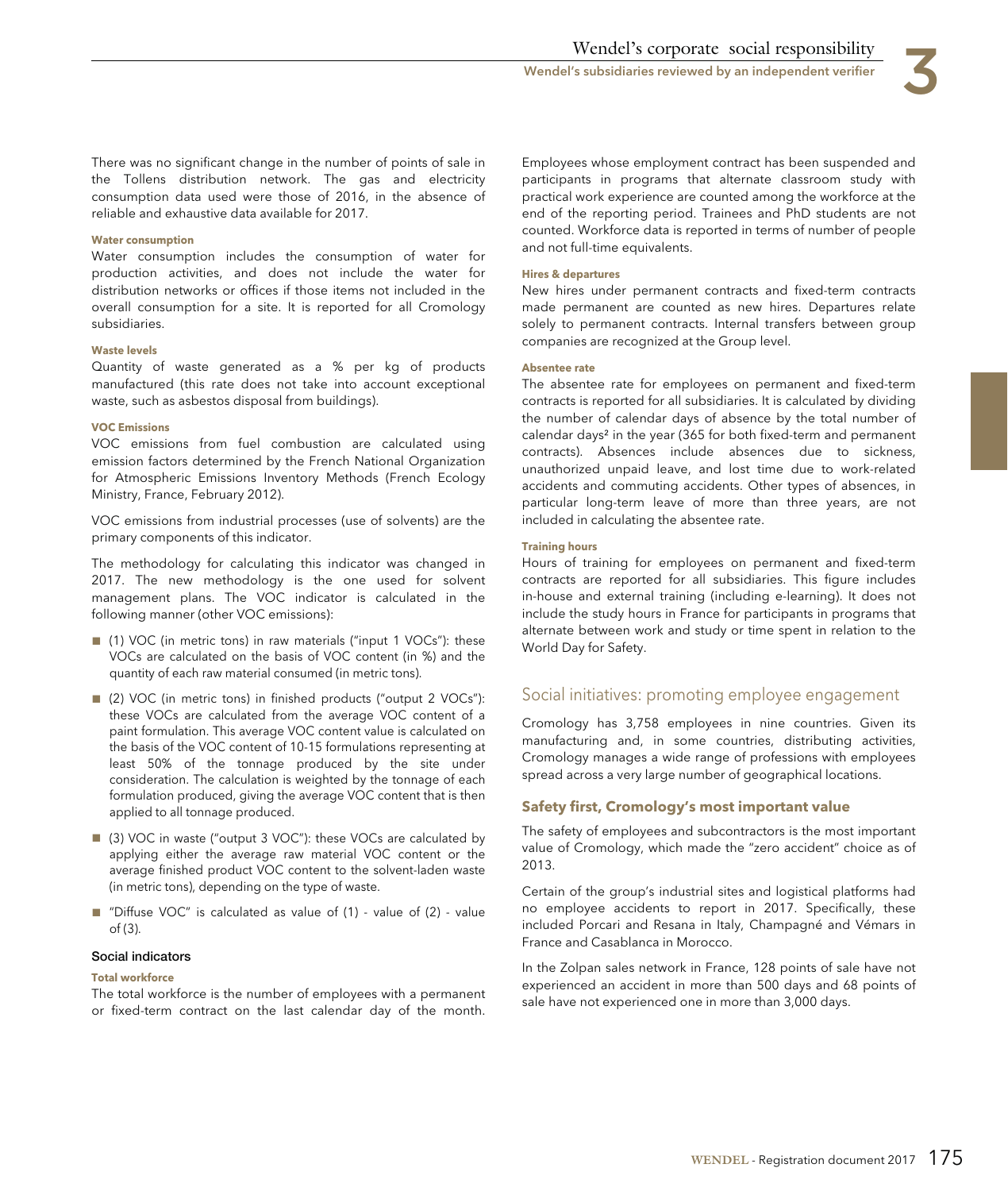

The Cromology Executive Committee and senior management teams are closely involved in these efforts to build a safety culture and pass it on to all employees. A safety indicator is included in the annual objectives of the CEOs of each subsidiary or country as well as those of many managers.

This culture of safety is based on setting an example and on an increasingly strong commitment from managers at every level.

Every new employee is made aware of the importance of the group's safety culture by their manager when they sign their employment agreement; they also sign and agree to abide by these golden rules.

Every year for the past eight years, the Cromology World Day for Safety has provided an opportunity to focus the attention of employees around the world on the need to make safety a habit.

To facilitate the sharing of experiences and promote risk prevention, Cromology has several multilingual communications tools (presentations, posters, videos) that were developed by Cromology to address different types of injuries, depending on the work environment.

They can be used by Cromology managers for their "safety minute" presentations (daily or weekly meetings led by team managers), team meetings and information meetings.

#### **Monitoring results**

Historically, Cromology has published LT1 and severity rates related to work accidents for which the group's Ethics Committee had identified internal means for improvement. To make this indicator more comparable to international standards, Cromology publishes in this report 2016 and 2017 work accident data reported to the French national health insurance system.

| <b>Safety Data</b>                                                             | 2017 | 2016 |
|--------------------------------------------------------------------------------|------|------|
| Lost Time Injury Frequency Rate (LT1) <sup>(1)</sup>                           | 44   |      |
| Accident Frequency Rate with or without<br>lost work time (LT2) <sup>(2)</sup> | 5.9  |      |
| Lost Time Injury Severity Rate <sup>(3)</sup>                                  | 0.17 | በ 17 |

The significant decline in the number of accidents in 2017 compared with 2016 resulted from implementation of safety plans in Cromology's subsidiaries over the past few years.

For every injury, with or without lost work time, as well as for the most significant incidents, the relevant subsidiary performs a root-cause analysis to determine what preventive and corrective action should be taken.

In 2017, Cromology conducted nearly 4,000 safety inspections throughout its production, logistics and distribution sites, nearly 45% more than in 2016, at constant scope.

Throughout the Group, targets were set in each subsidiary for employees to report unsafe situations and near-accidents. Employees identified nearly 9,000 unsafe situations and near-accidents in 2017—twice as many as in 2016 at constant scope.

Cromology aims to continue increasing the number or reported situations in 2018 by deploying "Visual Management", following the very positive experience on the Vémars logistics platform in France since the beginning of 2017. "Visual Management" consists in implementing visual tools in each workshop to enable a visual reading of the security situation of the site. These tools serve as a backup to employee vigilance. Each subsidiary has a process for handling these situations so they can quickly respond in each case.

Behavior Based Safety (BBS), already in place at Cromology Italia, with excellent results, has been implemented at Cromology's other subsidiaries. It involves allocating time to safety where employees observe each other in a positive atmosphere and give each other advice on their behavior, to improve safety in their day-to-day work.

A poster campaign, created by Cromology to regularly remind employees about risky situations and to increase their awareness, was launched throughout the Group in December 2016. Twelve "shock" posters will be circulated in the language of each country every two months until 2018.

Likewise, a safety awareness video intended for new hires has been made available to all subsidiaries in their local language.

In addition, various subsidiaries are taking initiatives to increase prevention:

■ Cromology España set up a Safety House at its Les Franqueses industrial site. This space is used for safety minute meetings, warm-up sessions before starting work, and all safety awareness meetings.

- (1) LT1: number of lost-time injuries per million hours worked among employees with permanent or fixed-term contracts, temporary staff and subcontractors.
- (2) LT2: number of injuries with or without lost time per million hours worked among employees with permanent or fixed-term contracts, temporary staff and subcontractors.
- (3) Severity rate: number of days of working time lost following a work-related accident, per 1,000 hours worked among employees with permanent or fixed-term contracts, temporary staff and subcontractors.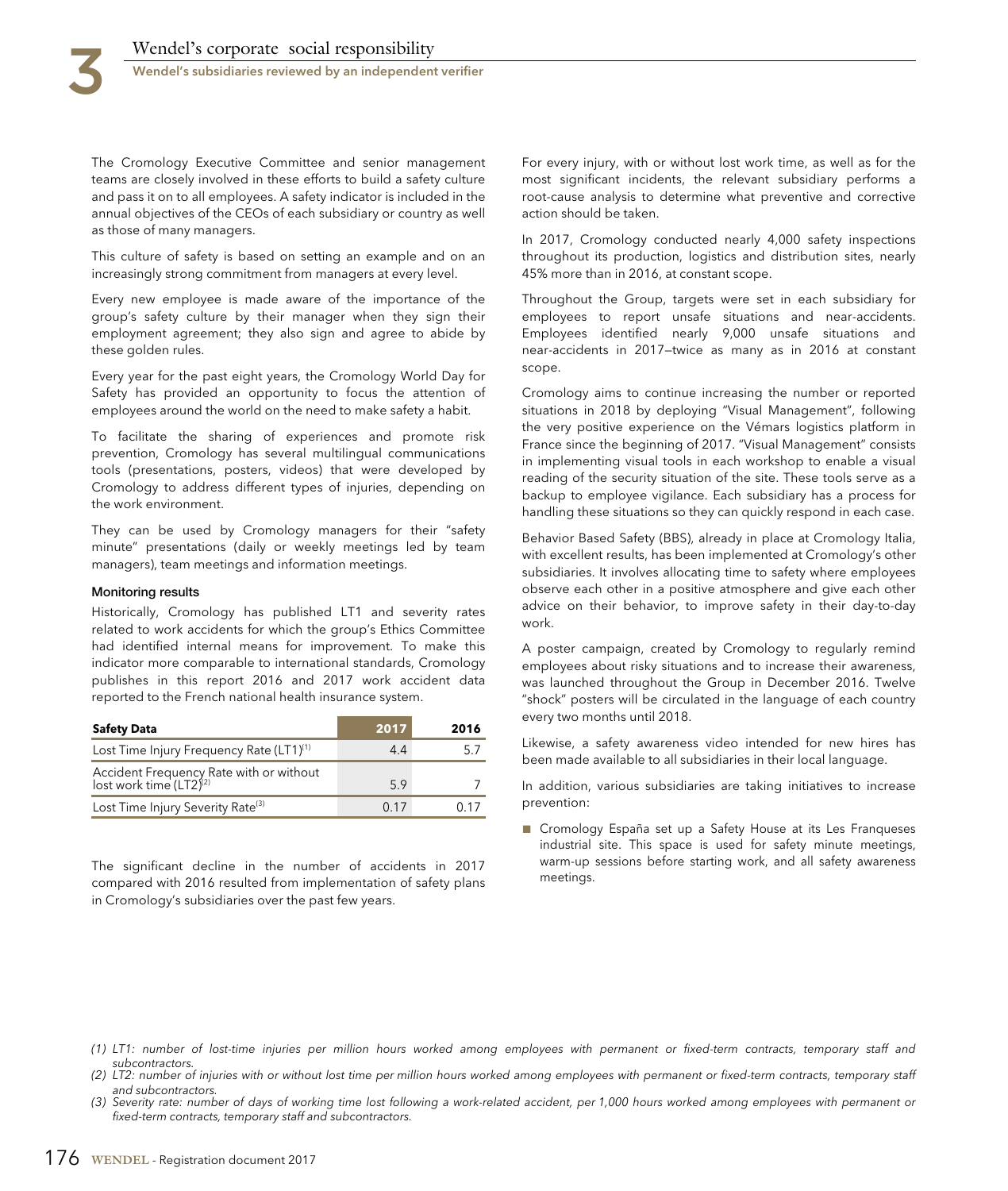

■ At Cromology Research & Industry (CRI), the Group subsidiary that encompasses the production, logistics and R&D sites in France, employee warmup sessions have been rolled out in production and logistics with very positive feedback. Every year, employees ask the the sessions be renewed.

CRI also finalized an audit with an external service provider to prevent and reduce work stress. The employee representative bodies and employees were informed about it.

- with its Tollens and Zolpan distribution networks, a standard safety communication board has been installed in each store.
- certain subsidiaries have individual or site-level prevention initiatives. Zolpan, for example, awards prizes for the best programs.
- to support the deployment of the safety culture among its managers in France, Cromology has them take an in-house training program. This two-day program was designed by an external service provider and aimed at Cromology's 560 managers; deployment began in 2015 and continued into 2017.

#### **Incorporating the safety culture into industrial practices**

All of Cromology's industrial sites have been OHSAS 18001 certified since 2015.

Italy and Portugal have triple ISO 9001, ISO 14001 and OHSAS 18001 certification.

In 2018, CRI will be ISO 9001, ISO 14001 and OHSAS 18001 certified.

#### **Organisation of Human Resources**

Human resource management is decentralized at Cromology. The HR department in each subsidiary coordinates HR policy, which is implemented locally in every country where the Group has a sales and/or industrial presence.

The HR department at Cromology promotes collaborative work and coordinates a community of HR Directors to facilitate the sharing of best practices, by organizing an annual HR meeting, for example.

Because of its size, France has a special coordination process, with an HR department meeting about every two months and information sharing on transverse projects.

Cromology's HR department defines and disseminates key HR processes such as recruitment and annual appraisals, and ensures that they are applied.

Salary increases and variable compensation paid to the 100 or so top managers at Cromology are proposed and examined for approval each year, following a centralized procedure. The 100

most important positions in the Group are benchmarked using a job factor evaluation system, and their compensation is compared to each local market.

The HR department in each subsidiary also assumes the following responsibilities:

- support and apply the commitment to safety made by Cromology and ensure that its organization functions in a way that exemplifies the Cromology culture and values;
- facilitate the development of each individual in an organization to promote the taking of initiatives and responsibility;
- ensure that all of the processes defined by the Group HR department (for example, the annual appraisal interview, or "HR1") and the procedure for salary evaluations and increases are applied at all levels of the company hierarchy;
- implement measures to increase employee involvement and training plans adapted to the subsidiary's growth strategy;
- promote and implement compensation policies that are consistent with benchmarks in the markets in which the subsidiary operates;
- prevent all forms of discrimination and ensure compliance with labor laws.

#### **Fostering employee engagement**

#### **Measuring engagement**

Since 2010, Cromology has encouraged employees in its subsidiaries to participate in the Great Place to Work® surveys held every two years to measure employee satisfaction and commitment. In 2018 all subsidiaries will carry out this survey. When the survey was initiated in France in 2016, the three French subsidiaries (CRI, Tollens, Zolpan) recorded an average participation rate of 87%.

The results were evaluated for each of the subsidiaries' managerial entities, then consolidated by subsidiary, leading to action plans that are the best fit for the relevant employees.

This questionnaire also evaluated how employees view the quality of their work life, which is a prerequisite and essential condition for increasing employee engagement.

#### **Implementing action plans**

The analysis of results of this survey in France had led to action plans being implemented for communication, leadership and participative management.

These actions will then be added to the actions already in place as a result of previous surveys.

Cromology España and Tintas Robbialac continued the initiatives implemented in 2016.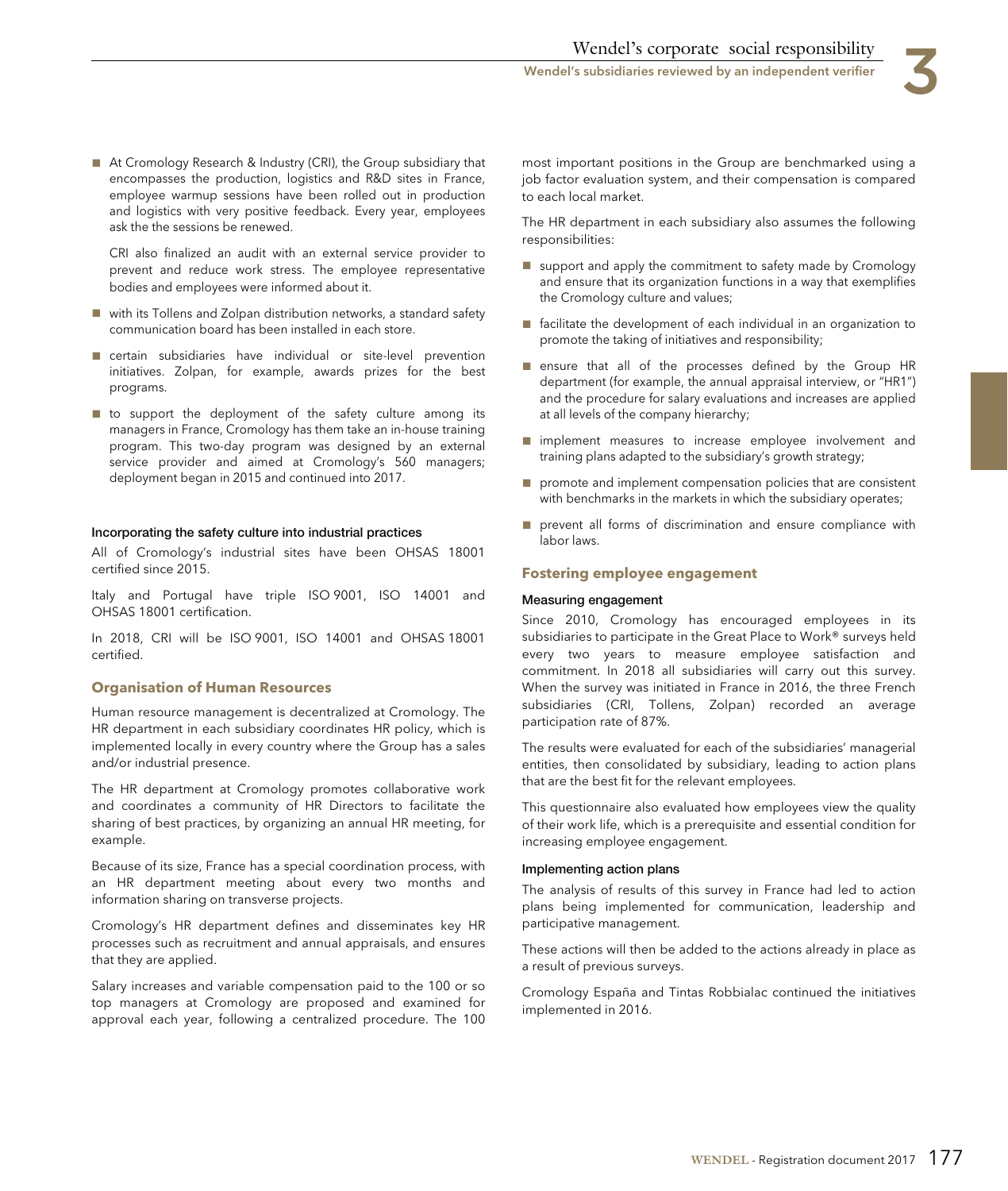In particular, Tintas Robbialac set up 12 working groups, representing 20% of the total workforce, to determine how to improve future results of the Great Place to Work® survey.

Cromology Italia held its first Great Place to Work® survey in 2017.

#### **Internal communication**

#### **Organization**

A Communications department was created in 2014, and it report directly to the CEO of Cromology.

#### **Initiatives**

This department works to strengthen the internal communications tools. Consequently, it took the lead in creating and implementing the Cromology group's intranet, which is available to all employees. This intranet is intended to share best practices and initiatives in the countries where Cromology operates, recent news about the Group, the full employee directory and employment opportunities.

The Communications Department also runs meetings throughout the year to report on Cromology's development strategy. For the past three years, an annual event has been held for new employees in France, during which they meet senior management and visit a production, logistics and R&D site. Once a quarter, executives from the Management Committees of all subsidiaries are invited to a Group Management Meeting via video-conference. The company's targets and results, ongoing projects, and successes are communicated and discussed. These regular meetings give subsidiary executives up-to-date information about the Company that they can share with their teams.

A newsletter was launched in 2017 to provide additional information; it will be published every four months.

More information about company events is being disseminated all the time. In addition to new intranets in subsidiaries that did not already have one, based on the Group intranet model, there have been numerous local initiatives in the various subsidiaries. For example, in 2017:

- Tintas Robbialac and Cromology Italia started a quarterly newsletter and invited all employees to an annual convention;
- regular, organized and structured information meetings are increasing at CRI, in the Tollens network, at Vernis Claessens and in Spain, where the Espacios initiative was launched. Every six months, the Executive Committee of this subsidiary spends a full day updating employees in small groups on company strategy, new product launches, and results, thereby fostering fruitful discussion.
- in France, as part of the Group transformation project launched in 2017, employees receive regular information about new initiatives in the form of monthly newsletters or by attending regional information meetings.

#### **Workforce**

In 2017, the group's salaried workforce declined by 4.8%, principally because Cromology divested from Colorin in Argentina and sold or closed certain points of sale in Italy.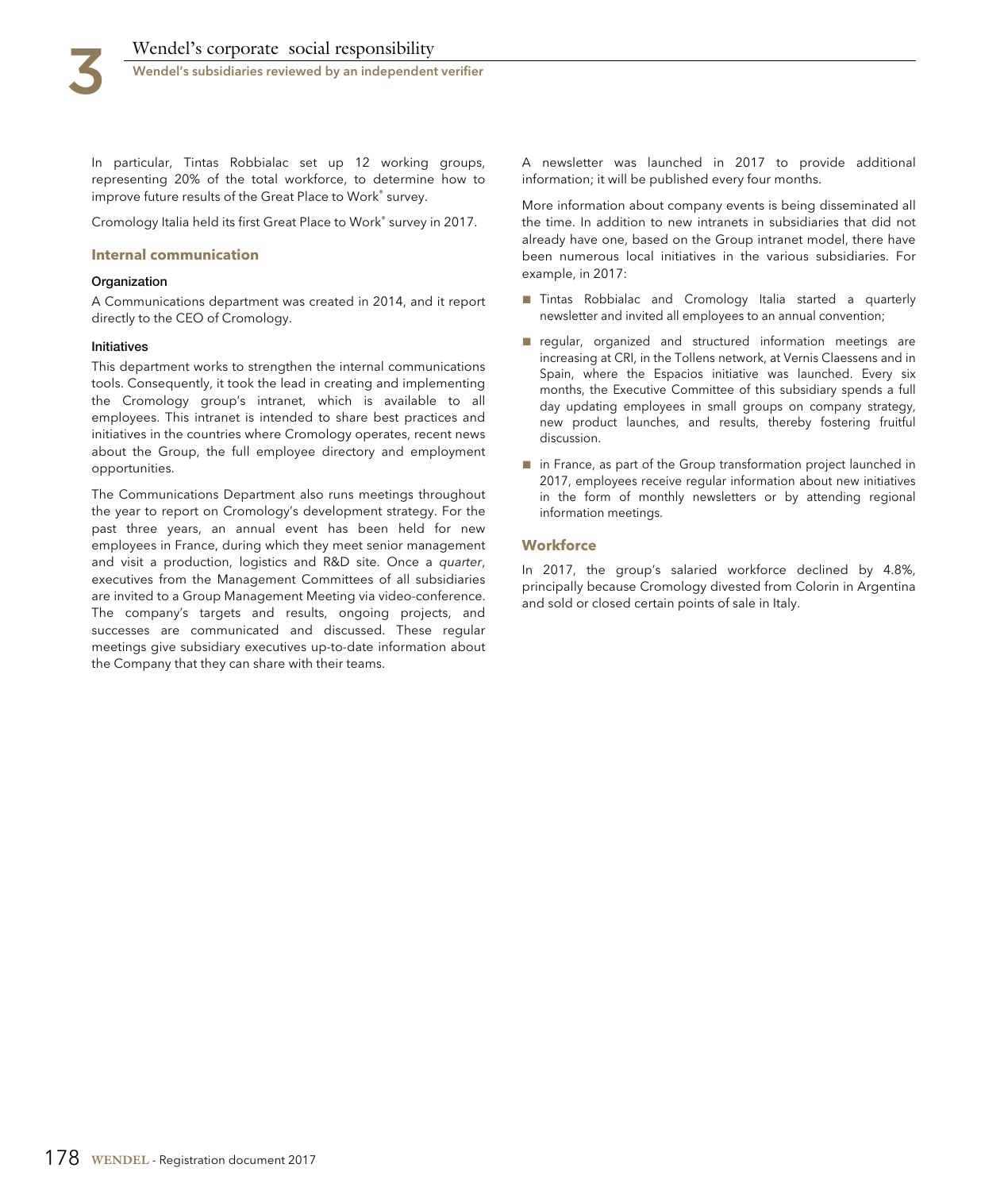

# Breakdown of staff by geographic region



#### **Absenteeism**

The absentee rate increased from 3.0% to 3.3%, a level comparable to 2015. Since 2016, absenteeism has also been calculated on fixed-term contract employees; previously it was only calculated for permanent contract employees.

#### **Hiring, training and professional development**

In a services industry like that of Cromology, employees are key and can make a lasting difference with respect to competitors.

#### **New employee integration**

In 2017, Cromology hired 376 new employees on permanent contracts. And 73 employees had their fixed-term contracts made permanent.

Each new hire is an opportunity to strengthen Cromology as a whole with employees skilled in their field, whose commitment supports the Group's growth and development.

Recruitment procedures have been strengthened. Candidates systematically meet several interviewers. In particular, candidates for travelling sales positions meet the heads of the distribution networks.

For candidates selected for the final phase of the process, at least three of their references are verified. More sourcing is taking place via job boards and through social networks.

Before resorting to external recruitment, priority is given to people already employed in the Group who have demonstrated, through their performance, their potential for advancement.

In September 2016, 19 newly-hired permanent contract employees at Couleurs de Tollens took part in an onboarding program called "Académie des Métiers" (academy of trades). These employees received training one week per month, culminating in July 2017 with the delivery of a professional qualification certificate recognized by the industry. At the end of this period, these employees, who work at sales outlets the rest of the time, were trained in the skills of in-store sales consulting, products and company procedures, and will have a new skills qualification. These employees were very carefully recruited, and only the most motivated candidates were hired. Out of 1,000 persons expressing interest, 100 were interviewed and 19 were hired.

Couleurs de Tollens is continuing this program in 2018, with 13 new permanent hires, and Zolpan recruited 15 people to be trained under the same program leading to the same professional qualification.

Initiatives for easing the integration of new employees are becoming the rule. In Portugal, in Switzerland, at CRI and at Tollens, a number of initiatives have been instituted, such as information and onboarding programs, welcome packages, training courses, visits to stores and/or industrial sites, and product training programs.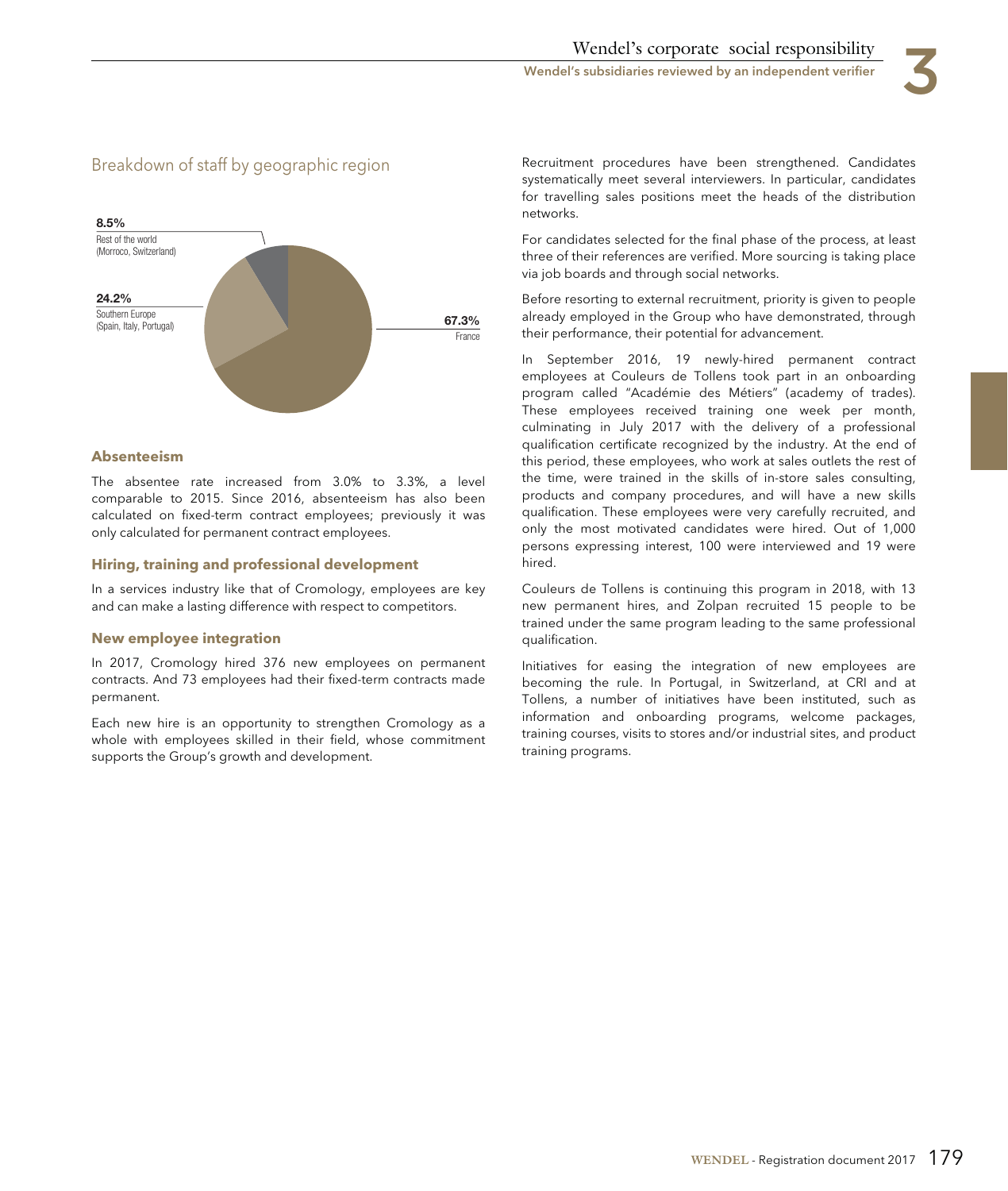### **Training**

Each subsidiary develops its training policy locally, based on the development needs of the Company and its staff.

Cromology regularly trains its employees to help them build their skills and employability. Investment in training remains both constant and high. In 2017, 81% of the Group's employees took part in at least one training session. The average number of training hours per employee was 21 hours, corresponding to around three days. External training costs were down slightly, remaining above €670 per person trained.

Cromology Italia and Arcol in Morocco invested heavily in training in 2017, offsetting the decline in the number of hours in Portugal, which is now in line with the group's guidelines, and at Couleurs de Tollens, which reduced its expenditures in 2017.

Cromology University held its third session in 2017. This custom-designed one-week residency program, developed by HEC Paris and led by its faculty, brought 100 managers together for three sessions on HEC's campus in 2016 and 2017. The purpose was to develop a common performance culture based on a shared set of values and key competencies. This program focuses on key persons and those with key skills at Cromology.

Cromology University will be followed by a second course for people with key talents. It will be more oriented around leadership, in today's transformation environment.

#### **Annual Performance Appraisal (APA)**

The APA is an important event in the relationship between an employee and his or her manager. It is a time for discussion of the employee's overall performance and achievement of the goals set in the beginning of the year. This forms the basis for determining the portion of variable pay.

It is also an opportunity to discuss the employee's skills development and personal ambitions, training needs and the manager's management style.

The performance evaluation document for Top Managers (HR1) was upgraded during 2017. It is based on both the level of achievement of annual objectives and performance in the position. This performance measurement is taken across the Group's seven values and 13 criteria for performance and managerial approach.

The objective of the upgrade was to harmonize performance measures. For each of the 20 criteria, performance levels ranging from 1 to 4 were defined, enabling managers to better position their evaluation. Apart from recognizing skills, the goal is also to identify progress achieved and to determine action plans.

The APA is implemented in all group subsidiaries and is intended to reach all employees. The percentage of managers having completed APAs was around 80%.

#### **Succession plan**

Each subsidiary reviews its succession plan annually.

The succession plans for the Management Committee members in each subsidiary are consolidated by the group's Human Resources department, to be presented to and discussed by Cromology's executive management. These plans help the Group ensure that it has the right people in place for its future development or that the necessary steps (training, mobility, recruitment, etc.) are being taken to achieve this objective.

The group's annual succession plans are driven by the succession planning and people-review process, which is increasingly used by the various subsidiaries.

#### **Employees with high potential, key personnel and experts**

The Group Human Resources department manages a process for identifying high potentials, "key" personnel and experts. Based on annual evaluations and a set of predefined criteria, each subsidiary has submitted proposals. After discussion with group management, a list of people to be closely followed was drawn up and has been regularly updated.

#### **Compensation**

The compensation policy of Cromology is coordinated with its subsidiaries and adapted to take into account specific, local market characteristics.

Compensation policy is based on adherence to the following principles:

- compliance with applicable regulations and the minimum contractual salary in force;
- recognition of individual and collective performance;
- desire for internal equity;
- consistency with local market conditions and price changes.

All of the group's subsidiaries encourage and implement variable compensation systems to enhance individual and/or collective performance.

The Human Resources departments in each subsidiary conduct periodic benchmark studies to ensure that compensation is consistent with market levels. Each year, Cromology subsidiaries engage in negotiations that enable a significant number of local collective agreements to be adopted regarding compensation or other HR topics (40 agreements in 2017, including 19 specifically for compensation).

In 2017, personnel expense decreased by 2.2% compared with 2016, driven by a decline in the workforce, but increased by 0.5% to 26.15% of Cromology's topline revenue, which declined during the year.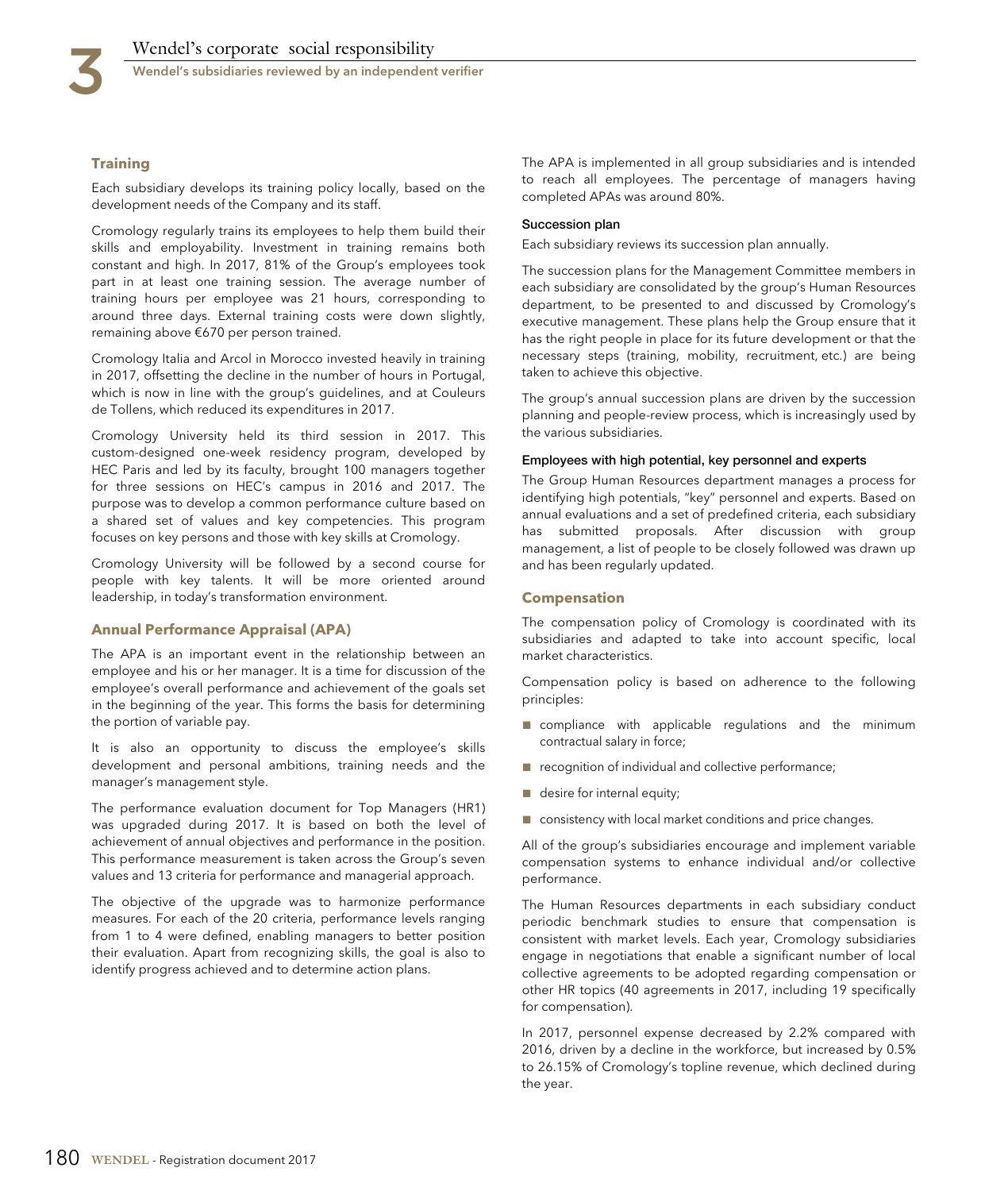

# **Organization of work**

Each Cromology subsidiary ensures that its business activities comply with local regulations. The continuous improvement of working conditions and organization is also an important element of each group subsidiary's human resources policy for improving company performance.

The various HR departments have been very involved in the organization and reorganization efforts: reorganizing the logistics platforms, reducing the number of regions in the French distribution networks, and integrating acquired companies (Switzerland and France).

In addition to collective agreements on compensation, 21 local collective agreements were signed in 2017 in areas related to working time, training, safety, health and diversity.

#### **Diversity**

Cromology fights all forms of discrimination, and carried out various initiatives to help people in difficulty.

In France, the Zolpan subsidiary is a signatory to the Diversity charter, and belongs to the "1,000 jobs/1,000 entreprises" association that provides assistance to people experiencing difficulties (contact and assistance, meetings, etc.).

For the handicapped, Cromology has signed agreements in France with adapted employment centers or sheltered workshops. Cromology also notifies specialized organizations for the employment of people with disabilities of the job openings the Group must fill. To address at-risk youth, CRI signed a partnership agreement with the "second chance" school in Clichy in the western suburbs of Paris. Initiatives included résumé coaching, practice interviews and internships for young people without a degree or qualification to encourage them to go back to school.

#### **Freedom of association**

In accordance with local regulations, Cromology allows employees open access to their representative, consultative and labor-management bodies in all of the group's subsidiaries.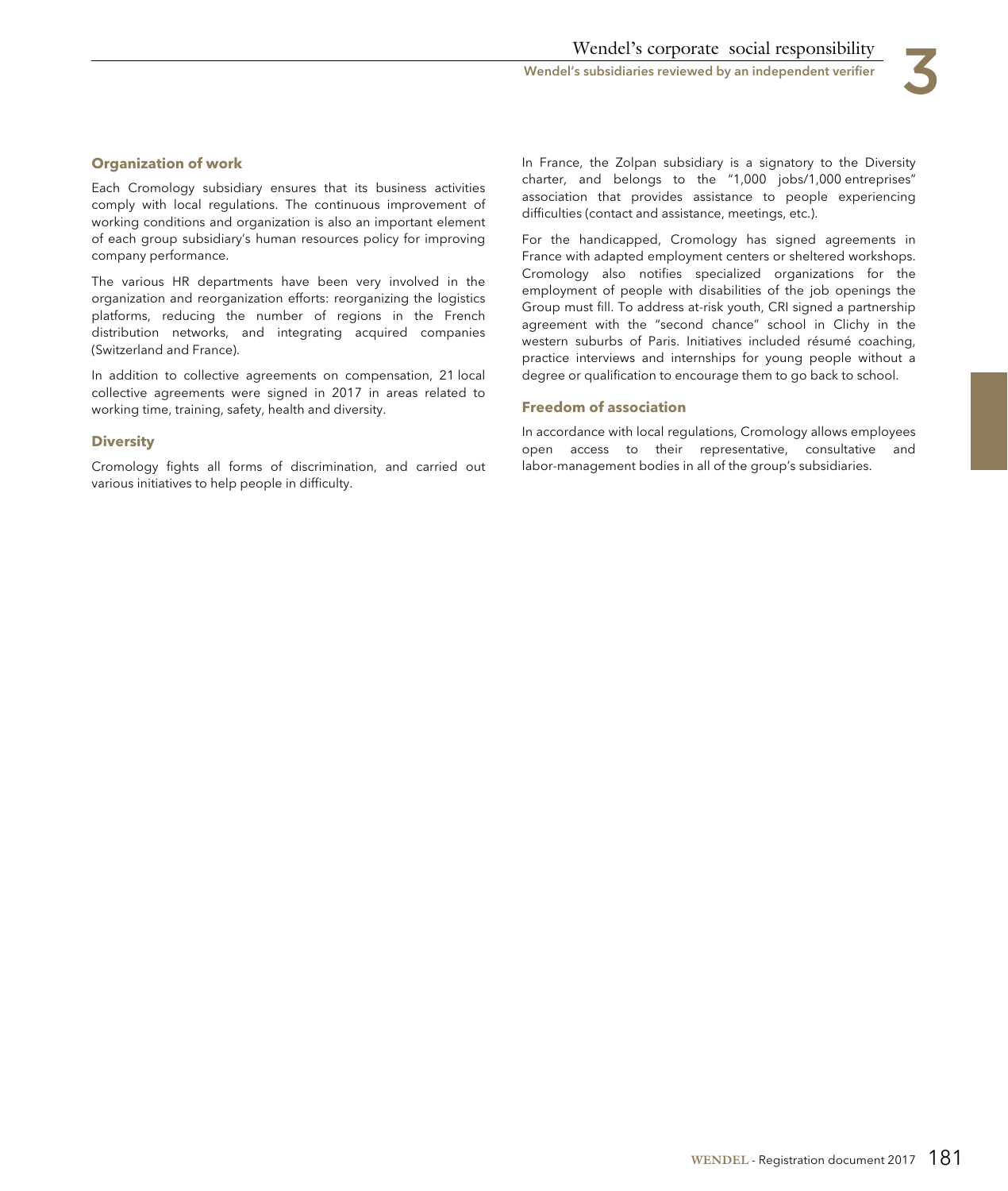# Summary of human resources indicators

| <b>Human resources indicators</b>                                  | 2017        | 2016             | 2015  |
|--------------------------------------------------------------------|-------------|------------------|-------|
| Workforce                                                          |             |                  |       |
| Group workforce                                                    | 3,758       | 3,947            | 3,893 |
| of which permanent contracts                                       | 3,576       | 3.809            | 3,744 |
| as a %                                                             | 95.2%       | 96.5%            | 96.2% |
| of which fixed-term contracts                                      | 182         | 138              | 149   |
| as a $%$                                                           | 4.2%        | 3.5%             | 3.8%  |
| of whom women                                                      | 1,106       | 1,103            | 1,091 |
| as a %                                                             | 29.4%       | 28%              | 28%   |
| of whom men                                                        | 2,652       | 2,844            | 2,802 |
| as a %                                                             | 70.6%       | 72%              | 72%   |
| New hires in the Group                                             | $469^{(1)}$ | 519(1)           | 337   |
| of whom women                                                      | 160         | 141              | 106   |
| as a %                                                             | 31.9%       | 27.2%            | 31.5% |
| Departures from the Group <sup>(2)</sup>                           | 497         | 466              | 348   |
| of whom women                                                      | 160         | 133              | 99    |
| as a %                                                             | 28.5%       | 28.5%            | 28.4% |
| Breakdown of staff by geographic region                            |             |                  |       |
| France <sup>(3)</sup>                                              | 67.3%       | 63.7%            | 64.8% |
| Southern Europe (Spain, Italy, Portugal)                           | 24.2%       | 23.3%            | 23.6% |
| Other countries (Belgium, Morocco, Switzerland)                    | 8.5%        | 13%              | 11.5% |
| Personnel expense as a % of sales                                  | 25.5%       | 25.5%            | 24.9% |
| <b>Absenteeism</b>                                                 | $3.3^{(4)}$ | 3 <sup>(4)</sup> | 3.2   |
| <b>Training</b>                                                    |             |                  |       |
| Number of employees having completed at least one training program | 3,046       | 3,084            | 3,163 |
| % of employees having completed at least one training program      | 81%         | 78.1%            | 81.3% |
| Average number of training hours per employee                      | 21          | 17.6             | 19.1  |
| External training costs as a % of payroll                          | 0.9%        | 1%               | 0.8%  |
| Personal safety <sup>(3)</sup>                                     |             |                  |       |
| Number of work injuries with at least one day of lost time         | 30          | 29               | 29    |
| Number of work injuries without lost time                          | 10          | 9                | 9     |
| Rate of injuries with lost work time (LT1)                         | 4.4         | 5.7              |       |
| Rate of injuries with or without lost work time (LT2)              | 5.9         | $\overline{7}$   |       |
| Severity rate <sup>(4)</sup>                                       | 0.17        | 0.17             |       |
| % of industrial sites with OHSAS 18001 certification               | 100%        | 100%             | 100%  |

(1) Permanent contracts and fixed-term contracts made permanent.

(2) Permanent contracts only.

(3) Includes employees working in Belgium and Luxembourg.<br>(4) The 2016 and 2017 values are calculated for employees with permanent and fixed-term contracts, whereas the values in prior years were calculated based on employees with permanent contracts only.

(5) Scope including permanent, fixed-term and temporary employees and subcontractors.

(6) Severity rate: (number of days of working time lost x 1,000)/number of hours worked.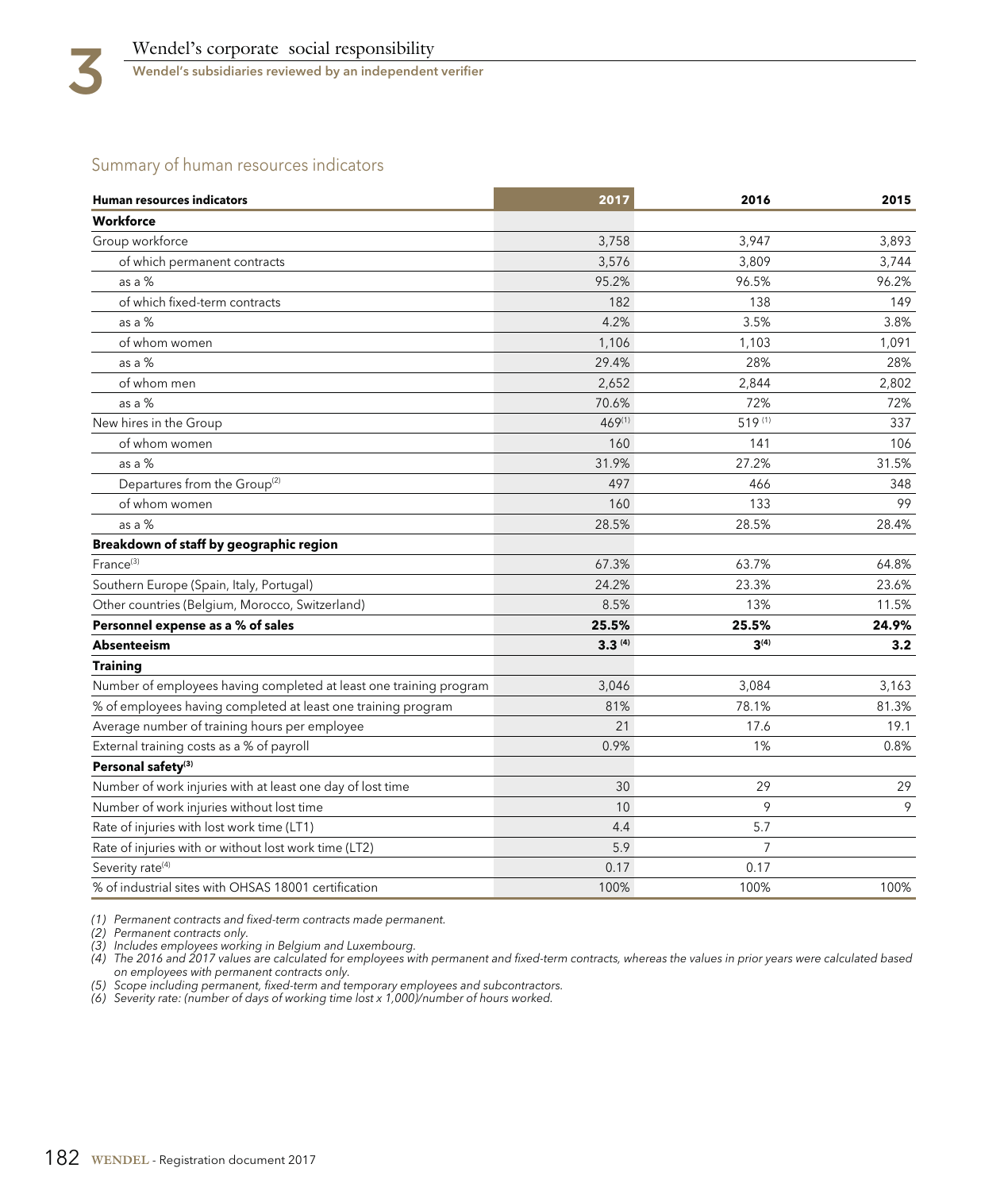# Environmental initiatives

Respect for the environment is an important aspect of Cromology's culture. The Group devotes more than of its investments to the environment every year.

Cromology has developed an environmental strategy based on three priorities:

- strengthening the environmental management system;
- optimizing the use of resources;
- reducing its environmental impact.

The industrial activities of Cromology consist mainly in the formulation and manufacture of paint, which have a moderate direct impact on the environment.

#### **Strengthening the environmental management system**

Cromology continues its efforts to prevent risks and reinforce environmental management at all of its industrial sites through the gradual achievement of ISO 14001 certification. Seven Cromology sites, representing 47% of its industrial and logistics sites, are now certified to this standard.

#### **Optimizing the use of resources**

Resource consumption at Cromology is directly proportional to its volume of activity.

#### **Energy management and improved energy efficiency**

Cromology continued its initiatives to improve energy efficiency to diminish its environmental impact and energy costs.

The group's energy consumption totaled 192 TJ in 2017, up 2.6% from 2016 at constant scope, while production volume increased by 33% over the same period at constant scope. The increase resulted in part from the overall increase in production. Emissions of NOx declined by 6.9%, while emissions of CO2 declined by 4% at constant scope. These declines came about in part because the energy mix changed. Gas consumption declined, in part because the winter was not as cold in 2017 as it had been in 2016 and electricity consumption increased.

VOC emissions decreased by 19% at constant scope. This resulted from the new calculation methodology at the Champagné (France), Casablanca (Morocco) and Les Franqueses (Spain) sites.

In 2016, an energy audit was performed in Europe, in line with European directive 2012/27/UE, with regard to the relevant subsidiaries: Italy, Portugal, and the Zolpan and Tollens networks. An action plan is being considered for each subsidiary.

#### **Water management**

The group's total water consumption in 2017 was 147,347  $\mathsf{m}^3$ , down  $1.3\%$  (vs. 145,442 m<sup>3</sup> in 2016), while business volume increased by 33% at constant scope. Its Chemical Oxygen Demand  $(COD)^{(1)}$  was constant between 2016 and 2017, increasing only 1.3% at constant scope from 37.0 metric tons to 37.3 metric tons. Total suspended solids  $(TSS)^{(1)}$  increased by 25% over the same period.

A number of Cromology's industrial sites have been designed so as not to discharge any wastewater into the environment, such as at the Wormhout (France) site. Within the scope of its ongoing improvement efforts, specific investments are made each year to improve industrial wastewater treatment and reduce discharges from the relevant activities.

At the La Bridoire site in France, a new technical/economic "zero waste" study is underway. It follows significant R&D work to optimize the recycling of washwater and reduce discharges. On this site in 2017, 28.5% of all water used in production was recycled.

At Les Franqueses site in Spain, a new biological water treatment unit was installed at the end of 2014 and is now fully operational.

At the Casablanca (Morocco) site in 2016 and the ICP (France) site in 2017, new water treatment plants were installed. They have significantly improved the quality of wastewater discharges.

Water discharges increased by 11% at constant scope (66,737 m<sup>3</sup> vs 60,124 m<sup>3</sup>), as a result of the 33% increase in production at constant scope. Optimizing the recycling of washwater made it possible to limit this increase, despite the sharp increase in production.

#### **Raw material management**

The processes employed by the Cromology group in its activities produce very little loss or waste.

Between 2014 and 2017, the level of waste as a percentage of volume manufactured was 4.3% in 2014, 3.7% in 2015, 5.7% in 2016 (at constant scope) and 4.5% in 2017.

The decline in 2017 resulted from better communication to avoid breakage and from special operations, such as eliminating smaller quantities of non-moving inventory.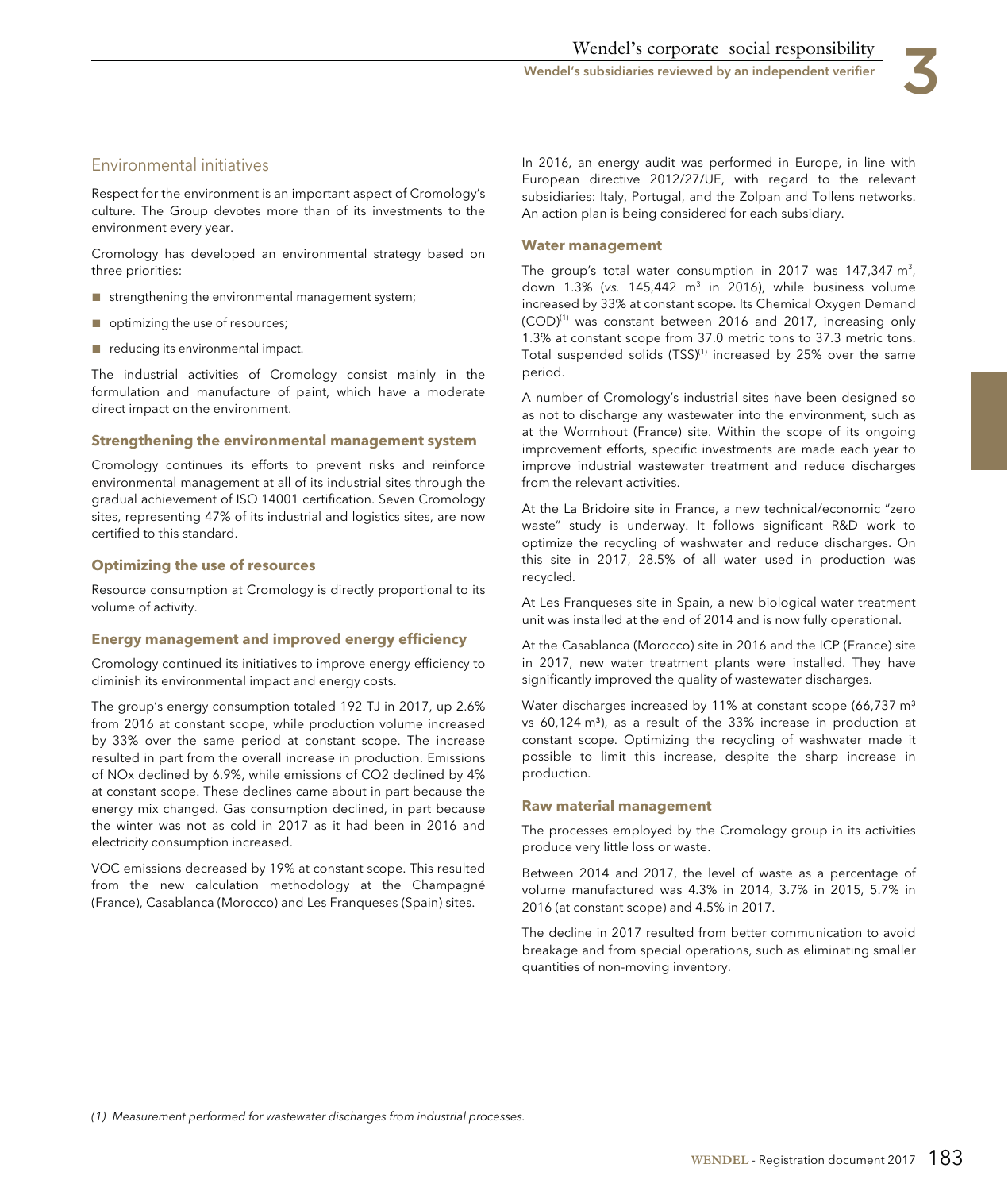

Working closely with its packaging suppliers, the Group was able to reduce its consumption of petroleum-based raw materials by using regenerated plastics. For example, Cromology's principal supplier of plastic packaging has committed to using up to 20% regenerated polypropylene in the manufacture of its packaging products.

As a color expert, Cromology manages the entire preparation and manufacture of all its colorants for perfect and timeless colors. Consequently, Cromology provides its integrated and partner distribution networks with colorants manufactured in its own factories. Cromology has been replacing the rigid plastic packaging of these products with flexible materials since 2015. This has reduced the volume and weight of the packaging (cumulative total of nearly 109 metric tons since 2015), and the energy needed to manufacture and transport them. In addition, this type of packaging allows the client to maximize the use of product content, which results in the least product loss (22 metric tons since 2015). Cromology's efforts were rewarded in November 2017, when the Company received the "Eco-friendly" packaging prize from CONAI, the Italian National Packaging Consortium.

#### **Limiting the impact on the environment**

#### **Management and disposal of industrial waste**

In 2017, Cromology's activities generated a total of 12,300 metric tons of waste, a year-on-year increase of 5% at constant scope (excl. Argentina). This increase essentially derived from an increase in non-hazardous waste generated at two sites. All of this waste is treated by specialist subcontractors using the best techniques available and accredited by local authorities.

The weight of waste classified as hazardous under the European Waste Catalogue increased by 4.6% at constant scope (excl. Argentina). This result was caused by certain specific waste operations. Some value can be recovered from certain types of waste, such as plastic wrap.

#### **Noise pollution**

The noise generated by Cromology plants is limited. Noise levels are monitored at all industrial sites, in accordance with local legislation and OHSAS 18001 certification, and formal action plans are implemented.

All of Cromology's industrial sites have been OHSAS 18001 certified since 2015.

#### **Land use**

The land footprint of Cromology's industrial activities and their direct impact on land are not significant and do not warrant close tracking of land use.

#### **Adaptation to the consequences of climate change**

Cromology's activities are not directly impacted by the consequences of climate change. Accordingly, the Group has not developed a global policy in this area.

#### **Measures to protect and enhance biodiversity**

No major, immediate impact from the industrial activities of Cromology has been identified. General efforts to reduce the use of resources and environmental impact also ultimately contribute to protecting biodiversity. Accordingly, the Group has not developed an overall policy to protect biodiversity in the areas surrounding its industrial sites.

#### **Estimate of significant sources of Greenhouse Gas Emissions (GGE)**

In accordance with Decree 2016-1138 of 19 August 2016, in application of the energy transition for environmental growth law, Cromology conducted a study to determine its principal sources of greenhouse gas emissions.

The methodology applied is described in the industry guide for performing a greenhouse gas emissions assessment published by the French chemical industry union (UIC) in May 2015. This guide is based on the "Technical Guidance for Calculating Scope 3 Emissions" of the Greenhouse Gas Protocol.

To conduct this study, Cromology drew on the carbon assessments of its Tollens and Zolpan subsidiaries, carried out in 2014 and 2010, respectively. To obtain the emissions factor data, particularly for the paint production portion, Cromology contacted its suppliers with regard to the most relevant raw materials. By default, the "carbon database" was used.

The 2016 study shows that the significant sources of greenhouse gas emissions are:

- purchases of raw materials, packaging and services (80%);
- downstream transport, from logistics centers to points of sale or directly to clients (12%);
- upstream transport, from manufacturing facilities to logistics centers (3%).

"Purchases" includes all greenhouse gas emissions from extraction to distribution of raw materials to the product manufacturing facilities.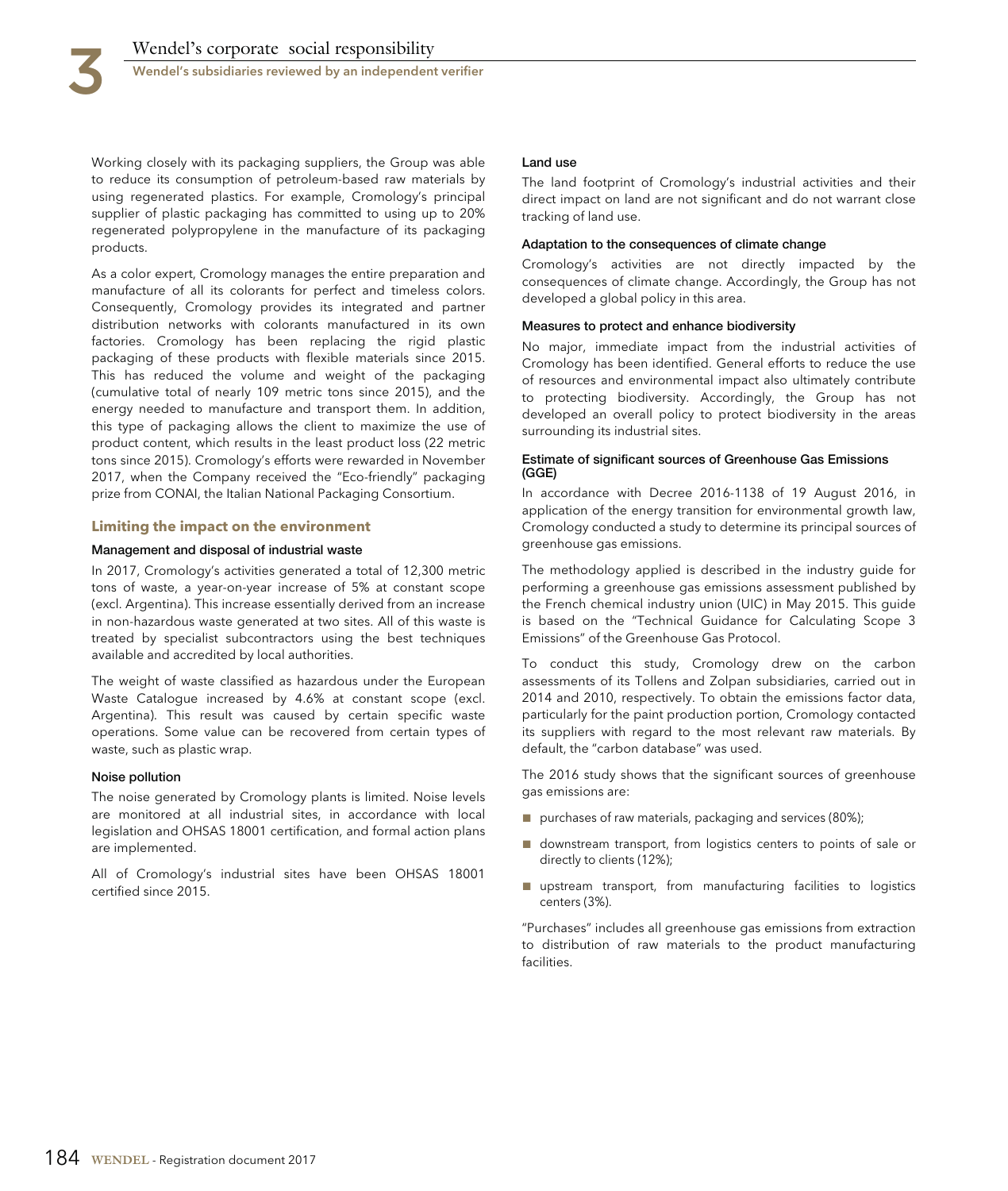

# Summary of environmental and social indicators

| <b>Environmental indicators</b>                         | 2017    | 2016    | 2015    |
|---------------------------------------------------------|---------|---------|---------|
| % ISO 14001-certified industrial sites                  | 70%     | 47%     | 44%     |
| Waste produced (% of production volume) <sup>(1)</sup>  | 4.5%    | 5.8%    | 3.7%    |
| Energy savings (TJ)                                     | 192.0   | 197.9   | 186.2   |
| $CO2$ emissions (metric tons)                           | 3,647   | 4.156   | 3,718   |
| NOx emissions (metric tons)                             | 3.93    | 4.59    | 4.06    |
| SO <sub>x</sub> emissions (metric tons)                 | 0.40    | 0.87    | 0.35    |
| Volatile Organic Compound (VOC) emissions (metric tons) | 138     | 190.8   | 114.6   |
| Water consumption $(m^3)^{(2)}$                         | 147,347 | 155,753 | 158,504 |
| Chemical Oxygen Demand (COD) (metric tons)              | 37.3    | 37.8    | 47.8    |
| Suspended solids (metric tons)                          | 32.4    | 26.1    | 25.3    |

(1) 2016 : (2016: Inclusion of wastewater at the Resana site reclassified as "Waste" because it is collected by an external service provider and treated outside the site.

(2) Water consumption does not include the water for distribution networks.

# Societal initiatives

Cromology's commitment to the community focuses on two actions:

- innovating, to design and offer products and services that are increasingly respectful of the environment and its customers and users: professional painters, retail customers, independent and big box DIY distributors, architects, and public and private builders; and
- strengthening its production and operations in the communities where Cromology is growing its industrial and sales activities.

#### **Innovating and offering products and services that are more respectful of their users and the environment**

Cromology has an aggressive innovation policy: more than 23% of its 2017 sales were achieved with products less than three years old.

Cromology achieved its goal of reducing the volatile organic compounds (VOC) emissions of its products over a ten-year period. Nearly 90% of the paints in its product ranges are now water-based.

Cromology also adheres to a voluntary comprehensive research and development approach focused especially on respect for the environment.

Cromology thus continually seeks to reduce the VOC content of its innovations as much as possible, beyond the regulatory requirements of the countries where it operates, while maintaining the highest level of quality and performance possible. In 2017, new products meeting the most demanding VOC content labels<sup>(1)</sup> (Ecolabel, TÜV) or VOC emission level<sup>(2)</sup> (A+, TÜV) represented nearly two-thirds of the sales of products less than three years old. In France, for example, Tollens and Zolpan launched products under the German TÜV label that limit the VOC rate to less than 1 g/l for interior paint; this is 1/30 of the content limit under European regulation, and 1/10 of the content limit for the European Ecolabel.

In addition, Cromology is marketing an anti-formaldehyde paint that reduces indoor air pollution by absorbing major pollutants. This is a major innovation. When used on the four walls and ceiling of a room, the amount of pollutants in the indoor space can be reduced by up to 80%. In 2014, this innovation was named Innovation of the Year in France by Castorama, and in 2016, "Ondipour", the same product in the Zolpan line, received the "Trophée du Négoce" from the magazine Négoce.

Cromology is a pioneer in exterior thermal insulation (ETI), with 15 million square meters installed since 1975, and is constantly extending its range of external insulation systems (about 5% of its sales) to improve energy efficiency and comfort in buildings. For example:

- the second generation of a fire-resistant paint, involving a major change in formulation, was launched in 2011;
- colorants using "cold" pigments that can be adapted for use in ETI systems were launched in 2014.

In 2017, more than 50% of Cromology's R&D investments were devoted to product innovation, especially for activities focused on new markets and future regulatory and labelling changes.

(2) LVOC emission (μg/m<sup>3</sup> of air) is the level of volatile organic compounds emitted into indoor air after the paint has been applied and dried.

<sup>(1)</sup> VOC content (g/l of paint) is the quantity of volatile organic compounds found in the paint formulation.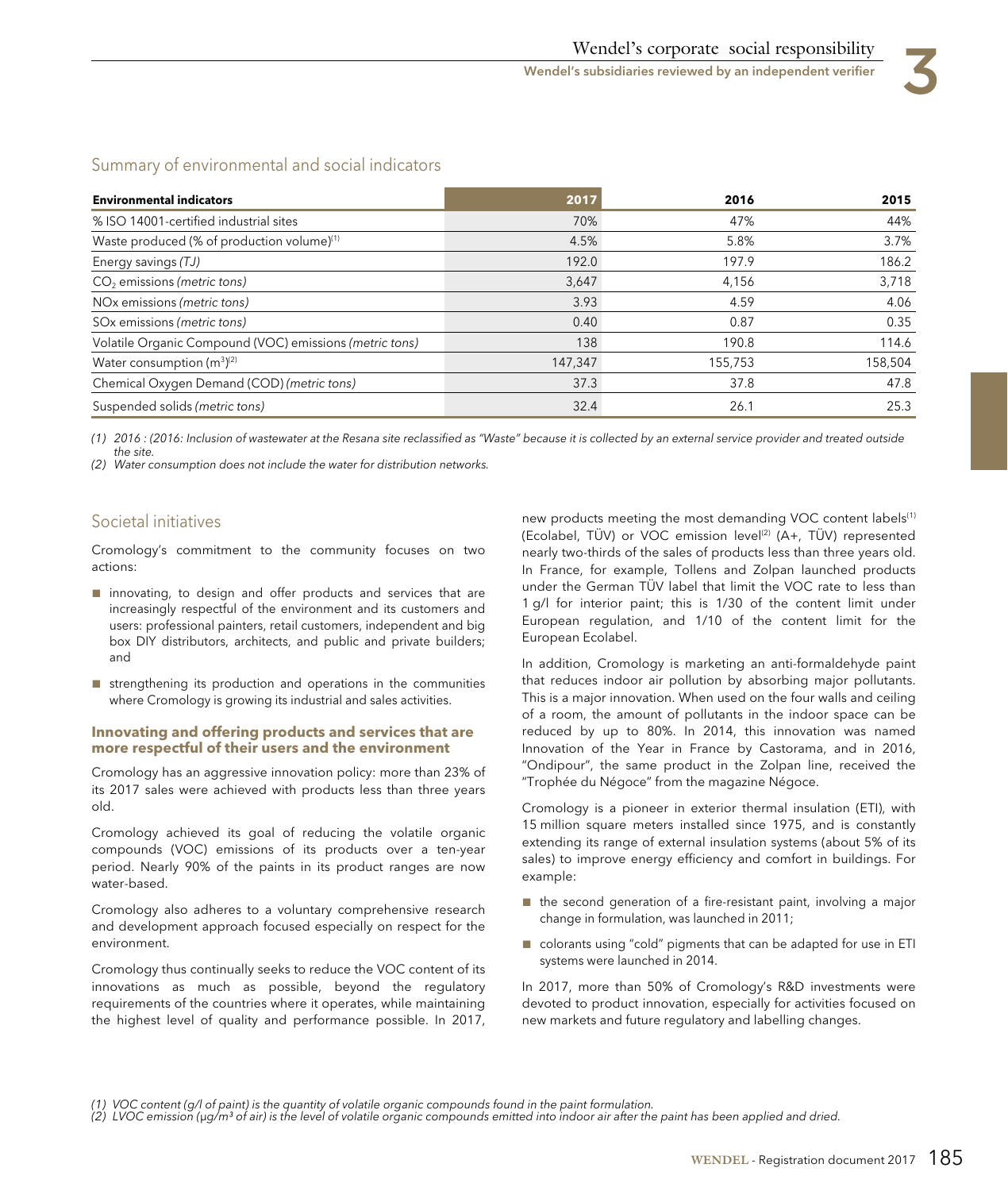#### **Strengthening its presence in the local community**

#### **Impact on employment and regional development and on neighboring or local populations**

The impact of Cromology's business activities, and the activities resulting from the use of Cromology products, are mainly local.

Through its business, Cromology contributes to the construction and renovation of housing, commercial real estate and infrastructure, the vast majority of which are local markets.

Most of the group's production operations are also carried out locally. In 2016, the share of Cromology revenues generated by products sold in the regions where they were produced was more than 95%.

Similarly, Cromology's policy for purchasing raw materials and packaging in Europe is to give preference to European suppliers in an effort to reduce its transport costs and have better accessibility and availability of the manufacturers. A study is underway to put priority on maritime rather than road transportation of raw materials. Cromology is currently testing the transportation of emulsions to its Wormhout site in the north of France from a supplier several hundred kilometers away by boat rather than by truck.

#### **Partnership and sponsorship initiatives**

Cromology allows its teams in each country to choose their own local initiatives.

They tend to work with the associations or organizations in which Cromology group employees are volunteers.

In Morocco, the Arcol subsidiary has run a program to renovate rural schools through skills volunteering and paint donations since 2015. Twenty-one schools and nearly 6,000 students have benefitted from this initiative and the distribution of school supplies.

In France, Tollens partners with Institut Imagine, the largest European research center for childhood diseases. Among other initiatives, Tollens donated half of the 13,000 liters of paint needed to embellish the new building inaugurated by the Institut in 2013.

Since 2009, Zolpan has offered 44 sustainable development grants. to projects being supported by Zolpan employees who volunteer their personal time. The beneficiary organizations most often provide services to needy individuals, protect cultural heritage, or promote sports.

Many subsidiaries also promote culture and the arts:

In Portugal, Tintas Robbialac has partnered with Museu Colecçao Berardo (Lisbon) since 2011. Tollens is a partner of three museums in France: Musée d'Orsay (Paris), Musée de l'Orangerie (Paris) and Musée de la Piscine (Roubaix). Zolpan is a long-term partner of CitéCréation, the world leader of painted murals, and contributed in particular to the "Mur des Canuts" mural in Lyon, France, the largest trompe-l'œil fresco in Europe and in 2015 to the fresco portrait of Paul Bocuse, also in Lyon.

#### **Relations with suppliers and subcontractors**

Purchases represent a significant portion of Cromology's expenses. The Purchasing department is committed to developing best practices with regards to CSR and discusses topics related to Cromology's CSR policy with suppliers: in particular, the innovation policy for more environment- and user-friendly products, and management of the environmental impact of its production activities.

Cromology's two main purchasing categories are:

- "raw materials and packaging" to manufacture and package its paints; and
- "trade products" to provide its customers in its integrated stores with tools and equipment for painters and floor and wall coverings.

Cromology initiated a quality audit process in 2015, covering raw materials and packaging suppliers. The internal reports from these audits also included an assessment of the safety and environmental areas.

In June 2017, Cromology held its second "Suppliers Day", with nearly 70 representatives from its strategic suppliers of raw materials, packaging and products for resale. The first Suppliers Day was held in 2015. This seminar allows Cromology to strengthen relationships with its strategic suppliers over time, to encourage them even more to understand its product innovation strategy, which is oriented among other things toward respect for the environment and the well-being of the users of its paints.

#### **Preventing corruption**

Cromology works to ensure that its employees follow fair business practices and comply with applicable regulations in this area.

In 2014, an anti-corruption charter called "Cromology Group policy on gifts, meals, entertainment, travel and other advantages, political contributions, charitable donations, facilitation payments, solicitation and extortion" was presented to the Executive Committee. Each Cromology Executive Committee member, including all the CEOs of the operational companies, signed Business Conduct Guidelines that incorporate the anti-corruption charter.

In 2015 and the beginning of 2016, all Executive Committee members of the Cromology group's operational companies agreed in writing to implement it.

The anti-corruption charter was updated in 2017 to take into account the requirements of the Sapin 2 law. In accordance with Sapin 2, the charter was integrated into the internal regulations of the Cromology group's French companies. Employees in the field received training on corruption risks and on the application of the anti-corruption charter.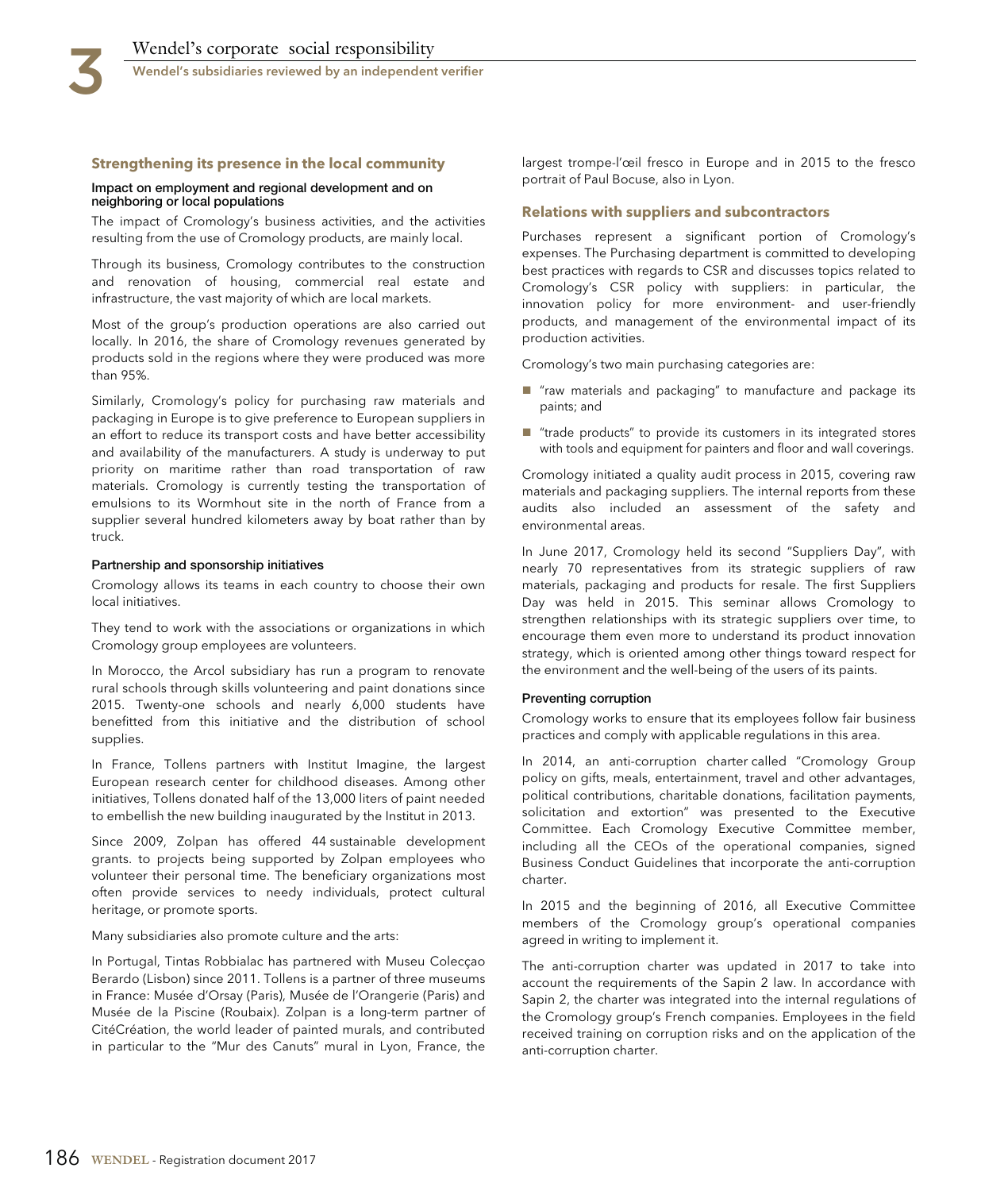

#### **Commitment to human rights**

The Cromology group refuses to use any child or forced labor.

Control Law", which governs trade with certain countries. The

CEOs of the operational companies have made a commitment to follow procedures aimed at ensuring that the Cromology Group The Business Conduct Guidelines also incorporate by reference<br>the "Cromology Group Policy Regarding Compliance with Trade<br>the "Cromology Group Policy Regarding Compliance with Trade

# **3.2.3** Stahl

# Sustainability & Corporate Social Responsibility (CSR)

#### **A sustainable future**

Stahl's membership in the UN Global Compact and its alignment to the 17 UN Sustainable Development Goals is a clear indication of its commitment to a more sustainable future. To demonstrate its progress, the Stahl sustainability report is submitted each year to the UN Global Compact.

#### **Goals and Strategy**

Stahl's goal is to achieve a "crystal clear" supply chain and its strategy is to initiate and sponsor projects that promote transparency in the markets that it serves. This usually involves deep collaboration with its partners in the supply chain. Stahl chose this strategy because it believes that only through transparency can a more sustainable industry be achieved. Its influential position in the supply chain, as a provider of solutions to manufacturers of materials used in the automotive, apparel, home furnishing, footwear, garment and other related industries, has also been a factor. Stahl also recognizes that sustainability represents a significant opportunity, to gain competitive advantage and to drive operational excellence throughout the Company.

Stahl's definition of sustainability

- The promotion of environmentally and socially responsible practices
- The use of natural and renewable resources wherever possible, as long as the environmental impact of their use is favorable
- The reduction of Greenhouse Gas (GHG) emissions

#### **Governance**

At the corporate level, the sustainability team is led by Michael Costello, Director of Sustainability, who reports to the CEO Huub van Beijeren. The Sustainability team meets regularly with product managers, researchers, product stewardship and operations staff to monitor the implementation of its strategy and to discuss progress on new initiatives related to innovation, portfolio management and environmental performance. The Sustainability team also supports commercial activities initiated by customers that are related to sustainability. A summary report is sent to the Stahl Board each month. KPIs related to safety, health and environment are also measured and reported monthly by regional operational staff at the Stahl manufacturing sites around the world. These KPIs are then consolidated into a global report, which is sent to the Stahl Board each month.

#### **Code of conduct**

In April 2013, Stahl introduced a code of conduct for business partners. This CoC focuses on topics linked to human rights and the environment and should be respected by those parties with whom Stahl does business.

- Laws and regulations
- Business integrity
- Free and fair competition
- Confidentiality
- Protection of Intellectual Property
- Environment
- Human Rights
- Discrimination
- Modern Slavery
- Working hours
- Child and forced labour
- Health and safety

#### **Whistleblower policy**

A whistleblower policy is in place with clear rules that allow employees to report suspicious behavior that could be in conflict with the code of conduct, with the necessary protection guarantee for the whistleblower in question.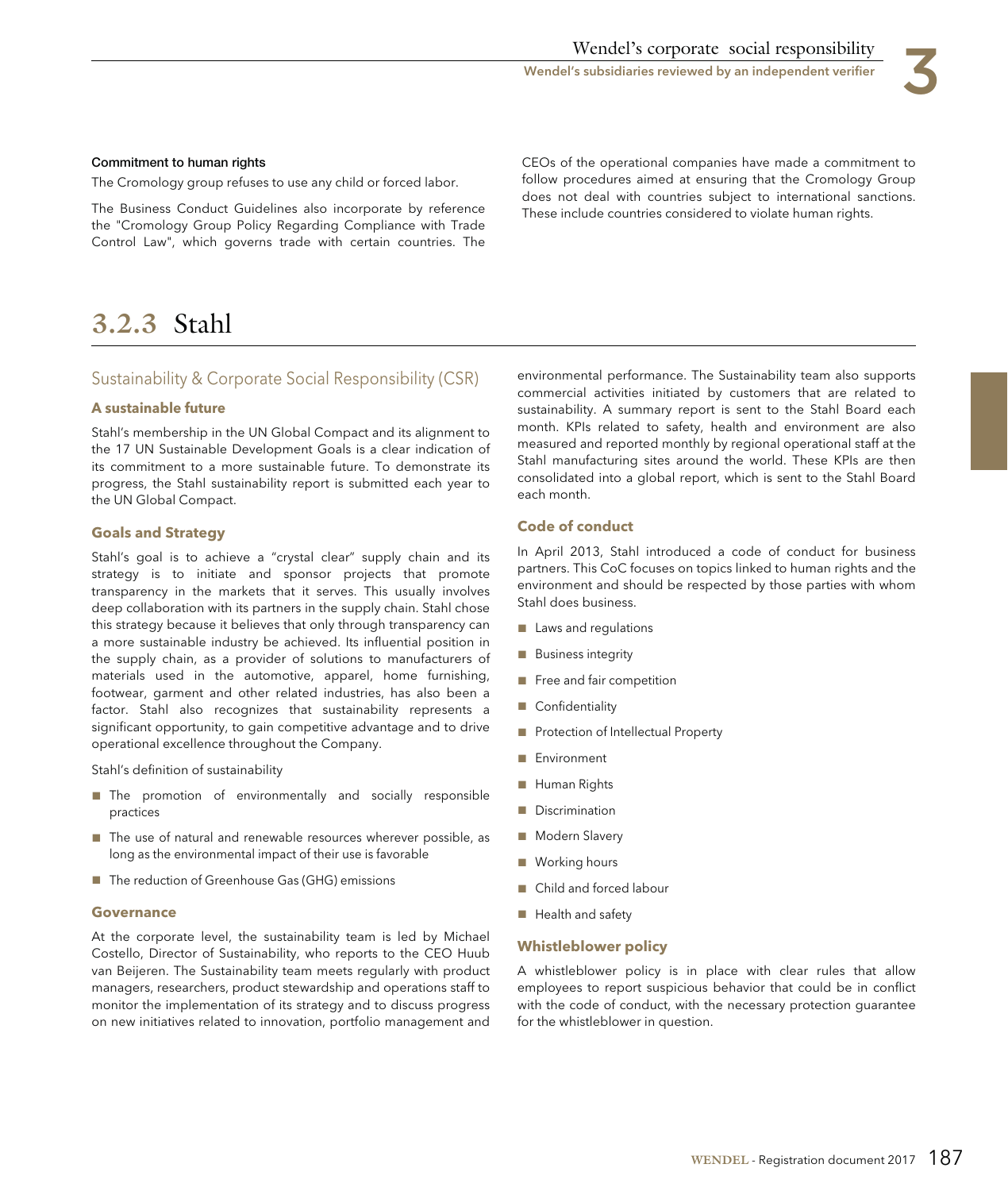

#### **Training programs on code of conduct topics**

In late 2017, Stahl launched e-learning training programs focused on bribery, corruption and modern slavery. To complete the e-learning training, participants are required to study the material and take a test at the end. Special attention is given to awareness and to the red flags that can indicate non-compliant behavior in the supply chain. 1,200 employees (more than 50% of the total workforce) are targeted for the first phase of this training, which will be completed in Q1 2018.

### 3.2.3.1 HR – Highly committed to developing employee skills

#### **Employment**

As of December 31, 2017, Stahl had 2073<sup>(1)</sup> employees (2049 FTE<sup>1</sup>), an increase of 220 FTE's compared to 2017. Stahl acquired BASF's leather chemicals division in October 2017. Stahl acquired Viswaat Chemicals Ltd., (India) in April 2016 and Eagle Performance Products (USA) in November 2016. In May 2014 Stahl acquired Clariant's Leather Services Business.

# Breakdown of full-time equivalent employees as of December 31, 2017 by geographic region

| Region                  | 2017          | 2016  | 2015  | 2014  |
|-------------------------|---------------|-------|-------|-------|
| <b>EMEA</b>             | 975           | 860   | 835   | 811   |
| Asia-Pacific            | 406           | 355   | 347   | 339   |
| India and Pakistan      | 349           | 307   | 287   | 278   |
| North and South America | 319           | 306   | 298   | 312   |
| <b>TOTAL</b>            | $2,049^{(1)}$ | 1,828 | 1,767 | 1,740 |

(1) Including BASF's leather chemicals division.

87% of Stahl's employees are on permanent contracts. Its workforce is 77% male and 23% female. Total Full Time Employees (FTE) leaving (dismissals and resignations) during 2017 were 151 and 395 joined in the same period. These ratios are reasonable and in line with the market for the kind of activities and the location in which they take place. The turnover rate in 2017 was 14.2%.

#### **Working Organization**

Stahl operates through a complex international organization for historical reasons and also to effectively serve the customer base. Currently it has 13 manufacturing sites, 11 R&D centers, 38 application labs, 35 sales offices and 7 Centers of Excellence. Working practices differ by region. The majority of the Stahl units have a 5 day working week, with exception of India and Pakistan where they also work on Saturday morning. Working hours and incidents are recorded, depending on the site, by either electronic or manual systems. All Stahl units report absenteeism (which includes absences for sickness, commuting and work accident) as required by local legislation but also in a way that can be reported at the corporate level. The global absenteeism rate in 2017 was 1.57%, compared to 1.58% in 2016.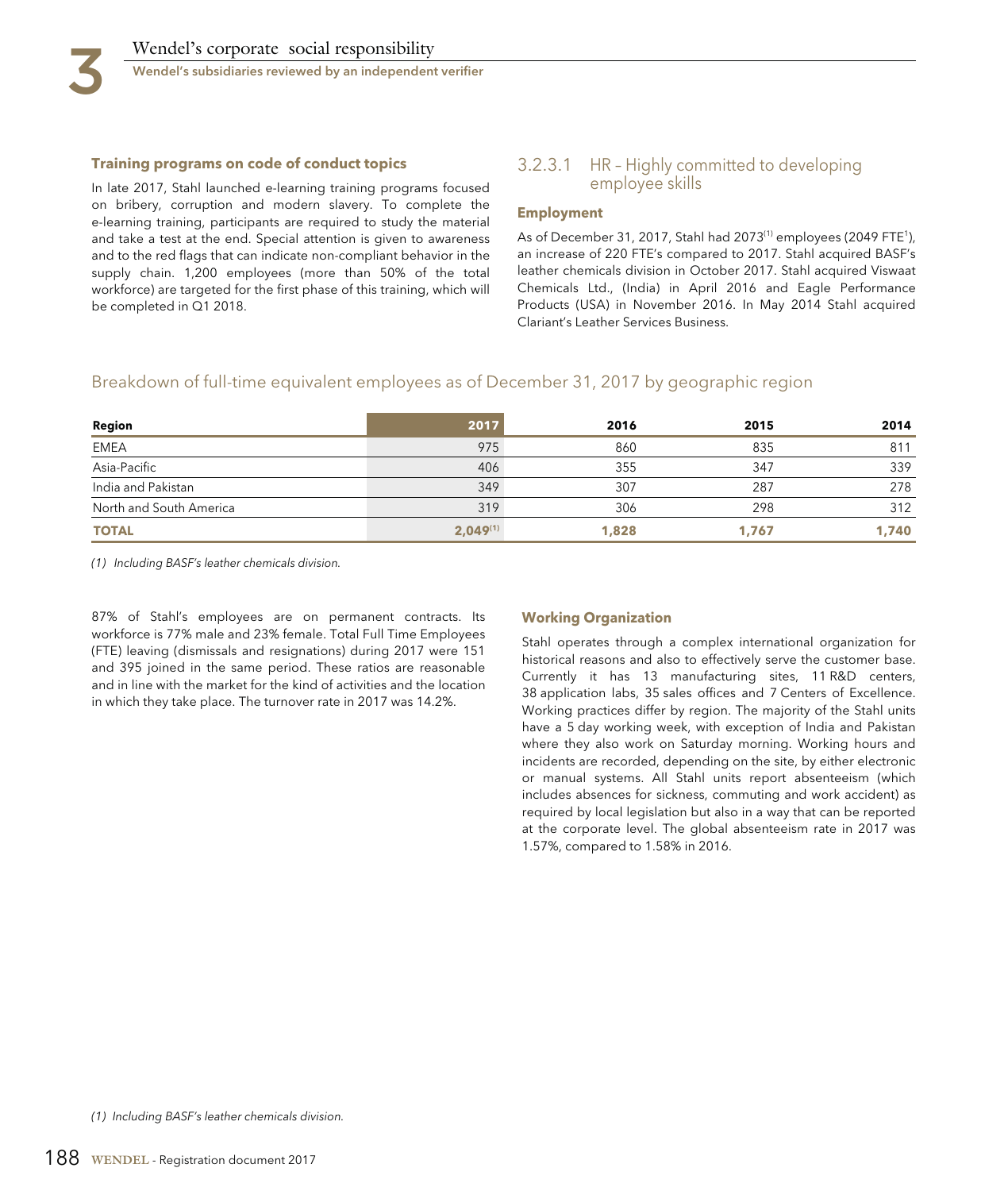

# **Social Relations**

Given the international set up of Stahl and the relatively small dimension of the local units, there are only two local company collective bargaining agreements in place. These are negotiated at local level with the direction and supervision from the Headquarter. Level of salaries and other means of remuneration depend on the individual countries. They are also centrally coordinated, to ensure Stahl remains competitive in the respective markets. Some employees in the Company, mainly in management and sales, enjoy a bonus scheme based on annual measurable objectives. This bonus scheme is coordinated centrally to ensure proper alignment and consistence with local practices.

# **Compensation**

Total compensation excluding bonus, paid in respect of 2017 was €108 million, approximately 5.1% above 2016.

#### **Training**

The nature of Stahl's business requires a focused approach to training. SHE (Safety, Health and Environment) training is the priority. Every new employee receives updated SHE training and instructions in line with their position. This is followed by more specific job-related training to ensure the best use of the information, resources, products and capabilities at their disposal. In the case of Stahl technicians, there is a strong emphasis on training designed to provide practical and innovative technical solutions for customers.

The Management Training Program, with its focus on managerial and leadership skills, was introduced in 2013. In this international training program, more than 160 middle managers participated between 2013 and 2017. This initiative has been a significant success and has shown considerable benefits already. From June 2017 to September 2018 another 60 middle managers will participate in this Management Training program. Follow-up masterclasses are being organized between November 2017 and June 2018 for 60 middle managers.

#### **Training hours**

The indicator of total hours of training is tracked locally by each Stahl unit and it is consolidated at Group level. The number of hours received per employee is 12.3 hours per FTE. Safety awareness campaigns are excluded.

#### **Equality**

Stahl tracks the ratio of male/female employees and the percentage of female employees in management positions. In 2017 there were 77 women in management positions, which represent a ratio of 3.7% on total positions, compared to 3.9% in 2016.

The nature of Stahl business and the need to respect strict security and eventually emergency measures, somewhat limits the opportunities for disabled employees; there are currently 16 persons in this category, compared to 16 persons in 2016.

### **Human rights, modern slavery, anticorruption**

Stahl's code of conduct strives that human rights and the environment are respected by those parties with whom they do business. Related to this, a whistleblower policy is in place with clear rules that allow employees to report suspicious behavior that could be in conflict with the code of conduct, with the necessary protection guarantee for the whistleblower in question.

In late 2017 Stahl launched e-learning training programs focused on anti-bribery and anti-corruption and early 2018, the e-training on modern slavery will be launched. To complete the e-learning training, participants are required to study the material and take a test at the end. Special attention is given to awareness in these programs, and to the red flags that can indicate non-compliant behavior in the supply chain. 1,200 employees (more than 50% of the total workforce) are targeted for the first phase of this training, which will be completed in Q1 2018.

## **Diversity**

Stahl will communicate its policy on diversity in 2018 (Stahl Group Diversity and Inclusion Policy) and is committed to embedding equality, diversity and inclusion across the organization rather than viewing it as an abstract principle. Equal treatment is at the heart of the organization and Stahl believes that this will produce a more innovative and responsive organization. Stahl also believes that there is much more to diversity than age, gender, race and cultural background. A diverse workplace includes people who can offer a range of different viewpoints and ideas.

The diversity policy applies to Board membership too. The composition of the Board of Stahl Parent BV in 2017 was two female and eight male members, from diverse backgrounds and age groups.

Consistent with Stahl's strategy of growing Stahl's leadership talent, Diversity and Inclusion principles are also embedded within Stahl's core leadership development programs to encourage managers to demonstrate them as part of their leadership behavior. Stahl will also build cultural intelligence and equality into Stahl's performance review, hiring and talent identification processes.

# 3.2.3.2 Safety, Health and Environment (SHE)

#### **Introduction**

Stahl believes that the impact of its business activities on the Safety, Health and Environment of its customers, employees, agents and the public at large is an integral and essential part of conducting business. Stahl is committed to achieving the highest standards in SH&E, as outlined in its policy statement: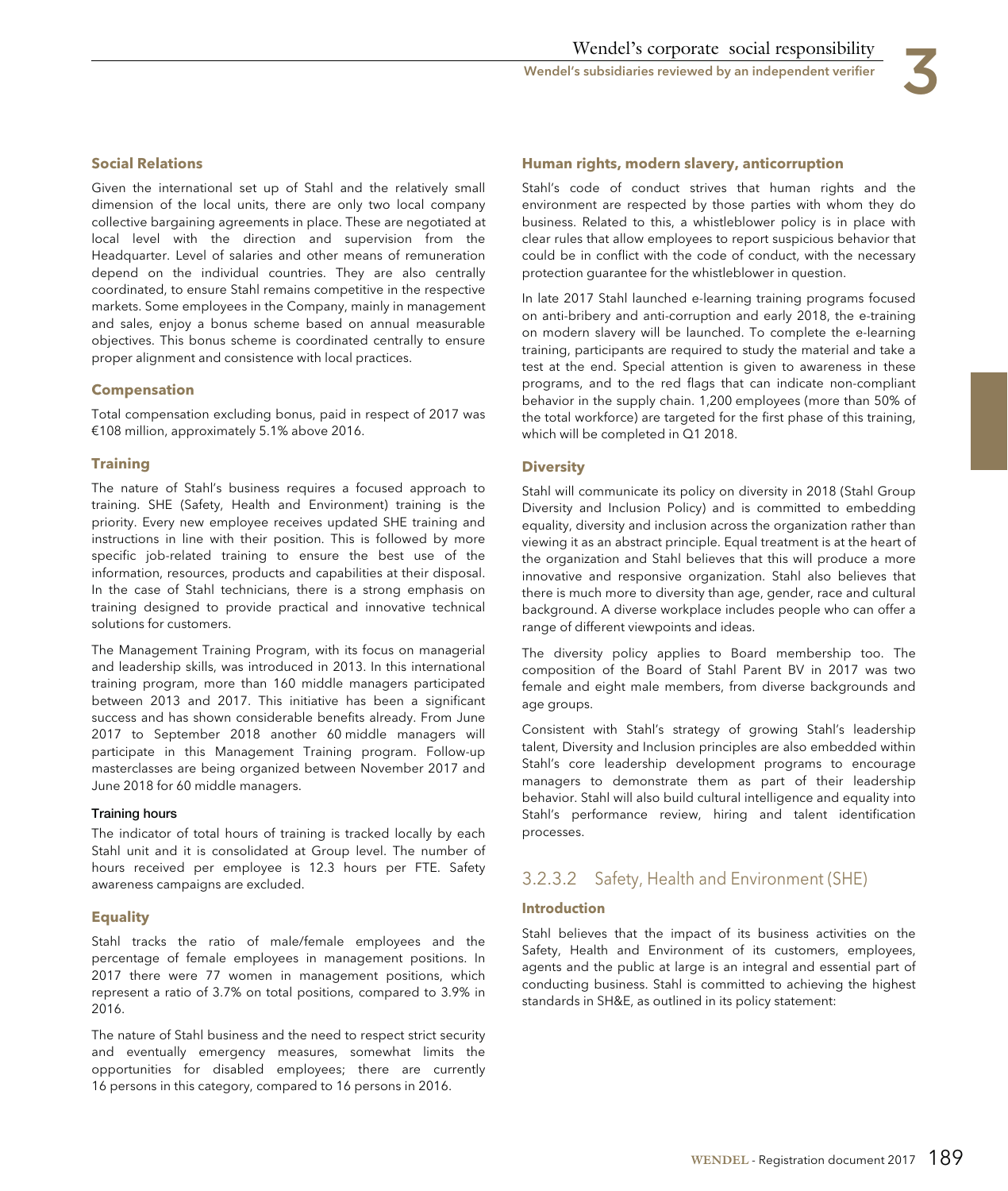"In pursuit of its business objectives, Stahl's SHE policy is to manage all activities to the benefit of society without hurting anyone, annoying our neighbors or harming the environment"

### **Safety, Health and Environment (SHE) policy**

Stahl believe that anything is possible as long as we work together. A safe working environment is vital to our success and is achieved by working together and living up to our responsibilities. Safety is not only about wearing the right clothing; it is a way of life and a mindset that protects us, our families, our Company and our environment. A safe working environment is a collective achievement and each employee is an important link in the safety chain. Safety needs constant attention and improvement.

Stahl's SHE policy is to manage all activities without hurting anyone, annoying its neighbors or harming the environment. Driving this policy are the following key principles:

- safety, health and the environment have first priority;
- obey all laws and be a responsible corporate citizen;
- identify hazards and establish appropriate controls for risks, potential adverse environmental impact and regulatory requirements in the invention, manufacture, sale and use of its products;
- provide customer care with all products throughout the supply chain;
- the goal is to eliminate all injuries, occupational illnesses and environmental incidents;
- report and investigate all incidents, then take corrective action and share learning;
- assure that employees and agents have appropriate competence for their roles;
- define SHE requirements in simple, clear terms and communicate them to all employees and secures their involvement;
- report, monitor and audit all aspects of SHE performance to confirm compliance and planned continual improvement;
- celebrate and reward excellence in SHE performance;
- require all employees to accept personal responsibility for their own safety and health and that of their colleagues.

#### **Stahl's SHE organization**

All Local Managers and General Managers are responsible for implementing the Stahl SHE Policy and Principles in areas under their control. This responsibility includes systems for the recognition of hazards, assessment of risks and provision of effective controls. For outpost sites such as application laboratories, technical service centers and warehouse operations the Local Manager or General Manager of the controlling site may delegate this responsibility to the manager at that site.

In 2017 Stahl appointed a Global SHE and Process Safety Manager, a new function. He will coordinate and ensure the fulfilment of Stahl's SHE policy, including the changes of behavior and training required to support the highest possible standards of SHE.

#### **SHE Campaign**

The well-received SHE Campaign 2015-2017 finished as planned. During the campaign period, Stahl created awareness for SHE in a consistent manner, globally. To evaluate feedback and to understand the effectiveness within the Company, an enquiry was sent to all Local and SHE managers so that they could provide feedback on the campaign results. The overall perception of the campaign was positive and the manufacturing sites showed interest to continue to address safety issues. Factors that were well perceived and those to be improved were also evaluated. The conclusion is that SHE needs constant and consistent attention and therefore Stahl has decided to launch a new campaign in 2018.

#### **Reporting & SHE manual**

Stahl's SHE information and statistics are reported and monitored monthly and annually. It tracks progress on safety indicators and reports different categories of injuries and incidents including Lost Time Accident (LTA), Lost Time Injury (LTI), Serious injury, Minor injury, First Aid, Occupational Health and Fatalities. Each month it reports injuries, incidents, audits, trainings, engineering projects and other prevention methods both internally and externally. The SHE reporting procedure is recorded in the Stahl SHE manual.

#### **2017 SHE KPI's.**

The table below shows a stable rate in lost time injuries and an increase in the severity rate of lost time injuries (LTA's). The severity in 2017 was heavily influenced by 3 specific injuries, two of which were not related to chemical production. No specific details are given on the accidents and injuries in order to preserve confidentiality of the workers who were involved.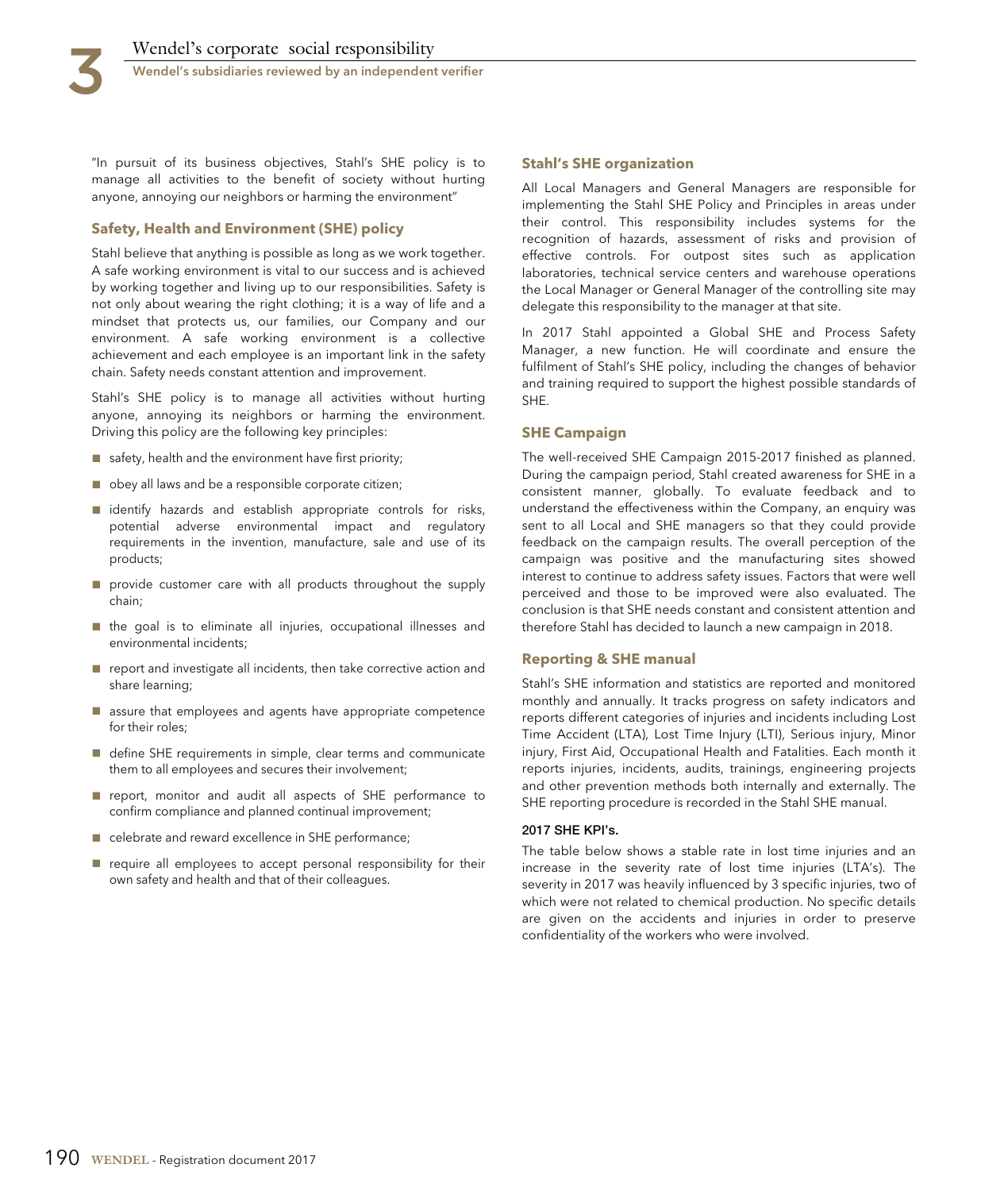# Lost Time Frequency and severity rate<sup>(1)</sup>

|                                                     | : 201 | 2016 | 2015  | 2014  | 2013 |
|-----------------------------------------------------|-------|------|-------|-------|------|
| LTI Frequency rate of Injuries with lost work time* | 2.01  | 0.80 |       | .50   | 0.80 |
| Severity rate of Injuries with lost work time **    | 102.5 | 4.50 | 38.OC | 55.50 |      |

Frequency rate calculation: (number of reported accidents with lost days > 1 day x 1,000,000\*\*\*) / (number of theoretical worked hours). Also known as Lost Day Rate (LDR).

Severity rate calculation: (number of lost days x 1,000,000\*\*\*) / (number of theoretical worked hours). NB. In 2017 Stahl changed the factor to calculate safety rates to the European standard. Rates are based the factor of 1,000,000 instead of the 100,000. Above table is based in the 1,000,000 factor.

#### **Environmental Performance Indicators**

Stahl is continuously upgrading its production sites and laboratory facilities in order to achieve energy, waste and water efficiencies and to reduce its environmental footprint. The measurement and publication of its environmental KPIs is part of the Company's goal of promoting transparency.

required in order to achieve the goals outlined in the Paris Climate Board, per manufacturing site and globally. Accord established in 2015. Stahl has a global  $CO<sub>2</sub>$  emissions reduction target of 10% (per tons produced) by 2020 using 2015 as a baseline. Carbon dioxide is the main component of Stahl's Greenhouse Gas emissions and improvements have been driven by sourcing more green energy at its sites but also by realizing

long-term efficiencies at manufacturing sites. Also in 2017 Stahl began to estimate Scope 3  $CO<sub>2</sub>$  emissions, ie: due to company activity but not owned or controlled by the Company. Scope 3 emissions are included in this report. To raise internal awareness of  $CO<sub>2</sub>$  reduction, the Company ran a screen saver campaign in 2017, which provides tips to employees on how to reduce  $CO<sub>2</sub>$  emissions and save energy. In addition to  $CO<sub>2</sub>$  emissions, Stahl reports Stahl recognizes that reductions in global  $CO<sub>2</sub>$  emissions will be energy, water and waste KPIs on a monthly basis to the Stahl

#### **Carbon Dioxide (CO<sub>2</sub>) emissions**

Stahl's global target is a 10% reduction in  $CO<sub>2</sub>$  emissions by 2020 (based on Scope 1 and 2 emissions using 2015 emissions, per tons produced, as a baseline).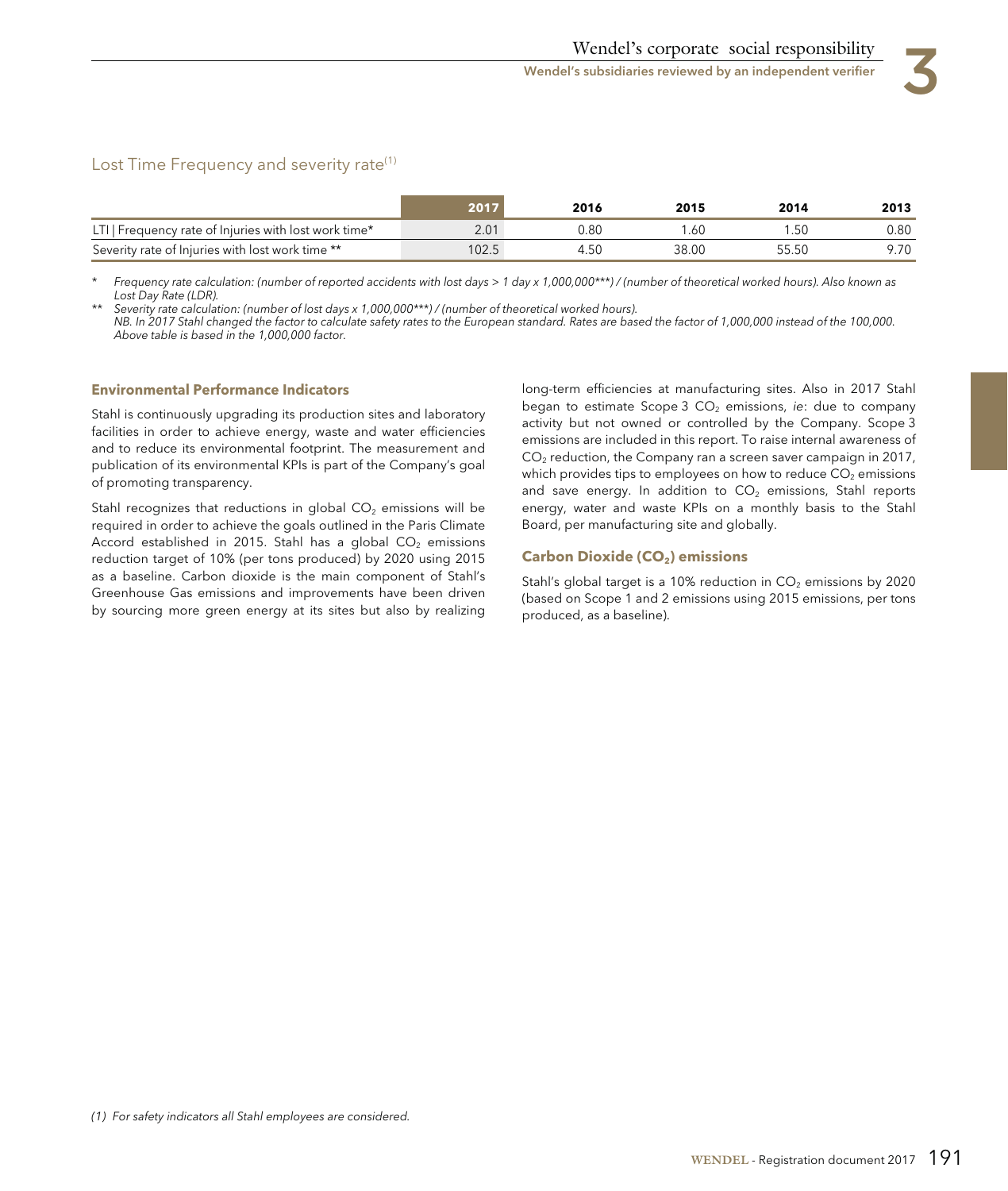# CO<sub>2</sub> Emissions

|                                                  | (metric tons $CO2$ -eq.) |         |                    |
|--------------------------------------------------|--------------------------|---------|--------------------|
|                                                  | 2017                     | 2016    | 2015               |
| Scope 1: Direct GHG emission*                    | 14.609                   | 16.569  | 15,162             |
| Scope 2: Electricity Indirect Emission Sources** | 21.222                   | 18.661  | 19.192             |
| Scope 3: Other Indirect Emission Sources***      | 529,670                  | 511.245 | No comparable data |
| <b>TOTAL METRIC TONS CO<sub>2</sub>-EQ.</b>      | 565,502                  | 546,476 | 34,355             |

Scope 1: Direct GHG Emissions are those that occur from sources that are owned or operationally controlled by the Company: company owned or leased

cars, other company vehicles, gas and oil used on site. \*\* Scope 2: Electricity Indirect Emission Sources: are those that occur due to purchased energy (in the form of electricity, steam, heat and cooling) from the

grid or district heating or cooling systems.<br>\*\*\* Scope 3: Other Indirect Emission Sources are calculated since 2016 following the GreenHouse Gas protocol. In 2015 Scope 3 was based on business travel (flights and private cars).

CO<sub>2</sub> emissions per production volume = CO<sub>2</sub> per tons produced = CO<sub>2</sub> scope 1 + scope 2 / production volume.

# $CO<sub>2</sub>$  emissions per production volume

|                          | 2017    | 2016    | 2015    |
|--------------------------|---------|---------|---------|
| $CO2$ emission Scope 1+2 | 35,831  | 35,230  | 34,354  |
| Total production volume  | 238,590 | 207.923 | 195,646 |
| <b>PER TON PRODUCED</b>  | 0.150   | 0.169   | 0.176   |

# CO2 per ton produced

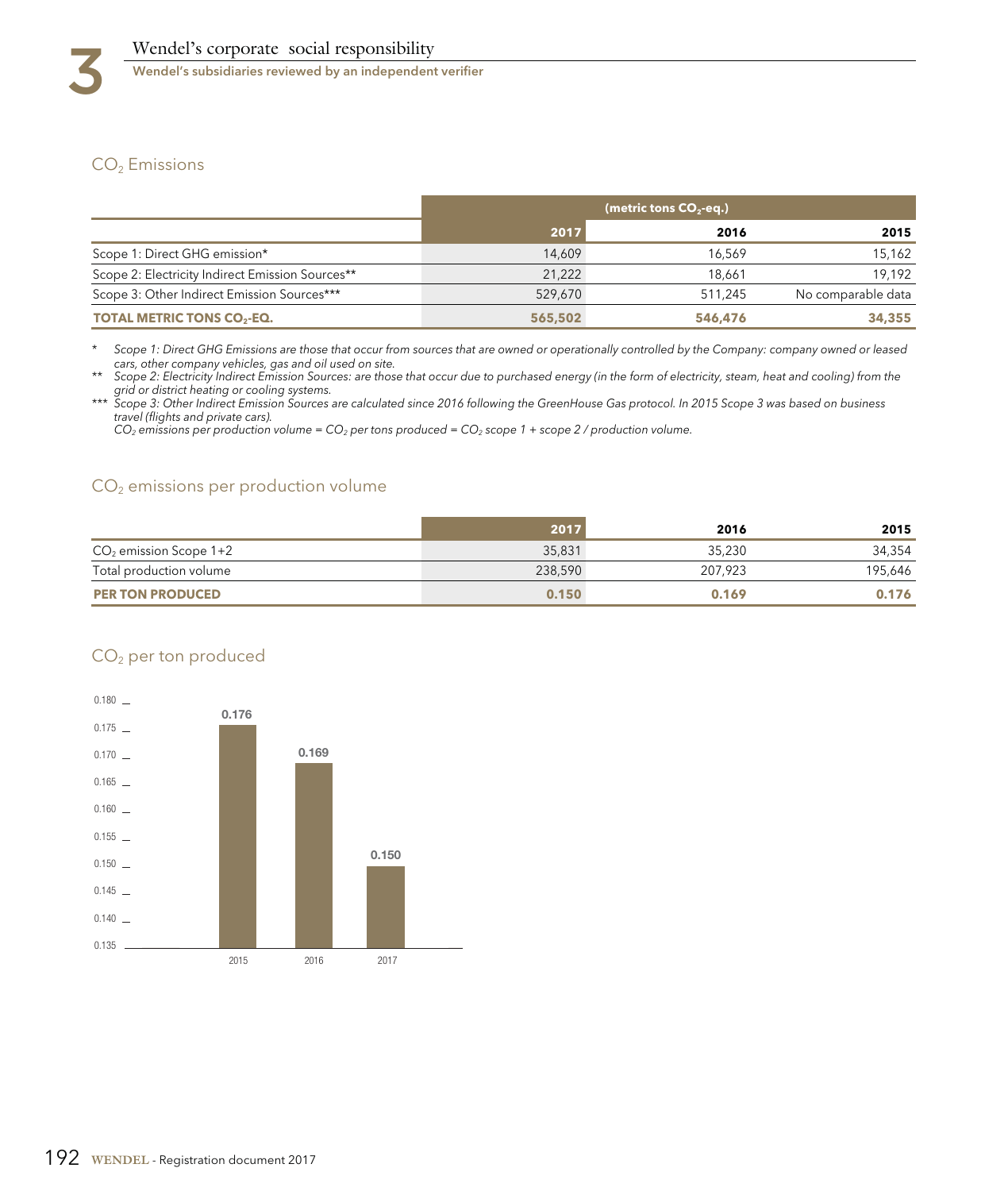#### **Corporate Value Chain (Scope 3) Accounting and Reporting Standard**

In 2017 Stahl made its first estimation of Scope 3 emissions as per the GHG Protocol Corporate Value Chain Accounting and Reporting Standard. This exercise is designed to understand the full value chain impact of its activities and will help to focus efforts on significant sources of GHG emissions.

# Scope 3 emissions Stahl by category

| <b>Scope 3 categories</b>                                          | Total emissions (ton $CO2e$ ) in tons |         |  |
|--------------------------------------------------------------------|---------------------------------------|---------|--|
|                                                                    | 2017                                  | 2016    |  |
| Cat 1: Purchased goods and services                                | 317,755                               | 299,329 |  |
| Cat 12: End-of-life treatment of sold products                     | 133,667                               | 133,667 |  |
| Cat 4: Upstream transportation and distribution                    | 51,290                                | 51,290  |  |
| Other (e.g. Capital goods, Downstream transport. and distribution) | 26.959                                | 26,958  |  |
| <b>TOTAL:</b>                                                      | 529,670                               | 511,245 |  |

#### **Results**

"Purchased goods and services" and "end-of-life treatment of sold products" largest sources

Scope 3 calculation results for Stahl show that emissions from purchased goods and services account for more than 50% of the total Scope 3. End-of-life treatment of sold products is another main emission source. Both categories are related to the input and output of materials in the production process. Reducing these emissions may take place by:

- $\blacksquare$  selecting (base) chemicals with a lower  $CO_2$ -footprint;
- $\blacksquare$  increasing biogenic content of the materials that are being used<sup>(1)</sup>;
- increasing longevity of end products might decrease lifecycle CO2-emissions of sold end products.

Transportation of purchased goods third largest source of Scope 3 emissions

Transportation of goods (Cat. 4) accounts for around 11-12% of Stahl scope 3 emissions. Based on the assumptions in the calculation of transport emissions, the major part of these emissions result from transport paid for by Stahl by plane or truck. Reducing these emissions may take place by:

■ choosing a different mode of transportation. Transportation by truck causes around 10 times more  $CO<sub>2</sub>$ -emission per tkm than transport by ship. Transportation by plane causes even more emission: around 100 times the emission associated with transport by ship;

- stimulate transportation with cleaner vehicles (e.g. select transporters based on their sustainability achievements such as Dutch "Lean&Green" star rating).
- reduce transporting small quantities of goods.

#### **Analysis, conclusion, actions**

Most Scope 3 emissions are linked to raw materials that Stahl uses and to the end-of-life treatment of its products. Transport related emissions are also significant. Although these outcomes have a high degree of uncertainty Stahl is considering actions related to the conclusions. For example, to:

- investigate if there are alternative products that can be purchased which have a lower carbon footprint;
- investigate ways in which the life of its customers' end products could be extended; and
- consciously decide to procure energy efficient transportation services and to shift from plane to road or rail and from road to rail or more efficient road transportation.

<sup>(1)</sup> Biogenic materials does not necessarily lead to a lower carbon footprint from a life cycle perspective, because production and processing of biogenic materials in some cases can be more (fossil) energy intensive.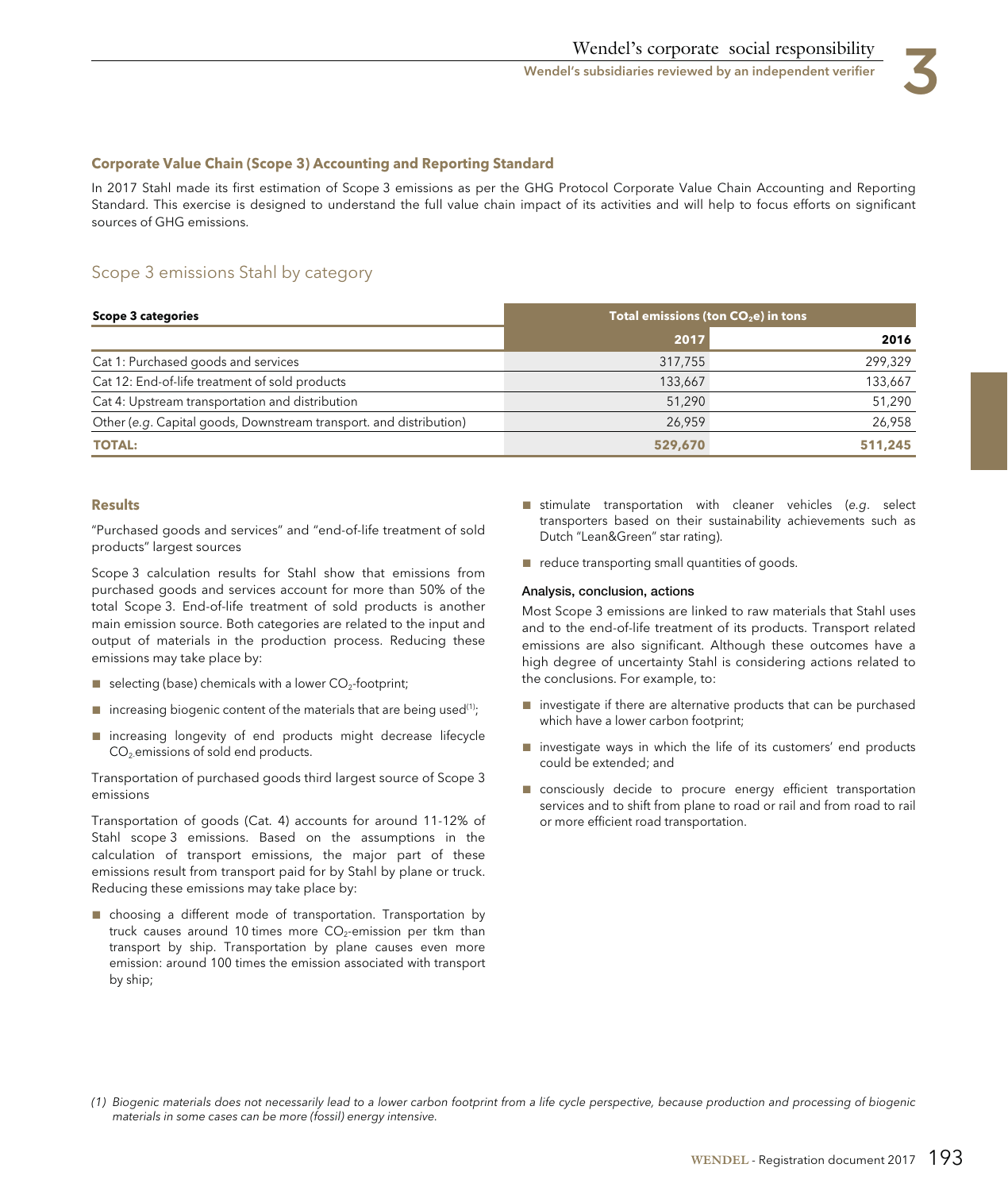$0.003$   $-$ 

Stahl's energy consumption is the sum of electricity, gas, oil, coal<br>and steam consumed at their manufacturing sites. Energy is<br>reported per production volume, *i*e: per tons produced. There are<br>many energy efficiency proj volume increased in 2017, the energy per tons produced

**Energy consumption**<br>**Energy consumption**<br>**Energy consumption** and *interviewed* in the below table to reflect the reporting of energy in

|                                    | 2017    | 2016    | 2015    |
|------------------------------------|---------|---------|---------|
| Energy (TJ)                        | 343.85  | 317.02  | 303,02  |
| TOTAL PRODUCTION VOLUME            | 238,590 | 207.923 | 195,646 |
| Energy (TJ) per production volume* | 0.00144 | 0.00152 | 0.00155 |

Energy (TJ) per production volume = Energy (TJ)/Total production volume. Energy consumption is based on Lower Heat Value (LHV).

# Energy consumption (MJ) per ton produced

# Scope 1&2 CO<sub>2</sub> emissions breakdown in 2017





#### **CO2 emissions per energy source**

Below pie chart shows the  $CO<sub>2</sub>$  emissions, split between the different energy sources Stahl used in 2017 in its manufacturing sites. The company has not used coal. The main source is electricity, which partly consists of green electricity.

#### **CO2 and Energy reduction projects: 2017 Highlights**

A good example of converting creative thinking into a practical and sustainable solution was implemented in 2017 by Stahl Europe, Waalwijk site. A novel way was found to keep a key raw material (polyol) at a constant temperature from the time the supplier manufactures the product to the time that Stahl uses it in their own process. Deliveries are made in liquid form, in bulk, and the material is stored in a heated vessel. This simplifies the current procedures of cooling, drumming, re-melting and discharging the polyol from drums. The savings in energy (and on  $CO<sub>2</sub>$  by default), packaging and waste are significant, not only for Stahl but also for the supplier.

Stahl India was able to save 57.612 kWh of energy in 2017 vs 2016 thanks to several initiatives linked to investment in more efficient water chilling equipment and by replacing mercury/sodium vapour lamps with LED equivalents.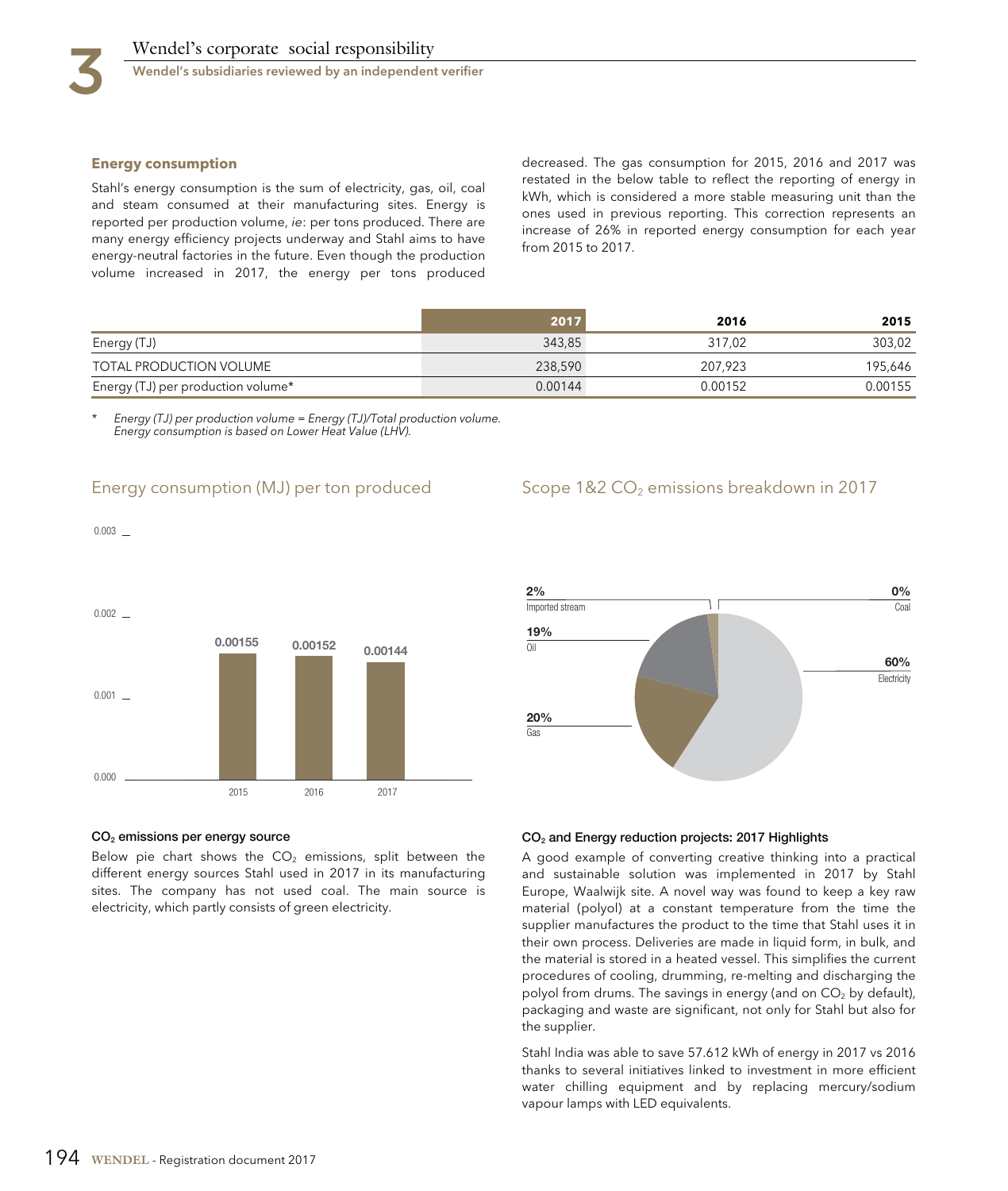In Stahl Germany, Leinfelden site, energy savings of 400.000 kWh were achieved in 2017 vs 2016 thanks largely to a new condensate recovery system and heat exchanger which resulted in savings in steam, which is used for heating vessels. A modern screw compressor was also installed in the production area and this also contributed to the overall electricity savings at the site.

A global screensaver campaign was implemented in 2017 to provide practical advice to all employees on how to save energy and  $CO<sub>2</sub>$  in the offices and plants and in their jobs.

### **Water consumption & usage**

Stahl consumed more water in 2017 because it manufactured more volume. Water consumed per tons produced decreased, so water efficiency improved.

|                                      | 2017    | 2016    | 2015    |
|--------------------------------------|---------|---------|---------|
| Water consumption $(m3)$             | 370,855 | 355,041 | 325,864 |
| Other water use $(m^3)^*$            | 561,788 | 506,056 | 491,021 |
| Total Water Used (m <sup>3</sup> )   | 932.643 | 861,097 | 811,093 |
| Total production volume              | 238,590 | 207,923 | 195,646 |
| Water use per production<br>volume** | 1.554   | 1.708   | 1.666   |

Other Water use = Water in Palazzolo, in particular ground well water, is used for the processes but also as cooling water (for this reason we have high volumes of withdrawn water). This water (cooling water) is kept completely separated from chemical products and discharged into the river Seveso at controlled temperature.

Water use per production volume = Water consumption ( $m^3$ )/Total production volume (excluding Other water use).



# Water consumption (m $^3$ ) per ton produced

#### **Waste management**

Disposal of waste is considered only as a last resort for Stahl and it has begun to regard waste more and more as a by-product, with value for other uses. It is also a goal to install internal water treatment facilities at all its sites in the future, thus limiting the amount of wastewater sent to third parties for treatment.

|                            | 2017   | 2016   | 2015  |
|----------------------------|--------|--------|-------|
| Hazardous Waste (tons)     | 10.538 | 9.748  | 6.570 |
| Non-Hazardous Waste (tons) | 1.584  | 1.476  | 1.276 |
| <b>TOTAL WASTE (TONS)</b>  | 12.884 | 11.224 | 7.846 |

|                                                   | 2017   | 2016   | 2015   |
|---------------------------------------------------|--------|--------|--------|
| Waste Water send to external<br>treatment (tons)* | 18.124 | 15 038 | 15.815 |

This indicator only represents the Stahl sites in Waalwijk and Toluca. The other 9 sites have an on-site waste water treatment installation.

#### **Waste: 2017 highlights**

Stahl encourages its operations and research staff to minimize the potential of generating waste in its processes. For example in Stahl China, in 2017, the replacement of a pressure filter in the waste water system resulted in a reduction of water content in sludge of 30%, which means less sludge and less cost. Stahl has also found creative ways to re-use waste, thereby helping to stimulate a more circular and sustainable way of working. There are many examples of this, converting seemingly unusable materials into products which have value in commercial applications, like in paint and coatings.

#### **Environmental provisions**

As of the end of 2017, Stahl's environmental provision for land pollution are of €0,6 million.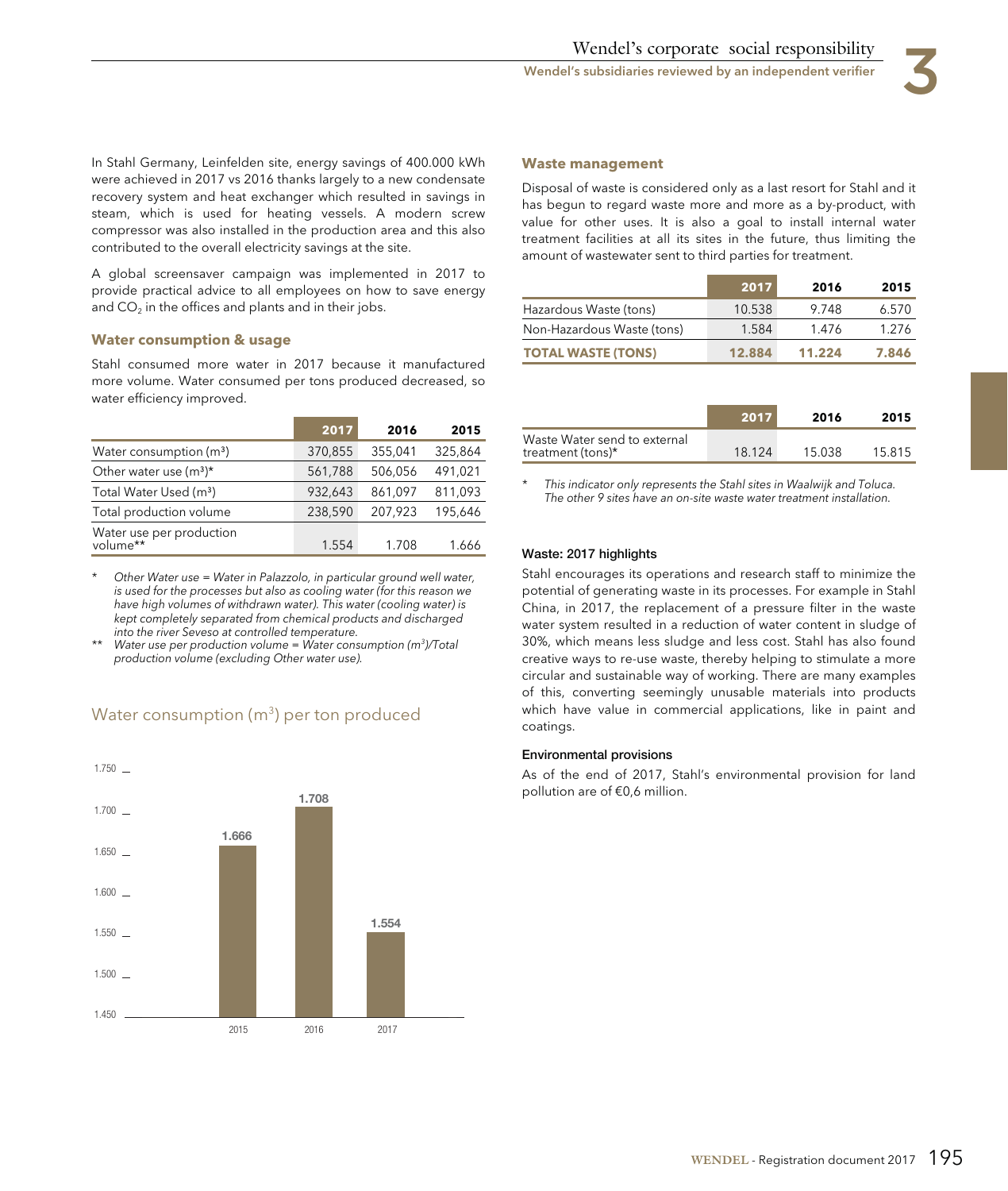

#### **Low-impact innovative solutions**

With 9 R&D centers around the world, employing almost 100 technical staff, Stahl's product research is aimed at providing high performance solutions that reduce the environmental footprint. This can be either by using renewable/bio-based raw materials in its products or by designing products which will reduce the  $CO<sub>2</sub>$ , energy, water or toxicological footprint of itscustomers' products. It is now a requirement that all new products developed by Stahl's research team must have a clear environmental benefit. These environmental benefits could be the reduction of Stahl's customer's environmental footprint (eg: water or energy savings when processing leather), or for Stahl's own footprint reduction (eg: using raw materials based on renewable resources, or high solids coatings with lower solvent content). The incorporation of the BASF product portfolio will complement this drive towards a more sustainable industry.

Stahl's progress in 2017 with its low-impact innovation is summarized below.

- The success of STAHL EVO for coated fabrics and the Stahl NEO leather finish range were important commercial highlights of 2017. These two ranges are compliant with the Manufactured Restricted Substance List (MRSL) launched by the ZDHC Foundation, whose goal is to eliminate hazardous substances from the supply chain by 2020.
- Significant growth in the sales of Proviera® Probiotics for Leather™ and the Catalix® range of products were also a feature of 2017. These products contribute to the reduction in the environmental footprint of the leather process, notably with regard to water pollution.
- The Dryfast Beamhouse product range was an important addition to the portfolio in 2017. This system allows Stahl's customers to realize significant savings in water effluent and solid waste during the first stages of the leather manufacturing process.
- The policy of promoting of natural and renewable resources as raw materials has driven innovation in waterbased polyurethane research in recent years. As a result, several new generation bio-based materials are being prepared for commercial launch in 2018, and will be promoted in its Performance Coatings and Polymers businesses.
- The use of waterbased polycarbodiimide crosslinkers in coatings is growing, in large part thanks to Stahl's patented technology in the field. These innovative carbodiimide crosslinkers are an excellent building block in the design of environmentally-friendly coatings systems.

# 3.2.3.3 People & Society

#### **Sustainable Development Goals**

Stahl is committed to the guiding principles of UN Global Compact, the world's largest corporate sustainability initiative. With this commitment Stahl confirms the alignment of its strategy and operations with the universal principles of human rights, labor, environment and anti-corruption. Stahl's activities are therefore being aligned with the 17 Sustainable Development Goals (SDGs), established at the United Nations General Assembly in 2015:

- Poverty: In addition to proactive philanthropy at the local community level, Stahl is also involved in wider industrial development projects in emerging regions, along with NGOs and governments. An example is the Public Private Partnership (PPP) between Stahl, Solidaridad, and PUM that was launched in 2017, in Kanpur, India. The five-year project is focused on reducing water pollution and should contribute to the wellbeing of thousands of families in the Kanpur community who depend on the leather industry (see later under "jobs, economic growth" for a more complete description).
- Good health: Stahl has committed to initiatives that will eliminate restricted substances from the supply chain, like the Zero Discharge of Hazardous Chemicals foundation, of which Stahl is a member since 2016. In 2017 Stahl became a Bluesign® Partner.
- Education: Stahl Campus<sup>®</sup> was established to promote good practices throughout the supply chain (see later for a more detailed description). Stahl also actively promotes the safe handling of chemicals and conducts seminars on this topic in emerging regions. In 2018 Stahl Campus® will be expanded to Kanpur, India, to support the water pollution efforts being made there.
- Gender Equality: Stahl's Diversity and Inclusion policy was communicated in 2017 and is summarized on this report.
- Clean Water & sanitation: Water technology is a growing area for Stahl and we are working jointly with leading universities on improving water effluent quality. This includes employing a research specialist in 2017 who is working on specific water pollution projects. The Company has also introduced effluent-reducing technologies like Proviera® – Probiotics for Leather™, Stahl NEO, Stahl EVO and Catalix® as well as water-reducing technologies like Easy White Tan® . The PPP launched in Kanpur, India is also focussed on water pollution.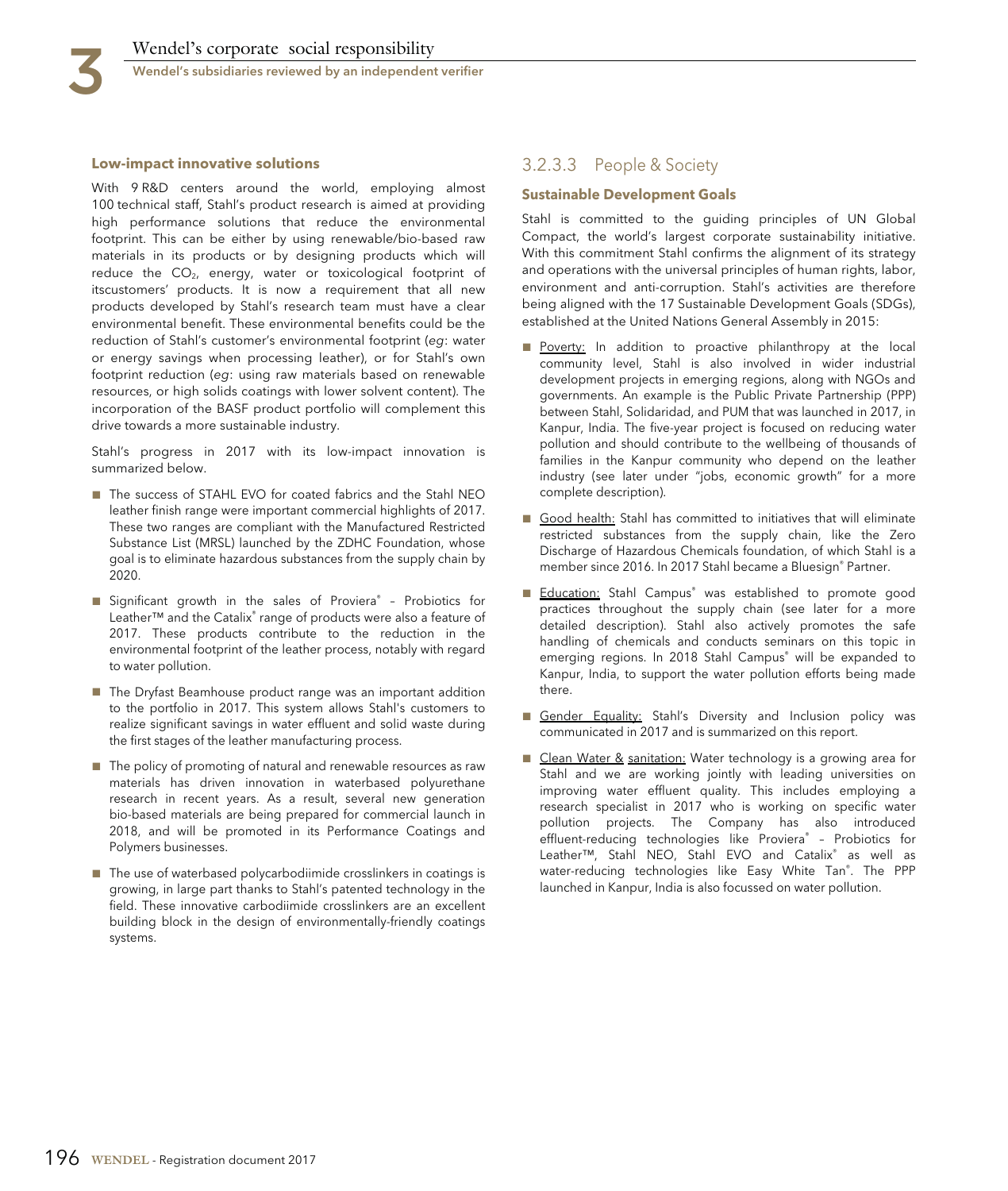

- Renewable Energy and Climate Action: Stahl's goal is a 10% reduction in  $CO<sub>2</sub>$  emissions by 2020 (in line with the 2015 Paris Climate Agreement) and this implies the adoption of renewable energy sources and raw materials, as well as energy efficient technologies at its sites. 2017 emissions improved vs 2016 and the company is well on target to meet to the 2020 goal.
- Jobs, economic growth: A Public Private Partnership was launched in Kanpur, India, in which Stahl has teamed up with NGO´s Solidaridad and PUM, as well as local pollution Board and leather associations, with the objective of reducing water pollution in the Kanpur tanning cluster. The 5 years project was concieved as part of the wider clean Ganges project undertaken by the central government in Delhi and the state government of Uttar Pradesh. Stahl's contribution is twofold : to introduce low-impact technologies which will reduce water pollution levels of tanners in the area, and Stahl Campus® training, to be provided from its new centre of Excellence in Kanpur, which is due for completion in Q2 2018.
- Stahl also launched an EU funded project in 2017 aimed at promoting efficient technologies for the Ethiopian leather industry.
- Reduced Inequalities: Stahl's code of conduct was implemented in 2015 and the Stahl Diversity and Inclusion policy was implemented 2017. E-training courses were completed in Q1 2018 on the topics of bribery, corruption & modern slavery.

#### **Trusted Partnerships**

Stahl is at the table when decisions are made about restricted substances and overall environmental stewardship in the industries where the company is active. The Company is active in many sustainability related initiatives, like the Leather Working Group (LWG), the largest voluntary group in the leather industry, with over 500 members. The mission of the LWG is to raise the bar of environmental stewardship via its audit protocol for tanneries, to allow better choices to be made about sourcing leather. Audit implementation and its maintenance is the LWG's main activity and Stahl was elected on to the Executive Committee of the Leather Working Group in 2017. The Executive Committee consists of four clothing/footwear brands (currently Wolverine, Timberland, Louis Vuitton, Clarks), four leather manufacturers and one chemical company (Stahl).

Stahl is also an active member of the Zero Discharge of Hazardous Chemicals (ZDHC) foundation, and was confirmed as a bluesign® partner in 2017. Stahl is also a member of the TEGEWA Group of chemical companies who supply the textile, paper and leather industries.

#### **Non-profit activities in emerging countries**

- A Public Private Partnership (PPP) between Stahl, Solidaridad, and PUM was launched in 2017, in Kanpur, India. The five-year project is focused on reducing water pollution and will contribute to the wellbeing of thousands of families in the Kanpur community. Stahl's contribution to this project is €900.000, split between cash and in-kind contributions.
- Stahl's sustainability roadshows continued in 2017 and were held in Bangladesh and Pakistan. The seminars focused on clean technology initiatives in the leather clusters with a view to reducing water pollution and restricted substances in the supply chain.
- PUM is a Dutch non-profit organization that links small and medium companies in developing countries to experienced professional experts in order to improve sustainability and combat poverty in those regions. Stahl and PUM have begun to work together on projects for the leather sector. This partnership involves Stahl experts travelling to the country in question with PUM country staff and visiting tanneries that require the technical skills and service that only Stahl technicians can offer. In 2017 two missions were completed by Stahl and PUM experts in Zimbabwe. More such missions are planned for 2018 in other counties in Africa.
- UNIDO: The mission of the United Nations Industrial Development Organization (UNIDO) is to promote and accelerate inclusive and sustainable industrial development (ISID) in developing countries and economies in transition. UNIDO's e-learning courses, designed to promote good practices and responsible chemical management in leather tanneries, is fully supported by Stahl which promotes it in the areas where it is needed. Indeed Stahl's recent sustainability seminars in India were conducted in conjunction with UNIDO.

#### **Education and training**

Stahl has observed a talent gap in the markets that we serve and proactively seeks ways to educate and train students and workers in the industry.

<u>Stahl Campus®</u> is the global knowledge centre established in 2014 in Waalwijk (Netherlands) and extended to León (Mexico) in 2015 and Guangzhou (China) in 2016. The goal of Stahl Campus® is to promote good practices and transparency throughout the supply chain. Stahl invites customers, suppliers, university students, OEMs, brands, and more, to come to its specialized laboratories and strengthen their knowledge through theoretical and practical training modules. Stahl Campus® is a key element in the Company's strategy of promoting transparency.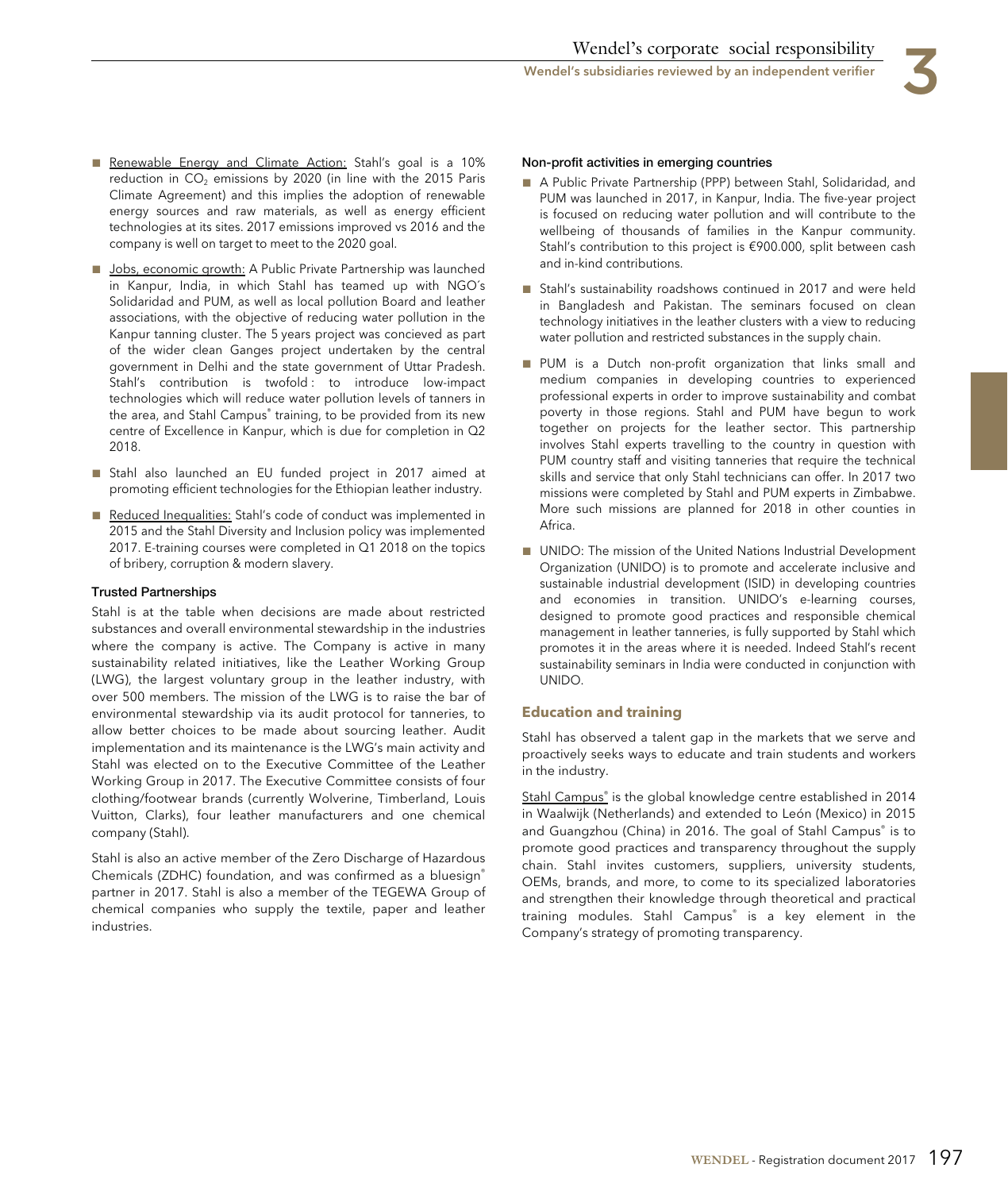In 2017 over 500 people attended these training courses around the world. Notably, a Post Graduate Certificate course in Stahl Campus® Mexico was launched in 2017. A six-week course developed in collaboration with the University of Northampton (UK), students will receive an official PG Certificate in leather finishing upon completion. In 2018 Stahl Campus® will be expanded to Kanpur, India, where a new Centre of Excellence is being constructed to support the Public Private Partnership related to water pollution in the Uttar Pradesh leather manufacturing cluster.

Stahl is also collaborating with over 30 different universities and colleges around the world, on a wide range of topics. Indeed the Company is actively working with higher education institutions in order to secure talent for the future and to maintain its leadership position in technology and sustainability.

# 3.2.3.4 Reporting methodology for Stahl

#### **Reporting scope**

Unless otherwise indicated, HR data are reported for all Stahl entities worldwide.

For safety (SHE) reporting, all Stahl employees are in scope as well as contractors.

The environmental performance indicators relate to Stahl's 13 manufacturing sites.

# Reporting scope – history for environmental data:

| <b>Site</b> | 2017              | 2016 | 2015 |
|-------------|-------------------|------|------|
| Calhoun     | Υ                 | No   | No   |
| Graulhet    | Y                 | No   | No   |
| Hospitalet  | From<br>October   | No   | No   |
| Kanchipuram | Y                 | Υ    | Υ    |
| Leinfelden  | Y                 | Υ    | Υ    |
| Palazzolo   | Υ                 | Υ    | Υ    |
| Parets      | Y                 | Υ    | Υ    |
| Peabody     | Before<br>October | Υ    | Υ    |
| Portao      | Υ                 | Υ    |      |
| Ranipet     | Y                 | Υ    | Υ    |
| Singapore   | Y                 | Υ    | Υ    |
| Suzhou      | Y                 | Υ    | Υ    |
| Toluca      | Y                 | Υ    | Υ    |
| Waalwijk    | Y                 | Υ    |      |

Y=Yes, full year

#### **Methodological limitations and uncertainties**

The reporting methods for certain indicators may have certain limitations due to the pragmatic considerations of collecting and consolidating the relevant data.

#### **Social indicators**

#### **Total workforce**

The total workforce is the number of employees with a permanent or fixed-term contract with the Stahl Group on the last calendar day of the month. The data are reported in terms of physical persons and full-time equivalents.

#### **Safety indicators**

#### **Lost-time injury frequency rate**

The lost-time injury frequency rate is the number of accidents involving the loss of one or more days of working time that occur over a 12-month period, per 1,000,000 hours worked. Accidents while commuting between home and work are not included in this indicator.

#### **Environmental indicators**

#### **Carbon Footprint**

The carbon footprint is calculated according to three scopes of emissions:

- direct GHG Emissions are those that occur from sources that are owned or operationally controlled by the Company—company owned or leased cars, other company vehicles, gas and oil used on its sites (Scope 1);
- electricity Indirect Emission Sources are related to energy (in the form of electricity, steam, heat and cooling) purchased from the grid or district heating or cooling systems (Scope 2). The source of Stahl's emission factors are:
	- gas: Guidelines for National Greenhouse Gas Inventories, volume 2,
	- oil: Guidelines for National Greenhouse Gas Inventories, volume 2,
	- coal: Guidelines for National Greenhouse Gas Inventories, volume 2,
	- steam: Emission Factors for Greenhouse Gas Inventories,
	- electricity: Ecometrica (2011) Electricity-specific emission factors for grid electricity;
- expected other Indirect Emission Sources (Scope 3) following the Green House Gas protocol.

The carbon footprint data is reported annually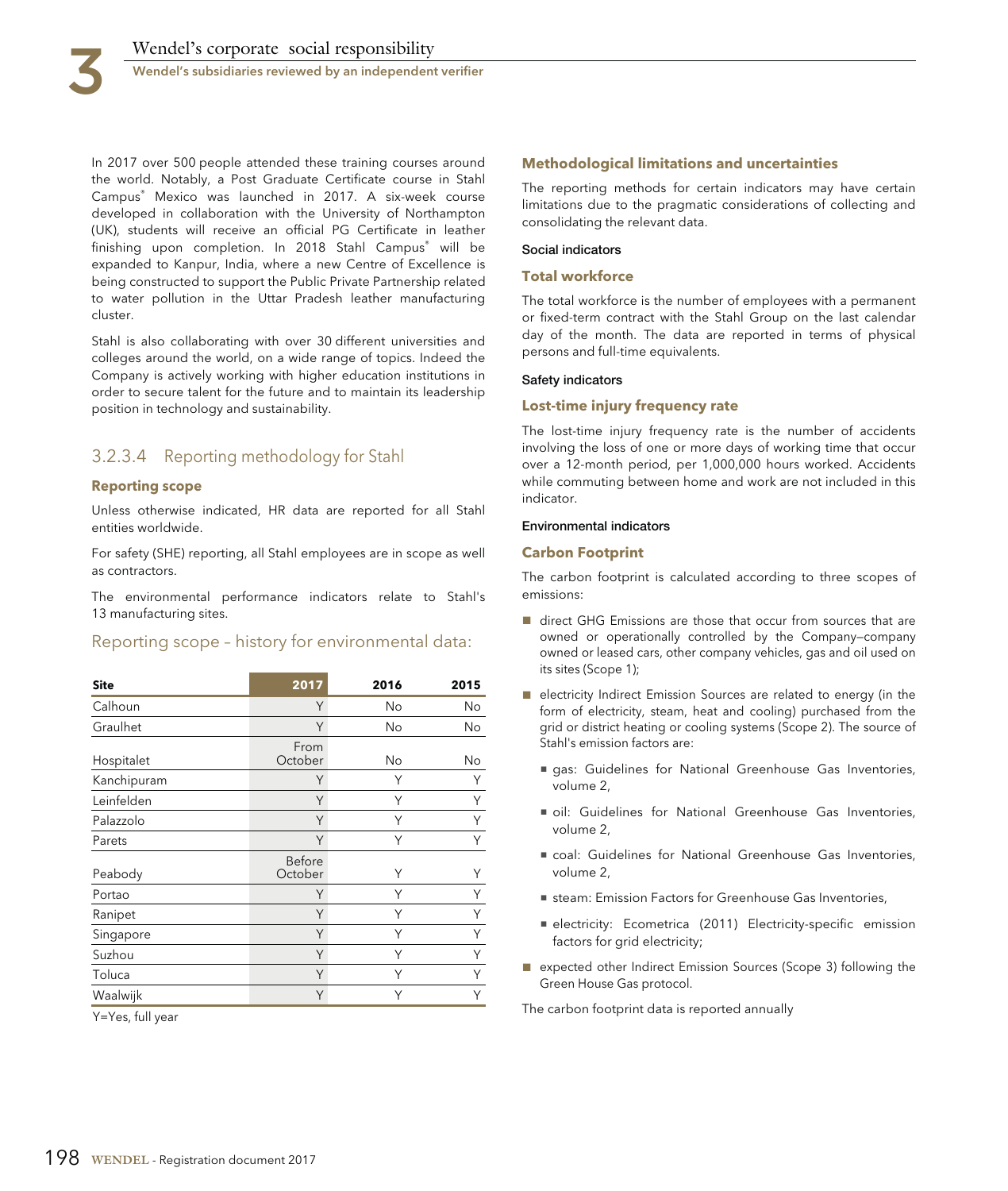

Stahl reports its Scope 1 and 2 emissions each year. So far, Scope 3 emissions had not been quantified in full scope. Stahl worked with an external consultant to calculate its Scope 3 CO<sub>2</sub>-emissions for the year 2017 and to provide the Company with a model to calculate its scope emissions on a yearly basis in the future. This report contains a summary, which is required to report

**Approach and methodology** on following the GHG Protocol "Corporate Value Chain (Scope 3)<br>Curline was to the counting and Reporting Standard (Chapter 11)".

#### **Standard**

Stahl's Scope 3 emissions have been quantified based on the GHG Protocol "Corporate Value Chain (Scope 3) Accounting and Reporting Standard". This standard lists 15 sources of Scope 3 emissions.

| Category                                        | Methodology                                                                                                                                                                                                                                                              |  |
|-------------------------------------------------|--------------------------------------------------------------------------------------------------------------------------------------------------------------------------------------------------------------------------------------------------------------------------|--|
| Cat 1: Purchased goods and services             | Emissions related to raw materials have been estimated based on top 30 raw<br>materials purchased, Top 15 chemical groups and top 10 types of packaging used.                                                                                                            |  |
| Cat 12: End-of-life treatment of sold products  | End-of-life emissions from sold finished goods have been estimated by assuming a<br>carbon content of 80% and the assumption that all finished goods (i.e. coatings on<br>leather) will be incinerated at the end of the product lifecycle.                              |  |
|                                                 | Available transport data for Waalwijk, including information about weight,<br>destination, type of transport (internal/external, paid for by Stahl or not) and<br>mode of transport, has been extended to include estimations for travelled<br>distance per destination. |  |
|                                                 | Distances by truck have been estimated using Google Maps.                                                                                                                                                                                                                |  |
|                                                 | Intercompany trips were adjusted for by a correction factor of 50%.                                                                                                                                                                                                      |  |
| Cat 4: Upstream transportation and distribution | Extrapolation from Waalwijk data to Global data has been done based on the amounts (kg) shipped from Waalwijk versus amounts shipped globally                                                                                                                            |  |

For  $CO<sub>2</sub>$ eq emissions from Scope 1, 2 and 3, there are uncertainties due to the intrinsic uncertainties from emission factors.

#### **Energy**

The energy consumption includes all energy sources consumed by the 13 Stahl production sites around the world. The figures indicated do not include energy consumed by offices and laboratories that are not geographically connected to one of the production sites.

#### **Water**

The water consumption includes all water sources consumed by the 13 Stahl production sites around the world. The figures do not include water consumed by offices and laboratories that are not geographically connected to one of the 13 production sites.

The "Other water consumed" indicator is related to the Palazzolo site in Italy. There Stahl is using water in addition to the usual consumption for cooling, to help the community to maintain the low level of groundwater. Water is taken and resent to the well without any contamination, and thus does not contribute to water scarcity.

#### **Waste**

The waste indicator includes all hazardous and non-hazardous wastes generated by the 13 Stahl production sites around the world. The figures do not include waste generated by offices and laboratories that are not geographically connected to one of the production sites.

Furthermore, Stahl reports wastewater that is sent to an external treatment center. This data only relates to the sites in Waalwijk and Toluca. The other 9 Stahl production sites have their own wastewater treatment plant.

#### **Consolidation and internal controls**

The HR and SHE departments are responsible for consolidating social and safety data based on the information provided by the industrial group.

At each industrial site, the SHE manager reviews safety and environmental data reported before the group-level consolidation is performed.

The social data relating to the workforce are compared against the consolidated data in the group's finance database for consistency.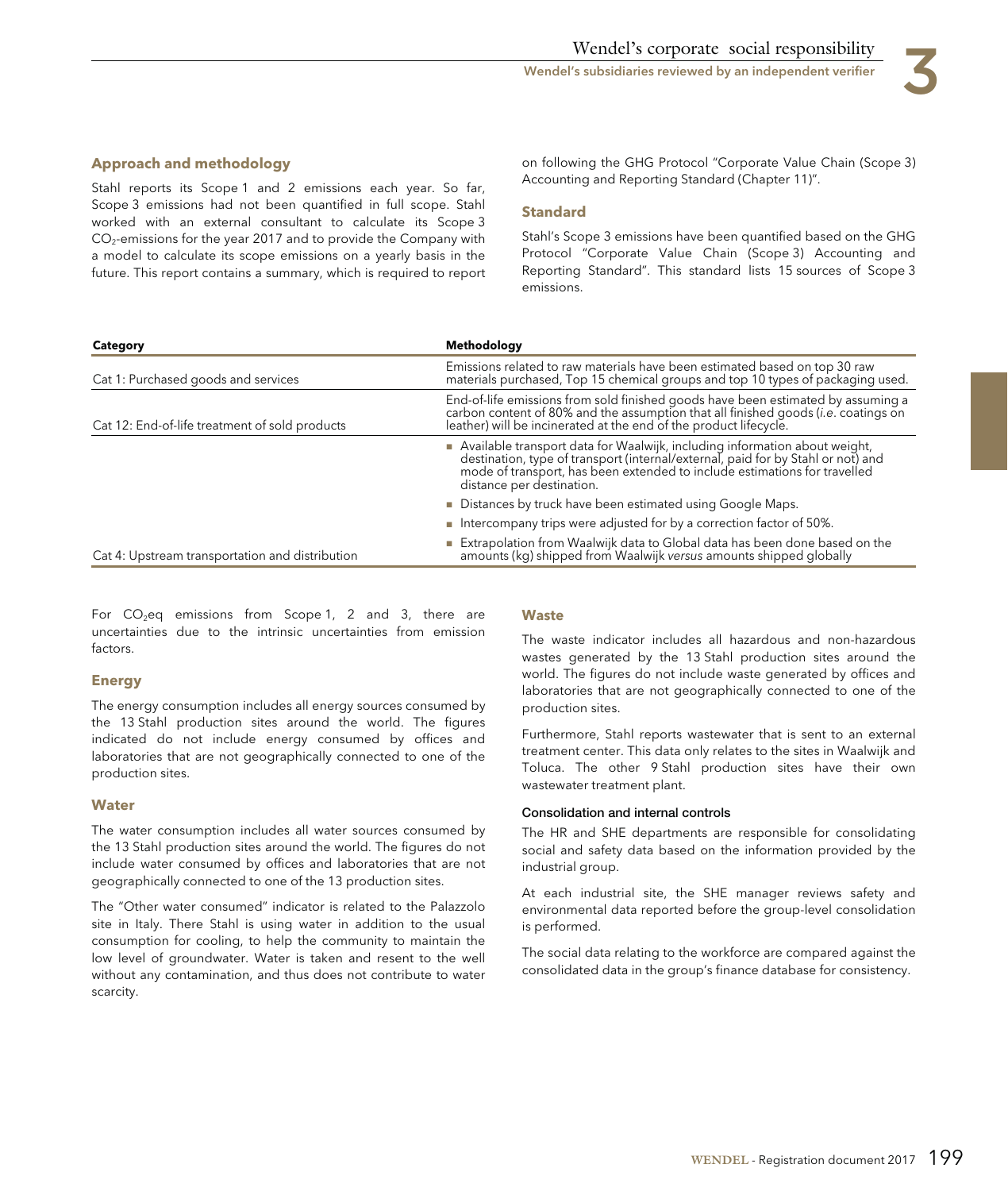# **3.2.4** Tsebo

# Introduction

There are two pieces of legislation in the South African environment which are central to the social fabric of Tsebo and the society at large and which are designed to ensure (through penalties and incentives) that Companies adopt a proactive approach to transformation, equality and diversity.

The first is the Broad-Based Black Economic Empowerment (B-BBEE) Act 53 of 2003 incorporating the B-BBEE Codes of Good Practice and the second is the Employment Equity Act no 55 of 1998. Both codify the South African government's national imperative to correct the wrongs of the past and create more opportunities for previously disadvantaged people.

The B-BBEE Codes provide for a rating system or scorecard of companies with level 1 being the best, and based on performance in the various subcategories of ownership, management control, skills development, enterprise and supplier development and socio-economic development for previously disadvantaged individuals.

In basic terms the higher a company's rating or scorecard, the more of a competitive advantage they will enjoy in their market through better pricing and better contract wins and retention as companies are in turn encouraged to use highly rated companies as their own suppliers to try bring equilibrium and equal opportunity to all levels of society and the whole supply chain for goods and services.

Tsebo was first large South African corporate to market with a level 1 B-BBEE rating in 2015, under the new Codes. This was however the culmination of years of industry leadership in this key aspect of business leadership in the country. This took many years of foresight, planning and hard work by Tsebo which has managed to retain this rating in each subsequent year.

The second is the Employment Equity Act which requires companies who meet certain thresholds in turnover and number of employees to submit an annual report to the department of Labour on certain aspects of their labour practice. This is discussed in more detail under paragraph 2.5 below.

A highlight of 2017 year for the Tsebo Group was the finalization, in January, of the acquisition by Wendel of the Tsebo Group. The 2017 year that followed was a steep learning curve for its business with much time spent adapting to and learning what is required being part of a listed French entity. Accordingly, this is the first year that Tsebo has been required to prepare a submission on Grenelle II, article 225

The contents of this report are restricted to the 2017 calendar year and for its South African operations only.

# Social

#### **Employment**

Tsebo is a labour intensive business and its labour force forms the backbone of its ability to deliver its services. South Africa also has very strict labour legislation designed to protect the employee and with this in mind, together with labour being the single biggest cost in its business, Tsebo places a considerable focus on its labour practices to ensure that they are fair and yet still competitive.

Per the explanation above, the rating in the BEE scorecard is also driven in part by the percentage of your work force that is derived from previously disadvantaged Groups. Tsebo's level 1 rating is a good indication that Tsebo takes its responsibility of employing previous disadvantaged Groups, very seriously. This is also reported on and monitored in the Employment Equity report which is discussed in more detail in clause 2.5 below.

In June 2017, Tsebo hired a new Organizational Effectiveness director, who has initiated a process of centralization, standardization and systemization of the human resources function which was previously divisionalised and relied heavily on human intervention.

Through her team, Tsebo focuses on the following labour related aspects:

- Transformation & diversity;
- Talent & resourcing;
- Industrial relations;
- Compensation & benefits;
- Learning & development.

#### **Demographics**

As at December 2017, Tsebo employed 32,355 people in South Africa, a 19% increase on the previous year, in connection with the acquisition of Superclean (over 3,000 employees) in January 2017.

Due to the nature of the services Tsebo provides in the catering and cleaning industry, a large majority of that work force are women. However in its security division, the majority of the work force are men.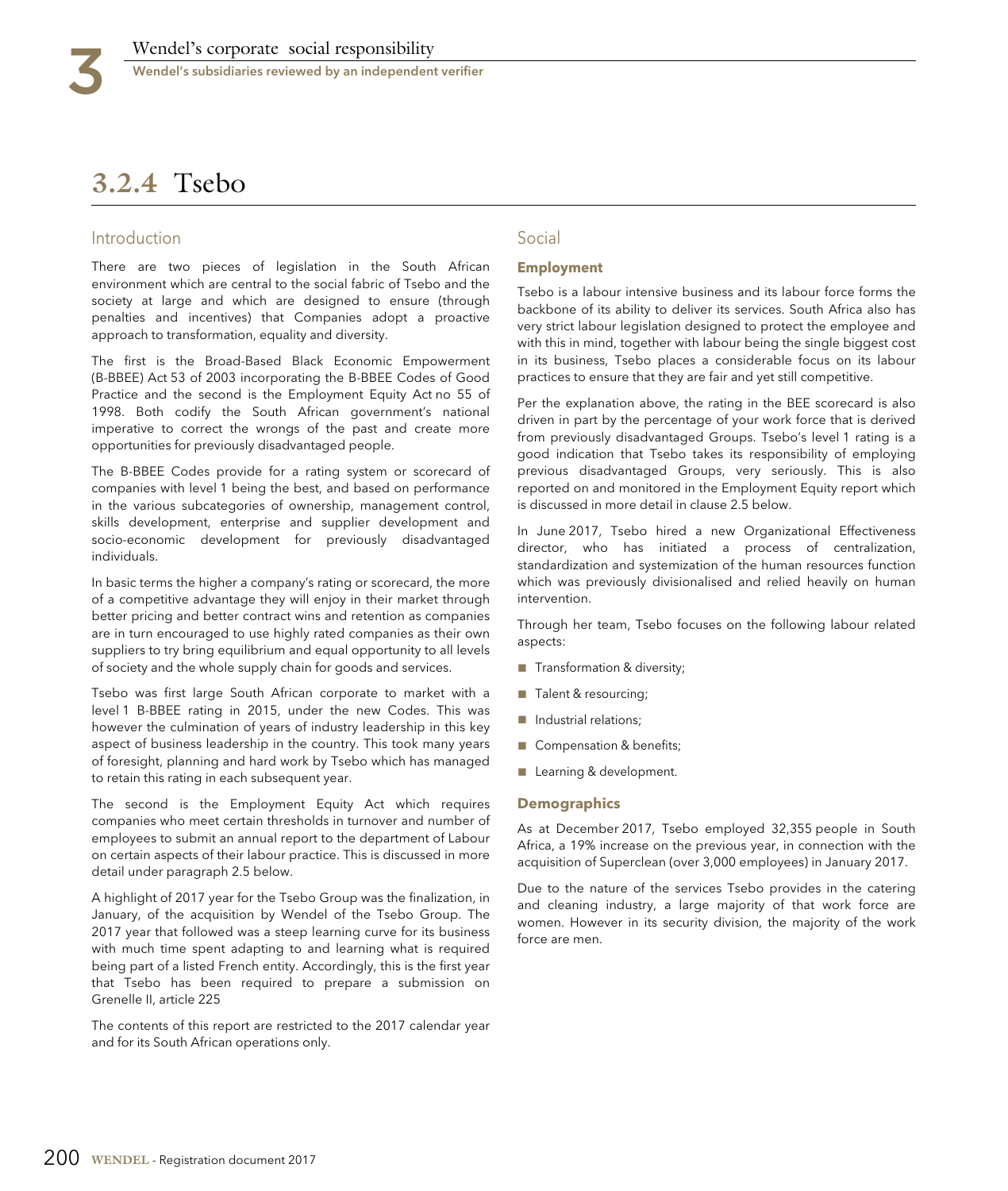



Headcount by Age



As youth forms a large part of its workforce dynamic, Tsebo is often the gateway for first time workers to enter the formal employment sector and thus focus on training and development of staff. The Employee Tax Incentive was introduced by government in January 2014 and is designed to encourage employers to hire first time employees by providing a taxation rebate against the Pay As You Earn (PAYE) payable to the South African Revenue Services by companies, thereby reducing the cost of employing youth labour, while leaving the employee's earnings unaffected.

#### **Hiring's and Terminations**

Tsebo has a relatively high level of staff turnover, predominantly driven by the fact that the vast majority of its workforce are first time workers who work at or close to the minimum wage in the country, and who will thus move employment for relatively small increments, resulting in a high staff turnover. This is further exacerbated by what Tsebo calls the "contract churn" that exists due to the nature of the services that the groud provides — contracts are awarded to Tsebo for 3 to 5 years and are then lost to a competitor 3 to 5 years later. The relatively high termination rate, of 39% in 2017, is caused by this contract churn but for the period under review, with a hiring rate of 52%, Tsebo hired more than it terminated.

#### **Remuneration**

Tsebo understands that fair and market related remuneration is essential to attract and retain employees. The majority of Tsebo's labour force is governed by collective agreements that deal with remuneration. These are centrally negotiated and determined at an industry level.

In 2017, NEDLAC (the highest authority where unions, businesses and industries participate to discuss matters affecting the labour arena as a whole) approved the imposition of a national minimum wage of R20.00 per hour but the implementation date is expected to be May 1st, 2018.

Tsebo will implement the national minimum wage when officially required by the government and this will supersede the collective agreements on aspects of remuneration and will be the base below which remuneration cannot fall.

#### **Organisation of work time and absenteeism**

Tsebo operates multiple shift structures due to the varying legislated hours of work in the different sectors in which Tsebo operates. Organisation of work time in Tsebo is essential to ensure compliance with South African labour relations and to maximise labour efficiency in its contracts.

In December 2015 Tsebo initiated an automated time and attendance system in its catering, cleaning and security business to replace the previous manual system. To date, 24,193 employees and all sites in its cleaning, catering and security divisions are covered by the system.

The automated time and attendance system interfaces with its information system which enables management to extract reports and filter data to manage overtime, late comings, absenteeism, etc. and then these occurrences are dealt with through the leave policy and HR disciplinary Code where required.

Absenteeism is important to manage in its cleaning and security divisions where the client is billed, in part, based on a fixed number of employees required to provide the services. This is less so in catering where clients are not billed on a fixed number of employees and so staff are required to support and stand in for others in the event of absenteeism.

#### **Labour Relations**

Labour relations in South African are complex and Tsebo has a dedicated team under the Human Resources function to conduct Tsebo's social dialogue with labour.

The table below sets out the various applicable industry councils applicable to its labour force (excluding head office staff and middle to senior management) and which canvas issues such as wages, leave days, working hours, benefits and prohibited practices.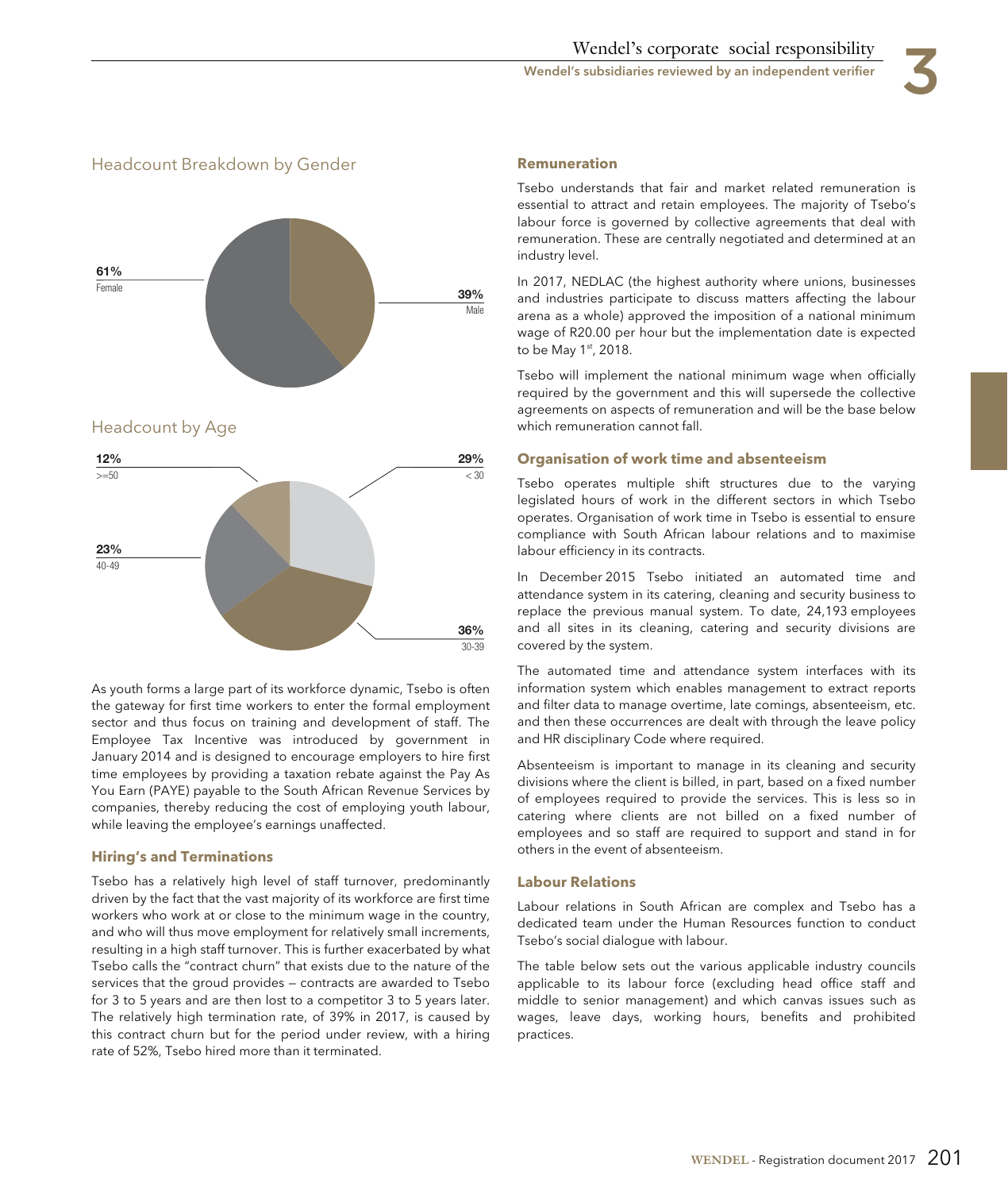# National Labour Legislation: Basic Conditions of Employment Act

| <b>Division</b> | <b>Industry Council</b>                                         | Region                                                            | % of Total Employees                                                                                |
|-----------------|-----------------------------------------------------------------|-------------------------------------------------------------------|-----------------------------------------------------------------------------------------------------|
|                 | <b>Bargaining Council</b>                                       | <b>JHB</b>                                                        | 7.7%                                                                                                |
| Catering        |                                                                 | Pretoria                                                          | 4.2%                                                                                                |
|                 | Sectoral Determination 14<br>(Hospitality)                      | Areas outside of BC                                               | 14.2%                                                                                               |
| Cleaning        | Sectoral Determination 1<br>(Contract Cleaning South<br>Africa) | All regions except KZN<br>which has its own<br>bargaining council | 33.4%                                                                                               |
| Security        | Sectoral Determination 6<br>(Private Security Sector)           | National                                                          | 21.1%                                                                                               |
| Facilities      | None                                                            |                                                                   | None as these are mostly<br>professional engineers but<br>will be guided by national<br>legislation |

In addition, Tsebo allows all its employees to become a member of a union of their choosing. Tsebo will deduct an employees membership fees and pay them over to the union on behalf of the employee but Tsebo does not negotiate salaries and benefits with the unions but rather complies and adheres to the industry council determinations as set out above. As at today's date there are 53 unions representing 27,800 employees on a voluntary basis.

Tsebo is an active participant in the industry council consultation process and via the employer's association meetings.

Tsebo was not subject to any strike action during the 2017 year.

#### **Health and Safety**

Tsebo has a Group Compliance Officer and various other compliance officers around the Group. Within this function, Tsebo is developing a centralised compliance (including health and safety) centre of excellence and thought leadership covering the legislative universe which applies to Tsebo's operations.

The safety of employees and other people on its sites is its priority. Tsebo subscribes to the principle that every staff member has the right and obligation to challenge and report unsafe conditions, behaviour and procedures.

Tsebo endeavours to create and maintain a safe and healthy workplace through the provision of appropriate training and the necessary equipment, tools and procedures to employees when carrying out their duties.

Tsebo also takes appropriate measures to ensure that employees refrain from using drugs and alcohol in the work environment which could affect these employees' work performance and thereby pose a risk to the health and safety of other employees. Employees are subject to regular confidential medical and criminal screening checks depending on the environments in which they work. For example, its employees working at medical sites having greater screening and checks.

In its catering and cleaning divisions Tsebo has a Safety Health Environment and Quality Officer (SHEQ Officer), 28 health and safety officers and a health and safety representative on each site.

The SHEQ Officer operates a risk management system that contains 13 various elements and acts as library for policies and procedures, safe operating procedures, Good Manufacturing Practices (GMPs) and risk assessments which are reviewed on an annual basis and which are then distributed to the business.

Tsebo distributes weekly safety bulletins in its catering and cleaning divisions which is an e-poster sent throughout the Group creating awareness about a different HSE topic each week as well as "Toolbox Talks".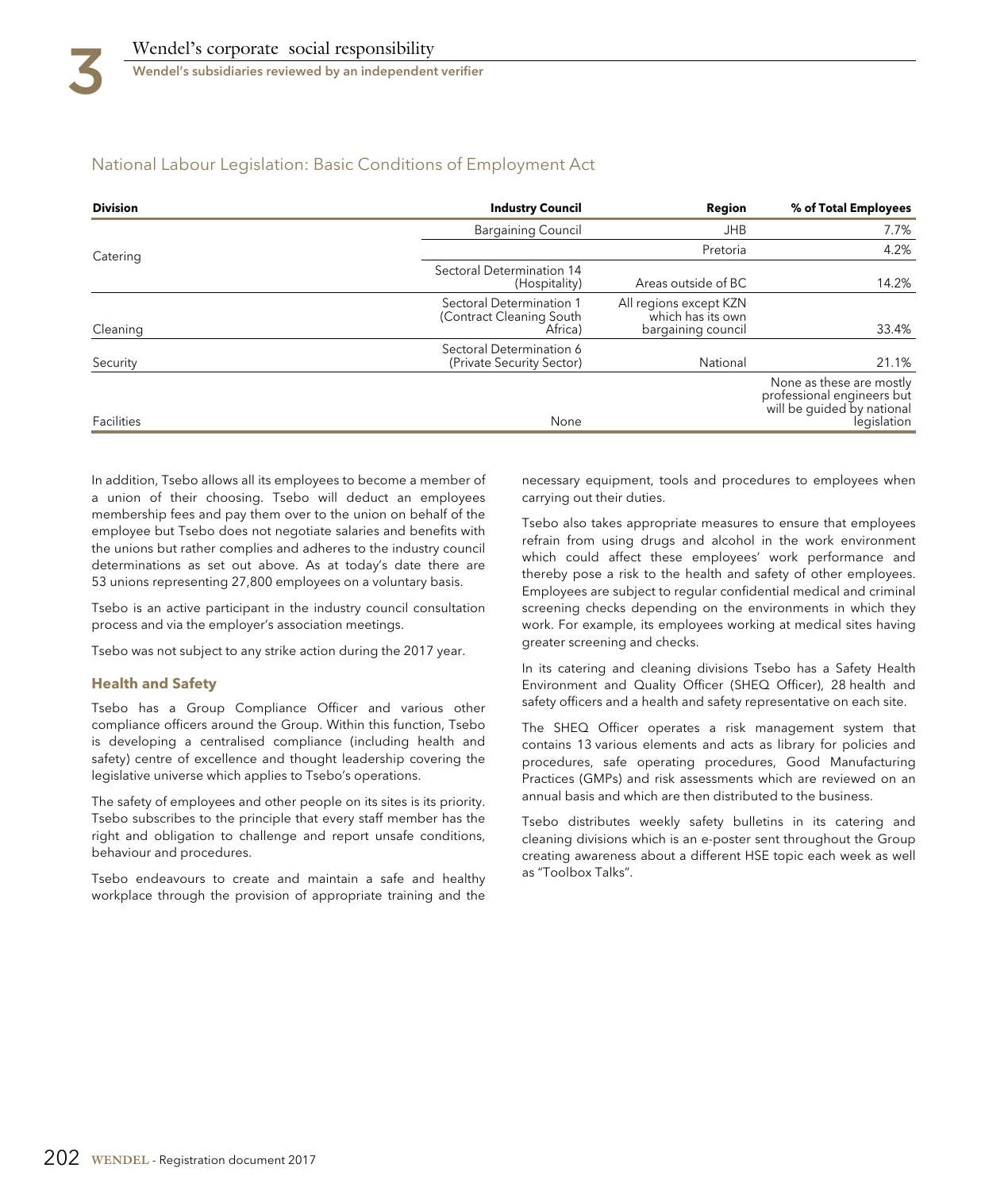|                                        | 101 | 2016 |
|----------------------------------------|-----|------|
| Number of accident with lost time      |     |      |
| Number of days lost due to an accident | 240 | .    |

In its security division Tsebo has a National Responsible Person as required by the Firearms Control Act who is mandated to manage the firearms of the business, the correct safety measures and controls are in place for firearms and that Tsebo complies with the requirements of the applicable legislation.

#### **Training**

With its large workforce, ongoing training is essential to ensure service standards are maintained. Moreover, skills development and training is a crucial element of its B-BBEE rating explained above and so Tsebo operates various training programmes across varying levels of the work force.

All new employees undergo training through the Tsebo Skills Academy which trains them in basic cleaning, health and safety and computer skills.

The same Tsebo Skills Academy also conducts a series of 12-month long learnerships for both prospective and current Tsebo employees. On successful completion of the learnership they are provided with a certificate from the relevant Sector Education Training Authorities (SETA). Almost all of the delegates are then employed on a full-time basis by Tsebo thereafter. Learnership's also provide a degree of funding for the training costs through a rebate from the relevant SETA.

The Tsebo Skills Academy has 28 accredited trainers across the business.

Tsebo has also created a three-tiered (junior, senior and exec management) bespoke management development program with the recognized Gordon Institute of Business Science a faculty of the University of Pretoria, focusing on various elements of executive development such as finance, strategy, operations, marketing etc.

For the year ending December 2017, Tsebo trained 17,190 staff members (compared with 13,300 in 2016) and spent R73.6 million (€4.9 million) on training equating to 1.27% of Tsebo's consolidated turnover.

Part of the above training includes the training done in its security division on the control of firearms and as is required by the Private Security Industry Regulatory Authority (PSIRA).

Finally, and in an attempt to ensure Tsebo is up to date with technology and an ever geographically expanding work force, Tsebo is implementing an e-learning platform which can be accessed through smart phones and on site computers, to train its employees on basic modules relevant for the business. 76 modules have been created and loaded onto the platform and 371 employees have completed modules to date. The platform allows reports to be generated from the data so that management can monitor training done and identify weaknesses in skills.

#### **Equality and Diversity**

Companies in South Africa who exceed a certain employee and turnover threshold, are required by the Companies Act 2008 to form a Social Ethics and Transformation (SET) committee which reports to the Board and the shareholders at the Annual General meeting (AGM) and is mandated, amongst other things to monitor and oversee the Group's transformation initiatives, its governance practices, its incidences of fraud and corruption and the Group's charitable activities. Tsebo has formed the SET committee which meets quarterly before the Tsebo South Africa Board meeting to discuss these various elements, many of which are also encompassed in this report and which are then reported to the Board.

The Employment Equity Act requires companies in South Africa, who meet certain thresholds in turnover and number of employees, of which Tsebo is one, to submit an annual report (historical performance against targets) and plan (future targets) to the department of Labour on certain aspects of their labour practice such as its workforce profile, the movement of the workforce (i.e. promotions, recruitment, terminations), skills development, inclusion of disabled people, and its numerical targets for the following year.

The Employment Equity Act requires the equity and diversity of a company's work force to be analyzed and reported on a far deeper level than the B-BBEE Act does and also provides for considerable penalties (2 to 10% of turnover) if companies do not submit reports and do not have a plan to create and deliver greater levels of diversity.

Tsebo religiously submits its annual report to the department of Labour.

#### **Forced labour and child labour**

Tsebo does not used forced or child labour in the conduct of its business and requires its subcontractors and suppliers to undertake and commit to the same labour practices.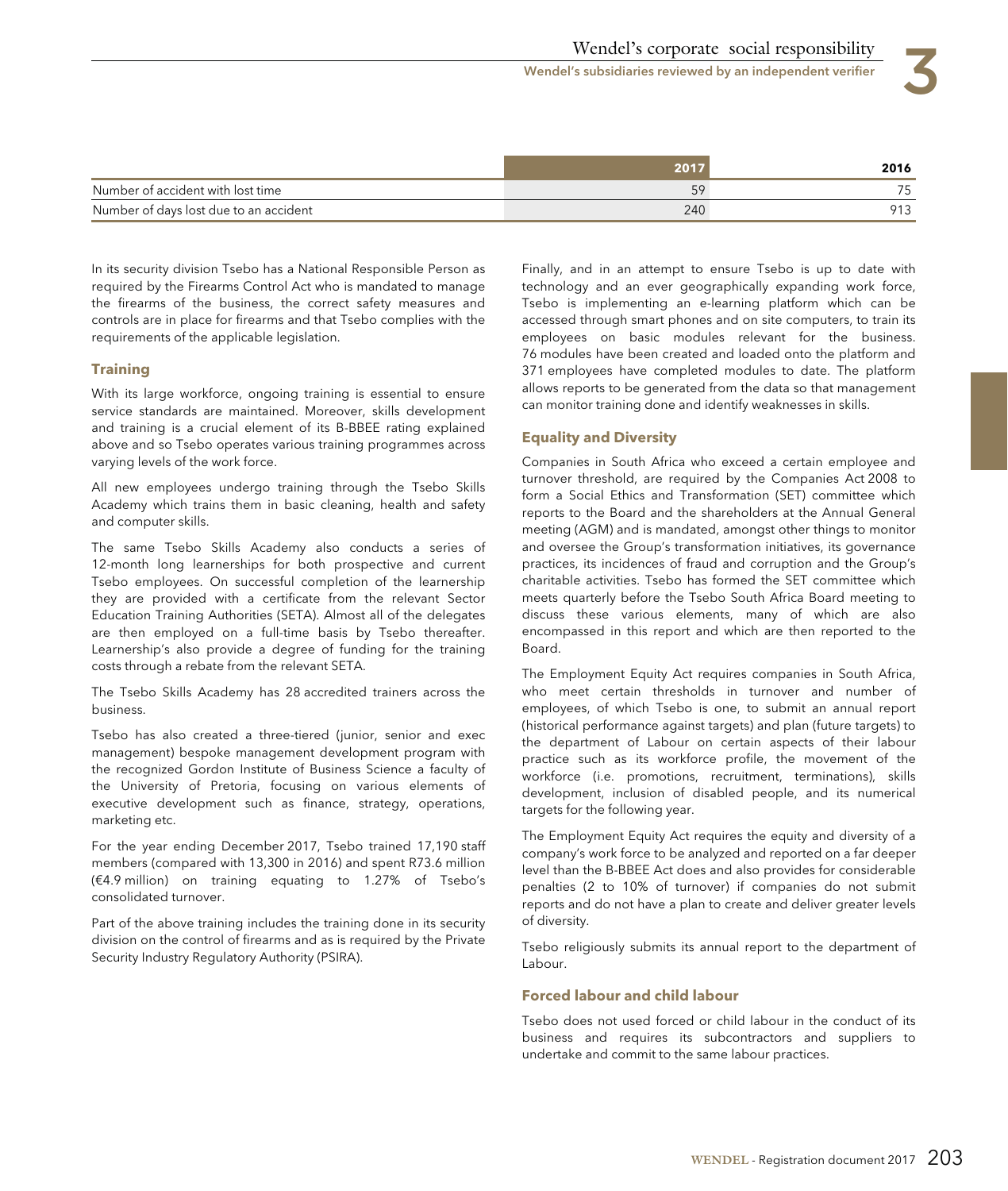# Environment

Considering the service offerings of catering, cleaning and hygiene, facilities management and protection, Tsebo has a limited direct impact on the environmental. In addition to this, Tsebo's services are all conducted on client sites, and Tsebo does not have the control over the energy consumption, the water consumption and the waste produced.

Nevertheless, and in recognition of the greater diligence that this issue requires, Tsebo has an environmental policy in place and several Good Manufacturing Policies (GMPs) on waste disposal, chemical use etc.

Tsebo is aware that it sometimes operates in areas where water may be in short supply or may reduce in the future due to climate change. Tsebo provides its employees with good practices to avoid unnecessary water consumption and to support its client's initiatives such as implementing a more water wise approach in the management and planting of client gardens, connecting irrigation systems to boreholes and installing rain sensors to ensure that the irrigation does not run unnecessarily during the rainy season.

At its head office in Rosebank, Tsebo has installed motion sensor lighting. With a geographically dispersed business, videos and telephone conferencing facilities are encouraged to reduce travel.

In 2016 the Tsebo team based at the department of Basic Education in Pretoria set the objective of becoming ISO 14,001 certified and making the facilities a green rated building. The group is now ISO 14,001 certified and continue to work towards being a greener building.

The key aim of this objective was to become resource efficient and to reduce its impact on the environment whilst simultaneously providing cost savings to its client using an integrated energy management system on site.

One of its targets was to reduce the average kilowatt per hour (kWh) per lettable square meter per year from 161 kWh to 148.5 kWh by the end of 2018 for this facility. Tsebo installed motion sensors throughout the building ensuring that lights only come on when the space is being used reducing the frequency of replacing light fittings and the number of fluorescent tubes being used and then having to be disposed of.

This initiative along with closely managing the air-conditioning supply and managing chiller run times has assisted Tsebo in surpassing it target where they are currently on 145 kWh.

Tsebo cleaning is also mindful that the chemicals used in the cleaning process may be harmful to the environment and so, where permitted by the client, Tsebo will endeavor to use bio degradable chemicals in its services.

Tsebo does not operate a central logistics or distribution hub but rather requires their suppliers to deliver their goods to the relevant site where the item is required thus reducing Tsebo's own environmental impact.

#### **Food waste and resource efficiency**

Most of the waste produced by Tsebo consists of food waste. Tsebo is aware that food should not be wasted and undertakes several actions to limit its food waste.

Meal specifications and portion control are carefully monitored in the Tsebo catering environment to ensure compliance with client contractual requirements, cost efficiency and food waste reduction.

Site managers procure specific portions and specifications for the contracted required meals through an on-line procurement platform called MyMarket thus reducing food waste through over ordering.

The use of historical data gathered through the point of sale system called Plankomat has allowed Tsebo to perform trend analysis of meals at sites. The analysis allows Tsebo to have a greater portion control when reproducing those meals on the next menu cycle.

Tsebo works with a company, Cuisine Oil, to recycle its used cooking oil. The oil is then refined and used as biofuel and other lubricants. Tsebo verifies that Cuisine Oil is compliant with regulation and that its used oil is not sold for human consumption. Tsebo also uses a product called Magnesol XL from the Dallas Group which extends the useful life of oil so that Tsebo can reduce its consumption.

# Society

#### **Business Ethics and Bribery and Corruption**

Tsebo has a zero-tolerance policy when it comes to fraud and corruption. Tsebo has always maintained this stance within the business but undertook an exercise in 2015 to raise awareness and create certain projects and initiatives about Tsebo's business ethics and its stance on instances of fraud and corruption. Since then, Tsebo has implemented a Code of Business Ethics and an Anti-Bribery and Corruption (ABAC) policy modelled on the UK Anti-Bribery Act. It also maintains a gifts policy and a whistleblower policy to encourage disclosure of incidences.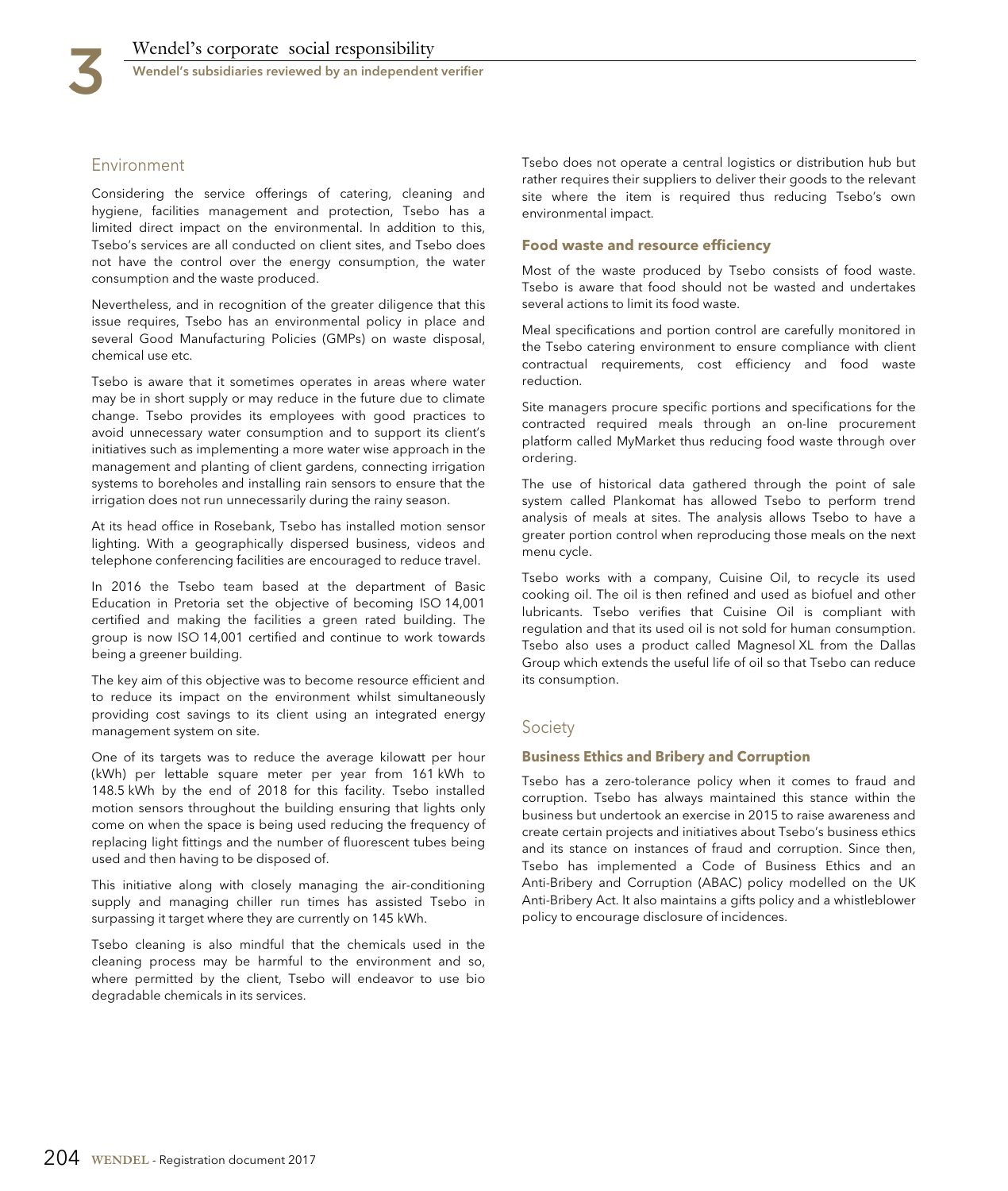

Tsebo subscribes to the Deloitte managed and anonymous Tip-Offs toll-free hotline (and email service) which is a facility open to the public and all staff across all jurisdictions in which Tsebo operates and which can be used to disclose incidences of fraud and corruption occurring in the business on an anonymous basis. Reports are sent through the internal audit function of Tsebo and are then investigated and reported on to the Audit Committee.

Tsebo also publishes a bi-annual newsletter on various aspects of good governance ranging from gifting, examples of fraud incidences in its business and how they have been dealt with, to green governance.

ABAC documentation (i.e. policies and undertakings) forms part of its induction training. ABAC wording is contained in its standard client contracts and in its supplier contracts and its suppliers are required to deliver an annual ABAC undertaking to its procurement team. Currently 80% of the basket of goods, by value, has provided Tsebo with an ABAC undertaking and this is monitored and updated annually by the procurement team.

Finally, Tsebo conducts an annual "Tsebo council" where the top 200-250 members of the Tsebo management team are brought together from the various territories to share the Group's strategy and focus areas for the year ahead. At this meeting each year, training is done on ABAC and the attendees are required to sign an ABAC undertaking.

# **Regional Development and Impact**

Government tenders often require Tsebo to form joint ventures with partners in the local communities where the sites are situated to ensure the upliftment of local communities through skills development and localized sourcing of labour and food inputs.

The best example of this in the Tsebo environment, is the Eskom plant at Lepalale. Tsebo has since February 2010, together with its local partners and through a 50/50 joint venture, been the catering provider at the Eskom plant in Lepalale. As part of the tender requirements, the joint venture is required to meet certain criteria set out in the Accelerated and Shared Growth Initiative for South Africa on a quarterly basis, benefitting the local communities. It has met these criteria for the last 7 years and has just received a further contract extension for 2018.

# **Partnerships**

Tsebo understands that partnering, whether it be with its staff, its surrounding communities or its suppliers, is essential in elevating and sustaining not only its own performance but also that of the greater society which it impacts.

The Tsebo Foundation was established in honour of the Group's 40<sup>th</sup> anniversary. A not-for-profit Company, the Foundation conducts corporate social outreach for the Group as a whole.

With a dedicated team, the Foundation oversees, manages and governs all charitable activities across the Group.

One such project is the Tsebo Siyakhula initiative — a partnership between Tsebo and Christel House, a school based in Cape Town, which has created a vegetable farm where parents and learners get skills training and employment in working on the farm. Tsebo acquires the grown vegetables and the resulting profits from the farm are used to sponsor the school fees of certain learners.

# **Procurement**

Tsebo operates a centralized procurement function across its divisions from perishable foods and grocery items to cleaning consumables and chemicals, security uniforms and lightbulbs to services such as pest control and laundry run through the MyMarket on line procurement platform.

Food and beverage constitutes 60% of the Group's total basket spend which was R3.5 billion (€260 million) for 2017.

Suppliers are contractually required on request to provide Tsebo with various licenses, permits, audit reports and ratings depending on the industry which they operate in and Tsebo has a track record of terminating relationships with suppliers who do not meet Tsebo's standards. Tsebo does conduct its own supplier audits where circumstances require.

99% of Tsebo's supply is sourced locally in South Africa (with some multinational suppliers) contributing to the local economy and considerable emphasis is placed on sourcing from suppliers who are themselves highly rated in terms of the BEE Codes as explained above.

# **Food safety for consumers**

Tsebo produces some 126,000 meals per day across 500 kitchens.

With this in mind and considering that some of its clients are hospitals, old age homes and schools, nutritionally balanced meals and food safety is critical for Tsebo

Tsebo Catering employs a team of 6 dieticians and 29 health and safety officers working to ensure food safety for its consumers and that Tsebo is compliant with South African food legislation.

Tsebo Catering has developed a suite of Good Manufacturing Practices (GMPs) which serve as rules and guides on various aspects of the food lifecycle and which are provided to each site and are trained on.

Tsebo catering is HACCP SANS 10330 compliant and is in the process of being ISO 22,000 accredited.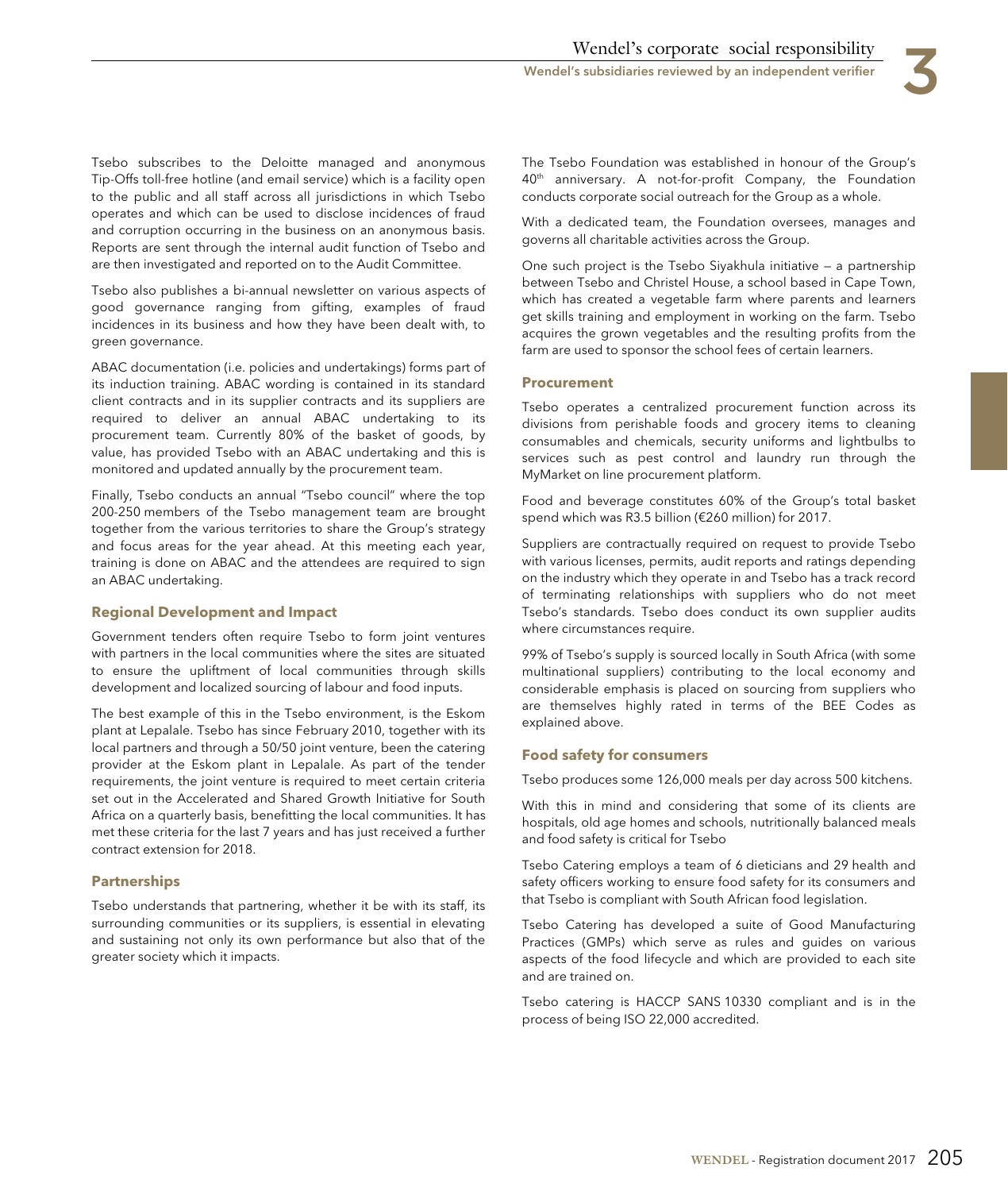Tsebo has enlisted the services of external Auditors such as QPro and LTL to undertake random quarterly audits of its sites doing food swabs, surface swabs and staff swabs and reports are prepared and submitted to Tsebo.

Allegations of food poising are taken very seriously and follow a rigorous process of escalation, independent lab analysis, investigations, which leads to actions such as training, adjustment to GMPs or policies.

Each catering site is required to have its own certificate of acceptability issued by the department of Health in the relevant municipality. None of its site has lost its certificate in 2017.

# Methodology

The contents of this report are restricted to the South African operations only which represent 83% of its total workforce.

Headcount: The headcount disclose is the number of employees on payroll at year end.

Hiring rate and termination rate: number of contracts signed or ended from January 1<sup>st</sup> to December 31<sup>st</sup> divided per number of employee at year end.

Training employees represents the number of employees having attending a training during the year, some employees may have attended several trainings and are then counted several times.

# **3.2.5** Mecatherm

# 3.2.5.1 Introduction

Mecatherm has oriented its company policy around a base of five fundamental values defined at the beginning of 2017. These values were determined together with group employees as part of the Well-being, Efficiency and Performance process. They guide the initiatives, decisions, choices and day-to-day conduct of the entire group.

- team spirit share information, ideas and questions so that its successes are achieved together;
- audacity based on its experience and acquired knowledge, encourage curiosity and creativity;
- Following through on its commitments do everything in its power to fulfill its commitments and share its successes;
- expertise everyone devotes him or herself to developing individual and collective know-how;
- exemplary behavior its everyday behavior and performance serve as a showcase of its values.

Mecatherm strives to make life easier for its customers and aims to be a provider of high-quality solutions for the world's industrial bakery companies.

To help its historical customers become more efficient, the Company has developed solutions for optimizing production lines. It has added to its baking system lines and customers can now offer a more varied range of products than traditional crusty bread, such as white bread, croissants and snack foods. It has also developed processes for producing more moist bread, which is less expensive to make and easier to preserve. The method is already paying off, inasmuch as satisfied customers are submitting new orders.

In addition, Mecatherm is using its expertise to attract new customers in emerging market countries where bread consumption is on the rise as a growing middle class adopts new consumption habits. For these specific customers, Mecatherm has developed its "Baguette Factory" product line. It provides a full line of industrial bakery equipment including a financing solution and support from an engineering company. In the end, the customer has a turnkey manufacturing facility and a rapid return on investment.

In 2017, Mecatherm equipped a new facility in Mozambique with four production lines.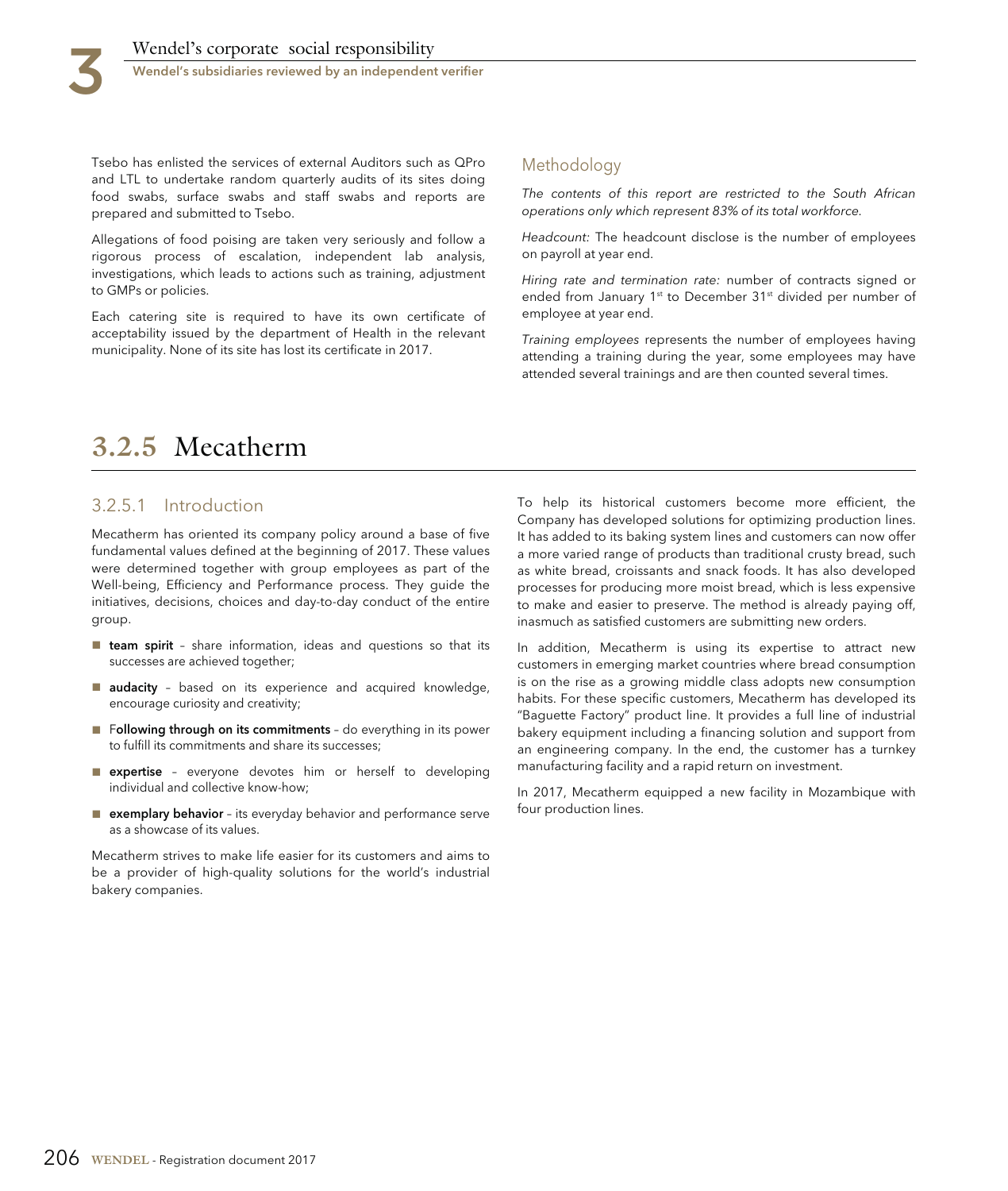

The group opened offices in Mexico and Malaysia in 2017.

After installing 24 new production lines worldwide in 2017, Mecatherm's installed base totaled 786 production lines in 69 countries on all six continents. 2018 and future years promise to be healthy ones. Mecatherm is planning to beef up its workforce so as to pick up the pace right from 2018 and:

- Gain strength in sales and marketing, by launching new products and creating a new image that is in line with the Company's momentum and wider reach;
- Organize the Company operationally around its four lines of business (baker and segment architect; equipment provider to production units; customer services) and according to the following avenues:
	- Focus segments on pre-projects and on strengthening their baker-architect expertise at head office, while maintaining a local approach that is attentive to the customer's needs;
	- Specialize production units to a greater extent, with the Wisches oven PU and Montilliers mechanization PU, skilled in Baking Systems on the one hand, and the Barembach PU oriented towards service activities (production of line upgrade kits and retrofit equipment) including prototyping on the other;
	- Pool execution resources owing to the merger between Mecatherm and Gouet.

Finally, Mecatherm has adopted a new, more modern visual identity that corresponds to the new phase on which the Company is embarking, while still evoking the company's historical strengths.

# 3.2.5.2 Reporting methodology

Information presented in this report include the specific items indicated in Article R.225-105-1 of the French Commercial Code of Commerce, representing Mecatherm's business activity.

#### **Scope and methods of consolidation**

The scope of consolidation for the key indicators selected for this report includes: TMG SAS and Mecatherm SA (Barembach-Wisches and Montilliers entities).

A specific calculation method has been defined for each indicator. Data are collected using report files validated by the Group, mainly generated by the payroll and time management systems.

#### **Responsibilities and verifications**

Mecatherm's Human Resources department is in charge of producing social, societal, safety and environmental data.

#### **Additional information about reported indicators**

The definitions and reporting methods used for the following indicators are described below.

#### **Safety indicators (includes professionalization and apprenticeship contracts, but not temporary contracts)**

The lost-time injury frequency rate is the number of accidents involving the loss of one or more days of working time that occur over a 12-month period, per million hours worked.

Accidents while commuting between home and work are not included in this indicator.

#### **Social indicators**

#### **Total workforce**

The total workforce is the number of employees with a permanent or fixed-term contract with the Mecatherm Group on the last calendar day of the month.

#### **Hires & departures**

Fixed-term contracts made permanent are not counted as either hires or departures.

#### **Compensation**

All compensation takes into account salaries, payroll taxes and leaves.

#### **Absentee rate (includes professionalization and apprenticeship contracts, but not temporary contracts)**

The ratio of the number of hours of absence<sup>(1)</sup> to the number of hours theoretically worked.

<sup>(1)</sup> The absentee rate is calculated by dividing the number of days of absence (both paid and involuntary) by the number of work days originally expected. Days of absence include: illness, work accidents, commuting accidents, occupational illnesses and unjustified absences. Days of absence do not include: maternity, paternity, adoption or parental leave, authorized and paid leave (family events, notice periods not worked, etc.), unpaid leave, sabbatical, business start-up leave, training, annual vacation, days to compensate for overtime and holidays.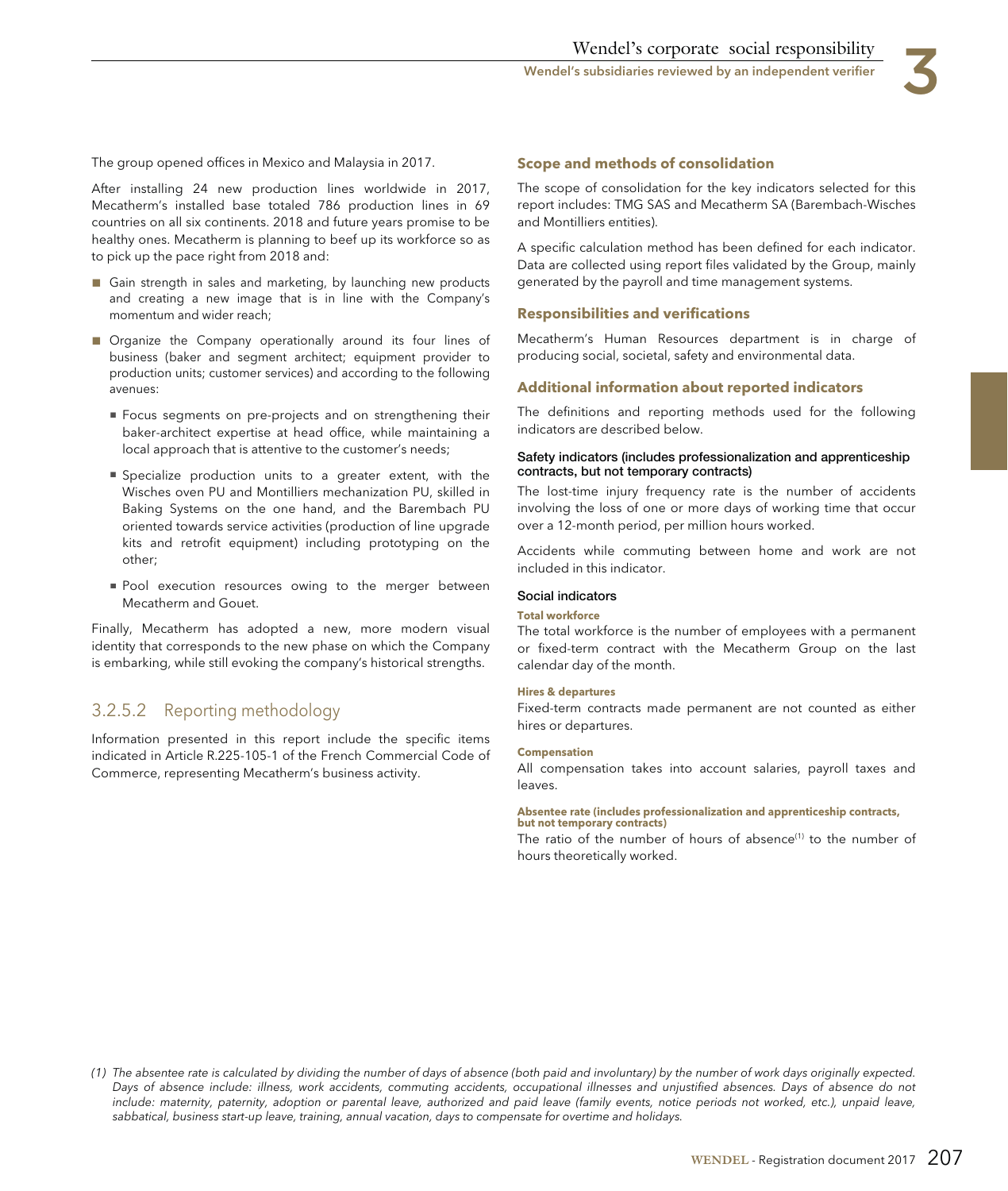#### **Greenhouse gas emissions**

The scope 1, 2 and 3 greenhouse gas emissions published in this report were calculated using the emission factors available on ADEME's website in February 2018.

## 3.2.5.3 Social data

Mecatherm's installations are all in France: Alsace (Barembach and Wisches), the Loire valley (Montilliers) and Paris.

As of December 31, 2017, Mecatherm had 422 employees, compared with 459 as of December 31, 2016. The majority of employment contracts were full-time, permanent contracts. Fixed-term contracts represented 3.6% of the total in 2017, down from 8% in 2016. The Group plans to keep the percentage of fixed-term contracts at 5%. The group's total workforce was composed of 23.5% managers and 76.5% non-managers. Women made up 12.1% of the workforce. Employees with disabilities represented 2.1% of the workforce, vs. 2.0% in the previous year.

In 2017, the group's turnover rate was 9.2%, down sharply from 28% in 2016, because:

- the Well-being, Efficiency and Performance project was deployed and included employee onboarding and advancement programs;
- an internal job market was created to foster internal mobility;
- the number of new hires and departures was balanced.

The Group aims to keep turnover below 10%, through the following measures:

- continuing to deploy the Well-being, Efficiency and Performance project;
- creating a set of entry and target values for non-managerial positions that demonstrate recognition of their roles and responsibilities as they hone their skills.

There were three dismissals. The absenteeism rate in 2017 was 3.9%, vs. 2.4% in 2016. Absenteeism rose principally because of certain long-term absences due to severe illness that had nothing to do with working conditions.

#### **Compensation**

In 2017, wage increases included a 0.6% cost-of-living increase plus individual raises. The compensation structure for sectors with labor shortages (mobile installers and automation experts) was increased to facilitate recruitment and reduce turnover. Furthermore, all employees (except at TMG) benefit from company profit sharing in accordance with legal requirements.

The payroll increased by 7.3%, principally because the averae number of employees increased in 2017.

Finally the company plans to implement a collective bonus agreement in 2018 in an effort to improve the bottom line by giving employees a stake therein.

#### **Organization of working time**

The workweek is 37 hours long for non-management employees (excluding traveling staff and supervisory-level staff), organized on a monthly basis into three weeks of 39 hours and one week of 31 hours (one 8-hour day off during the 31-hour week). For management-level employees, non-management traveling staff and supervisory-level staff, working time is measured on the basis of 218 days per year. 1.9% of all employees work part-time for reasons of parental leave or therapeutic requirements.

Mecatherm plans to implement individualized work schedules that will give employees more flexibility.

In addition, to handle fluctuations in the business, Mecatherm plans to implement a group-wide agreement aimed at annualizing work time so as to smooth out the impact of the peaks and valleys that are typical of the "project mode" in which the Company must operate.

#### **Social relations**

Labor-management dialogue is mainly conducted through employee representative bodies at individual sites.

The Montilliers site has a single employee representative body; health and safety issues are handled by the CHSCT.

At the Barembach site, employees have a works council and a Health, Safety and Working Conditions Committee (CHSCT).

Mecatherm applies industry agreements, and all of its employees benefit from the sector's collective bargaining agreement.

The next elections of personnel representatives will take place in April 2018. Two site-based Social and Economic Committees and one central committee will be implemented, following the merger of Gouet SAS into Mecatherm SA at the end of 2017.

#### **Training**

In 2017, 41% of employees participated in training, for a total of 5,652.5 hours of training. Mecatherm plans to maintain its objective to develop a training plan that goes beyond the legal minimum, including courses that train employees in the specific skills needed for each position.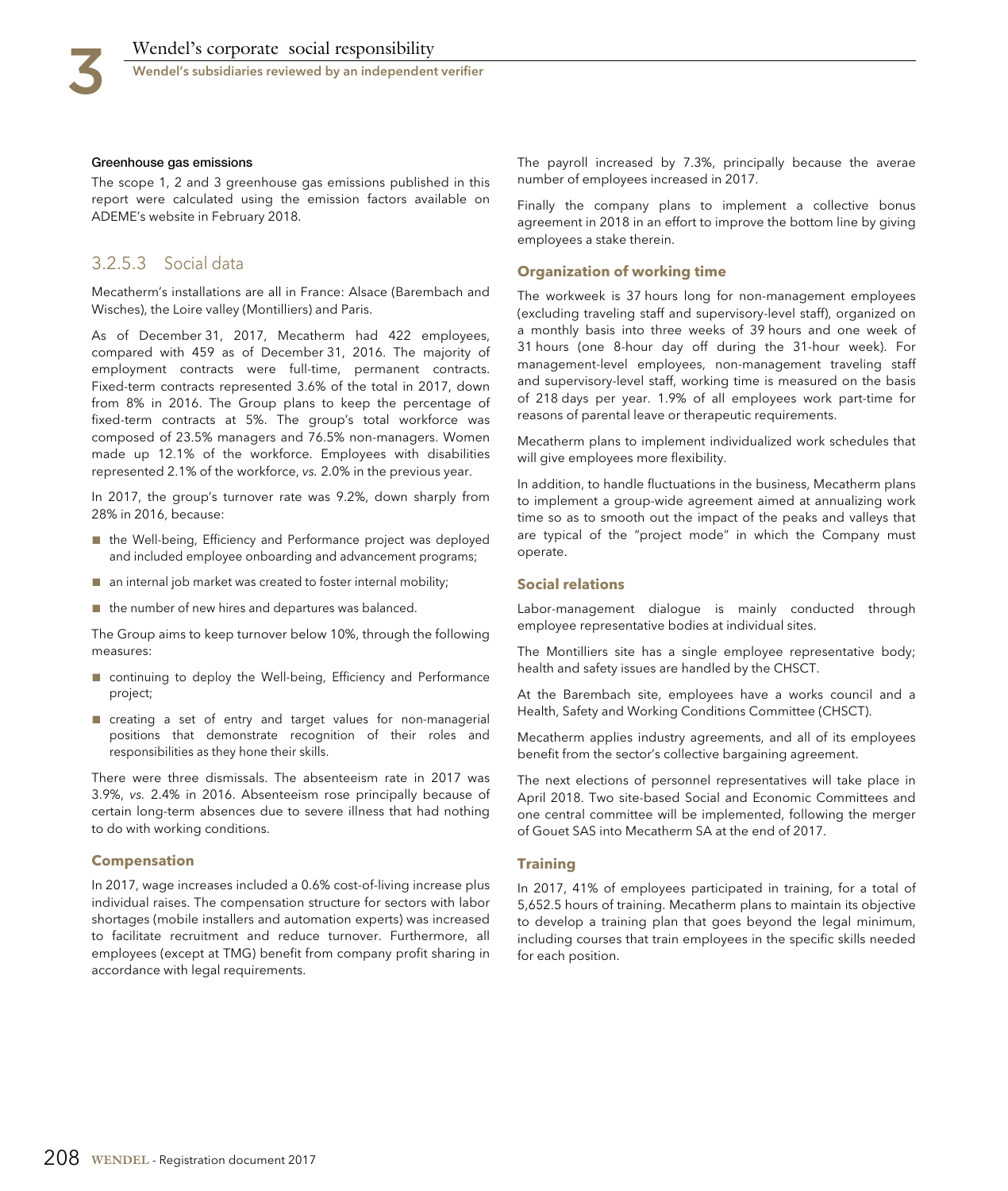Training is planned and monitored scheduled and tracked by each entity's Human Resources department. The training programs delivered each year mainly cover technical skills, safety (such as driving forklifts, electrical qualifications or emergency first aid at work) and language skills. Refresher training courses on industry-specific information are also organized annually.

In 2016, all Mecatherm managers started to take a four-day management training program under the Well-being, Efficiency and Performance project. The program was finalized in 2017.

## **Non-discrimination**

Mecatherm is committed to maintaining a steady proportion of employees with disabilities in its workforce. Job applicants with disabilities are encouraged to apply for open positions and workstations are adapted as necessary. In 2017, 2.1% of its employees were recognized as having a disability.

Mecatherm would like to develop its policy to hire and keep employees with disabilities employed by:

- adapting open positions to people with disabilities, to the extent possible;
- helping employees who wish to be recognized as having a disability;
- working with the occupational health administration and agencies that help people integrate or reintegrate the workforce;

■ adapting the workstations of people with recognized disabilities or with medical restrictions.

In addition, Mecatherm reaffirmed its commitment to workplace gender equality in 2017 by signing a new action plan with employee representative bodies.

Furthermore, Mecatherm wished to adopt an age management policy and consulted personnel representatives several times to create an action plan regarding the "generation contract" (a French system to encourage employers to keep experienced senior employees who can transfer their knowledge to newly-hired young workers). This three-year plan aims to implement concrete measures to foster the sustainable integration of young people into the workforce through access to permanent contracts; encourage hiring older workers and keeping them employed; and ensure the transfer of know-how and skills. Even though this program is no longer mandatory, Mecatherm wishes to maintain its commitment to help young people break into the job market and senior employees to remain employed.

Finally, in April 2017 the entire HR department benefited from training on non-discriminatory hiring. Then, later on in the year, when the HR recruitment process was rolled out as part of the Well-being, Efficiency and Performance project, awareness was raised among managers about non-discriminatory hiring, because all of them might take part in interviews during the candidate selection process.

#### **Health and Safety**

As the change in frequency rate and severity rate of work accidents over the last three years has not been satisfactory, Mecatherm wants safety to ba a priority so as to improve its results in that domain.

|                       |              | 2016       | 2015           |
|-----------------------|--------------|------------|----------------|
| <b>Frequency Rate</b> | 1 Ω 2<br>ن ، |            | 20             |
| Severity Rate         | ∪.∪          | ാറ<br>∪.∠∶ | $\sim$<br>L.UZ |

Since 80% of work accidents are caused by improper behaviors (collisions/bumps, non-observance of safety instructions, carelessness, haste, improper gestures and positions, improper practices), Mecatherm intends to reduce work accidents by focusing on better safety behavior on the part of all employees so as to develop a lasting security culture.

To do so, Mecatherm launched the "Mecasure" project in 2017. This method is based on a favorable managerial position and positive feedback. It has been tested on a pilot zone, and by capitalizing on feedback, Mecatherm will be able to use best practices to deploy the project across the Group in 2018:

- **1.** Managerial practices that emphasize workplace safety and are based above all on a simple, everyday approach to the basics instilled in managers via the Well-being, Efficiency and Performance project, as well as an approach aimed at protecting employees.
- **2.** Support for the HSE department and for the safety representatives in every department.

Implementation of this plan is expected to reduce the accident frequency and severity rates so as to gradually move toward a zero work accident rate.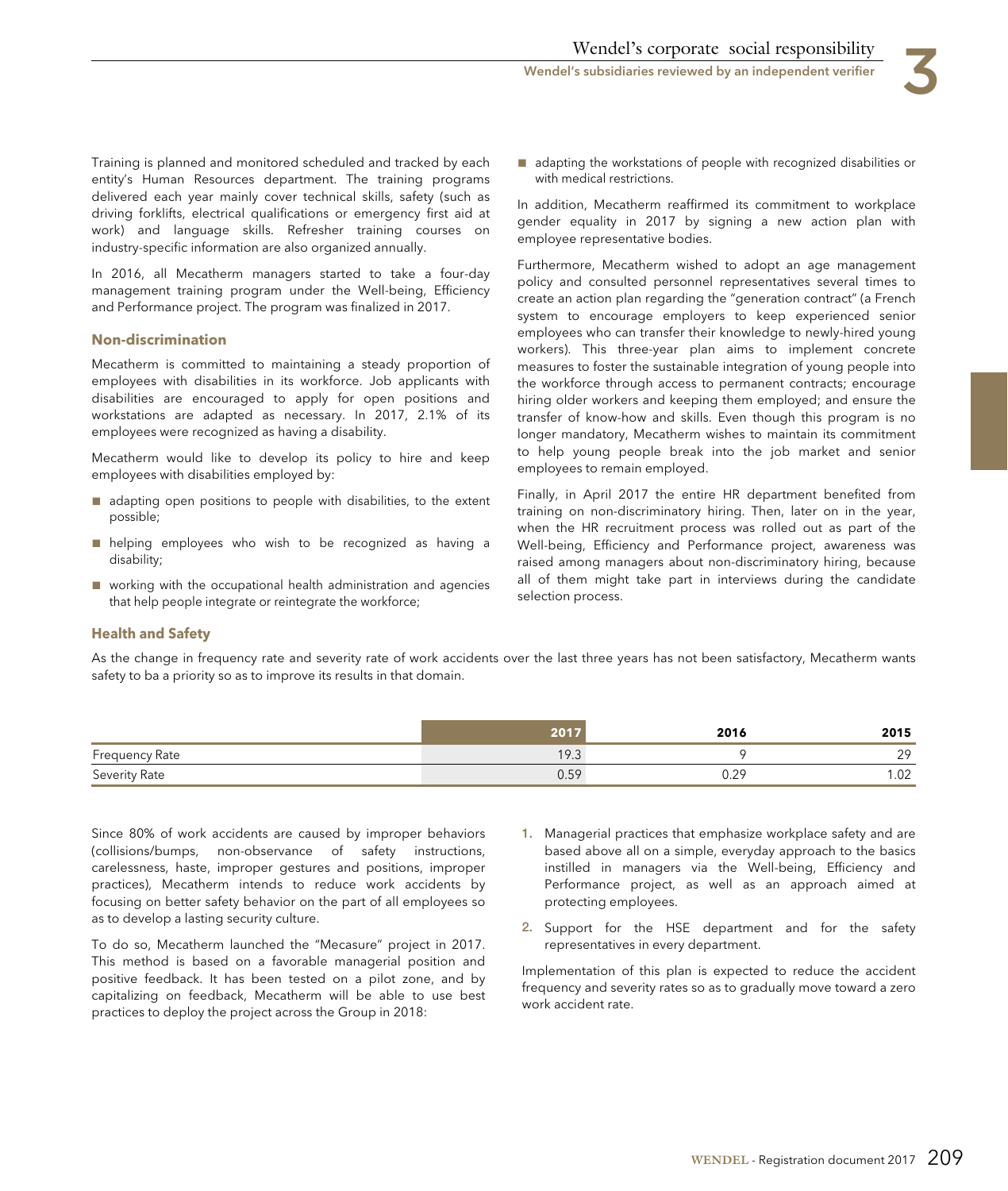# 3.2.5.4 Environmental data

#### **Water and energy consumption**

The activities carried out at the sites, mainly involving the design and assembly of machines and production lines, have little impact on the environment.

The initiatives launched since 2014 continued to be pursued in 2017 so as to obtain an outcome similar to the encouraging results of 2016.

Mecatherm tracks water and energy consumption on its three sites. The following table presents the indicators Mecatherm tracks.

| <b>Indicators</b>                      | 2017  | 2016  | 2015  | 2014  | 2013  |
|----------------------------------------|-------|-------|-------|-------|-------|
| Direct energy (gas) <sup>(1)</sup> MWh | 4.848 | 4.674 | 4.341 | 3.075 | 4.686 |
| Indirect energy (electricity) MWh      | .492  | .438  | .503  | .412  | 1.380 |
| Water $(m^3)$                          | 2,082 | 2,039 | 2.724 | 3.006 | 1,957 |

(1) PCS.

Other energy consumption reached the following levels in 2017:

- propane consumption: 65,052 kWh;
- diesel fuel consumption: 147,588 litres.

#### **Waste management**

As part of its waste management, Mecatherm inventories waste produced on its sites, as presented in the following table.

| Type of waste (in metric tons produced)           | 2017 | 2016  | 2015 | 2014    | 2013 |
|---------------------------------------------------|------|-------|------|---------|------|
| Ordinary industrial waste <sup>(2)</sup>          | 59   | 45    | 119  | $\circ$ | 85   |
| Paper, cartons, plastic <sup>(2)</sup>            |      | 60    |      |         |      |
| Wood <sup>(2)</sup>                               | 59   | 103   | 60   |         | 50   |
| Stainless and other steels <sup>(2)</sup>         | 43   | l 1 Q |      |         | 81   |
| Fermentables (bread, dough, flour) <sup>(1)</sup> | 61   | 54    | 59   |         |      |
| Hazardous (electronic, electric)                  | 0.2  |       | .9   |         |      |

(1) Fermentable waste production is related to the type and number of demonstrations performed during the year.

(2) The amount of ordinary industrial, wood and steel waste produced is dependent on business volume.

All waste is collected, recycled, disposed of and/or reused by waste treatment companies.

#### **Optimizing the use of raw materials**

Due to the nature of its business, optimizing the use of raw materials is not a significant challenge for Mecatherm. However, Mecatherm strives to efficiently manage its paper consumption, mainly by educating its employees through memos and signs, and configuring IT systems to prevent waste.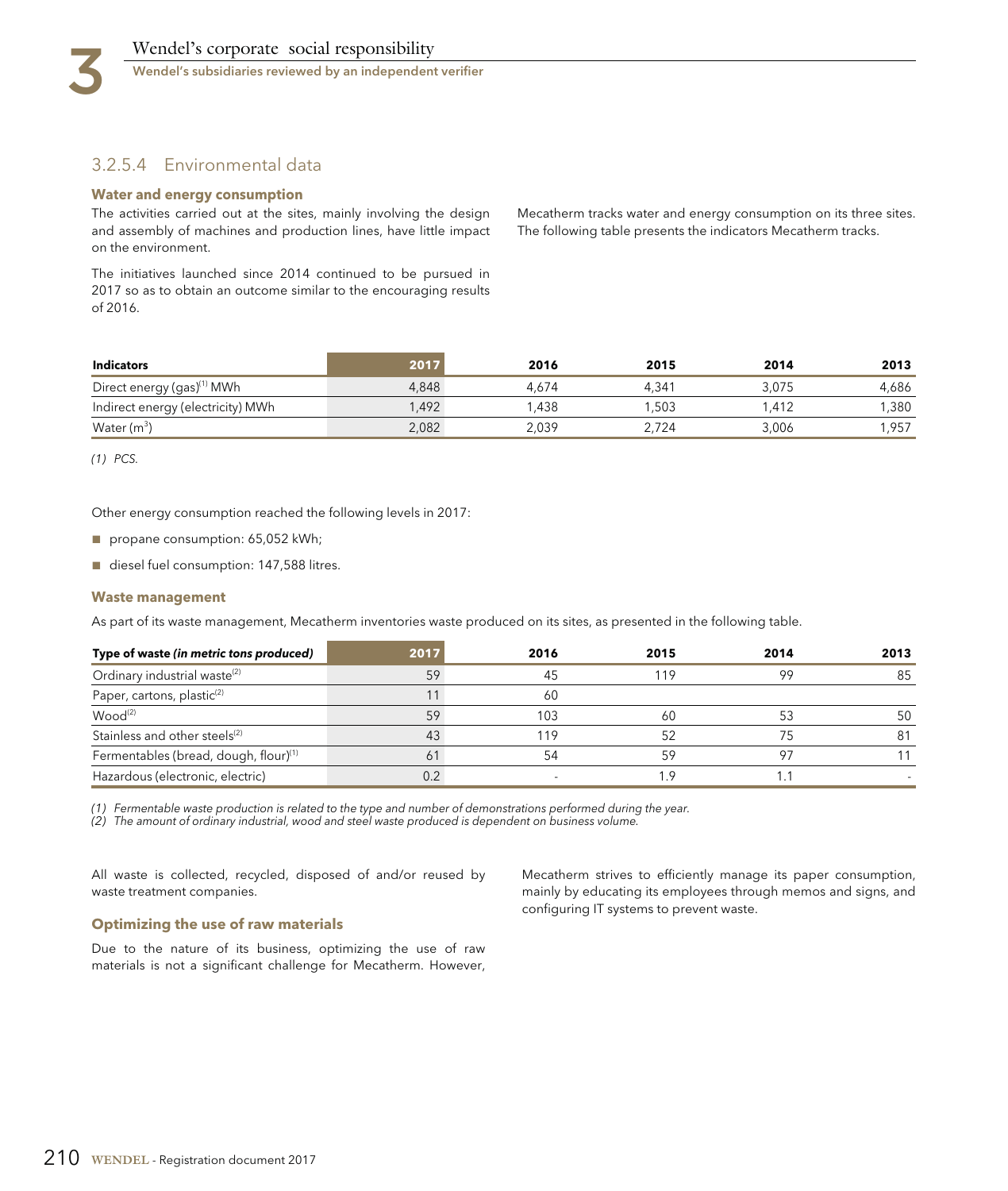To support its efforts to manage paper consumption, Mecatherm tracks this indicator, as presented in the following table.

| netric tons)<br>∴onsum<br>----   | <b>nna</b><br>$\sim$ $\sim$ | .<br>$\sim$ $\sim$ | <b>201</b> | 2013<br>$\sim$ $\sim$ |
|----------------------------------|-----------------------------|--------------------|------------|-----------------------|
| $\overline{\phantom{0}}$<br>Pape |                             | ັ.                 | $\cdots$   | ∣∪.⊾                  |

Implementing the Office 365 software package in 2017 has made it easier to go paperless and has also contributed reducing paper consumption.

Mecatherm implemented a paper recycling system at the end of 2015.

#### **Climate change**

The group's activities are not directly impacted by the consequences of climate change.

#### **Biodiversity**

No impact on biodiversity from Mecatherm's industrial activities has been identified.

#### **Greenhouse Gas Emissions (GGE)**

In 2016, Mecatherm carried out an assessment of all its indirect emissions sources, as defined in the GHG Protocol for its activities.

Of the 15 types of emissions defined in the GHG Protocol, Mecatherm considers the following indirect GHG emissions (Scope 3) to be significant:

- emissions related to the use of products sold;
- emissions related to the purchase of products used in industrial processes (steel, aluminum, copper, zinc, plastics, electronics components, chemical products, etc.).

The principal greenhouse gas emissions generated by Mecatherm's activities are, in order of importance:

| <b>Emission scope</b> | <b>Source</b>                  | <b>Emissions</b><br>(in metric tons of $CO2$ equivalent) |
|-----------------------|--------------------------------|----------------------------------------------------------|
| Scope 3               | Use of products sold;          | 627,120                                                  |
| Scope 3               | Steel purchases                | 7,436                                                    |
| Scope 1               | On-site natural gas combustion | 1,062                                                    |
| Scope 2               | Use of electricity             | 97                                                       |
| Scope 3               | Other materials purchases      | 2,781                                                    |
| <b>TOTAL</b>          |                                | 638,496                                                  |

# 3.2.5.5 Societal data

#### **Fostering employment and regional development**

Mecatherm has not manufactured its parts for about 15 years; this activity is subcontracted to highly specialized companies who apply detailed specifications. Mecatherm's workshops are therefore devoted to fitting and assembling parts and sub-assemblies manufactured by the subcontractors, many of which are local.

In 2017, 32% of the group's purchases derived from local suppliers.

By partnering with subcontractors, Mecatherm has more flexibility for handling peaks and troughs in business volume and contributes indirectly but significantly to local employment. As a result, purchases of standard and custom parts and factory subcontracting are estimated to have created 96.5 indirect jobs with the company's 35 principal suppliers in 2017.

#### **Maintaining a dialogue with the community**

Mecatherm continues to be proactive in the fields of education and training. Factory visits are held frequently to introduce younger generations to careers in manufacturing. Many events are also held directly in secondary schools, where Mecatherm can dialogue directly with students as they consider their career options, as well as in engineering schools and other institutions of higher learning that transmit industry-specific knowledge and know-how. Mecatherm hires apprentices and interns on a regular basis, with the aim to create a bridge between classroom learning and the skills needed in the employment market.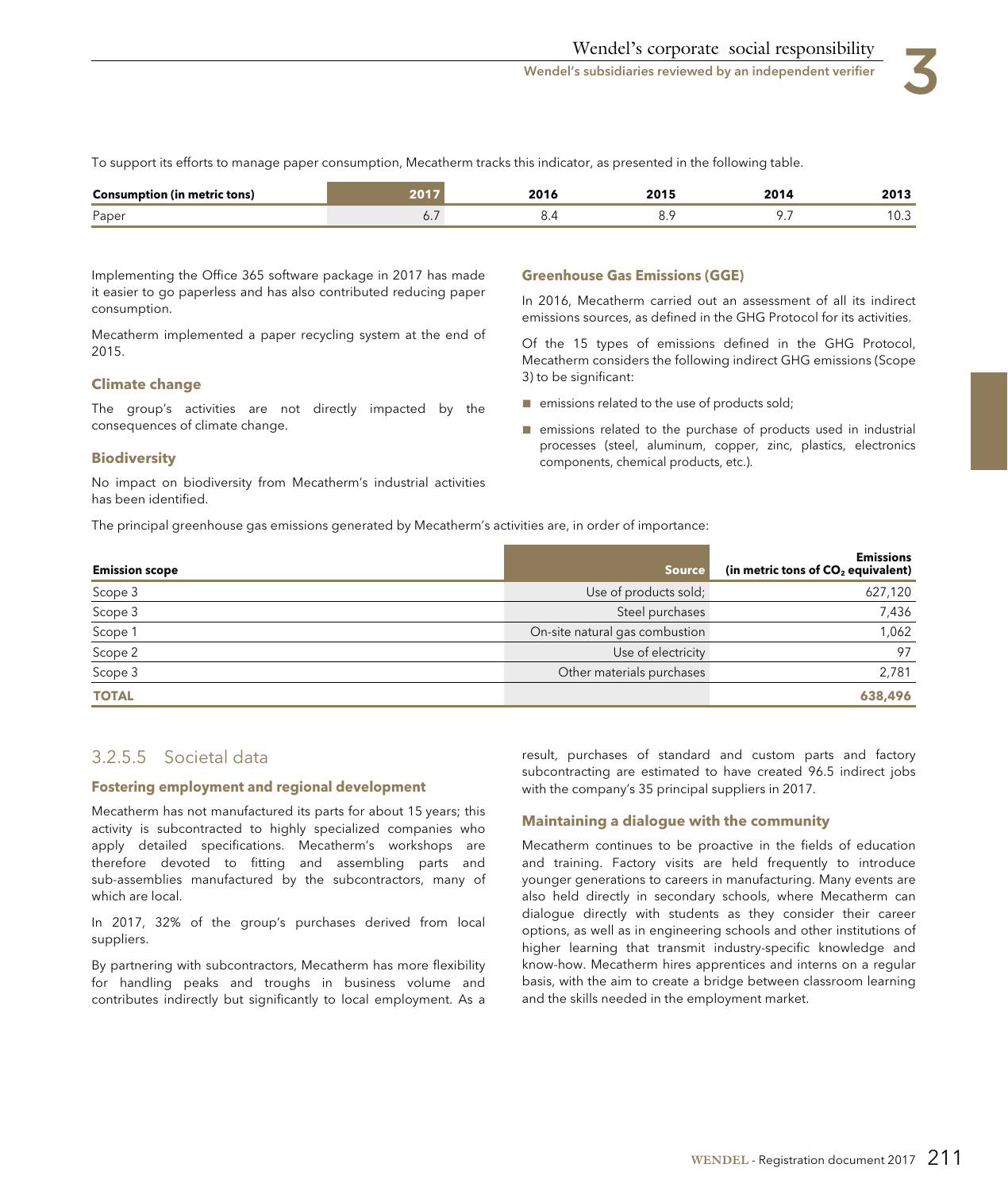

The Group also frequently works with regional employment organizations and has strengthened its collaboration with the government employment office and the chambers of commerce and industry.

In addition, Mecatherm continues to place a great deal of importance on relations with local communities and strives to boost its visibility and communications, in particular through the local media.

Finally, Mecatherm maintains close relationships with other regional and local stakeholders, for example by taking local business owners on factory tours and meeting with government agencies such as the local emergency services.

#### **Subcontractors and suppliers**

Since Mecatherm ceased to directly produce parts many years ago, all manufacturing of parts for machines to be delivered to customers is subcontracted to highly specialized companies who apply detailed specifications. Mecatherm's workshops are therefore devoted to fitting and assembling parts and sub-assemblies manufactured by the subcontractors.

Total purchases (parts and subcontracting) for Mecatherm exceeded €39.2 million in 2017.

The principal categories of purchases are: manufactured parts, sheet metal, mechanized welding and machining 49%; electrical panels and components 12%; and transmission systems and kinematics nearly 8%.

Suppliers are carefully selected and audited for industrial performance, employee working conditions, and respect for environmental standards.

Mecatherm does not handle the shipping of equipment sold to customers, which is entrusted to outside providers. However, Mecatherm teams do assemble and install production lines at its customers' sites.

#### **Fair business practices**

#### **Ensuring consumer safety**

Mecatherm applies industry standards to its equipment. After accepting the equipment, the customer is solely responsible for compliance with applicable food production standards. Nevertheless, if solicited, Mecatherm helps its customers implement measures to protect the health and safety of consumers. Assistance may be provided, for example, regarding the use of specific types of materials used by the food industry or the purchase of detectors (e.g. metal detectors) to be installed on production lines.

Food safety is a core element in the development of an industrial bakery.

All equipment that could be in direct or indirect contact with food is certified. Foreign substance detection systems are installed at the end of the production line. The automatic methods used by Mecatherm limit or totally eliminate all manual contact with food. Some customers, particularly in developing countries, use these industrial methods as a selling point, to demonstrate that health standards are high.

But beyond these measures, Mecatherm's processes aim to make its doughs more natural, with fewer enhancers. This is especially appreciated in many developing countries where for economic reasons bakers use artificial ingredients for better appearance or longer life. Mecatherm's procedures, which make it possible to work with more hydrated and more fermented doughs, provide the same results without artificial additives, which are known to cause health problems.

#### **Safety of Mecatherm's equipment**

As Mecatherm manufactures machines that carry the CE logo, it is responsible from the safety of the products it puts on the market and is subject to EU directives. The Company is therefore constantly seeking to improve the safety of its equipment at all stages of their life cycle, from design to installation and use to dismantling.

#### **Preventing corruption**

Mecatherm takes steps to prevent corruption.

To enable detection of unlawful activities, each salesperson reports to a person in a more senior position and is required to fill out a daily report on his/her activity using a CRM/business process security tool that facilitates the management of client data, and sales activities in general, and incorporates corruption criteria to reveal the risk level and country ranking according to the Transparency International Corruption Perceptions Index.

In addition, a memorandum on corruption in sensitive countries is sent to employees who travel. This memo includes precautionary measures to take during their travels.

#### **Code of ethics and conduct**

Lastly, a Code of ethics and conduct was implemented in November 2017 to raise awareness among all employees about ethical practices. It requires employees to behave in an exemplary fashion, ethically, with integrity and dignity.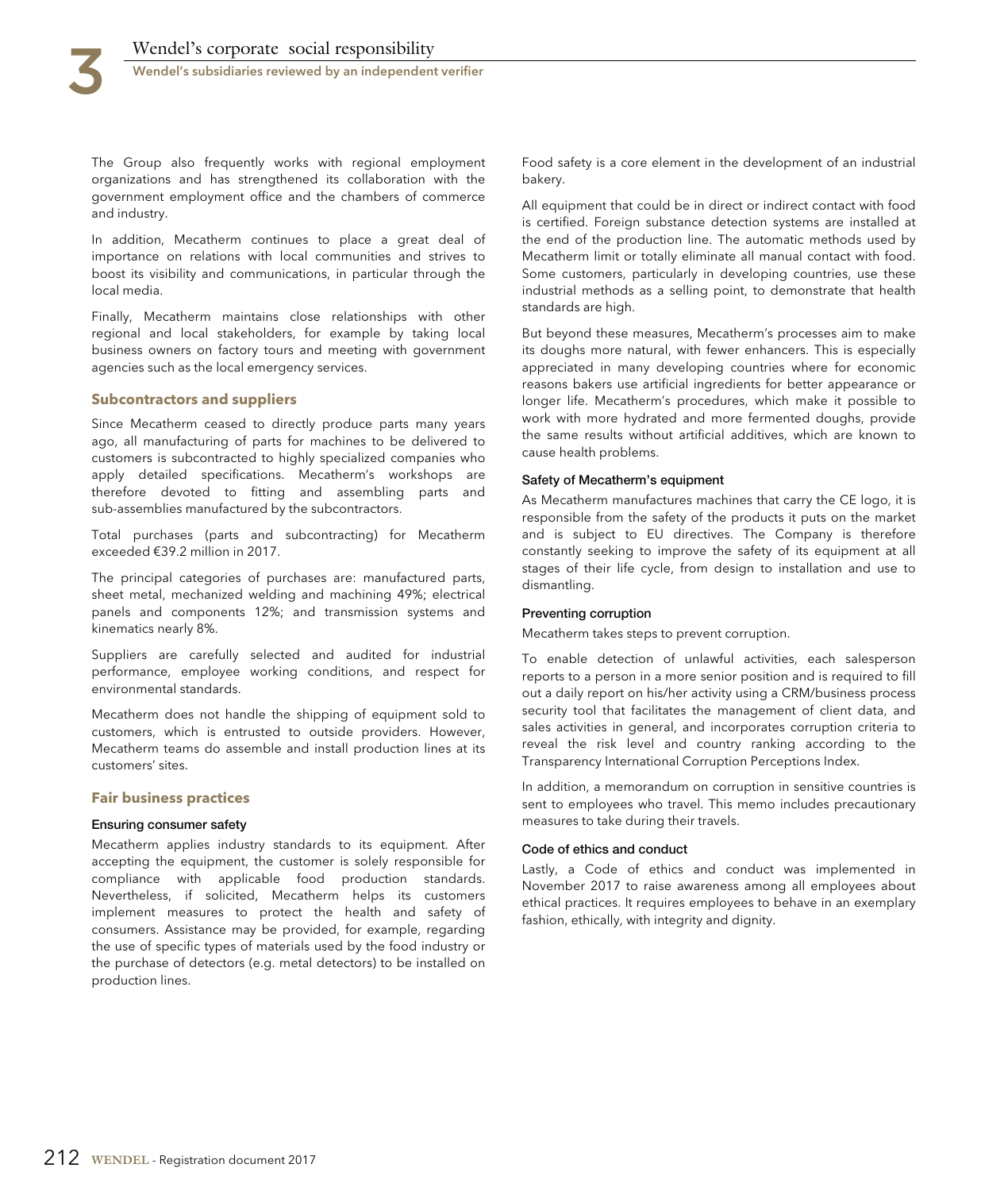

Specifically, the Code of ethics and conduct incorporates relationships with others, personal responsibility, gifts, tips, invitations and rebates, conflicts of interest, proper conduct with regard to monetary questions, corruption, influence peddling, use of company products and services, purchases for private ends, workplace behavior, good practices, etc.

When Mecatherm enters into any subcontracting or service-provider agreement for an amount of €5,000 or more, and every six months thereafter, it obtains verification by certified letter that its subcontractors are in compliance with French labor law, and more generally that French legal and social provisions are being applied.

#### **Commitment to human rights**

Mecatherm refuses to use any child or forced labor.

## **3.2.6** CSP Technologies

#### Introduction

CSP Technologies ("CSP") is a material science and engineering company providing innovative, customized active polymer solutions to protect sensitive products. It designs and manufactures patented solutions for moisture- and/or oxygen-sensitive products in the healthcare industry and has a growing presence in solutions for the food safety end-market. The Company is the global leader in diabetes diagnostic test strip protection (desiccant plastic vials and containers), and is supported by its Six Sigma level production quality

CSP Technologies is a global leader in delivering innovative, high-quality product and packaging solutions that give customers a competitive edge and actively protect its customer's sensitive products.

CSP develops and markets solutions and services to address packaging concerns in a variety of industries including pharmaceuticals, transdermal drug delivery, food and electronics.

The core values of CSP are:

- delivery servicing customers with on-time, on-specification products in high volume and taking products from conceptualization to commercialization;
- innovation pioneering new technologies and offering innovative design, material science, sheet extrusion, thermoforming, and complex molding;
- social making strong investments in its people to assure that they have the technological knowledge and capability to help its customer;
- efficiency continuous strengthening of its quality and reduction of its cost base through lean manufacturing, manufacturing footprint optimization and design to cost initiatives.

#### **Presence**

CSP operates three manufacturing plants located in France, Alabama (USA) and Georgia (USA). All of CSP's manufacturing plants are engaged in the production of plastic components and packaging for various industries, notably medical and food.

CSP additionally operates representative offices in various countries typically for sales and marketing purposes and CSP's corporate office is located in New York State (USA).

#### **Main Changes**

Maxwell Chase Technologies, LLC acquired by CSP in March of 2016 has been included in scope of the 2017 KPIs.

#### Social

With a focus on innovation and delivery, human resources and staffing are critical to CSP's performance by ensuring deployment of talent to the appropriate areas of the business.

#### **Employment**

At December 31, 2017 CSP's workforce consisted of 466 full and part-time permanent employees. The majority of CSP employees are located at its main manufacturing facilities in the USA and France. The growth in workforce from 2016 (379 employees) has been driven by the growth of CSP and the inclusion of 38 individuals at December 31, 2017 for Maxwell Chase Technologies,  $ILC$ .

CSP additionally utilizes temporary employees sourced via local staffing agencies to meet the changing demands of the business (not included in the figure above).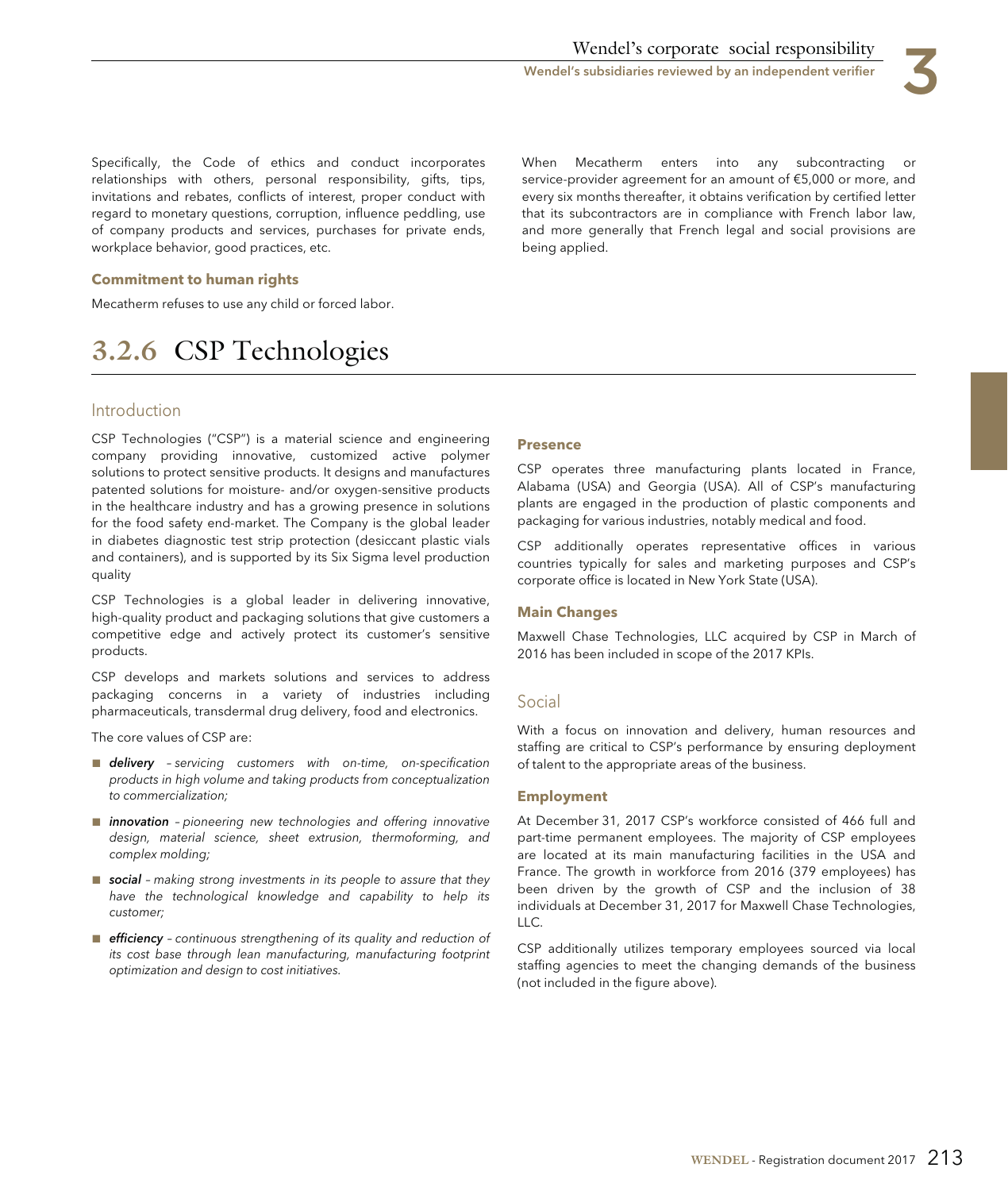

### Geographical and Demographic Split of the Workforce

| Workforce (registered headcounts on December 31) | 2017 | 2016 |
|--------------------------------------------------|------|------|
| USA, Alabama, Georgia and New-York               | 345  |      |
| France, Niederbronn                              |      |      |

## Workforce Demographics 2017



#### **Employee Changes**

Retaining and developing a high-quality workforce is critical to CSP. CSP offers competitive compensation and incentive packages which are reviewed on a regular basis by senior management.

CSP additionally strives to retain employees by offering equal opportunities and a safe, fair, honest and open workplace.

The absenteeism rate of CSP is below normal market levels.

| Global                                                                     | 2017           | 2016 |
|----------------------------------------------------------------------------|----------------|------|
| Employee turnover rate                                                     | 10%            | 9%   |
| Employee hiring rate                                                       | 20%            | 16%  |
| Number of temporary employees permanently hired<br>(excluding internships) | 4 <sub>l</sub> | 24   |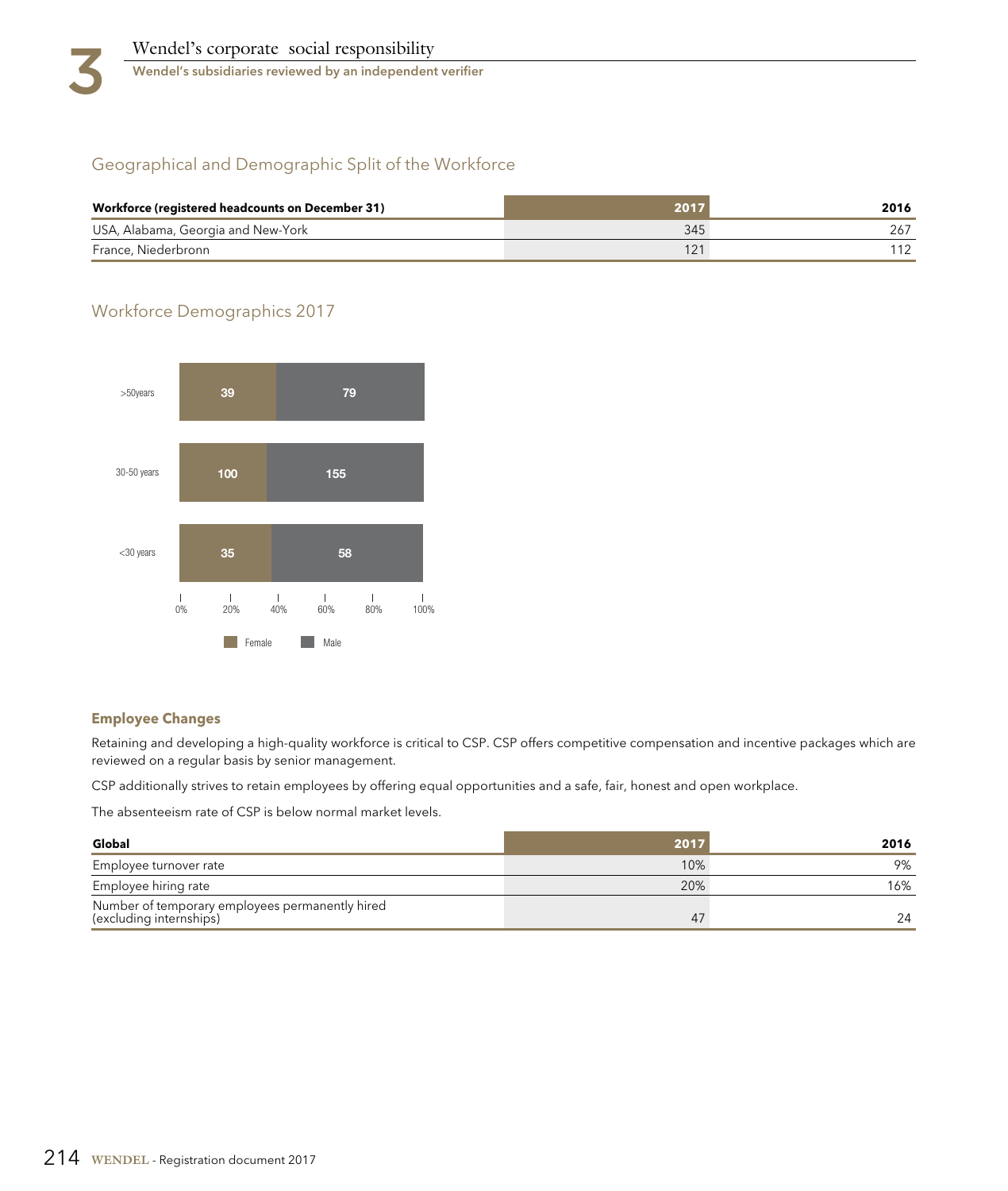Wendel's subsidiaries reviewed by an independent verifier

#### **Training**

CSP offers employees' access to training relevant to their area of business. Training is offered internally, through external providers and both to new and existing employees. Some highlights of training undertaken during 2017 are as follows:

- sales and leadership training;
- food safety training;
- anti-corruption and anti-bribery training;
- technical courses such as vehicle operation, electrical training and manufacturing operations.
- 9 CSP employees are qualified as Six Sigma blackbelts (6 in 2016).

#### **Health and Safety**

As many of CSP's employees are engaged directly in the manufacturing process, promoting health and safety is a key objective of management. Internal health and safety reviews are conducted on a regular basis. The following areas are focused on:

- providing up to date and relevant training to at risk employees;
- complying with all relevant local and international rules on health and safety;
- analysis and introspection with relation to any incidents.

The above strategies have led to a low number of lost time injuries within the organization. The lost time frequency rate for CSP is 14.64 and the lost time severity rate is 22.53 for 2017.

#### Lost Time Injuries and Lost Work Days

| Global                       | 2017 | 2016      |
|------------------------------|------|-----------|
| Number of lost time injuries |      |           |
| Number of lost time days     | 100  | າດ<br>، ے |

#### **Relations with Professional Organizations**

As part of its commitment to recruiting and retaining talent, CSP partners with local institutions. In the USA, CSP partners with colleges and universities. Through these partnership programs CSP offers compensated internship programs to several individuals annually. These programs may focus in research and development, design, engineering or quality assurance.

Additionally, CSP has participated in informational sessions at local educational institutions in the USA along with tours of the plant for relevant academic courses.

CSP has also continued partnerships with institutions in 2017 to design, develop and test new technologies. In particular CSP has sponsored several design teams at local educational institutions in the USA. In particular, where CSP lacks the expertise to test certain technological innovations internally it has partnered with research development laboratories in major academic institutions to perform the testing and assist in development of the technologies.

#### Environmental

CSP monitors compliance with relevant environmental laws and regulations.

Through its manufacturing processes and innovations CSP aims to drive efficiencies which result in a reduced environmental footprint, lower waste and emissions outputs.

#### **Raw Materials and Waste Management**

CSP has continued to focus on waste and scrap reduction through continuous improvement to manufacturing processes in 2017.

The primary inputs into CSP's business are petrochemicals, most notably polypropylene resins. CSP looks for ways to reduce the amount of materials consumed in its products on an ongoing basis by ensuring the efficiency of production processes and manufacturing to precise customer specifications.

CSP predominantly uses materials which can be recycled in the manufacturing process internally or resold to external vendors for reprocessing. Scrap which cannot be recycled results from contamination or mixture with other materials in the production process.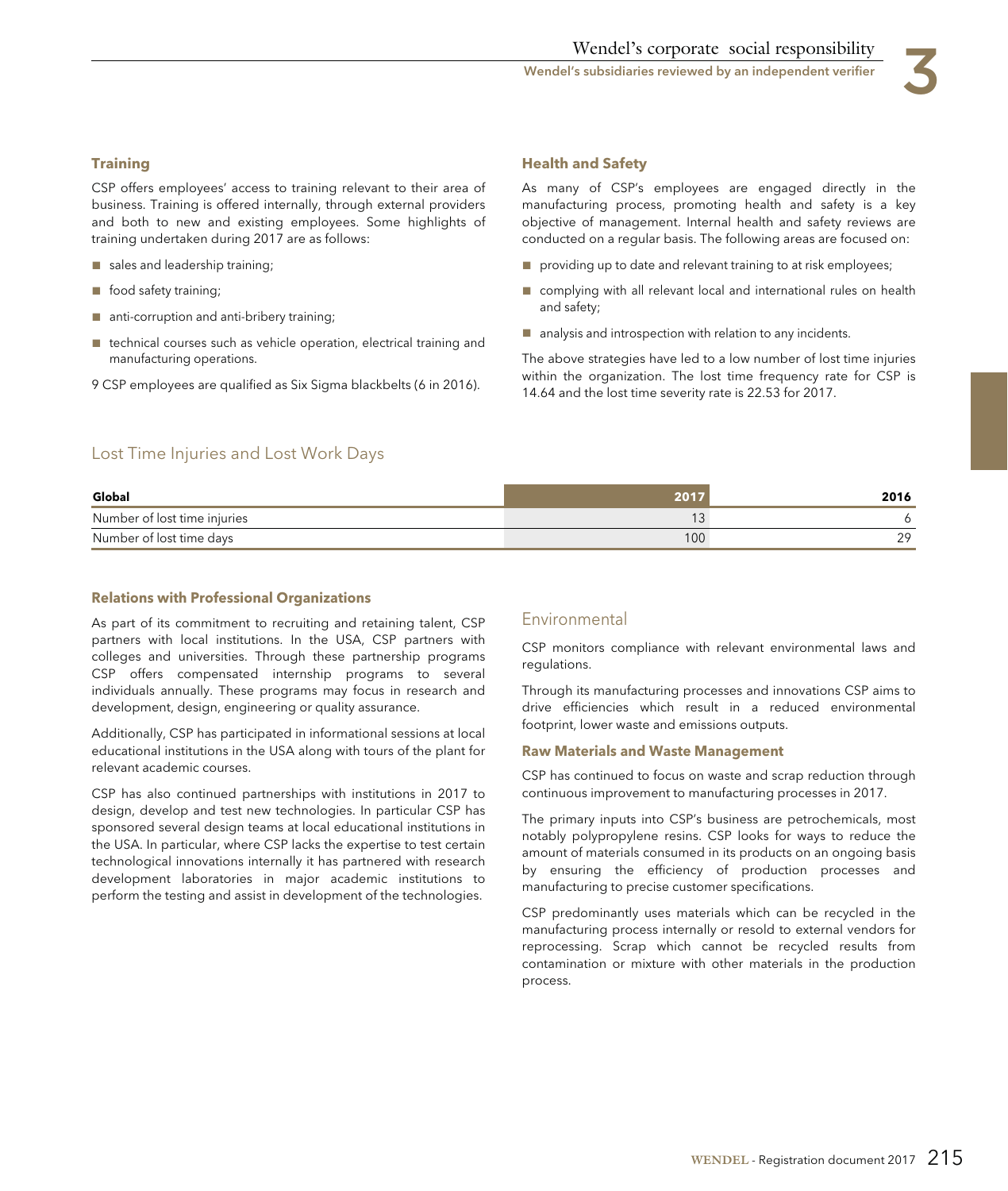CSP is focusing on several specific projects related to a reduction in usage of raw materials and levels of scrap/ waste:

■ introducing new manufacturing lines with innovative new processes to reduce the amount of materials used in production and separate production of different components. The separation of components reduces cross-contamination. Management anticipates that this will substantially increase the amount of materials that can be re-processed internally during manufacturing;

■ offering a wide selection of products with varying content of petrochemical resins to allow for the necessary amount of material to be tailored to each customer's need. These offerings reduce instances of customers needing to purchase products with an excess of material and increases cost effectiveness.

#### Raw Material Consumption and Waste

| Global                                                                  | 2017   | 2016   |
|-------------------------------------------------------------------------|--------|--------|
| Raw materials consumed (metric tonnes)                                  | 12.892 | 10.879 |
| Raw Materials, Intermediate and Finished products scrap (metric tonnes) | 840    | 760-   |
| Other types of waste: packaging, garbage, etc. (metric tonnes)          | 690    | 566    |

Scrap and waste have increased in-line with CSP's growth during the year. In particular, CSP introduced an entirely new thermoforming line during 2017. The startup of this production line resulted in a higher than normal level of initial scrap as the line has been calibrated. CSP also notes that it has undertaken several relocations of operations between its facilities during 2017 which has contributed to a proportionally higher level of waste.

#### **Energy and Climate Change**

The main energy input into CSP's manufacturing process is electricity. CSP also uses natural gas, automotive fuels and other energy sources on a limited basis. CSP has not noted any significant risk associated with adoption of prospective climate change legislation.

#### Electricity Consumption and Scope 2 GHG Emissions

| Global                                              | 2017   | 2016   |
|-----------------------------------------------------|--------|--------|
| Electricity used on an annual basis (MWh)           | 49.272 | 43.186 |
| Scope 2 GHG Emissions (Tonnes of $CO2$ equivalents) | 22,188 | 19,652 |

Electricity consumption has risen from 2016 to 2017 particularly as a result of the thermoforming production line noted in the section above. The inclusion of Maxwell Chase in scope of 2017 has not had a significant impact (2017: 354 MWh, 2016: 0 in scope MWh).

CSP is undertaking in 2018 a scope 3 GHG materiality analysis as defined in the GHG Protocol and implementing tools in order to be able to track scope 3 emissions. Among the 15 emissions sources defined by the GHG Protocol, purchases of raw material inputs (most notably polypropylene resins) and capital goods have been identified as the most material scope 3 GHG emissions. Scope 1 GHG emissions are not considered significant to CSP.

#### **Energy Efficiency Initiatives**

Key projects with energy efficiency benefits in 2017 have been:

- replacement of parking lot lights with LED lights and replacement of surveillance cameras with more energy efficient versions resulting in approximately 6.1 MWh savings (Alabama);
- replacement of network servers with new ambient air cooled servers resulting in approximately 24.2 MWh of energy savings (Alabama);
- construction of new facility in excess of 100,000 sq. ft. The new facility has been constructed with energy efficient foam insulated walls, LED lighting and motion sensors reducing energy consumption (Alabama).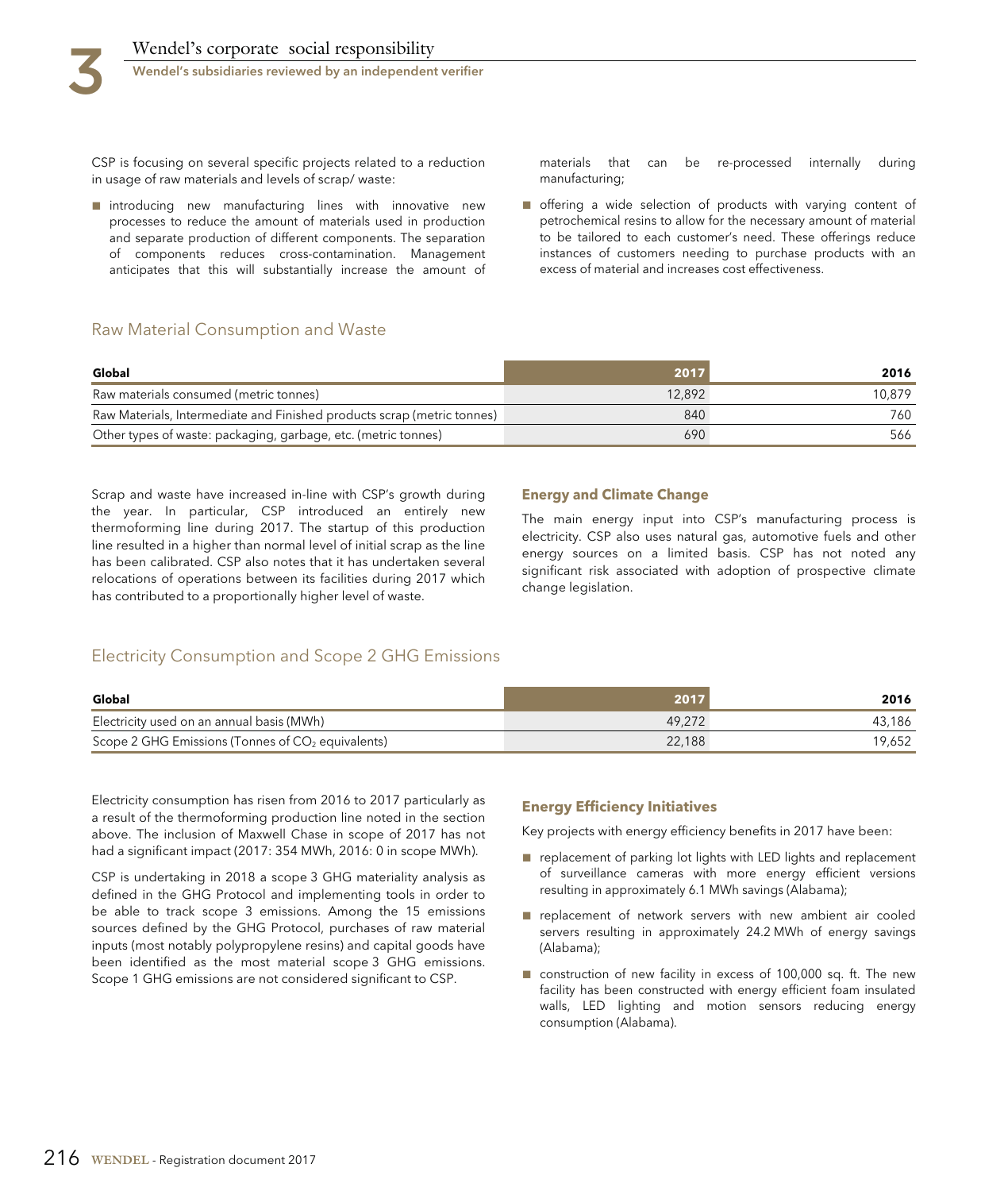

#### Consumer Health

CSP recognizes the importance of protecting consumer health. Generally, CSP only utilizes raw materials to produce packaging that are inert and considered non-harmful. Many of CSP's customers in the medical sector are regulated by bodies such as the FDA and operated under a strict framework.

#### **Medical and Over-the-Counter Divisions**

CSP generally sells and distributes packaging to customers who are then required to seek regulatory approval for the combination of content and packaging. For example, in the USA, many of CSP's customers are subject to FDA regulations. CSP works with customers to ensure that products meet precise specifications and operates under several ISO standards to ensure quality. In particular, CSP's state of the art inspection systems are capable of ensuring that a very high proportion of products shipping to the customer meet specifications (for example, products can be checked individually for defects, lid opening force etc.). CSP combines these technologies with manufacturing techniques such as Six Sigma that reduce the number of defects present. CSP also works actively with customers to meet their regulatory needs and engages in scientific testing of products at research and academic institutes.

#### **Food Division**

CSP maintains a FDA registered food facility in the USA used for food packaging in Alabama. The Maxwell Chase facilities in Georgia, USA operates with a NSF Food Safety Certification for packaging. Both facilities are subject to regular inspection and audit. Some key certifications held are:

- FDA Food Facility Registration (USA);
- Halal Food Production Certification (USA);
- NSF Food Safety Certification BRC Packaging (USA).

CSP has also trained several individuals under the HACCP food safety system to mitigate risks associated with the production of food packaging during 2017.

#### Compliance/Regulation

Given the international scope of CSP's business, management is responsible for compliance with applicable laws, regulations and ethical codes (such as regulations on human rights, equality in the workplace and environmental legislation).

#### **Business Ethics**

CSP maintains internal policies on ethical behavior (notably ethical guidelines and specific policies governing compliance with country specific legislation). These are distributed to senior management, finance and sales personnel. Any potential compliance issues are escalated internally to senior management.

Specific training was held during 2017 for all senior managers and all sales staff globally to ensure compliance with anti-corruption and anti-bribery regulations.

#### **Relationships with Suppliers**

Over the course of its history, CSP has built a network of trusted suppliers and vendors. Outside of reviews for market competitiveness there is relatively little change in CSP's supplier base on an annual basis. This allows for CSP to develop relationships with suppliers to ensure exacting product specifications are met, consumer health is protected and the relationships are as efficient as possible. Subcontracting by CSP's suppliers is limited.

Supplier audits for CSP's medical division are conducted on a regular basis. These audits assess risks such as product contamination, employment practices and quality standards at suppliers. Formal audit reports are issued and any deficiencies are addressed with the suppliers.

#### Reporting Methodology

The information presented in this report include all material information, from Article R. 225-105-1 of the French Commercial Code (Code de commerce), representative of CSP Technologies' activity.

#### **Scope**

The following locations are within scope of this report:

- France manufacturing plant, except for annex location for raw materials;
- Alabama manufacturing plant;
- Georgia manufacturing plant;
- NY corporate office (for social data only).

The locations in scope provide 100 % of workforce coverage for 2017.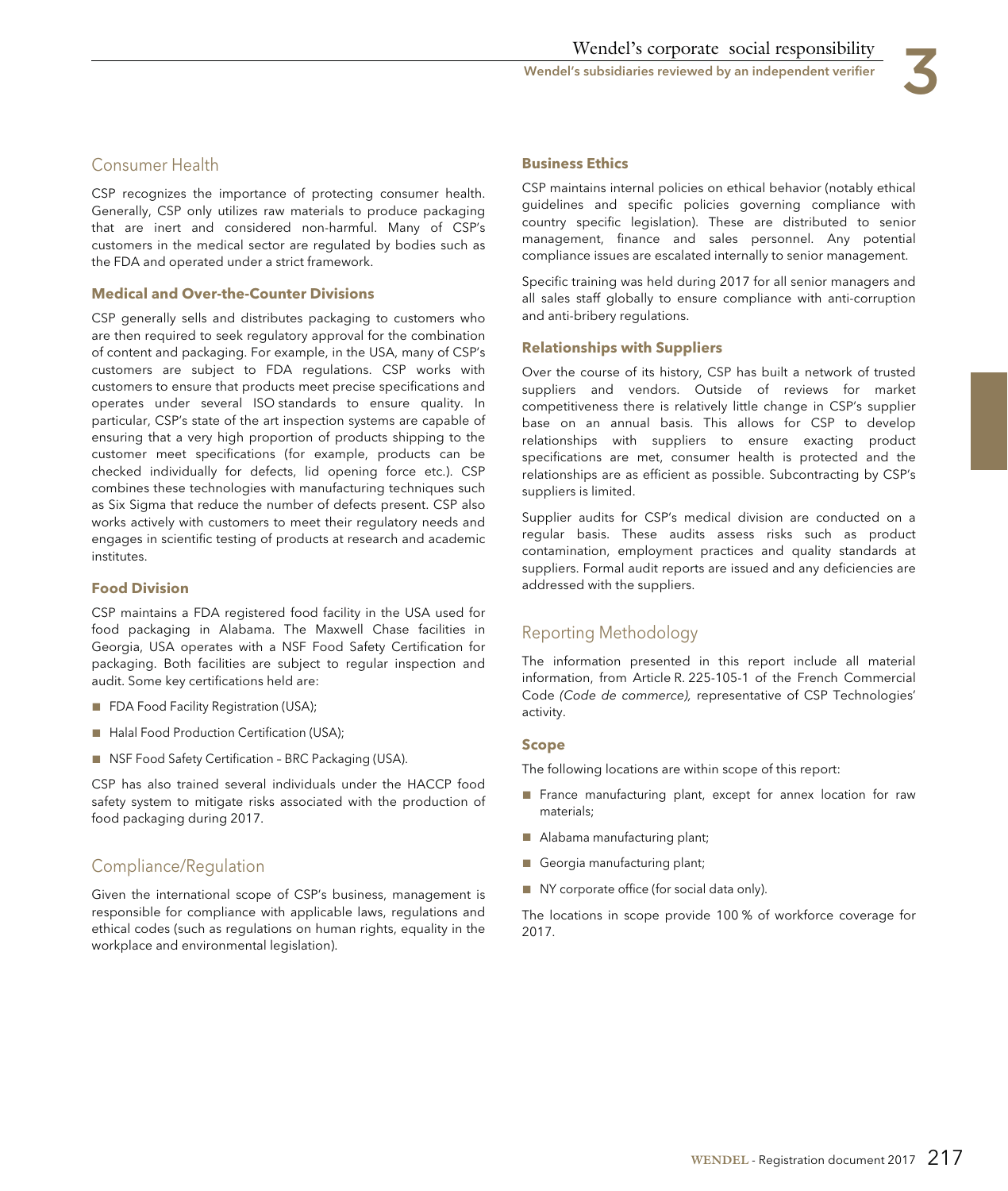#### **Social**

#### **Workforce**

CSP's workforce is defined as the number of employees with a permanent contract with one of the entities within the CSP group. The totals include both salaried and hourly employees, as well as employees both under unlimited or limited contracts (CDD in France). Workforce metrics include full and part-time employees. Temporary employees, apprentices or interns are not included in the workforce totals, hiring or turnover rates.

In case of multi-hire or multi-termination, only the last movement is reported. For example, if an employee is hired, then terminated and re-hired during the year, only one hire is counted (and 0 termination).

Employee turnover rate is calculated as the total number of employees who have left the organization in 2017 voluntarily or through termination divided by the total workforce at the end of 2017.

Employee hiring rate is calculated as the total number of employees who have joined the organization in 2017 divided by the total workforce at the end of 2017.

The number of temporary employees permanently hired includes individuals employed on a temporary basis that have been hired as full-time or part-time employees during 2017. In France the figure excludes CDD contracts converted into CDI contracts. It excludes any individuals who have been hired after an internship.

#### **Health and Safety**

The number of lost time injuries is defined as the number of incidents resulting in one or more working days of lost time amongst full and part-time employees on a permanent. Accidents while commuting between work and home are excluded in these figures.

The number of lost time days is defined as the total number of working days of lost time resulting from the incidents noted above. The day of the incident is excluded from the figures and the number of days is rounded to one full day.

The lost time frequency rate is defined as the number of lost time injuries defined above divided by each million hours of worked time. The lost time severity rate is calculated as the number of lost time days, multiplied by 200,000 divided by the total number of hours worked.

#### **Raw Materials and Waste Management**

#### **Raw materials consumed**

Raw material consumption is defined as the total mass of resin and other raw materials where consumption exceeds 10 metric tonnes per year. This figure does not include packaging materials or components.

#### **Scrap**

This category is defined as finished goods or raw materials with faults, specification deficiencies or are defined as obsolete that are either re-introduced to the production cycle, recycled internally or sent to third party vendors for recycling.

#### **Other waste production**

The reporting perimeter is limited to the main categories of wastes that are material to operations, and does not cover all other waste categories. This includes:

- general office waste;
- packaging materials such as cardboard corrugate, plastic and other containers;
- scrap wood from broken pallets.

#### **Energy and GHG emissions**

Emissions related to electricity consumption of production, packaging and administration operations are calculated using emission factors from the 2014 EPA's eGRID database for the facility in the USA (SERC South region) and the IEA 2014 database for the facility in France.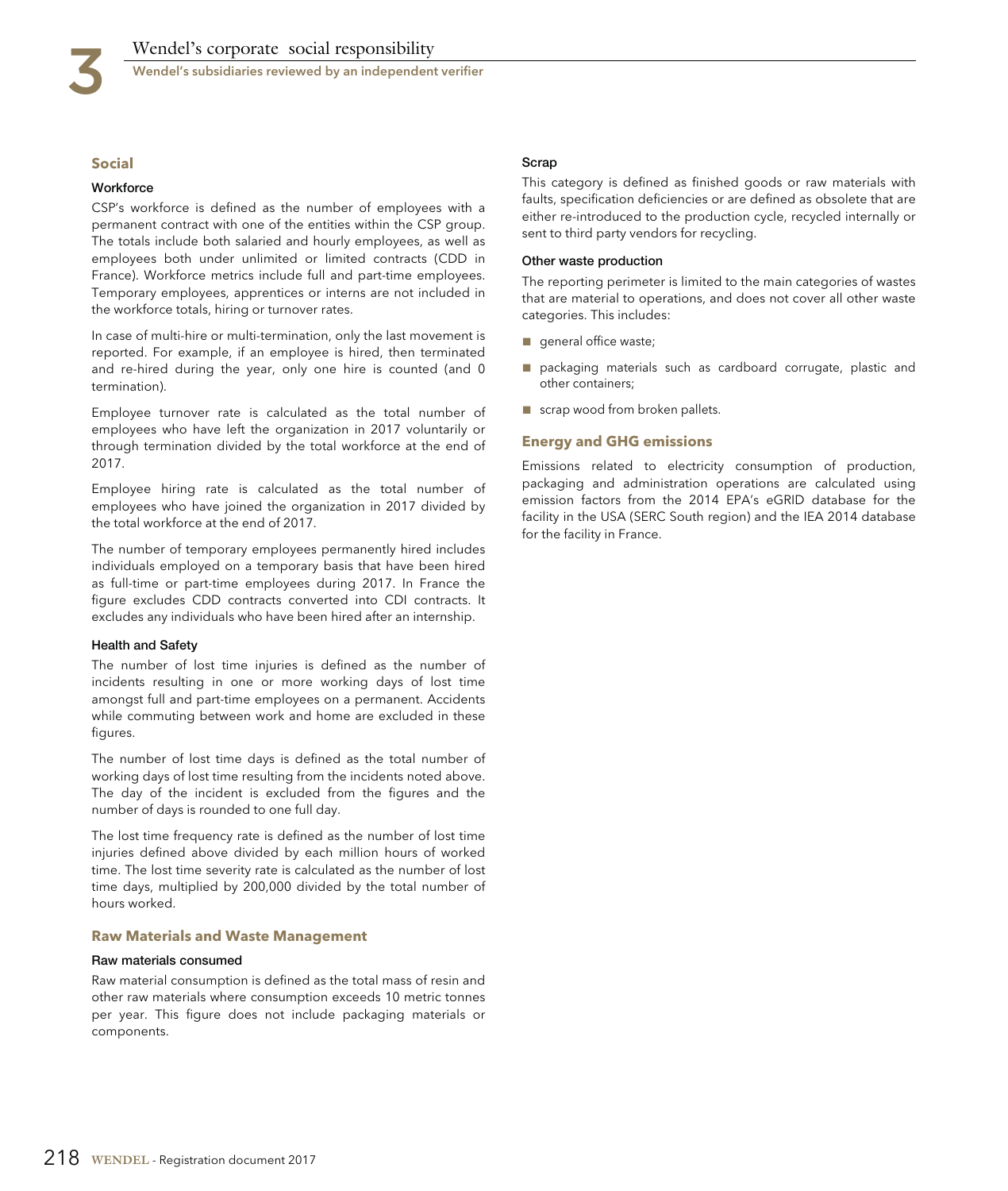# **3.3** Independent verifier's report on social, environmental and societal information presented in the management report

This is a free translation into English of the original report issued in the French language and it is provided solely for the convenience of English speaking users. This report should be read in conjunction with, and construed in accordance with, French law and professional standards applicable in France.

#### To the shareholders,

In our quality as an independent verifier accredited by the COFRA<sup>(1)</sup>, under the number n° 3-1050, and as a member of the network of one of the statutory auditors of the company Wendel, we present our report on the social, environmental and societal information established for the year ended on the 31 12 2017, presented in chapter 3 of the management report, hereafter referred to as the "CSR Information," pursuant to the provisions of the article L.225-102-1 of the French Commercial code (Code de commerce).

#### **Responsibility of the company**

It is the responsibility of the Board of Directors to establish a management report including CSR Information referred to in the article R. 225-105 of the French Commercial code (Code de commerce), in accordance with the protocols used by the company and its portfolio companies (hereafter referred to as the "Criteria") of which a summary is included in the methodological notes presented in chapter 3 of the management report and available on request at the respective headquarters of the company and its portfolio companies.

#### **Independence and quality control**

Our independence is defined by regulatory requirements, the Code of Ethics of our profession as well as the provisions in the article L. 822-11 of the French Commercial code (Code de commerce). In addition, we have implemented a quality control system, including documented policies and procedures to ensure compliance with ethical standards, professional standards and applicable laws and regulations.

#### **Responsibility of the independent verifier**

It is our role, based on our work:

■ to attest whether the required CSR Information is present in the management report or, in the case of its omission, that an appropriate explanation has been provided, in accordance with the third paragraph of R. 225-105 of the French Commercial code (Code de commerce) (Attestation of presence of CSR Information);

■ to express a limited assurance conclusion, that the CSR Information, overall, is fairly presented, in all material aspects, in accordance with the Criteria;

Nonetheless, it is not our role to give an opinion on the compliance with other legal dispositions where applicable, in particular those provided for in the Article L. 225-102-4 of the French Commercial Code (vigilance plan) and in the Sapin II law n°2016-1691 of 9 December 2016 (anti-corruption).

Our verification work mobilized the skills of twelve people between October 2017 and March 2018 for an estimated duration of twenty weeks.

We conducted the work described below in accordance with the professional standards applicable in France and the Order of 13 May 2013 determining the conditions under which an independent third-party verifier conducts its mission, and in relation to the opinion of fairness and the reasonable assurance report, in accordance with the international standard ISAE 3000 (2).

#### 1. Attestation of presence of CSR Information

#### **Nature and scope of the work**

We obtained an understanding of the company's CSR issues, based on interviews with the management of relevant departments, a presentation of the company's strategy on sustainable development based on the social and environmental consequences linked to the activities of the company and its societal commitments, as well as, where appropriate, resulting actions or programmes.

We have compared the information presented in the management report with the list as provided for in the Article R. 225-105-1 of the French Commercial code (Code de commerce).

In the absence of certain information, we have verified that the explanations were provided in accordance with the provisions in Article R. 225-105-1, paragraph 3, of the French Commercial code (Code de commerce).

<sup>(1)</sup> Scope available at www.cofrac.fr. (2) ISAE 3000 – Assurance engagements other than audits or reviews of historical information.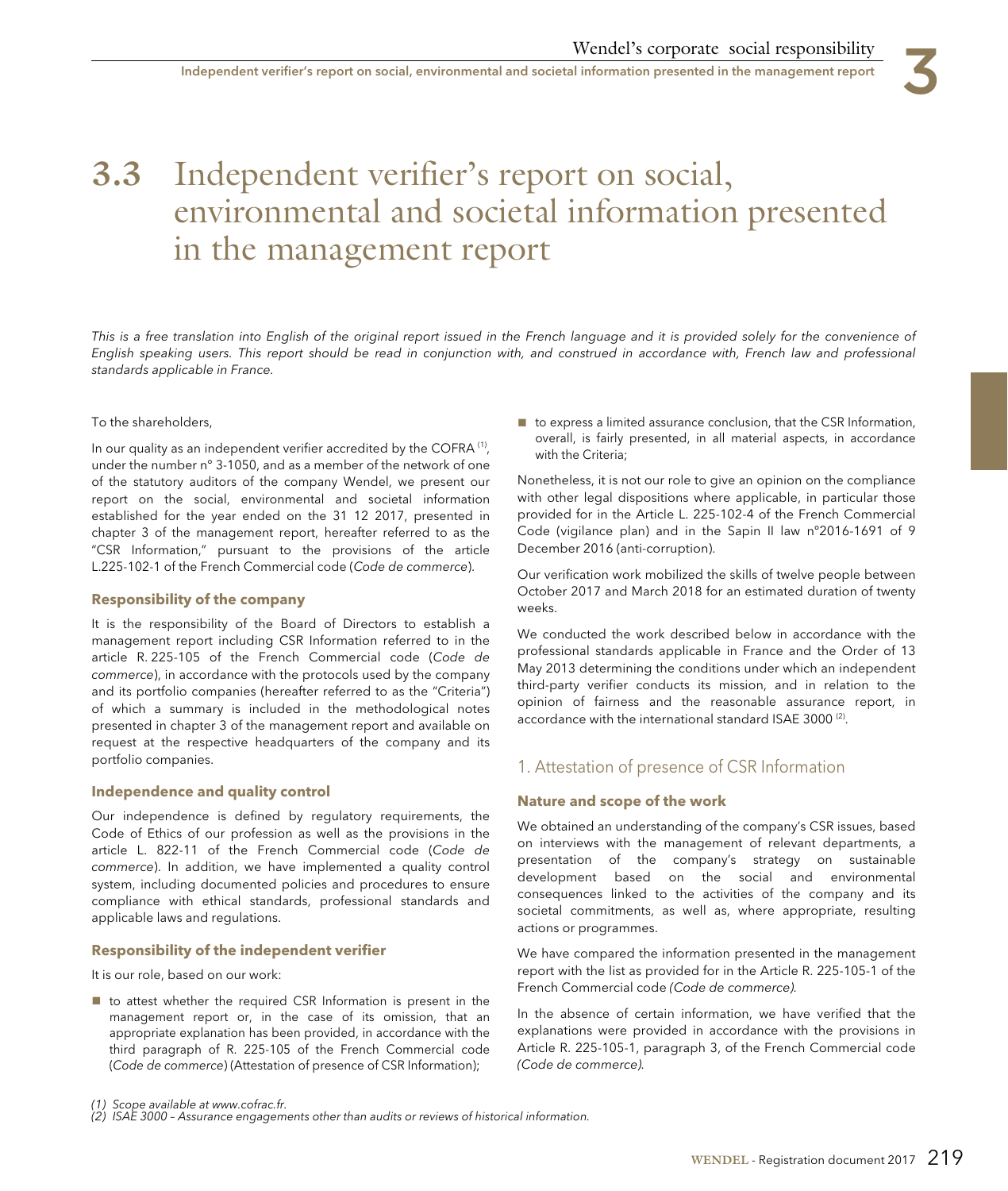Independent verifier's report on social, environmental and societal information presented in the management report

We verified that the CSR information covers the consolidated perimeter, namely the entity and its subsidiaries, as aligned with the meaning of the Article L.233-1 and the entities which it controls, as aligned with the meaning of the Article L.233-3 of the French Commercial code (Code de commerce), hereafter "the portfolio companies (1)", with the limitations specified in the Methodological Notes of the company and its portfolio companies presented in chapter 3 of the management report, notably:

- As indicated in the paragraph « Encouraging subsidiaries to integrate CSR » presented in paragraph 3.1.1 of the management report, the required Information is presented for each company whose majority stake is held by Wendel and is not consolidated as specified in the article L. 225-102-1 of the French Commercial Code (Code de commerce);
- Regarding Bureau Veritas, we have taken notice of the conclusions formulated by the independent verifier mandated by the executive management of Bureau Veritas, which confirmed the presence in the management report of the required CSR information, except for environmental information (i.e. energy consumption and business travel) which are provided for a period covering January 1<sup>st</sup> 2016 to December 31<sup>st</sup> 2016 instead of the year 2017, as mentioned in the methodological notes.

#### **Conclusion**

Based on this work, and given the limitations mentioned above we confirm the presence in the management report of the required CSR information, with the aforementioned exception for the environmental information of Bureau Veritas.

#### 2. Limited assurance on CSR Information

#### **Nature and scope of the work**

We undertook about 40 interviews with the people responsible for the preparation of the CSR Information in the different departments, in charge of the data collection process and, if applicable, the people responsible for internal control processes and risk management, in order to:

- Assess the suitability of the Criteria for reporting, in relation to their relevance, completeness, reliability, neutrality, and understandability, taking into consideration, if relevant, industry standards;
- Verify the implementation of the process for the collection, compilation, processing and control for completeness and consistency of the CSR Information and identify the procedures for

internal control and risk management related to the preparation of the CSR Information.

We determined the nature and extent of our tests and inspections based on the nature and importance of the CSR Information, in relation to the characteristics of the Company, its social and environmental issues, its strategy in relation to sustainable development and industry best practices.

For the CSR Information which we considered the most important (2):

- At the level of the company and of its portfolio companies, we consulted documentary sources and conducted interviews to corroborate the qualitative information (organisation, policies, actions, etc.), we implemented analytical procedures on the quantitative information and verified, on a test basis, the calculations and the compilation of the information, and also verified their coherence and consistency with the other information presented in the management report;
- At the level of the representative selection of entities that we selected  $(3)$ , based on their activity, their contribution to the indicators of the company and if its portfolio companies, their location and a risk analysis, we undertook interviews to verify the correct application of the procedures and undertook detailed tests on the basis of samples, consisting in verifying the calculations made and linking them with supporting documentation. The sample selected therefore represented on average:
	- For the Constantia Flexibles group, 13 % of the total number of employees and on average 10 % of the quantitative environmental information tested;
	- For the Cromology group, 41 % of the total number of employees and on average 24 % of the quantitative environmental information tested;
	- For the Stahl group, 15 % of the total number of employees and on average 20 % of the quantitative environmental information tested;
	- For the Mecatherm group, 64 % of the total number of employees and on average 69 % of the quantitative environmental information tested;
	- For the CSP Technologies group, 26 % of the total number of employees and on average 32 % of the quantitative environmental information tested;
	- For the Tsebo group, the entire workforce of the reporting scope.
- (1) Portfolio companies that are subject to this report are Bureau Veritas, Constantia Flexibles, Cromology, Stahl, Mecatherm, CSP Technologies, and Tsebo.
- (2) The most important CSR information is appended to this report.
- (3) For the Constantia Flexibles group, we selected the industrial sites of C. Patz (Germany), and C. Parikh (India). For the environmental and safety quantitative information of the Cromology group, we selected the industrial sites of Robbialac (Portugal) and Las Franqueses (Spain), supplemented by the Zolpan network (France) for energy and safety quantitative information. For the quantitative social information of the Cromology group, we selected the entities located in Portugal, in Spain, and the network Zolpan (France). For the Stahl group, we selected the industrial site of Toluca (Mexico), and Parets (Spain). For the Mecatherm group, we selected the site of Barembach (France). For the CSP Technologies group, we selected the site of Niederbronn (France). For the Tsebo group, we selected the headquarters (South Africa).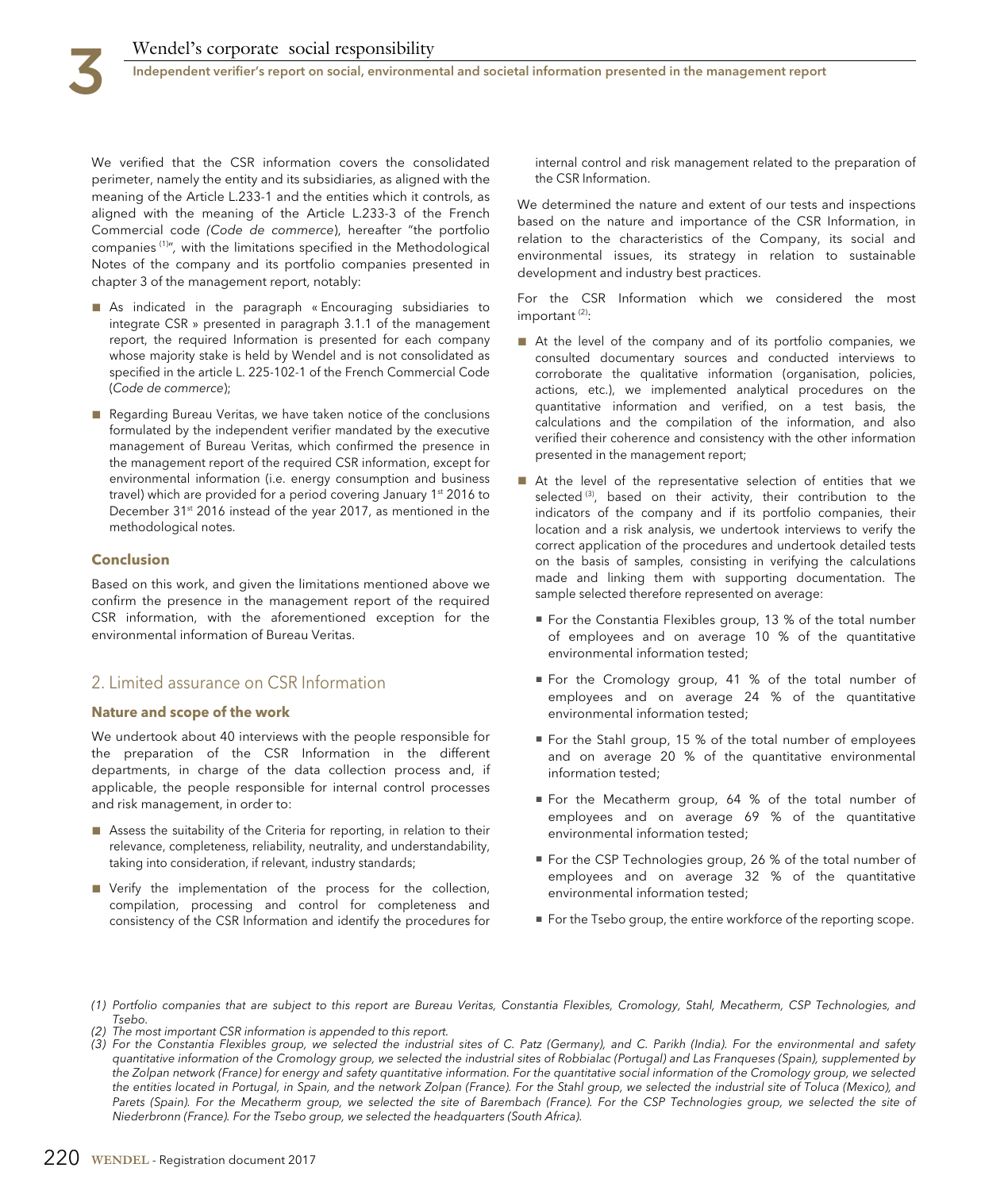Independent verifier's report on social, environmental and societal information presented in the management report

For the Bureau Veritas group, we verified that the Information published in Wendel management report corresponds to the information that was subject to verification by the independent verifier mandated by the executive management of Bureau Veritas.

For the other CSR information, we assessed their consistency in relation to our knowledge of the company.

Finally, we assessed the relevance of the explanations provided, if appropriate, in the partial or total absence of certain information.

We consider that the sample methods and sizes of the samples that we considered by exercising our professional judgment allow us to express a limited assurance conclusion; an assurance of a higher level would have required more extensive verification work. Due to the necessary use of sampling techniques and other limitations inherent in the functioning of any information and internal control system, the risk of non-detection of a significant anomaly in the CSR Information cannot be entirely eliminated.

#### **Conclusion**

Based on our work, we have not identified any significant misstatement that causes us to believe that the CSR Information, taken together, has not been fairly presented, in compliance with the Criteria.

#### **Observations**

Without qualifying our conclusion above, we draw your attention to the Information published by the Constantia Flexibles group which calls for the following comment:

The number of training hours have not been published yet, awaiting an homogeneous calculation at Group level.

Paris-La Défense, the 20 March 2018 French original signed by:

> Independent Verifier ERNST & YOUNG et Associés

Caroline Delerable Partner, Sustainable Development Bruno Perrin Partner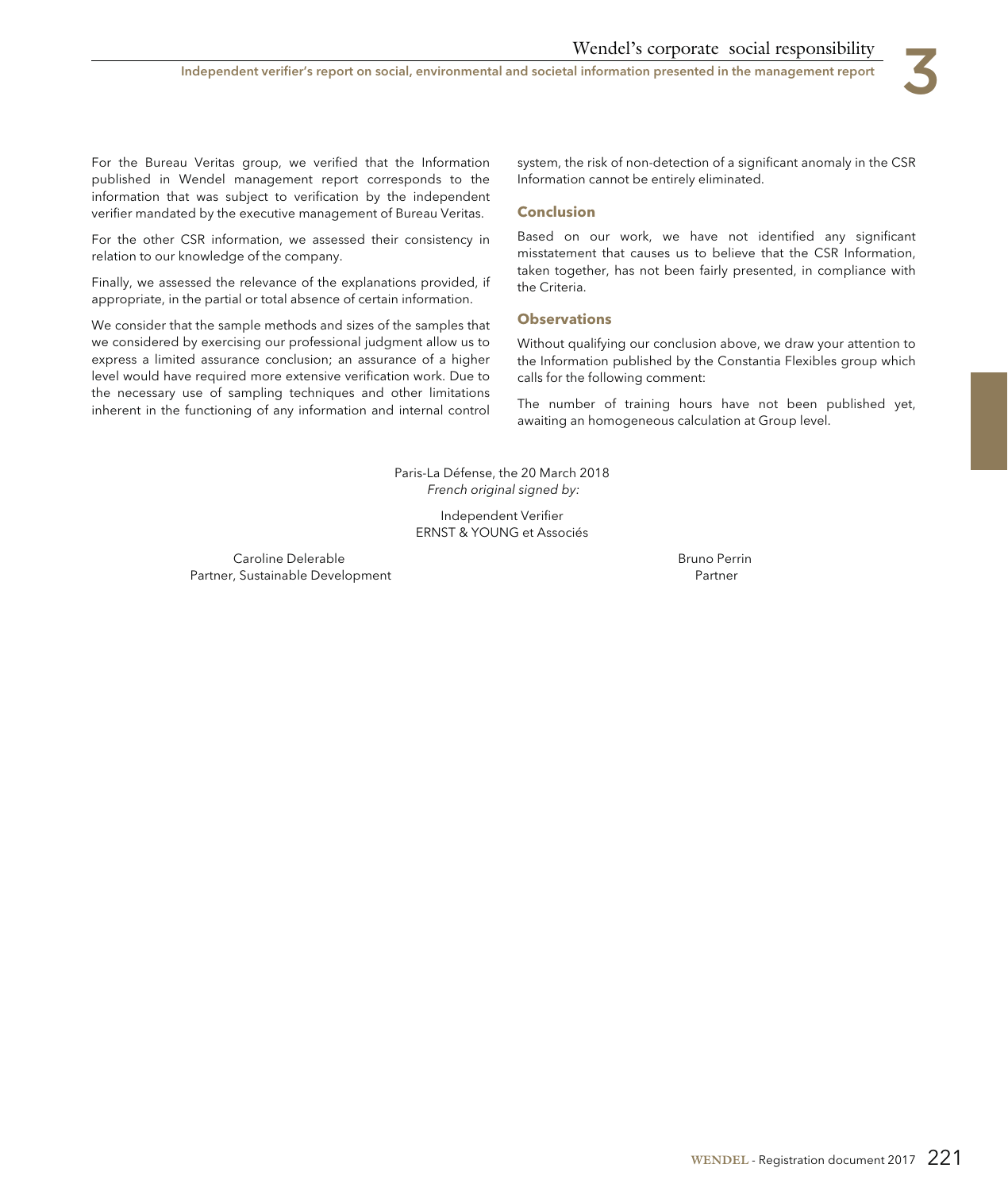

# Wendel's corporate social responsibility<br>Independent verifier's report on social, environment

Independent verifier's report on social, environmental and societal information presented in the management report

| Quantitative social information                                                                                                        | Involved companies                                   |
|----------------------------------------------------------------------------------------------------------------------------------------|------------------------------------------------------|
| Registered headcount, or number of employees expressed in full time equivalent                                                         | Wendel S.E. and portfolio companies                  |
| Total number of hirings and terminations, or rate of hirings and terminations                                                          | Wendel S.E. and portfolio companies                  |
| Absenteeism rate                                                                                                                       | Wendel S.E., Cromology, Mecatherm                    |
| Lost Time Injury Frequency Rate, or number of lost time injuries                                                                       | Portfolio companies                                  |
| Severity Rate, or number of lost time days due to lost time injuries                                                                   | Cromology, Stahl, Mecatherm, CSP Technologies, Tsebo |
| Percentage of industrial sites certified OHSAS 18001                                                                                   | Cromology                                            |
| Total number of training hours, or number of hours of training per employee, or<br>number of employees being trained at least one time | Wendel S.E., Cromology, Mecatherm, Tsebo             |
| Total number of disabled employees, or rate of disabled employees                                                                      | Wendel S.E., Constantia Flexibles, Mecatherm, Stahl  |

| <b>Qualitative social information</b>                            | <b>Involved companies</b>                                |
|------------------------------------------------------------------|----------------------------------------------------------|
| Organization of social dialogue                                  | Portfolio companies                                      |
| Health and safety at the work place                              | Portfolio companies                                      |
| Training policies                                                | Wendel S.E. and portfolio companies                      |
| Equality of treatment, including inclusion of disabled employees | Wendel S.E. and portfolio companies                      |
| Promotion and respect of the ILO core conventions                | Constantia Flexibles, Cromology, CSP Technologies, Stahl |

| <b>Quantitative environmental information</b>                                                            | <b>Involved companies</b>                                              |
|----------------------------------------------------------------------------------------------------------|------------------------------------------------------------------------|
| Percentage of industrial sites certified ISO 14001                                                       | Cromology                                                              |
| Air emissions (VOC, SOx and NOx), or ratio of air emission per product output (VOC)                      | Constantia Flexibles, Cromology                                        |
| Emissions in water (Chemical Oxygen Demand, Solid Particles in Suspension)                               | Cromology                                                              |
| $CO2$ emissions, scopes 1 and 2                                                                          | Constantia Flexibles, Cromology, Stahl, CSP Technologies,<br>Mecatherm |
| $CO2$ emissions, scope 3                                                                                 | Stahl, Mecatherm                                                       |
| Quantity of hazardous and non-hazardous waste, or ratio of produced waste quantity<br>per product output | Constantia Flexibles, Cromology, Stahl, CSP Technologies,<br>Mecatherm |
| Waste recovery rate                                                                                      | Constantia Flexibles                                                   |
| Total water consumption, or ratio of water consumption per product output                                | Constantia Flexibles, Cromology, Stahl, Mecatherm                      |
| Total energy consumption                                                                                 | Constantia Flexibles, Cromology, Stahl, Mecatherm,<br>CSP Technologies |
| Raw materials consumption                                                                                | <b>CSP Technologies</b>                                                |
|                                                                                                          |                                                                        |